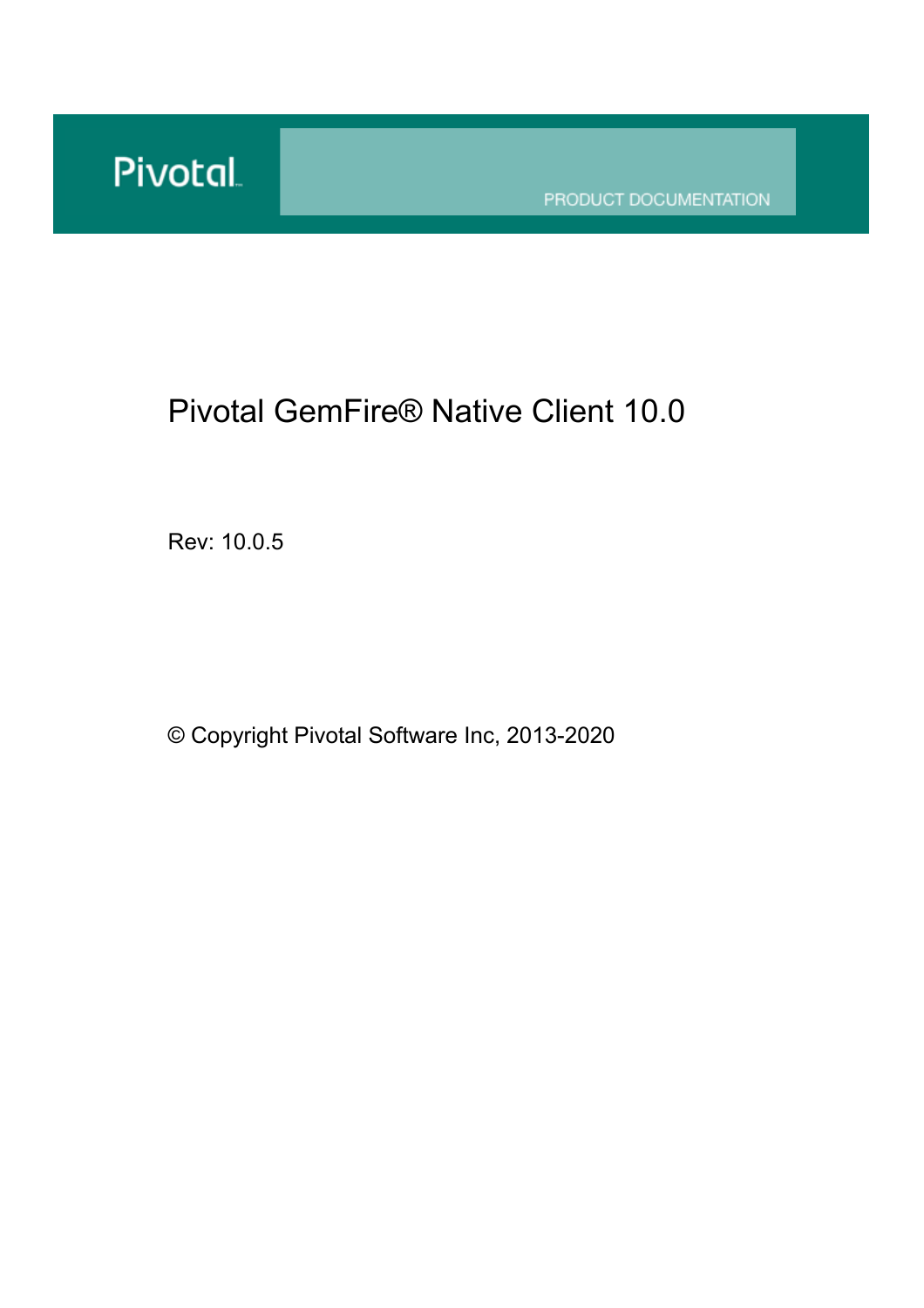## **Table of Contents**

<span id="page-1-0"></span>

| <b>Table of Contents</b>                                           | $\overline{2}$ |
|--------------------------------------------------------------------|----------------|
| <b>Pivotal GemFire Native Client 10.0 Documentation</b>            | $\overline{3}$ |
| <b>GemFire Native Client Release Notes</b>                         | 4              |
| <b>System Requirements</b>                                         | 7              |
| Upgrading a Native Client Application From Version 9 to Version 10 | 12             |
| Installing the Native Library                                      | 20             |
| Getting Started with the Native Library                            | 21             |
| <b>Put/Get/Remove Examples</b>                                     | 25             |
| Configuring a Client Application                                   | 28             |
| <b>System Level Configuration</b>                                  | 30             |
| Configuring the Client Cache                                       | 34             |
| <b>Configuring Regions</b>                                         | 35             |
| <b>Registering Interest for Entries</b>                            | 40             |
| <b>Region Attributes</b>                                           | 43             |
| <b>Serializing Data</b>                                            | 45             |
| <b>Remote Queries</b>                                              | 52             |
| <b>Continuous Queries</b>                                          | 56             |
| Security: Authentication and Encryption                            | 61             |
| Authentication                                                     | 62             |
| <b>TLS/SSL Client-Server Communication Encryption</b>              | 65             |
| Set Up OpenSSL                                                     | 65             |
| Starting and stopping the client and server with SSL in place      | 66             |
| <b>Function Execution</b>                                          | 68             |
| <b>Transactions</b>                                                | 75             |
| <b>Session State Provider</b>                                      | 80             |
| <b>System Properties</b>                                           | 84             |
| <b>Client Cache XML Reference</b>                                  | 89             |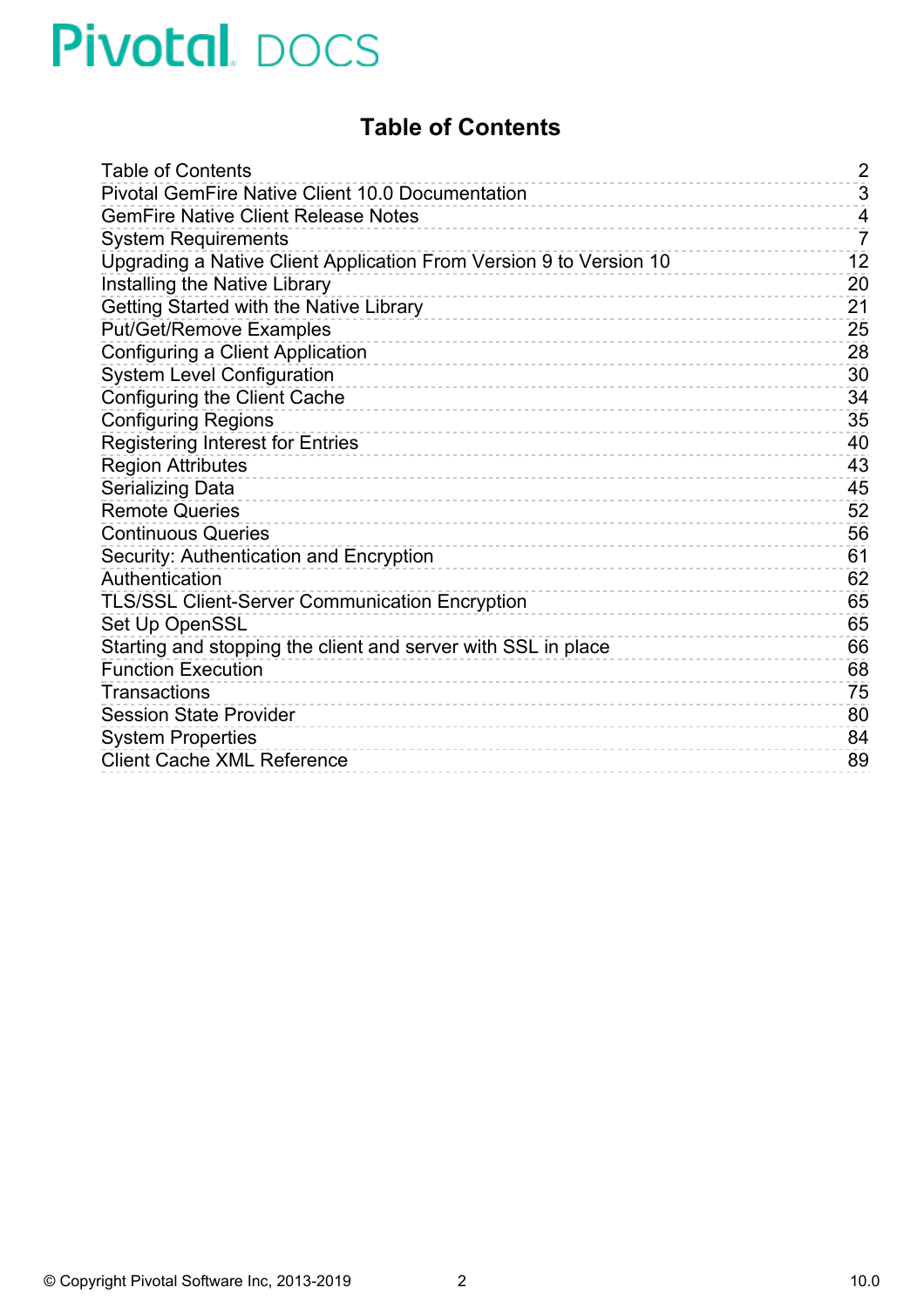# <span id="page-2-0"></span>Pivotal GemFire Native Client 10.0 Documentation

Published May 4, 2020

The Pivotal GemFire Native Client is a library that provides access for C++ and Microsoft ဳ.NET™ clients to a GemFire distributed system.

See the [Release](#page-4-0) Notes for new features and support information regarding this release.

See the API docs for API details:

- $\bullet$  C++ API [docs](http://docs-gemfire-nativeclient-staging.cfapps.io/100/gemfire-native-client/cppdocs)  $\circledcirc$
- .NET API [docs](http://docs-gemfire-nativeclient-staging.cfapps.io/100/gemfire-native-client/dotnetdocs) &

See the Pivotal [GemFire](http://docs-gemfire-nativeclient-staging.cfapps.io/100/gemfire-native-client/gemfireman/about_gemfire.html) User Guide  $C$  for information regarding the server.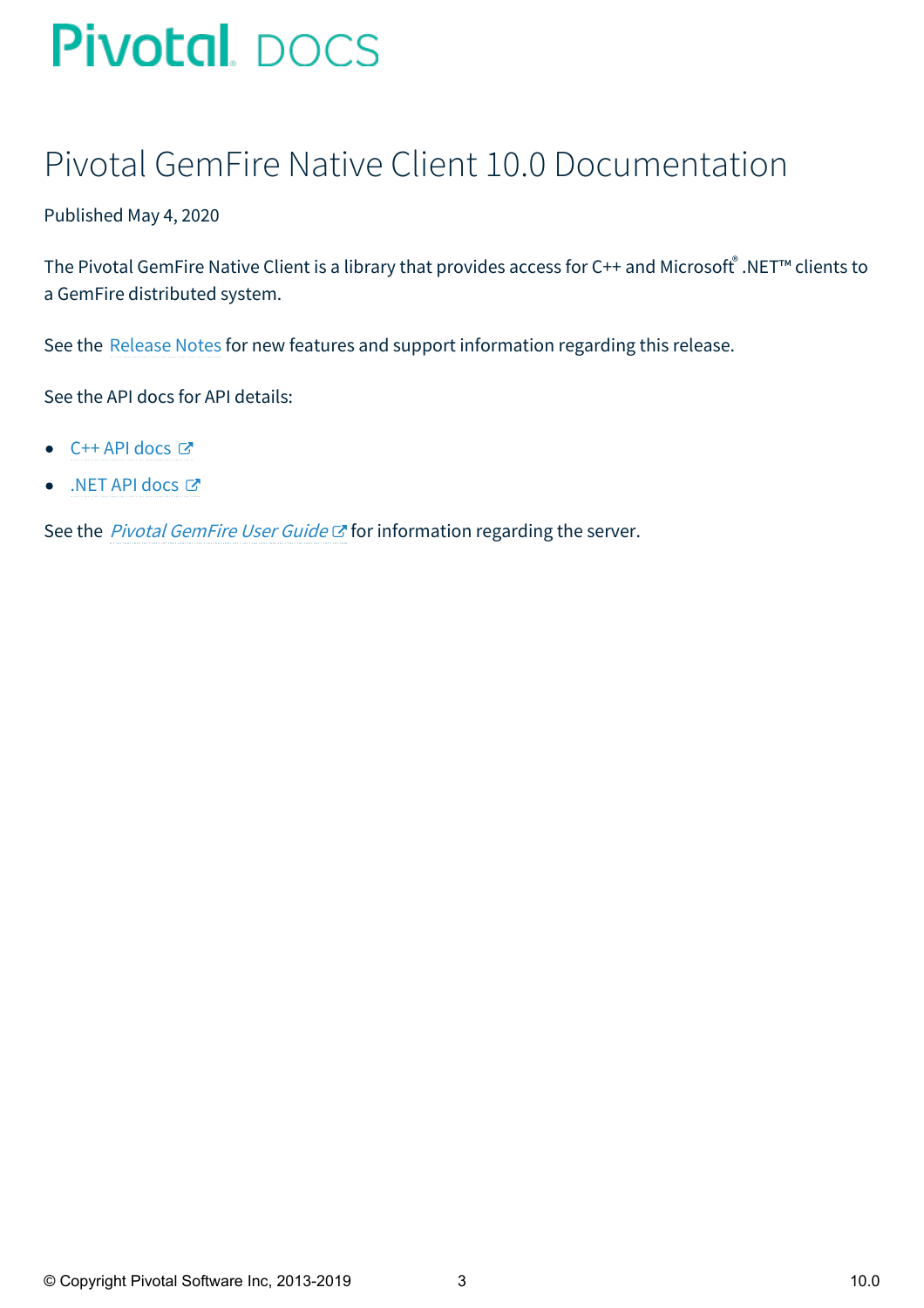# <span id="page-3-0"></span>GemFire Native Client Release Notes

### **In this topic**

Issues [Resolved](#page-3-1) in GemFire Native Client 10.0.5 Issues [Resolved](#page-4-1) in GemFire Native Client 10.0.4 Issues [Resolved](#page-4-2) in GemFire Native Client 10.0.3 Issues [Resolved](#page-4-3) in GemFire Native Client 10.0.2 Issues [Resolved](#page-5-0) in GemFire Native Client 10.0.1

## What's New in GemFire Native Client 10.0

### GemFire Native Client 10 is based on Apache Geode 1.8.

Version 10 is a major release that introduces improvements and several new features, some of which constitute breaking changes with regard to version 9.

Pivotal GemFire Native Client improvements and new features include:

- A modernized C++ API that constitutes a big step forward to fully supporting C++ 11.
- Local memory management has been greatly improved, as well as the adoption of a new cache model that allows for multiple cache objects to exist in a given process space.
- The .NET interface benefits from all the enhancements made in the C++ interface.
- The Native Client now supports IIS application domains and Pivotal Cloud Foundry.
- A new architecture that allows for more flexible client-side data models
- Improvements to the reflection-based AutoSerializer

Upgrading a Native Client [Application](#page-14-0) From Version 9 to Version 10, provides help with the upgrade from Native Client 9.x to Native Client 10.x.

The Apache Geode community has a host of examples based on the latest C++ and .NET APIs ( <https://github.com/apache/geode-native/tree/develop/examples>  $\mathbb{C}$ ).

## <span id="page-3-1"></span>Issues Resolved in GemFire Native Client 10.0.5

GemFire Native Client v10.0.5 is a patch release for GemFire v10.0 customers that incorporates the following bug fix:

© Copyright Pivotal Software Inc, 2013-2019 4 10.0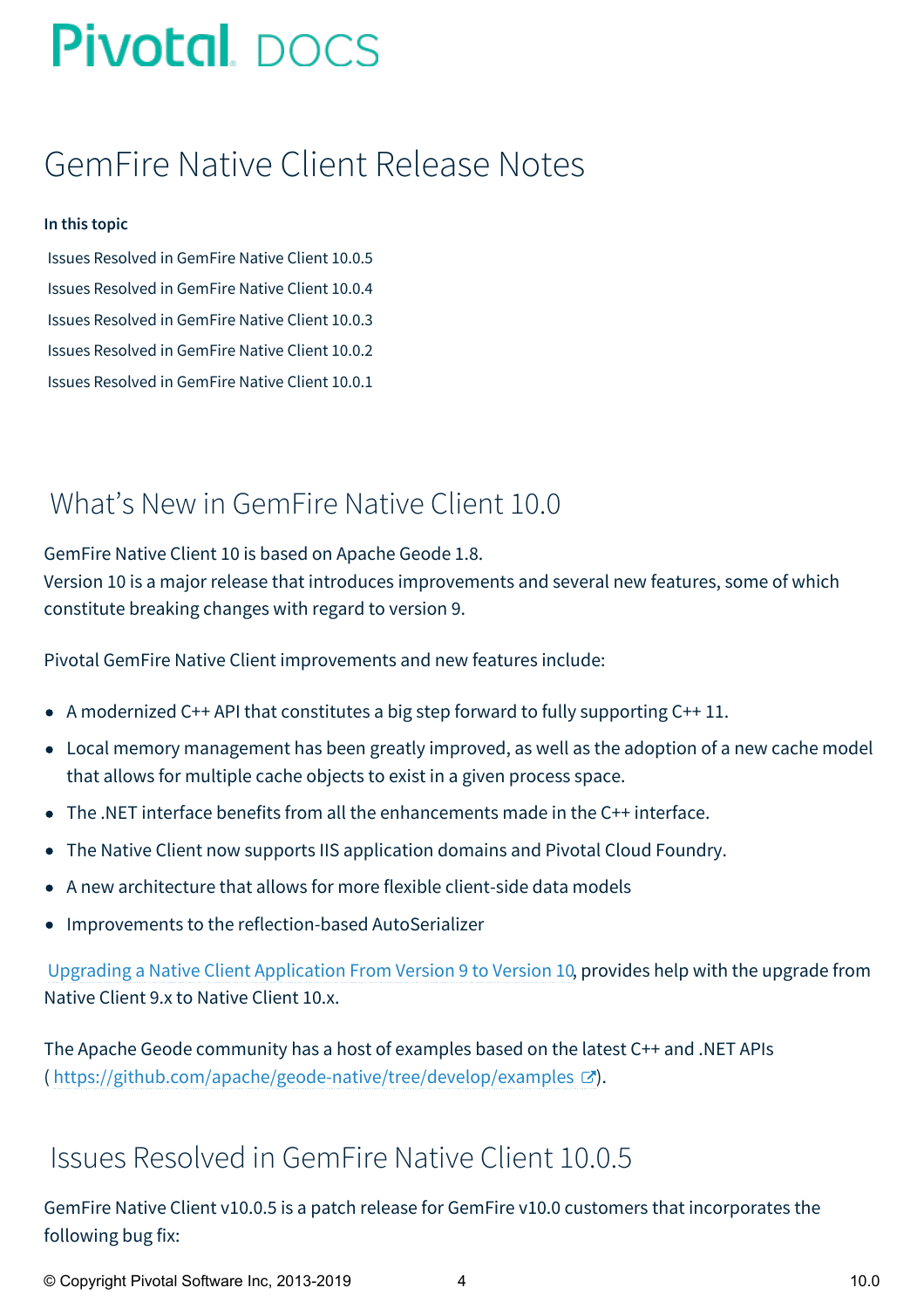<span id="page-4-0"></span>**GEODE-8053:** Fixed a shutdown hang. The statistics-gathering system's StatsManager no longer attempts to run on a closed, but not yet destroyed, Cache instance.

## <span id="page-4-1"></span>Issues Resolved in GemFire Native Client 10.0.4

GemFire Native Client v10.0.4 is a patch release for GemFire v10.0 customers that incorporates the following bug fix:

**GEODE-8015, GEMNC-470:** Added debugging symbols to the released libraries. The Native Client release for Windows now includes a .pdb symbol file. On Linux, the symbols are now embedded in the shared library (.so file).

**Note:** The GemFire Native Client 10.0.4 build was invalid due to pipeline issues and has been removed. Please download 10.0.5 instead.

## <span id="page-4-2"></span>Issues Resolved in GemFire Native Client 10.0.3

GemFire Native Client v10.0.3 is a patch release for GemFire v10.0 customers that incorporates the following bug fix:

**GEODE-7511:** Increased the buffer size for DNS names to fix a bug that presented as the failure of an app to connect to a cluster.

## <span id="page-4-3"></span>Issues Resolved in GemFire Native Client 10.0.2

GemFire Native Client v10.0.2 is a patch release for GemFire v10.0 customers that incorporates the following bug fixes:

**GEMNC-444:** Added support for a locators parameter in Web.config for the session state provider (.NET clients only). The **locators** parameter specifies a quoted string containing locator-name/portnumber pairs, separated by commas.

locators="locator-name1[port-number1],locator-name2[port-number2],..."

### where:

- locator-name can be a numeric IP address or a DNS name such as "localhost"  $\circ$
- port-number is a port number  $\circ$
- **GEODE-6568:** Use OpenSSL from local install, support OpenSSL 1.0.1, 1.0.2, 1.1.0, and 1.1.1.

© Copyright Pivotal Software Inc, 2013-2019 5 10.0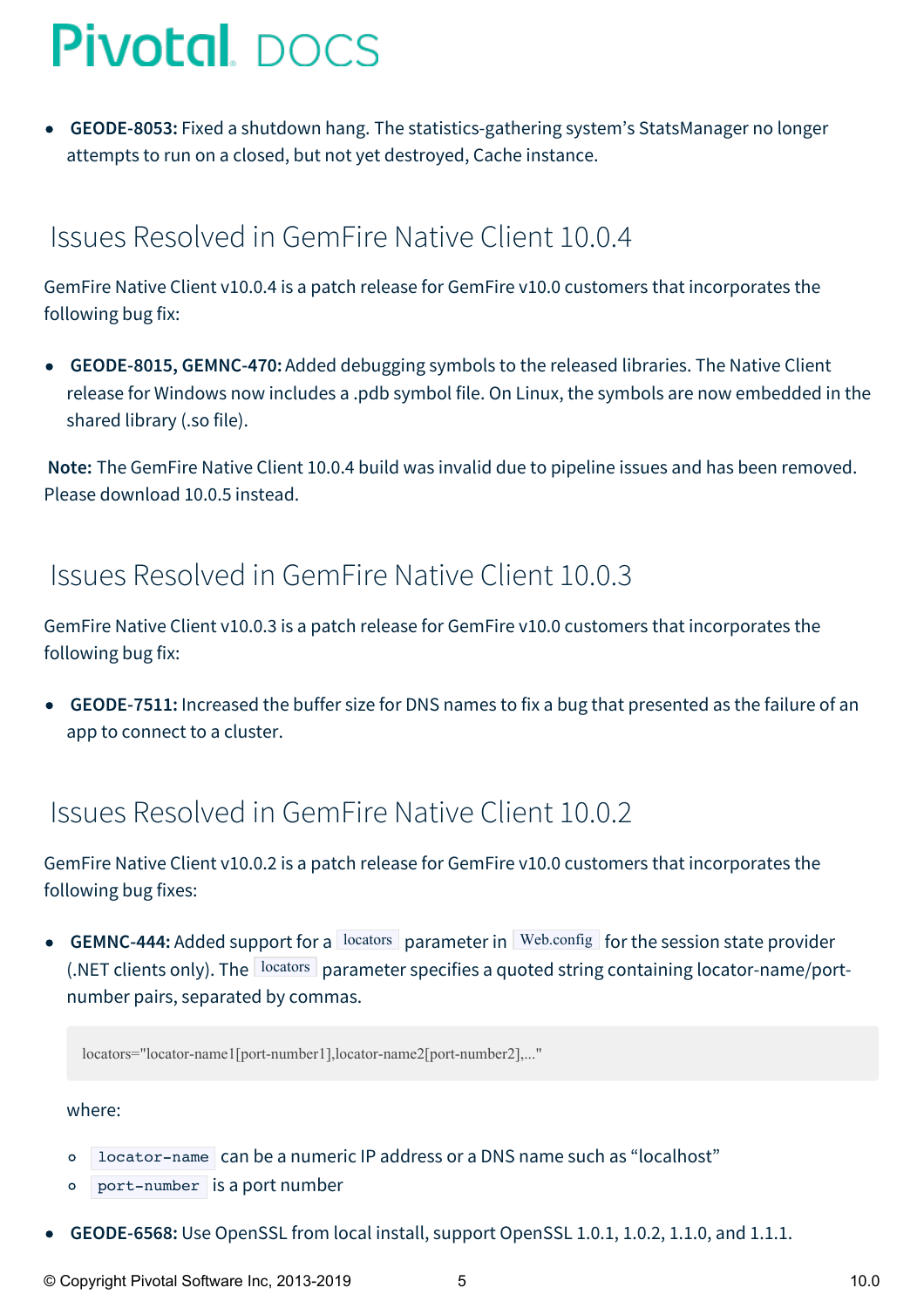# <span id="page-5-0"></span>Issues Resolved in GemFire Native Client 10.0.1

GemFire Native Client v10.0.1 is a patch release for GemFire v10.0 customers that incorporates the following bug fixes:

- **GEODE-6491:** Fix signed/unsigned problem reading size field in handshake message.  $\bullet$
- **GEODE-6624:** Improved reporting of a serialization error that previously was obscured by a crash due  $\bullet$ to nested exceptions.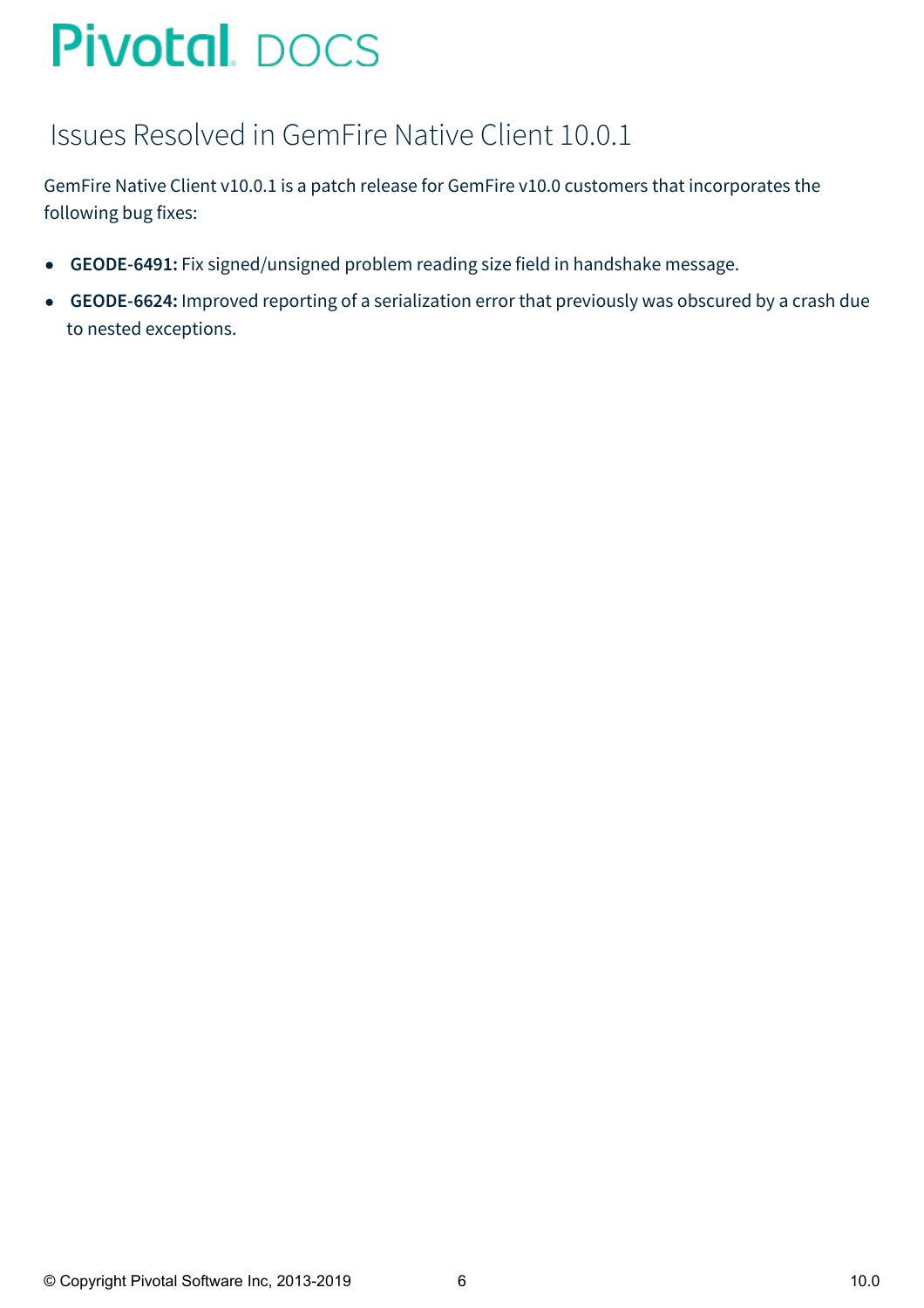# <span id="page-6-0"></span>System Requirements

**In this topic** GemFire [Compatibility](#page-6-1) .NET [Compatibility](#page-7-0) Host Machine [Requirements](#page-7-1) [Windows](#page-8-0) Support Linux [Support](#page-8-1) PCF [Support](#page-9-0) Software [Requirements](#page-9-1) for Using SSL

The Pivotal GemFire native client provides access for C++ and Microsoft® .NET™ clients to the GemFire distributed system. It operates on platforms running Microsoft Windows, Linux (Intel), and Pivotal Cloud Foundry.

# <span id="page-6-1"></span>GemFire Compatibility

The GemFire Native Client supports applications that communicate with GemFire servers. Native Client version 10.0 works with Pivotal GemFire versions 9.0.0 and later.

The following table shows which versions of the Native Client are compatible with the various versions of the GemFire server.

| <b>GemFire Native Client Version</b>                                 | <b>GemFire Server Version</b> |
|----------------------------------------------------------------------|-------------------------------|
| <b>GemFire Native Client 10</b><br>GemFire Native Client 9.1, 9.2    | <b>GemFire Server 9.x</b>     |
| <b>GemFire Native Client 9.1</b><br><b>GemFire Native Client 8.2</b> | <b>GemFire Server 8.2</b>     |

The GemFire Native Client supports applications that run in the following client environments:

## Supported Platforms: C++ Client

| <b>Platform</b> | <b>Version</b>                    |
|-----------------|-----------------------------------|
| Linux           | Red Hat Enterprise Linux (RHEL) 7 |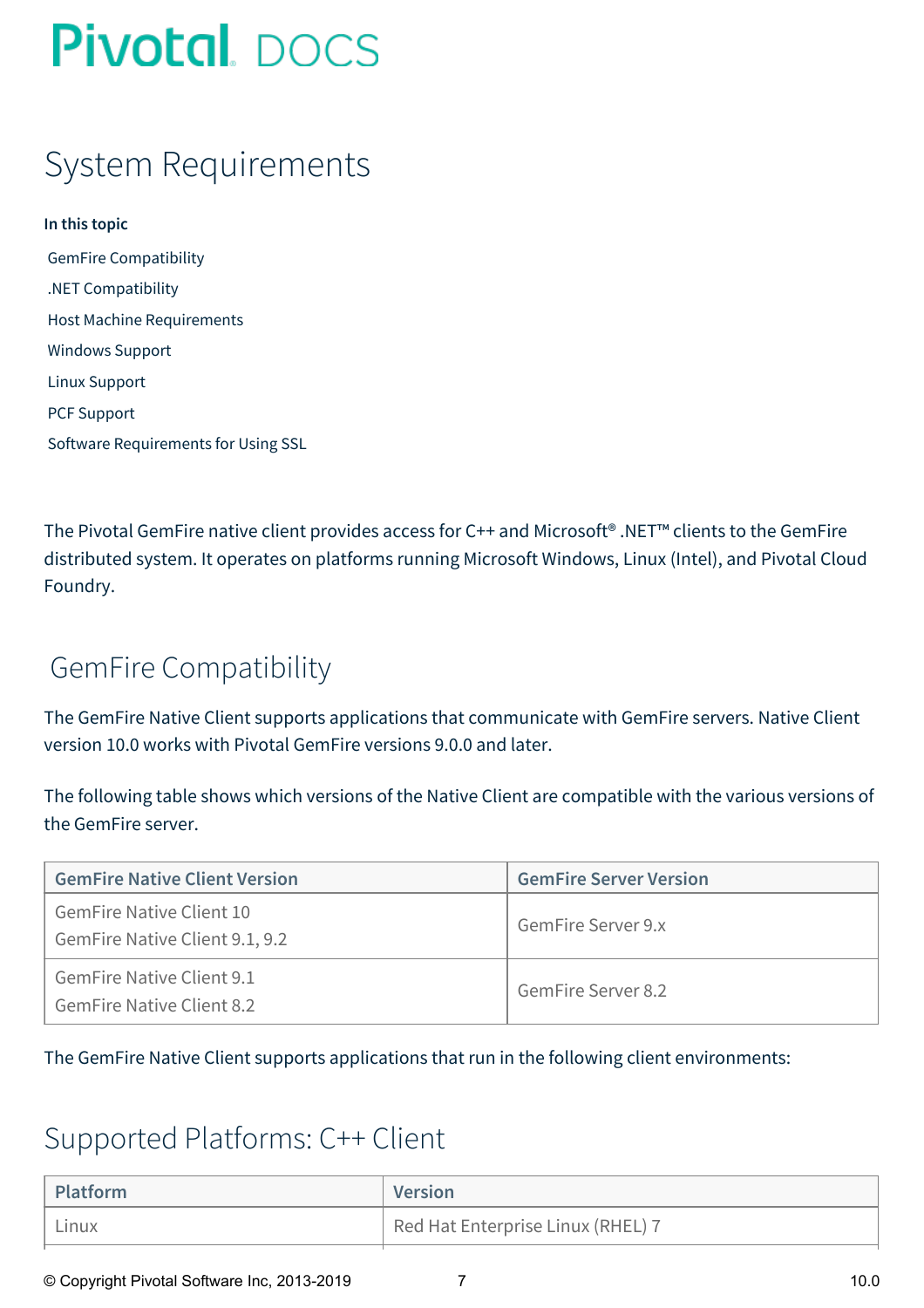| <b>Platform</b>              | Version 16 (Xenial) |
|------------------------------|---------------------|
| <b>Windows Desktop</b>       | 10                  |
| Windows Server               | 2016                |
| <b>Pivotal Cloud Foundry</b> | $PCF 2.2+$          |

## Supported Platforms: .NET Client

| <b>Platform</b>              | <b>Version</b> |
|------------------------------|----------------|
| <b>Windows Desktop</b>       | 10             |
| <b>Windows Server</b>        | 2016           |
| <b>Pivotal Cloud Foundry</b> | $PCF 2.2+$     |

# <span id="page-7-0"></span>.NET Compatibility

For Windows applications, a Microsoft .NET Framework must be installed to support the C++/CLI (Common Language Infrastructure) library for the native client.

The client supports .NET 4.5.2 (and newer) and Visual Studio 2017 (and newer) (for compiling .NET applications on Windows). It does not support .NET Core. For more information on the features of .NET and Visual [Studio](https://docs.microsoft.com/en-us/visualstudio/releasenotes/vs2017-relnotes) Community Edition 2017, see the Visual Studio 2017 web page  $\mathbb{Z}$ .

## <span id="page-7-1"></span>Host Machine Requirements

Each machine that runs a native client must meet the following requirements:

- A system clock set to the correct time and a time synchronization service such as Network Time Protocol (NTP). Correct time stamps permit the following activities:
	- Logs that are useful for troubleshooting. Synchronized time stamps ensure that log messages from different hosts can be merged to reproduce an accurate chronological history of a distributed run.
	- Aggregate product-level and application-level time statistics.
	- o Accurate monitoring of the system with scripts and other tools that read the system statistics and log files.
- The host name and host files are properly configured for the machine.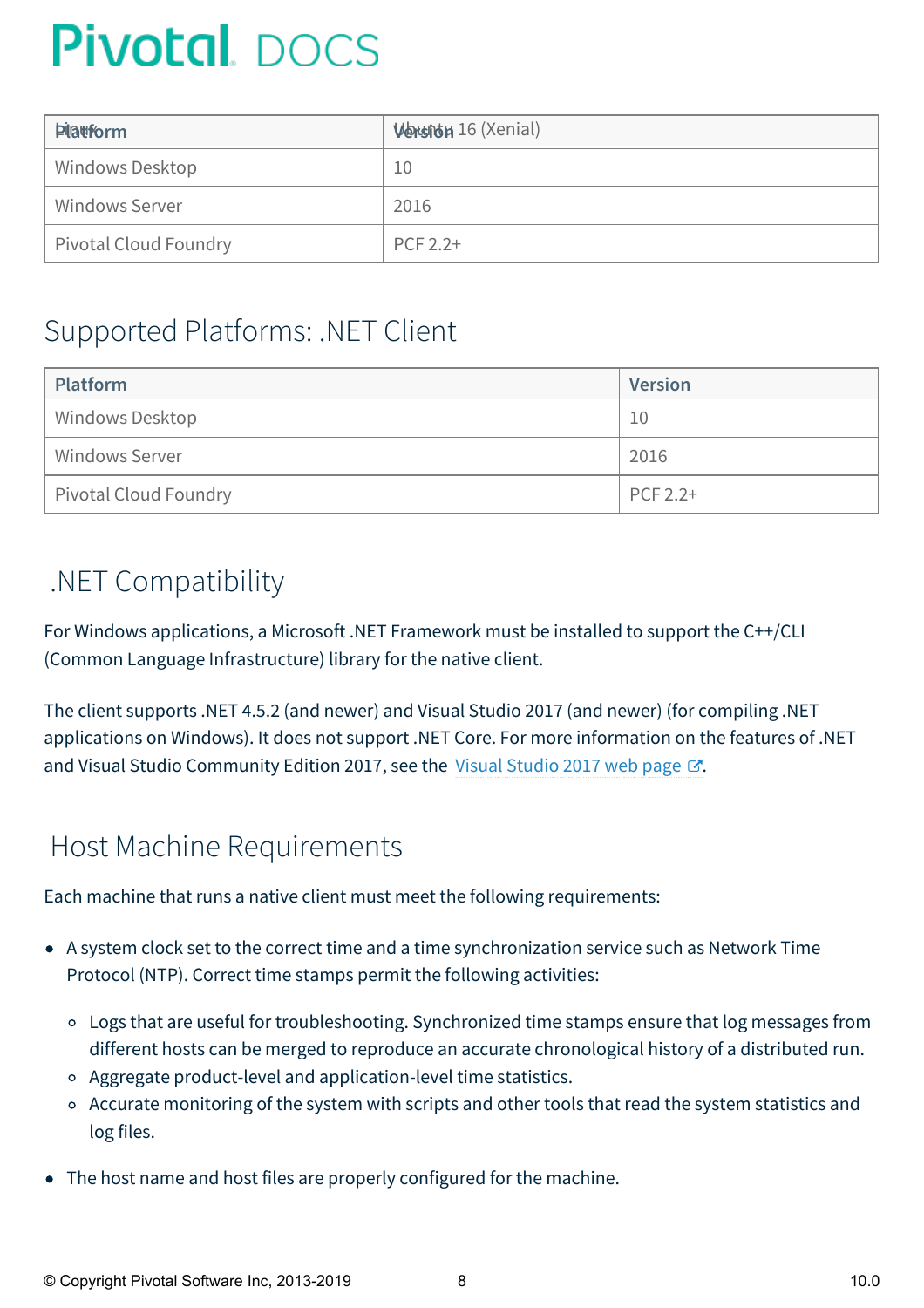## <span id="page-8-2"></span><span id="page-8-0"></span>Windows Support

For Windows C++ applications, the GemFire Native Client library, pivotal-gemfire.dll, requires the Microsoft Visual C++ 2017 [Redistributable](https://visualstudio.microsoft.com/downloads) Package  $\mathbb{Z}$ . Install it on all machines that will run your C++ application.

## <span id="page-8-1"></span>Linux Support

For Linux, you can verify that you meet the native client dependencies at the library level by using the ldd tool and entering this command:

**\$** ldd \$client-installdir/lib/libpivotal-gemfire.so

where *client-installdir* is the location in which you have installed the client.

The following libraries are external dependencies of the native library, libpivotal-gemfire.so. Verify that the ldd tool output includes all of these:

- libdl.so.2
- libm.so.6
- libpthread.so.0  $\bullet$
- libc.so.6
- $\bullet$  libz.so.1

### Disabling Syn Cookies on Linux

Many default Linux installations use SYN cookies to protect the system against malicious attacks that flood TCP SYN packets. The use of SYN cookies dramatically reduces network bandwidth, and can be triggered by a running GemFire distributed system.

To disable SYN cookies permanently:

1. Edit the *letc/sysctl.conf* file to include the following line:

net.ipv4.tcp\_syncookies =  $0$ 

Setting this value to zero disables SYN cookies.

2. Reload sysctl.conf :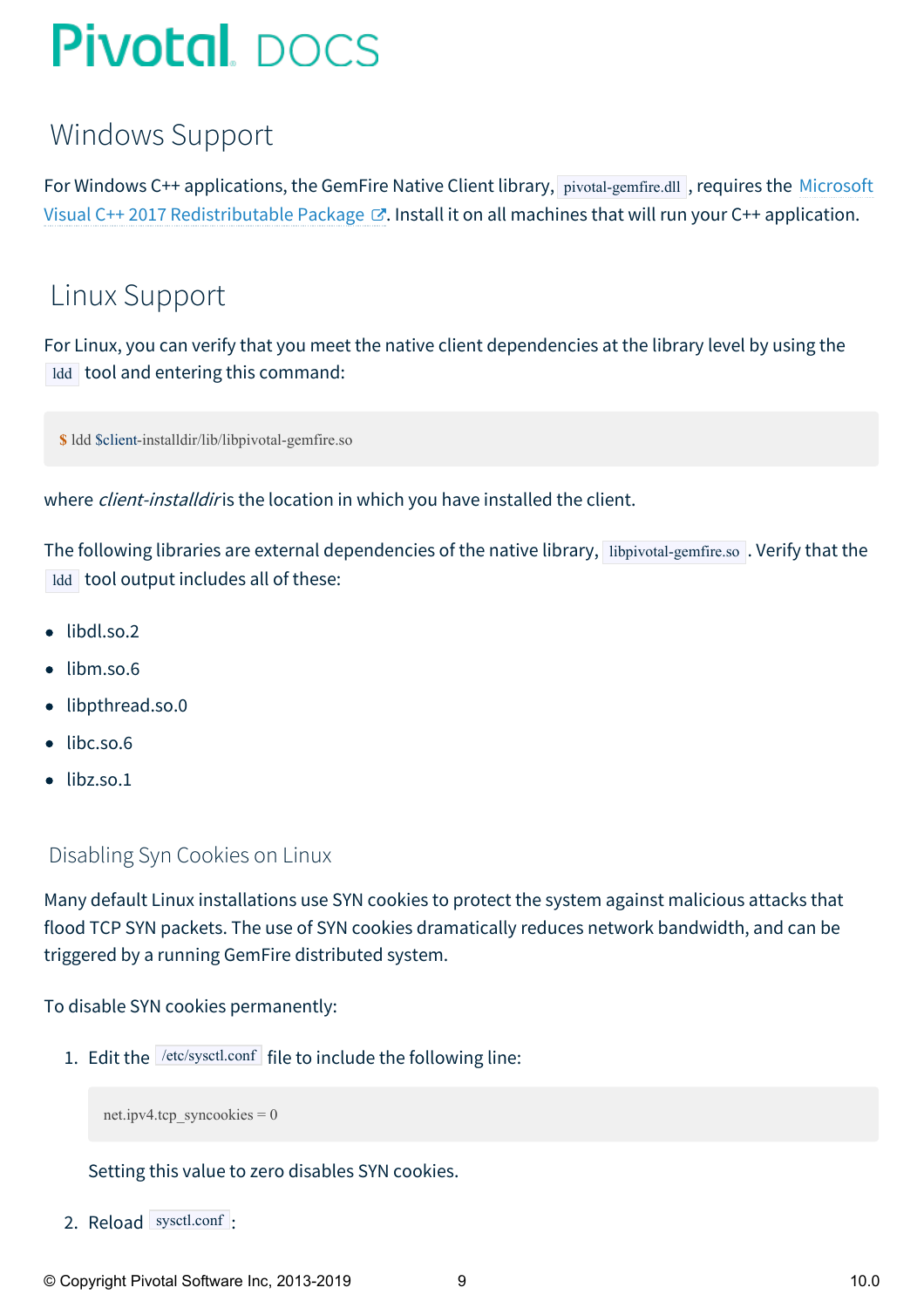**\$** sysctl -p

## <span id="page-9-0"></span>PCF Support

Pivotal Cloud Foundry supports .NET and C++ native client applications.

### PCF .NET Requirements

- PCF 2.0 or newer
- Windows 2016
- .NET 4.5.2 or newer

To run your cloud native .NET application on PCF:

- 1. The Pivotal.GemFire.dll must be in the output folder of your .NET project.
- 2. Add <hostingEnvironment shadowCopyBinAssemblies="false" /> to the Web.Config.This will change the hosting behavior to reuse the existing directory.
- 3. Rebuild your application.
- 4. Use cf push to deploy your application to PCF as you would other .NET applications.

### PCF C++ Requirements

- PCF 2.0 or newer
- Ubuntu or Windows 2016 stem cells

To run your cloud native C++ application on PCF:

- 1. The runtime libraries pivotal-gemfire.dll and cryptoImpl.dll must be in the path of your C++ application.
- 2. Use  $\sigma$  ef push to deploy your application to PCF as you would other C++ applications.

## <span id="page-9-1"></span>Software Requirements for Using SSL

If you plan on using SSL in your GemFire native client and server deployment, you will need to download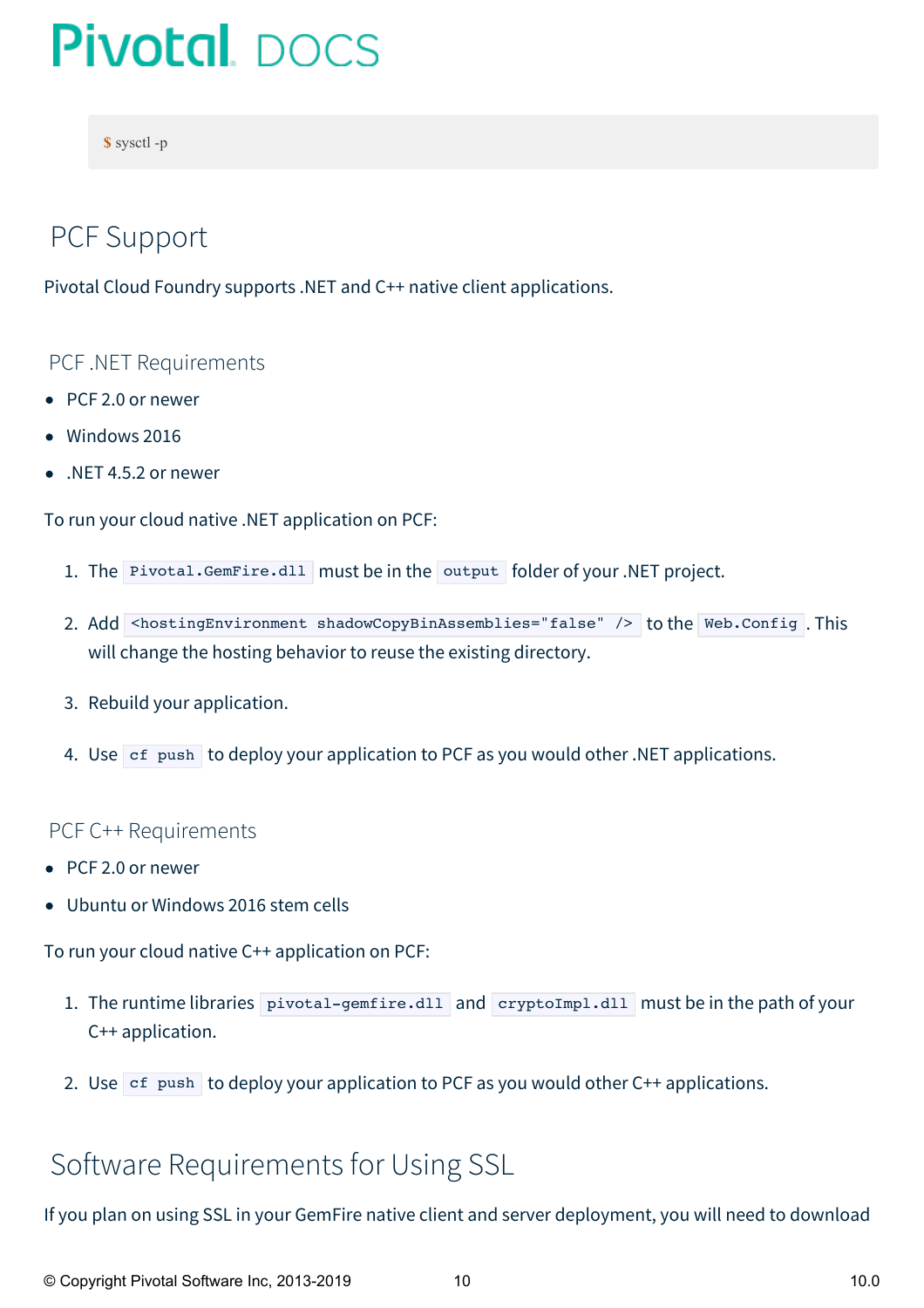and install OpenSSL. The GemFire native client is compatible with OpenSSL versions 1.0.1, 1.0.2, 1.1.0, and 1.1.1.

For Windows platforms, you can use either the regular or the OpenSSL "Light" version.

In addition, make sure that your system environment variables have been configured to include OpenSSL.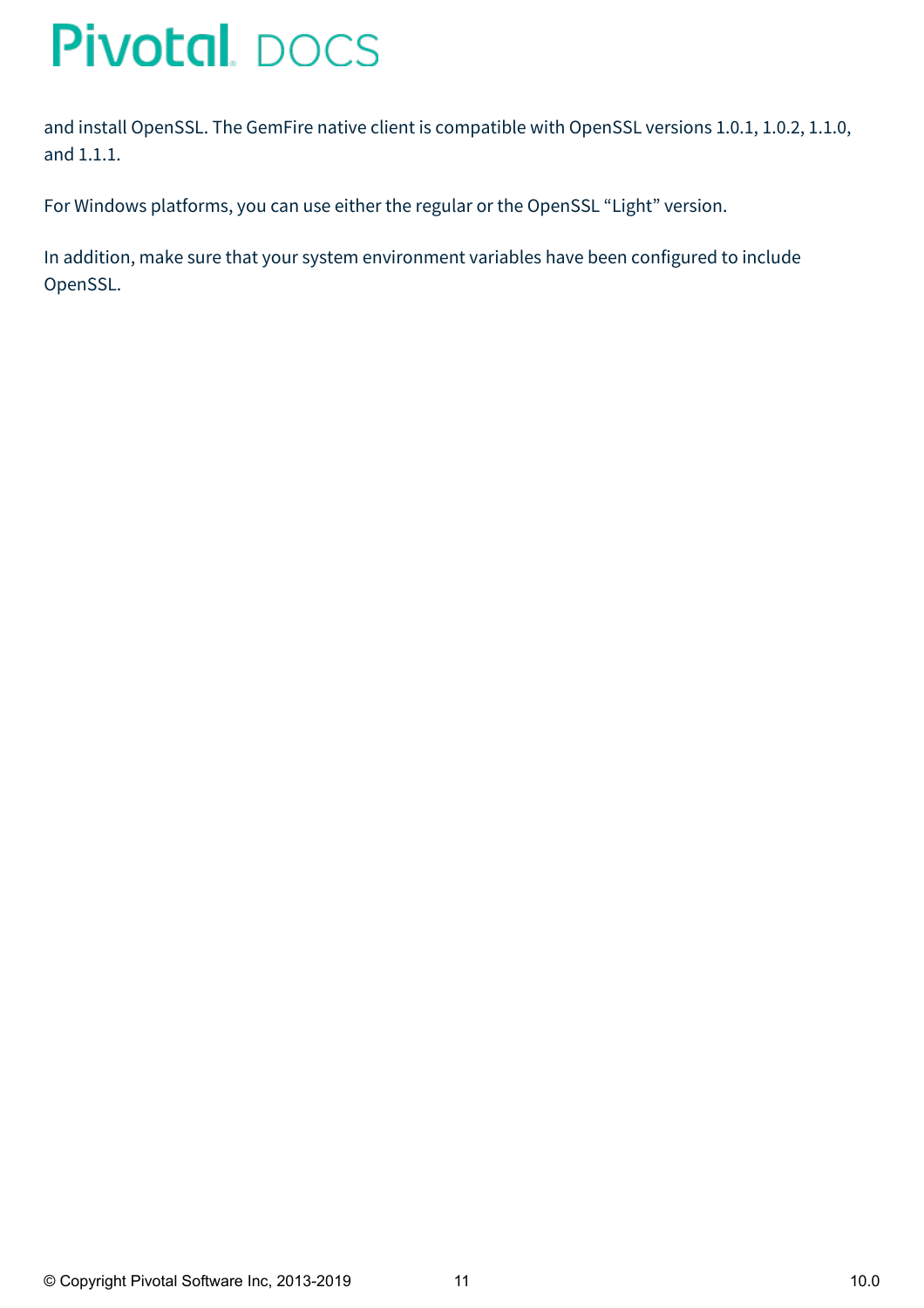# <span id="page-11-0"></span>Upgrading a Native Client Application From Version 9 to Version 10

GemFire Native Client Version 10 introduces breaking changes for Version 9 applications. Updating your client applications will require more intervention than merely recompiling.

In general, you will have best performance and reliability if clients and servers both run the latest versions of their respective software.

GemFire server and client software releases follow similar numbering schemes, but they are not released in lockstep. The following diagram illustrates the interoperability between recent versions of GemFire server software and GemFire Native Client software.



## Overview of Changes

Pivotal GemFire Native Client improvements and new features include:

- A modernized C++ API that constitutes a big step forward to fully supporting  $C_{++}$  11.
- Local memory management has been greatly improved, as well as the adoption of a new cache model that allows for multiple cache objects to exist in a given process space.
- The .NET interface benefits from all the enhancements made in the C++ interface.
- The Native Client now supports IIS application domains and Pivotal Cloud Foundry.  $\bullet$
- A new architecture that allows for more flexible client-side data models
- Improvements to the reflection-based AutoSerializer  $\bullet$

The Apache Geode community has a host of examples based on the latest C++ and .NET APIs ( <https://github.com/apache/geode-native/tree/develop/examples>  $\mathbb{C}$ ).

For examples of source changes see the Native Client 9 to Native Client 10 Upgrade Samples.

© Copyright Pivotal Software Inc, 2013-2019 12 12 10.0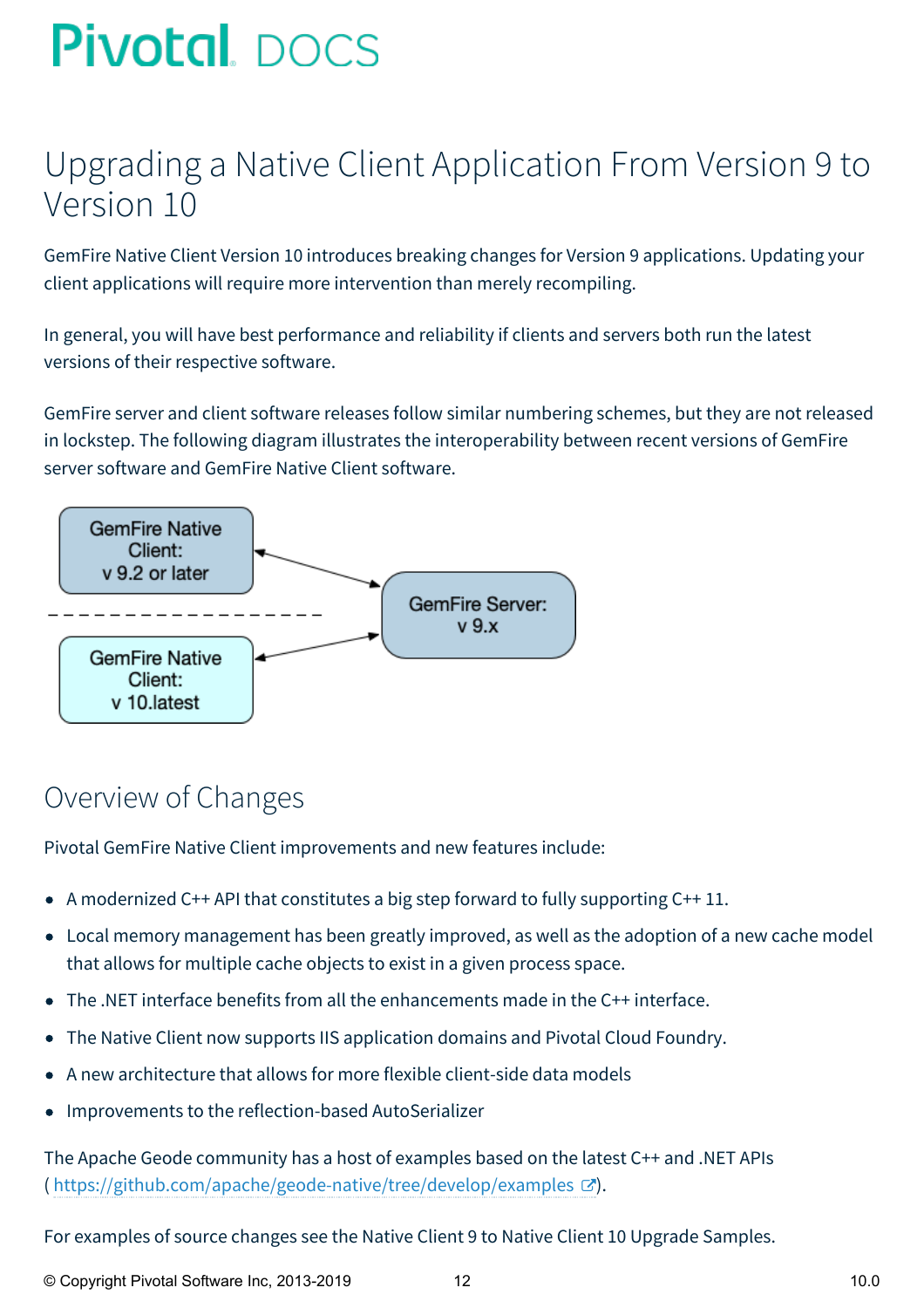- $C++$  [Example](http://docs-gemfire-nativeclient-staging.cfapps.io/100/gemfire-native-client/upgrade-example-cpp.html)  $C^*$
- .NET [Example](http://docs-gemfire-nativeclient-staging.cfapps.io/100/gemfire-native-client/upgrade-example-dotnet.html)

These examples show both the original and new API usage, and may be helpful as starting points for upgrading your application to Native Client 10. To see details for upgrading your particular API usage refer to the Native Client 10 API documentation:

- C++ API [docs](http://docs-gemfire-nativeclient-staging.cfapps.io/100/gemfire-native-client/cppdocs)
- .NET API [docs](http://docs-gemfire-nativeclient-staging.cfapps.io/100/gemfire-native-client/dotnetdocs) C

## Compiler Upgrade

Using Version 10 of the Native Client with your application requires a C++11-compatible compiler.

## Removal of Cache Singleton

A major change in Native Client 10 is the change from a singleton-based design to an instance-based design. This gives developers greater programming flexibility, as client cache instances can have completely independent access to the GemFire data grid.

Multiple client-side instances of Cache do not automatically share objects with one another.



The cache creation process in Native Client 10 follows a different pattern and now returns an object (see examples). Each also requires a pool. Native Client 10 further simplifies the cache creation and system architecture with the removal of DistributedSystem . An instance of DistributedSystem is no longer needed to manage an application's "connecting" into the GemFire Java server. This is now managed through a Cache instance.

A note to .NET users of the Native Client: users can pass in an instance of their authorization class into the

© Copyright Pivotal Software Inc, 2013-2019 13 10.0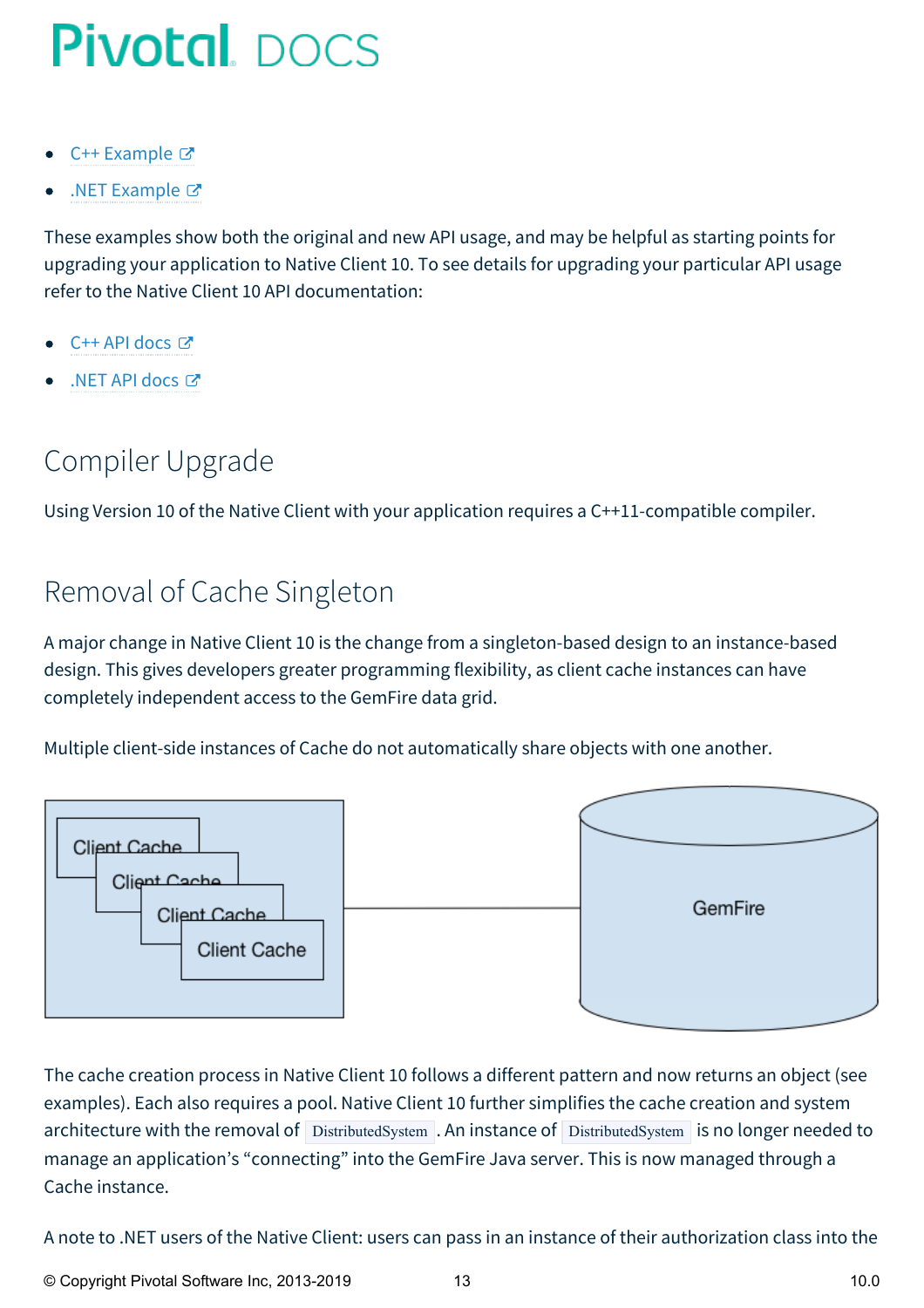CacheFactory ( CacheFactory.SetAuthInitialize(app\_auth); ).

## Serialization Interface Changes

The Native Client serialization APIs for both C++ and .NET have been changed to more closely resemble the behavior of the GemFire Java client. The serializable API has been refactored into data serializable and PDX serializable interfaces. In addition, to be consistent with the Java Server, the new data serializable interface does not have fixed ClassId properties. ClassId is now a parameter passed in to register a given type.

## C++ Standardization

In Native Client 10, many version 9 utility classes, such as shared pointers, have been replaced by their equivalents from the C++11 standard library.

One of the biggest changes made in Native Client 10 is the replacement of custom

apache::geode::client::SharedPtr with std::shared ptr . The custom base object apache::geode::client::SharedBase has been removed and is no longer a required derivation to make library objects reference counted; instead objects may simply be wrapped by a std::shared\_ptr $\sim$  . Upgrading to Native Client 10 requires replacing all \*Ptr types with their C++11 replacements.

### For example, replace

RegionPtr regionPtr;

### with

std::shared\_ptr<Region> regionPtr;

### Other adopted C++11 standards include:

- All time values now use std::chrono. For example, std::chrono replaces CacheableDate
- Longs and ints are now replaced with language primitives of explicit size, such as  $\frac{1}{1}$  int32 t and  $int16_t$   $t$ .
- std:string replaces char \*
- std container classes
- PDXSerializable::objectSize() and DataSerializable::objectSize() return size\_t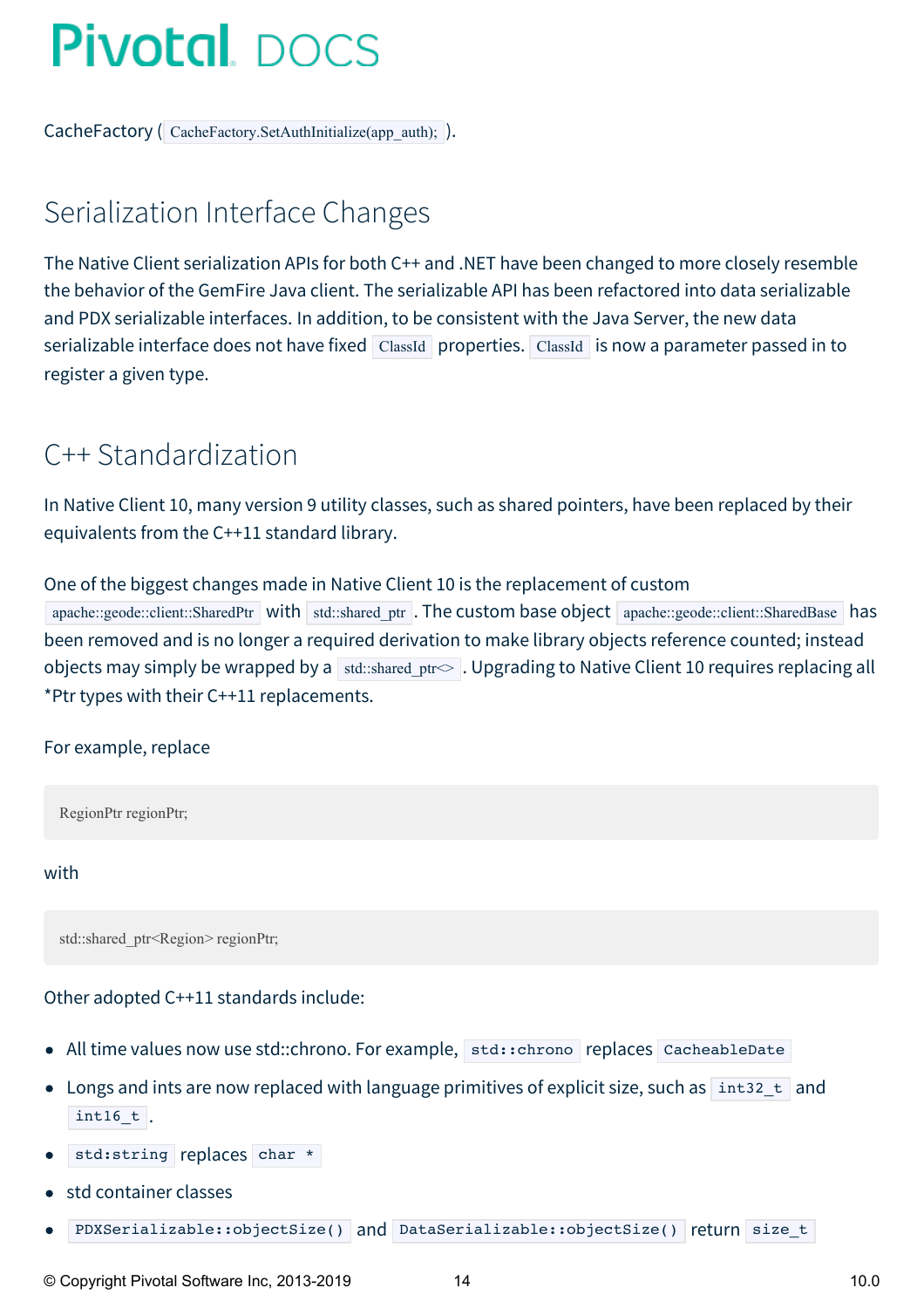<span id="page-14-0"></span>• Properties use std::unordered map

## Enum Classes

The following Version 9 Enums are now defined as C++11 Enum classes in the Version 10 client:

- CqOperation
- CqState
- ExpirationAction
- PdxFieldTypes

## Exceptions

GemFire Native Client Exceptions, which were implemented as macros in v9, are now classes that inherit from std::exception.

# Object Oriented Design Patterns

Native Client 10 has adopted many more object oriented design patterns. For example, the CacheFactory now uses a builder pattern and returns a value rather than a pointer.

Other examples of pattern-oriented changes:

- Replace apache:: geode:: client:: PoolPtr with std::shared ptr<apache::geode::client::Pool>
- Replace apache:: geode:: client:: RegionPtr with std::shared ptr<apache::geode::client::Region>
- Replace apache::geode::client::EntryEventPtr with std::shared\_ptr<apache::geode::client::EntryEvent>
- Replace apache::geode::client::CachePtr with std::unique ptr<apache::geode::client::Cache>
- PdxSerializable toData/fromData are now passed to PdxWriter/PdxReader as references  $\bullet$
- Execution factory returns value type
- Cache::createPdxInstanceFactory returns object
- CqQuery::getCqAttributesMutator returns value
- © Copyright Pivotal Software Inc, 2013-2019 15 10.0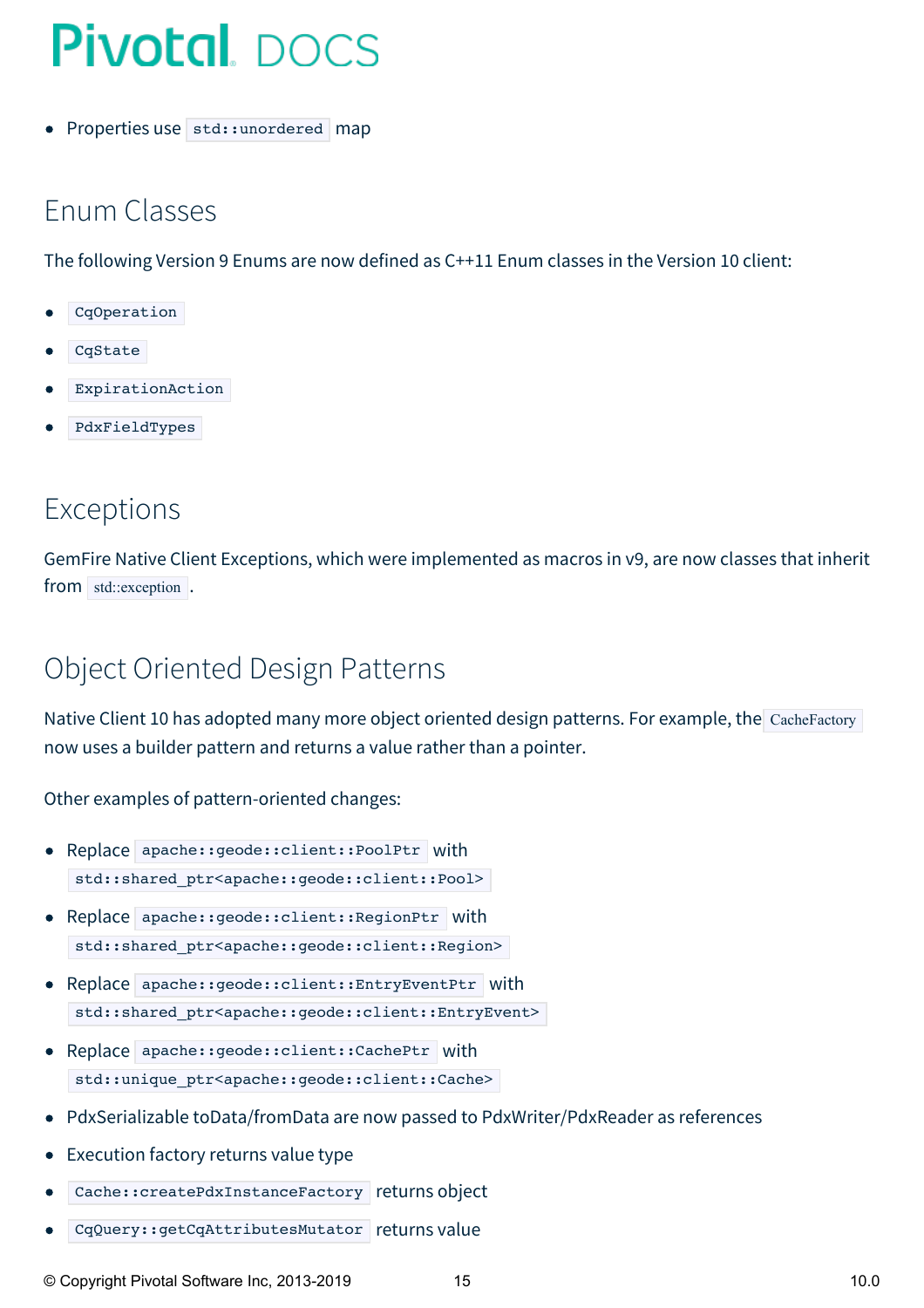### Cache:: createDataInput/Output returns value

## Initialization Files

The best practice for most applications is to set properties and parameters programmatically. For clients that use the older, file-based scheme, the following changes apply to the system initialization files, geode.properties and cache.xml :

- In both files, parameters specifying times should include units  $(s, m, h, etc.).$
- For the cache.xml file, the schema name space and location have changed. Use

<client-cache xmlns="http://geode.apache.org/schema/cpp-cache" xmlns:xsi="http://www.w3.org/2001/XMLSchema-instance" xsi:schemaLocation="http://geode.apache.org/schema/cpp-cache http://geode.apache.org/schema/cpp-cache/cpp-cache-1.0.xsd" version="1.0">

## Other Changes

- The sGFCPP environment variable is no longer needed
- enable-chunk-handler-thread now defaults to false and replaces disable-chunk-handler-thread
- $\bullet$ Native Client 10 now supports OpenSSL
- Statistics and StatisticsFactory are no longer available

## .NET API Changes

These .NET API classes have changed as follows:

### **CacheFactory**

- Creation was via static method CreateCacheFactory, now created via new
- Authorization implementation now is a setter on factory called setAuthInitialize
- Appdomain property is no longer a supported property
- GetAnyInstance() is no longer supported (there is no more global singleton). Make method calls on the specific instance you are working with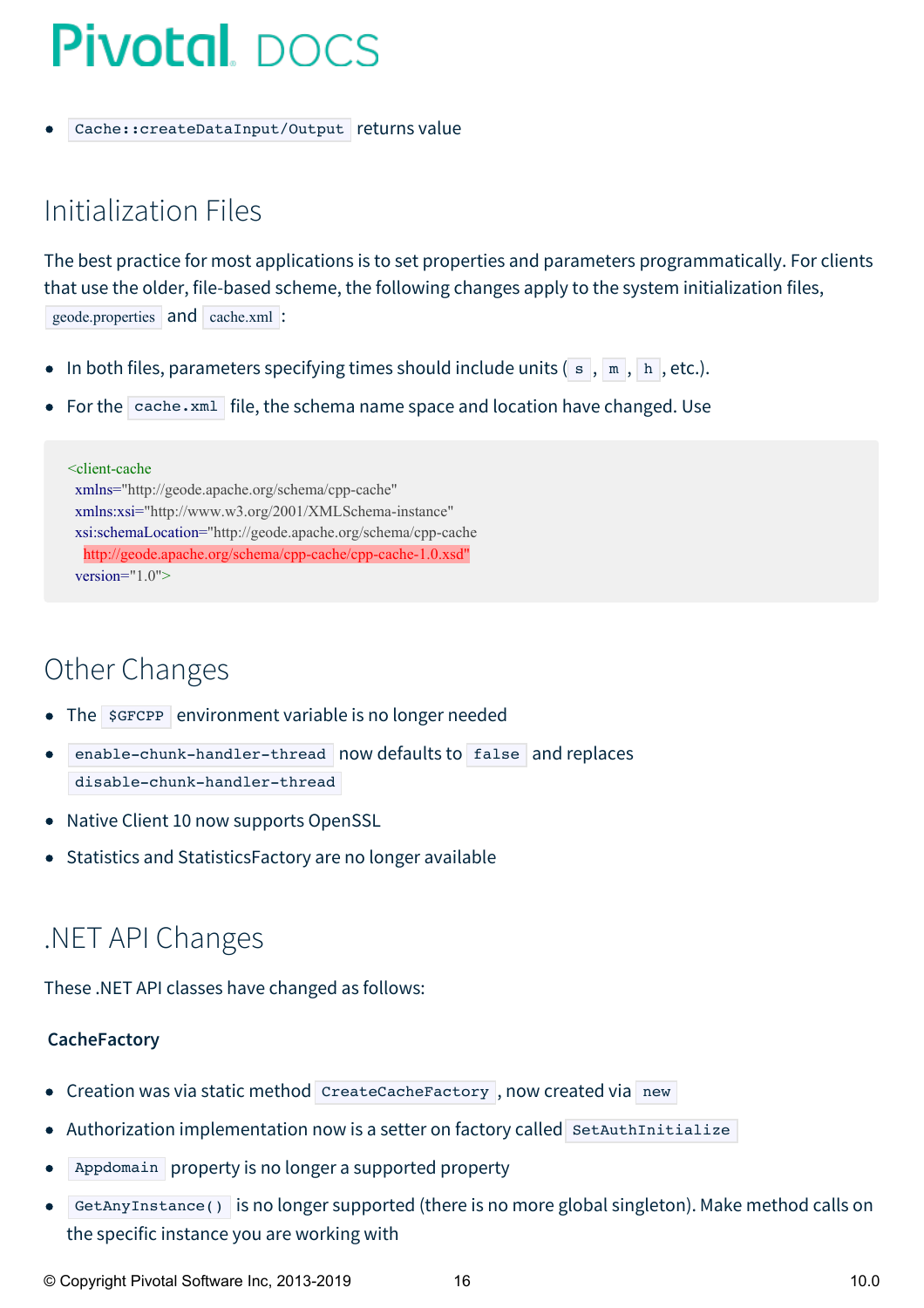### **PoolFactory**

- Creation was obtained via static method PoolManager. CreateFactory, now via GetPoolFactory method on Cache
- SetEntryTimeToLive was int , now uses TimeSpan  $\bullet$
- SetEntryIdleTimeout was int, now uses TimeSpan  $\bullet$
- SetRegionTimeToLive was int, now uses TimeSpan  $\bullet$
- SetRegionIdleTimeout was int, now uses TimeSpan  $\bullet$

### **RegionFactory**

SetEntryTimeToLive - was int, now uses TimeSpan.

### **IGeodeSerializable**

The IGeodeSerializable interface has been renamed to IDataSerializable.

## .NET Session State Provider

The Native Client 10 version of the Session State Provider (SSP) only requires configuration to be set in Web.Config and the deployment of server-side functions.

## C++ API Changes

The following classes have changed or are no longer present in the current release.

| <b>Version 9: Removed Class</b>                                    | <b>Version 10: Recommended Action</b>                                          |
|--------------------------------------------------------------------|--------------------------------------------------------------------------------|
| Assert                                                             | N/A                                                                            |
| AttributesFactory                                                  | Replace with RegionAttributesFactory                                           |
| CacheableArrayType,<br>CacheableContainerType,<br>CacheableKeyType | Converted to templates. See<br>INSTALL_DIR/include/geode/CacheableBuiltins.hpp |
| DistributedSystem                                                  | Used internally                                                                |
| EqualToSB                                                          | No longer needed; use std types                                                |
| GeodeTypeIds                                                       | Removed from public API                                                        |
| HashMapOfCacheable                                                 | Replace with std::hash                                                         |

© Copyright Pivotal Software Inc, 2013-2019 17 10.0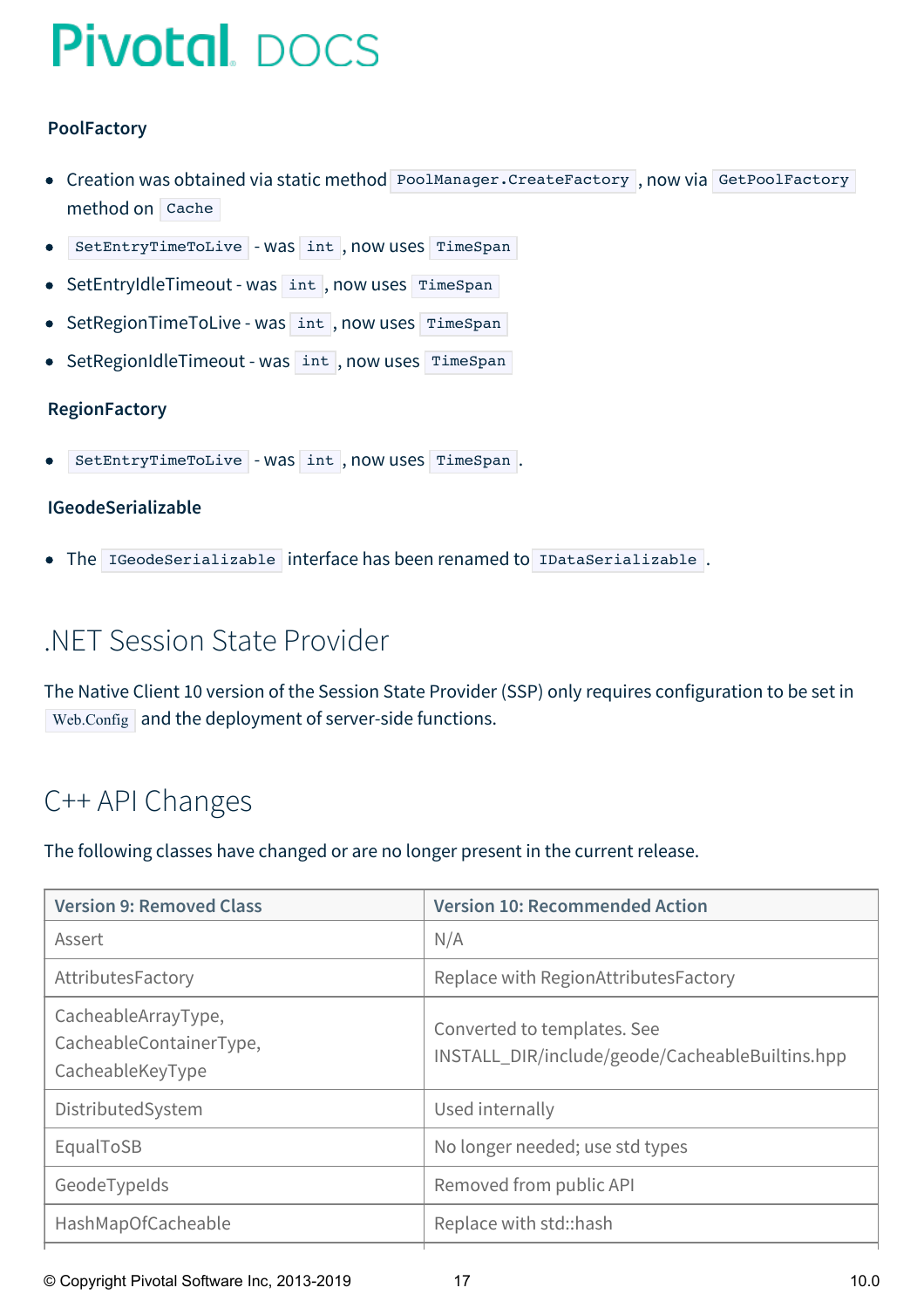| Versibland Prehabed Breass         | <b>REPSIBLE YO! REEGIMALE MODEL Action</b>                                        |
|------------------------------------|-----------------------------------------------------------------------------------|
| HashSB                             | Replace with std::hash                                                            |
| HashSetOfCacheableKey              | Replace with std::hash                                                            |
| HashSetOfSharedBase                | Replace with std::shared_ptr <t></t>                                              |
| HashSetT                           | Replace with std::hash                                                            |
| InternalCacheTransactionManager2PC | Removed from public API                                                           |
| Log                                | Use LogLevel at cache creation                                                    |
| LogFn                              | Use LogLevel at cache creation                                                    |
| LogVarargs                         | Use LogLevel at cache creation                                                    |
| NullSharedBase                     | Replace with nullptr                                                              |
| SelectResultsIterator              | Replace with ResultsCollector                                                     |
| SharedArrayPtr                     | Replace with std::shared_ptr <t></t>                                              |
| SharedBase                         | Abstract base class no longer needed. Replace with<br>std::shared_ptr <t></t>     |
| SharedPtr                          | Replace with std::shared_ptr <t></t>                                              |
| SPEHelper                          | Exception helper no longer needed after move from<br>SharedPtr to std::shared_ptr |
| VectorOfCacheable                  | std::vector <std::shared_ptr<t>&gt;</std::shared_ptr<t>                           |
| VectorOfCacheableKey               | std::vector <std::shared_ptr<t>&gt;</std::shared_ptr<t>                           |
| VectorOfSharedBase                 | std::vector <std::shared_ptr<t>&gt;</std::shared_ptr<t>                           |
| VectorT                            | std::vector <t></t>                                                               |

## The following classes have changed or new in the current release.

| <b>New or Renamed Class</b> | <b>Summary of Changes</b>                                                                                                                                                                        |
|-----------------------------|--------------------------------------------------------------------------------------------------------------------------------------------------------------------------------------------------|
| AuthenticatedView           | Replaces Authenticated Cache in v9 API. Used for multi-user authentication.                                                                                                                      |
| DataSerializable            | An interface for objects whose state can be written/read as primitive types.<br>Supersedes Serializable, which is now the superclass of all user objects in<br>the cache that can be serialized. |
| DefaultResultCollector      | Default class that gathers results from function execution. The<br>ResultCollector interface also changed.                                                                                       |
| LogLevel                    | Method returns log level.                                                                                                                                                                        |
|                             |                                                                                                                                                                                                  |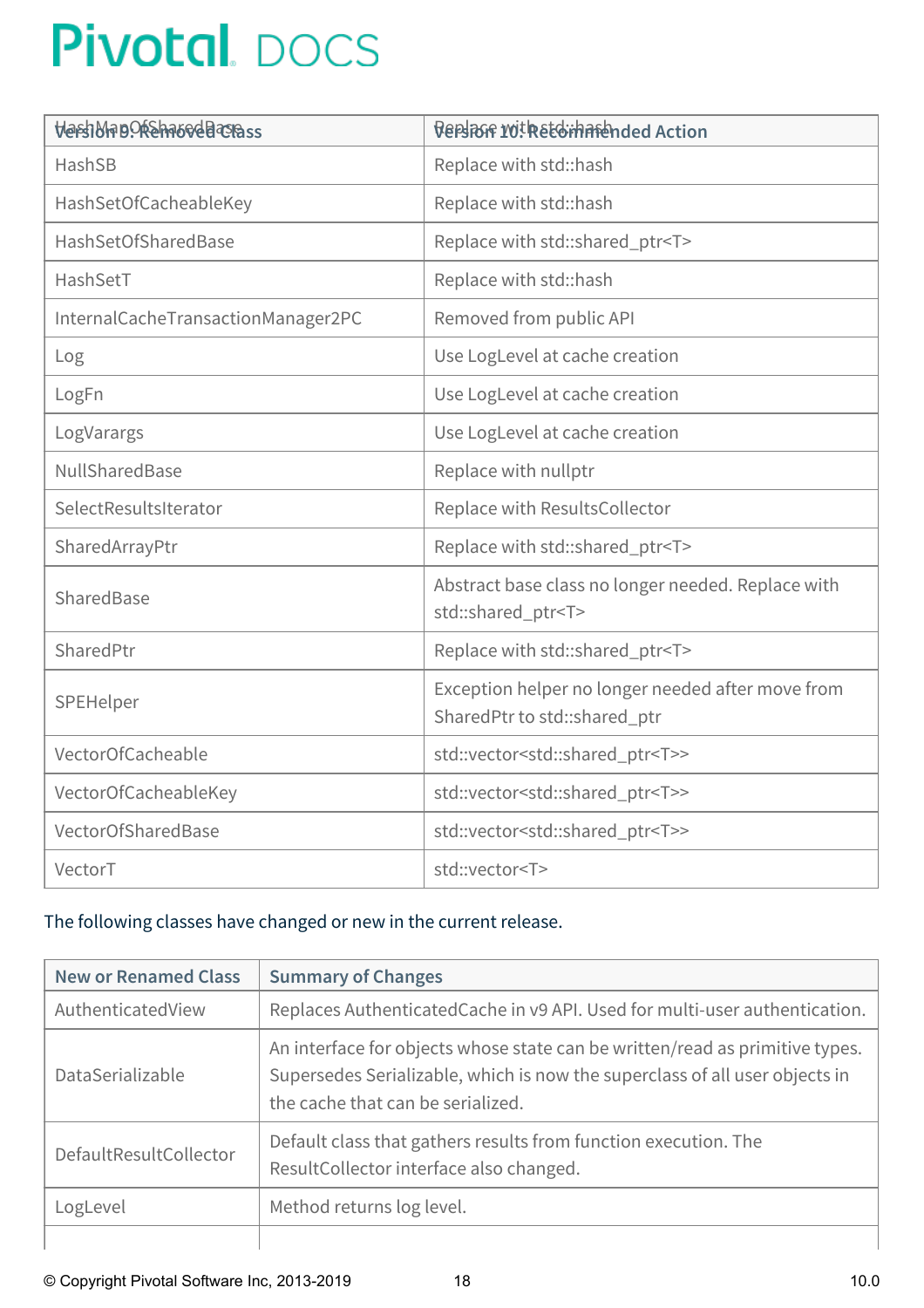| ResiOnAttributesFersesy | <b>Bank Say with Astricutes Factory</b>                                                                 |
|-------------------------|---------------------------------------------------------------------------------------------------------|
| RegionShortcut          | Enum class holding all region types (PROXY, CACHING_PROXY,<br>CACHING_PROXY_ENTRY_LRU, LOCAL_ENTRY_LRU) |
| TypeRegistry            | Class for registering a custom serializable type.                                                       |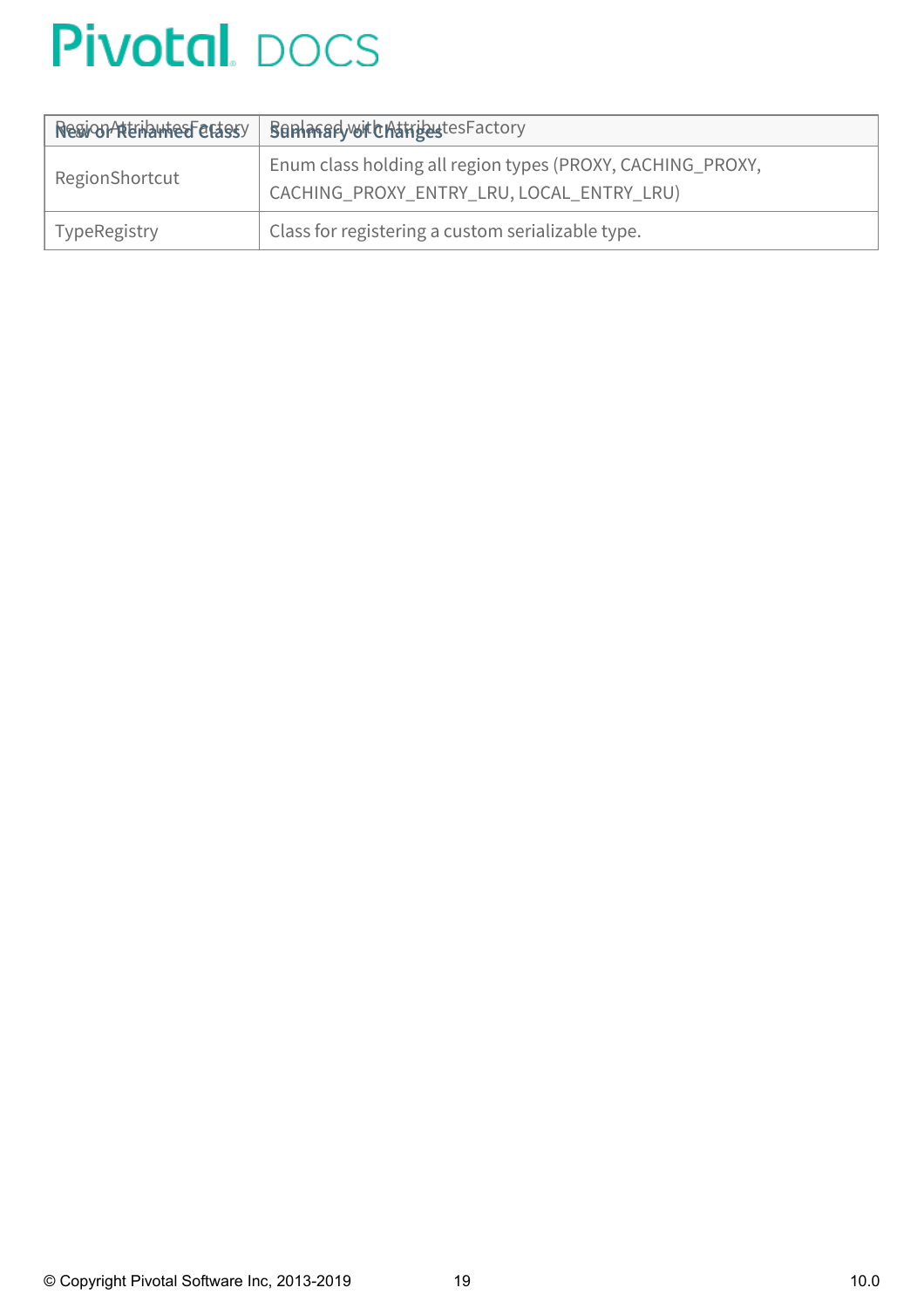# <span id="page-19-0"></span>Installing the Native Library

Install the native client by extracting the contents of the distribution archive and setting up the environment.

### Installation Prerequisites

Before installing the GemFire native client, confirm that your system meets the hardware and software requirements described in GemFire Native Client System [Requirements](#page-8-2).

### Copy and Uncompress the Distribution Archive

- 1. In a browser, navigate to the Pivotal GemFire [download](https://network.pivotal.io/products/pivotal-gemfire) page  $\mathbb{Z}$ .
- 2. From the **Releases:** pull-down menu, select the most recent version of Pivotal GemFire Native Client.
- 3. Expand the entry in the **Release Download Files** dialog box, select the version that best suits your development platform, and download it.
- 4. Move the downloaded archive to the local directory or folder in which you wish to install the Native Client libraries. For ease of use, choose a well-known location:
	- On Linux, /usr/local
	- o On Windows, C:\Program Files
- 5. Uncompress the distribution archive, which may be a ZIP archive or a compressed tar file (.tar.gz or .tgz). For example:

\$ unzip pivotal-gemfire-nativeclient-windows-64bit-10.x.y.zip

or

\$ tar xvzf pivotal-gemfire-nativeclient-linux-64bit-10.x.y.tar.gz

6. For ease of use, rename the resulting directory to nativeclient.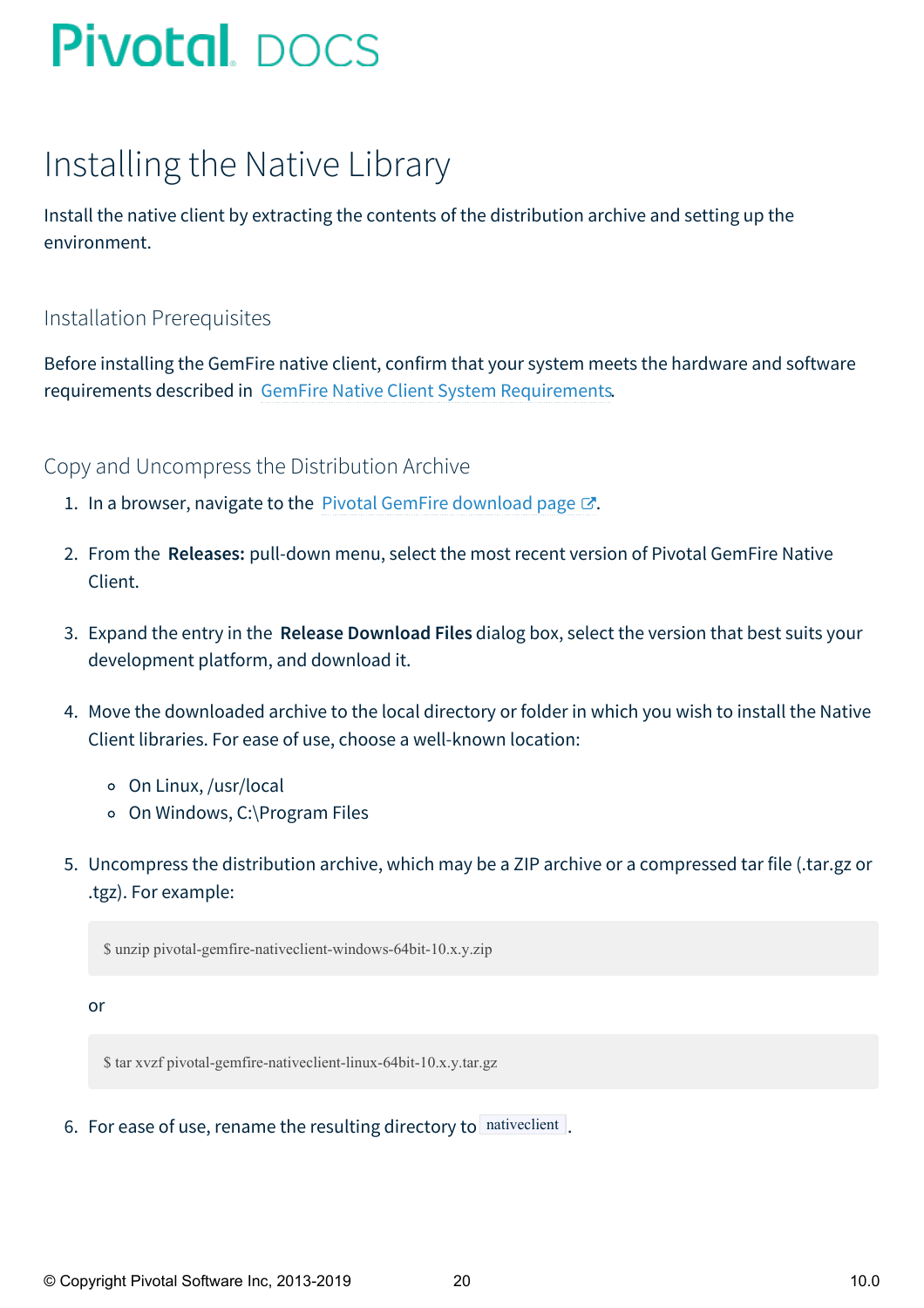# <span id="page-20-0"></span>Getting Started with the Native Library

#### **In this topic**

Set Up Your [Development](#page-20-1) Environment [Establish](#page-20-2) Access to a GemFire Cluster [Connecting](#page-20-3) to the Server Application Development [Walkthroughs](#page-22-0) [Programming](#page-22-1) Examples

To use the GemFire Native Library for developing GemFire client applications:

- Obtain a distribution of the Native library and install it on your development platform.
- Set up your development environment with the tools you need, such as a compiler and an OpenSSL security library.
- Establish access to a new or existing GemFire cluster.
- Write your client application using the GemFire native library to interact with the GemFire server.

## <span id="page-20-1"></span>Set Up Your Development Environment

Whether you are developing a C++ or .NET application, you will need some essential tools, such as a compiler and a linker. Your compiler must have access to the Native Client header files, and the linker must have access to the Native Client libraries. The header files and libraries are located in the Native Client installation directory.

## <span id="page-20-2"></span>Establish Access to a GemFire Cluster

As you develop your application, you will need access to a GemFire cluster. Your client application connects to a GemFire cluster by specifying the address (host name or IP address) and port number of one or more locators, and the name of a region that also exists on the cluster. The client API establishes a pool of these network connections for your client application to use.

You can choose whether to use a large, remote, production-quality cluster; a small, local, development cluster; or something in-between, such as a testing or experimental lab installation.

In the GemFire User's Guide, see [Configuring](http://docs-gemfire-nativeclient-staging.cfapps.io/100/geode-native-client/getting-started/serverman/configuring/chapter_overview.html) and Running a Cluster  $\mathbb{C}^n$  and Client/Server [Configuration](http://docs-gemfire-nativeclient-staging.cfapps.io/100/geode-native-client/getting-started/serverman/topologies_and_comm/cs_configuration/chapter_overview.html)  $\mathbb{C}^n$  for instructions on setting up and starting the cluster for a client/server configuration.

### <span id="page-20-3"></span>Connecting to the Server

To connect to a server, your application must follow these steps:

1. Instantiate a CacheFactory , setting characteristics of interest (for example, log-level ).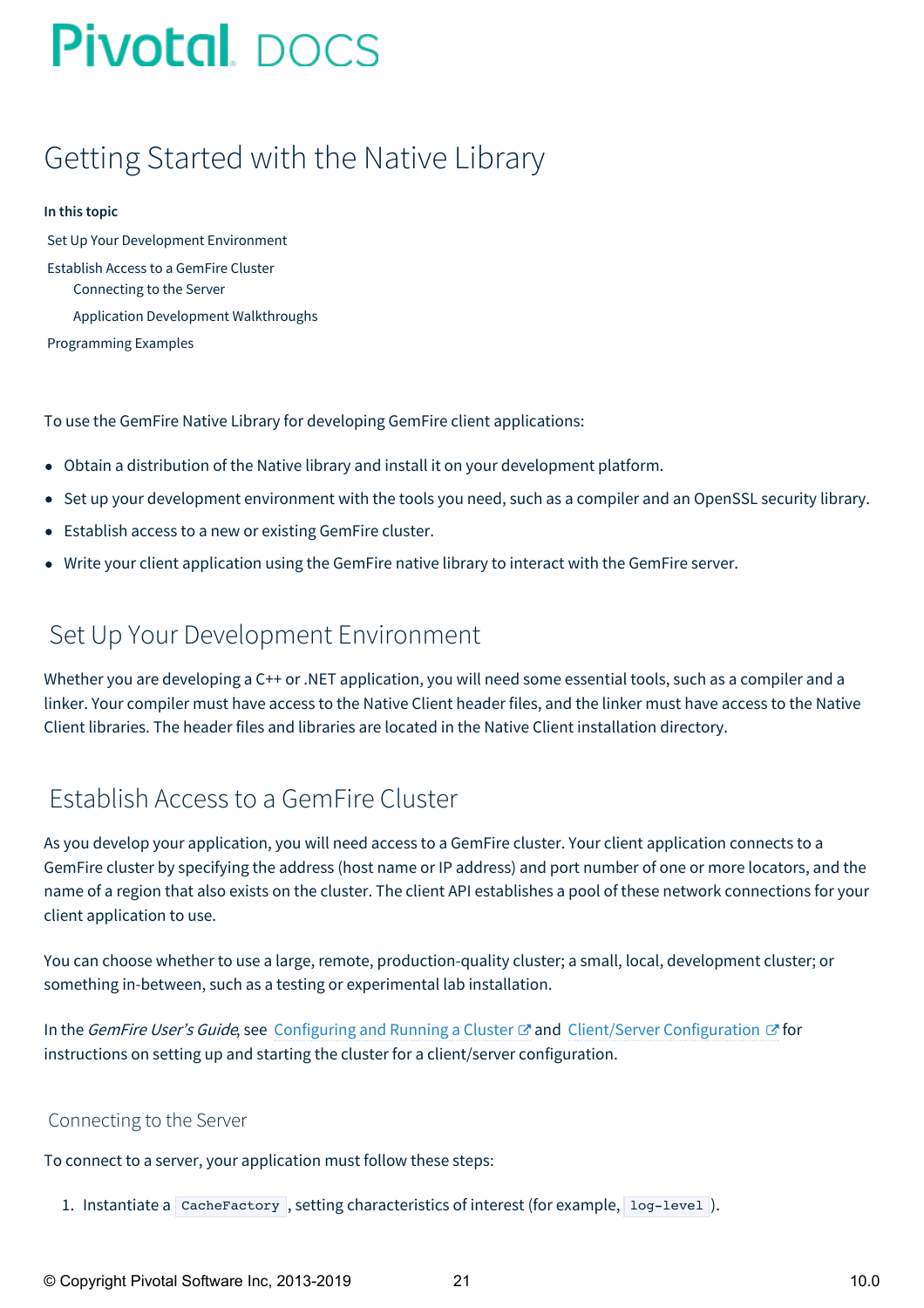- 2. Create a cache and use it to instantiate a PoolFactory, specifying the hostname and port for the server locator.
- 3. Create a named pool of network connections.
- 4. Instantiate a region of the desired type (usually CACHING\_PROXY or PROXY) and connect it by name to its counterpart on the server.

Once the connection pool and the shared region are in place, your client application is ready to share data with the server.

### **Server Connection: C++ Example**

This example of connecting to the server is taken from the  $C++$  put-get-remove example.

Instantiate a CacheFactory and set its characteristics:

**auto** cacheFactory = CacheFactory(); *// instantiate cache factory* cacheFactory.set("log-level", "none"); *// set cache log-level characteristics*

#### Create a cache and use it to instantiate a PoolFactory :

**auto** cache = cacheFactory.create(); *// create cache* **auto** poolFactory = cache.getPoolManager().createFactory(); *// instantiate pool factory*

poolFactory.addLocator("localhost", **10334**); *// add locator to pool factory*

#### Create a named pool of network connections, and instantiate a region of the desired type:

**auto** pool = poolFactory.create("pool"); *// create a pool called "pool" that knows where the server is* **auto** regionFactory = cache.createRegionFactory(RegionShortcut::PROXY); *// instantiate region factory with PROXY characteristics* auto region = regionFactory.setPoolName("pool").create("example userinfo"); // create a connection to the region "example userinfo" on the server

### **Server Connection: .NET Example**

This example of connecting to the server is taken from the .NET PutGetRemove example.

Instantiate a CacheFactory and set its characteristics:

**var** cacheFactory = **new CacheFactory**() *// instantiate cache factory* .**Set**("log-level", "none"); *// set cache log-level characteristics*

#### Create a cache and use it to instantiate a PoolFactory :

**var** cache = cacheFactory.**Create**(); *// create cache*

**var** poolFactory = cache.**GetPoolFactory**() *// instantiate pool factory* .**AddLocator**("localhost", **10334**); *// add locator to pool factory*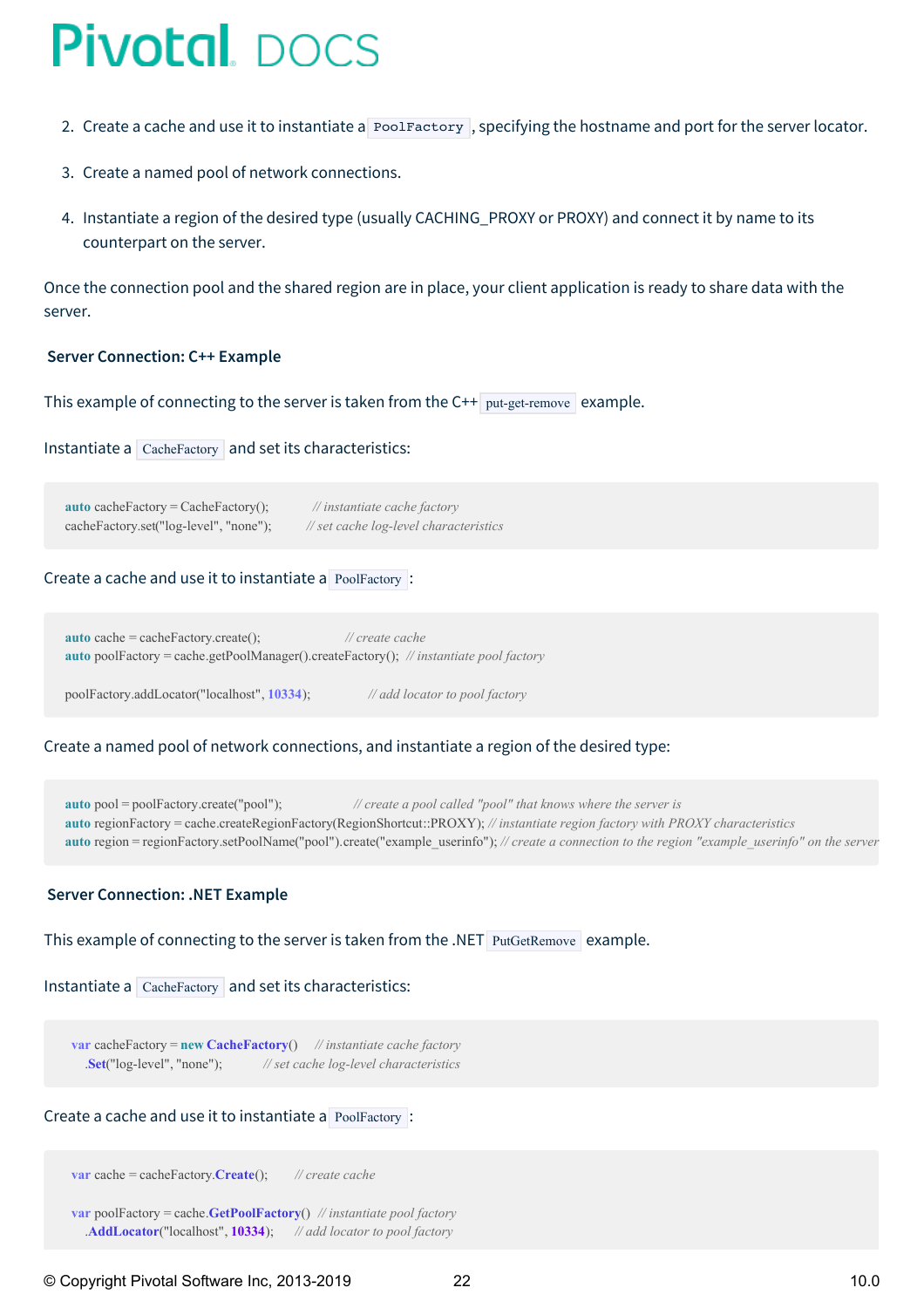#### Create a named pool of network connections, and instantiate a region of the desired type:

poolFactory.**Create**("pool"); *// create a pool called "pool" that knows where the server is*

**var** regionFactory = cache.**CreateRegionFactory**(RegionShortcut.PROXY) *// instantiate region factory with PROXY characteristics* .**SetPoolName**("pool");

var region = regionFactory.Create<string, string>("example userinfo"); // create a connection to the region "example userinfo" on the server

See the GemFire User Guidesection Configuring a [Client/Server](http://docs-gemfire-nativeclient-staging.cfapps.io/100/geode-native-client/getting-started/serverman/topologies_and_comm/cs_configuration/setting_up_a_client_server_system.html) System  $\mathbb{Z}$  for more details.

### <span id="page-22-0"></span>Application Development Walkthroughs

The application development walkthroughs describe how to set up a native client development environment using CMake.

- C++ App [Development](http://docs-gemfire-nativeclient-staging.cfapps.io/100/geode-native-client/getting-started/app-dev-walkthrough-cpp.html) Walkthrough
- .NET App [Development](http://docs-gemfire-nativeclient-staging.cfapps.io/100/geode-native-client/getting-started/app-dev-walkthrough-dotnet.html) Walkthrough  $C^*$

## <span id="page-22-1"></span>Programming Examples

The GemFire Client build provides a set of programming examples to help you understand the client API. The examples directory contains CMake files and a cpp subdirectory containing C++ examples. The Windows build also includes a dotnet subdirectory containing C# examples.

CMake files are located at each level of the directory structure to allow examples to be built individually or in groups.

The directory structure resembles this hierarchy (some entries are omitted for clarity):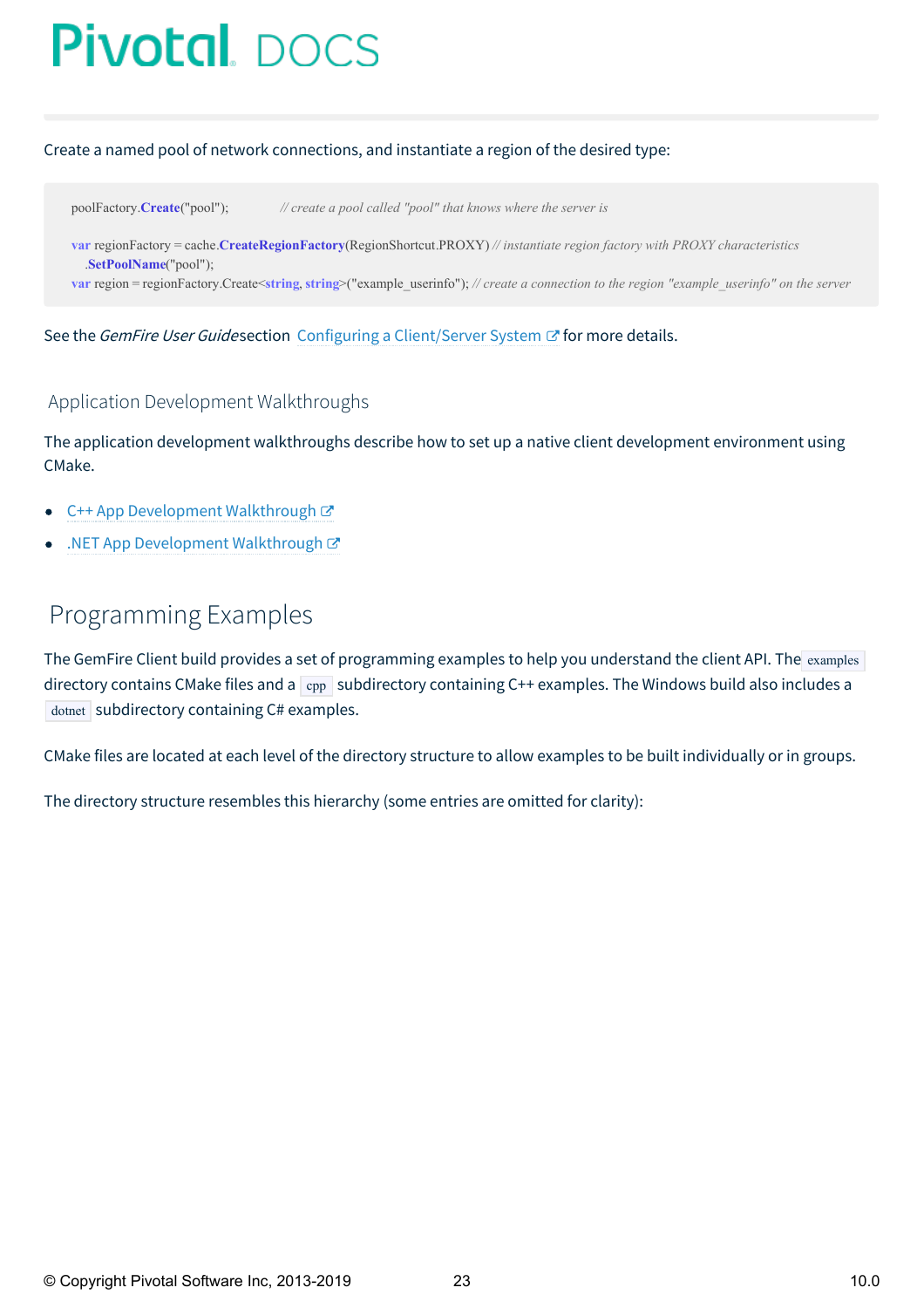| MyProject/         |  |  |
|--------------------|--|--|
| cmake/             |  |  |
| CMakeLists.txt     |  |  |
| examples/          |  |  |
| BUILD-EXAMPLES.md  |  |  |
| CMakeLists.txt     |  |  |
| CMakeLists.txt.in  |  |  |
| cmake/             |  |  |
| cpp/               |  |  |
| authinitialize/    |  |  |
| continuousquery/   |  |  |
| dataserializable/  |  |  |
| functionexecution/ |  |  |
| pdxserializable/   |  |  |
| pdxserializer/     |  |  |
| putgetremove/      |  |  |
| remotequery/       |  |  |
| sslputget/         |  |  |
| transaction/       |  |  |
| dotnet/            |  |  |
| authinitialize/    |  |  |
| continuousquery/   |  |  |
| dataserializable/  |  |  |
| functionexecution/ |  |  |
| pdxautoserializer/ |  |  |
| pdxserializable/   |  |  |
| putgetremove/      |  |  |
| remotequery/       |  |  |
| sslputget/         |  |  |
| transaction/       |  |  |
|                    |  |  |

See the BUILD-EXAMPLES.md file for detailed instructions on building and executing the examples, and read the source code to understand how the examples are constructed.

See [Put/Get/Remove](#page-25-0) Examples for sample code showing the basics of how a client application connects to a GemFire cluster and performs basic operations on a remote server.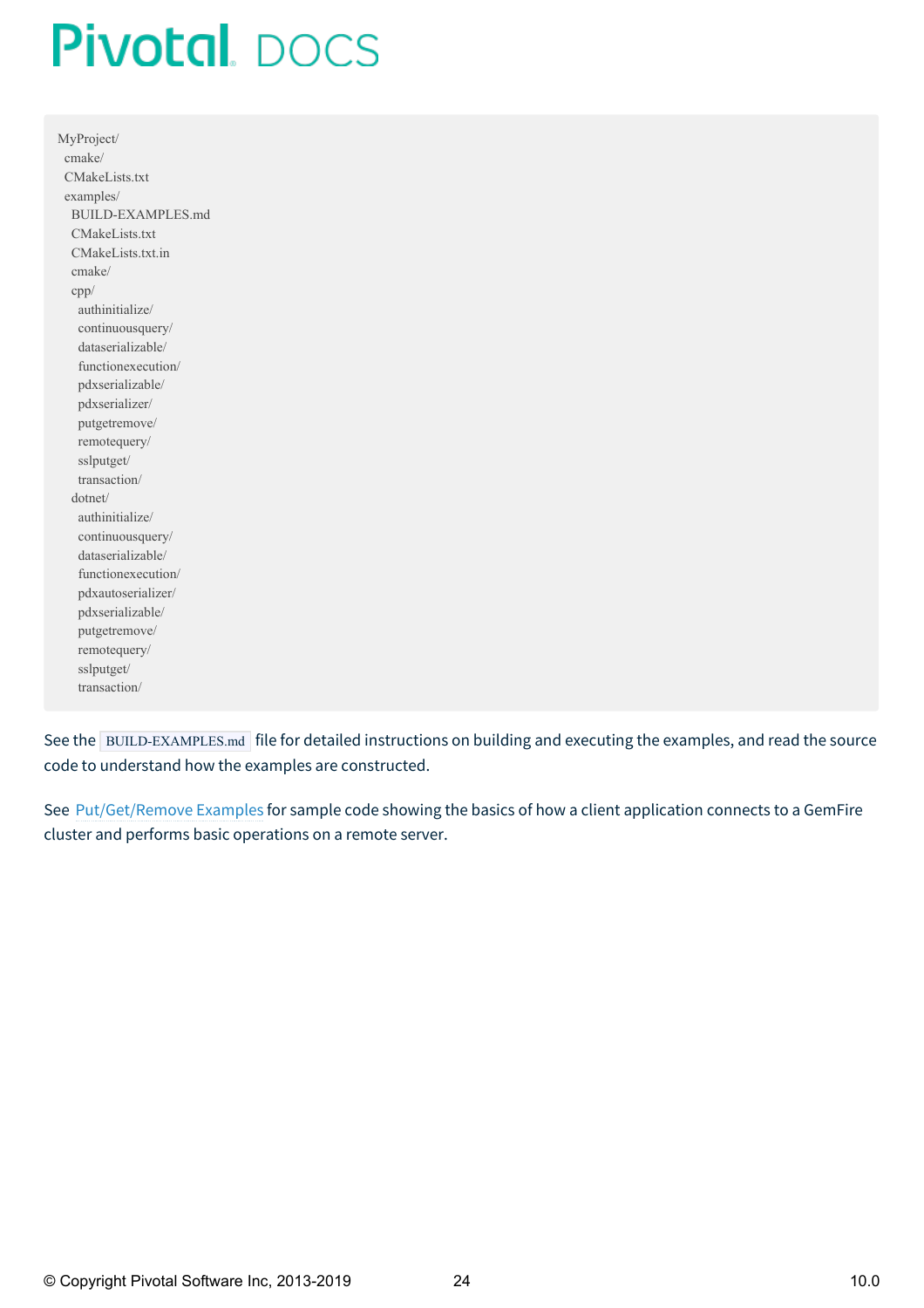# <span id="page-24-0"></span>Put/Get/Remove Examples

**In this topic**

.NET [Example](#page-24-1)

C++ [Example](#page-25-1)

The native client release contains examples, written for .NET and C++, showing how a client application can establish a connection to a cluster and then use that connection to perform basic operations on a remote server. The examples are located in .../examples/dotnet/putgetremove and .../examples/cpp/putgetremove, respectively.

Both examples perform the same sequence of operations, displaying simple log entries as they run.

- To run an example, follow the instructions in the  $\kappa$  README. and file in the example directory.
- Review the source code in the example directory to see exactly how it operates.
- $\bullet$  Begin by running a script that sets up the server-side environment by invoking gfsh commands to create a region, simply called "example\_userinfo."
- Run the example client application, which performs the following steps:  $\bullet$ 
	- Connects to the server
	- Performs region put operations using key/value pairs
	- Uses region get to retrieve the values
	- Uses region remove to remove the values

## <span id="page-24-1"></span>.NET Example

This section contains code snippets showing highlights of the .NET put/get/remove example. They are not intended for cut-and-paste execution. For the complete source, see the example source directory.

The .NET example creates a cache, then uses it to create a connection pool and a region object (of class IRegion ).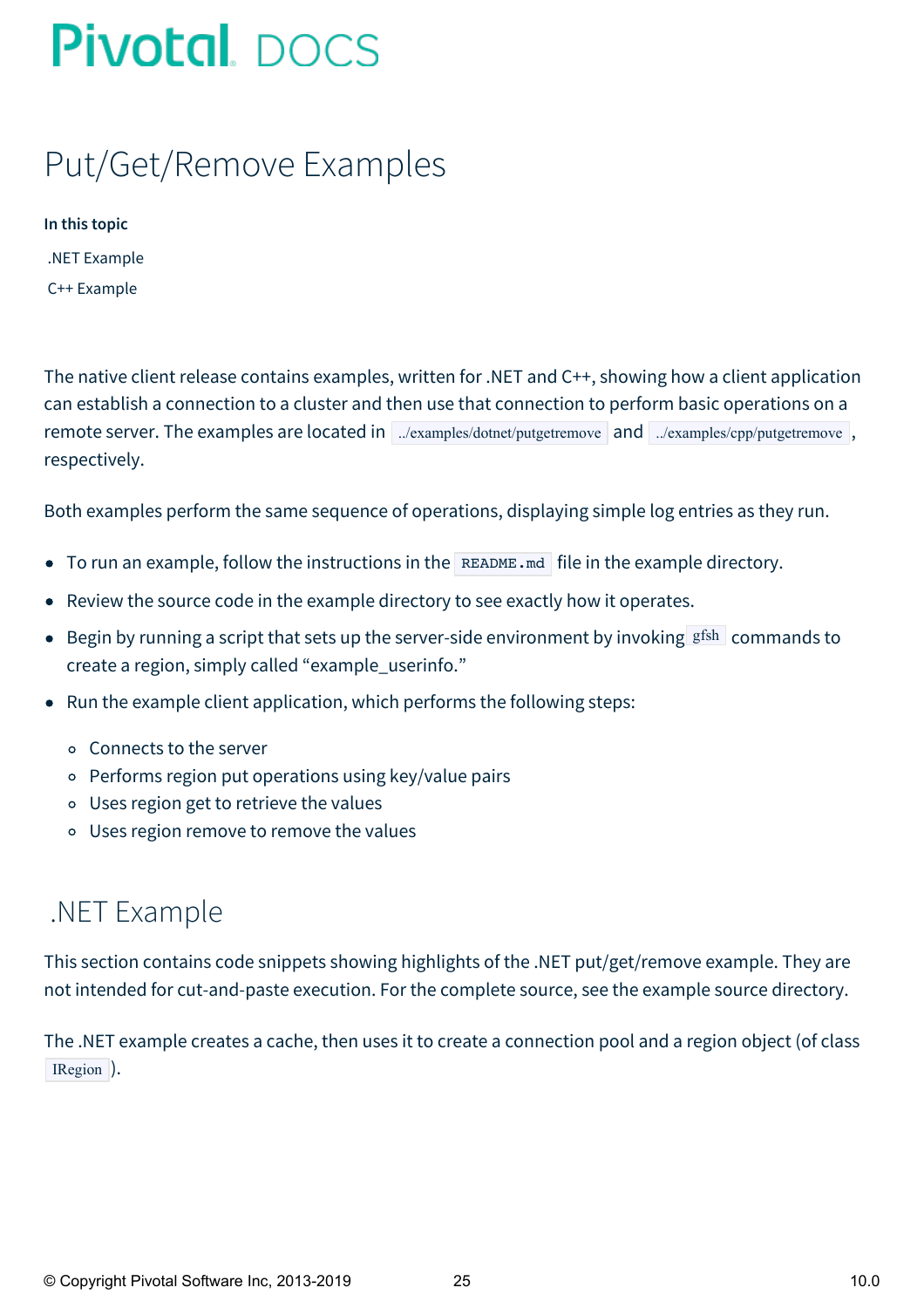<span id="page-25-0"></span>**var** cacheFactory = **new CacheFactory**() .**Set**("log-level", "none"); **var** cache = cacheFactory.**Create**();

**var** poolFactory = cache.**GetPoolFactory**() .**AddLocator**("localhost", **10334**); poolFactory.**Create**("pool");

**var** regionFactory = cache.**CreateRegionFactory**(RegionShortcut.PROXY) .**SetPoolName**("pool"); **var** region = regionFactory.Create < **string**, **string**("example\_userinfo");

After declaring some keys and values, the client then populates the data store with two key/value pairs.

region.**Put**(rtimmonsKey, rtimmonsValue); region.**Put**(scharlesKey, scharlesValue);

Next, the application retrieves the stored values using  $G_{et}$  operations.

**var** user1 = region.**Get**(rtimmonsKey, **null**); **var** user2 = region.**Get**(scharlesKey, **null**);

Finally, the application deletes one of the stored values using the Remove method.

```
if (region.Remove(rtimmonsKey))
{
Console.WriteLine("Info for " + rtimmonsKey + " has been deleted");
}
else
{
Console.WriteLine("Info for " + rtimmonsKey + " has not been deleted");
}
```
# <span id="page-25-1"></span>C++ Example

This section contains code snippets showing highlights of the C++ put/get/remove example. They are not intended for cut-and-paste execution. For the complete source, see the example source directory.

The C++ example creates a cache, then uses it to create a connection pool and a region object (of class Region ).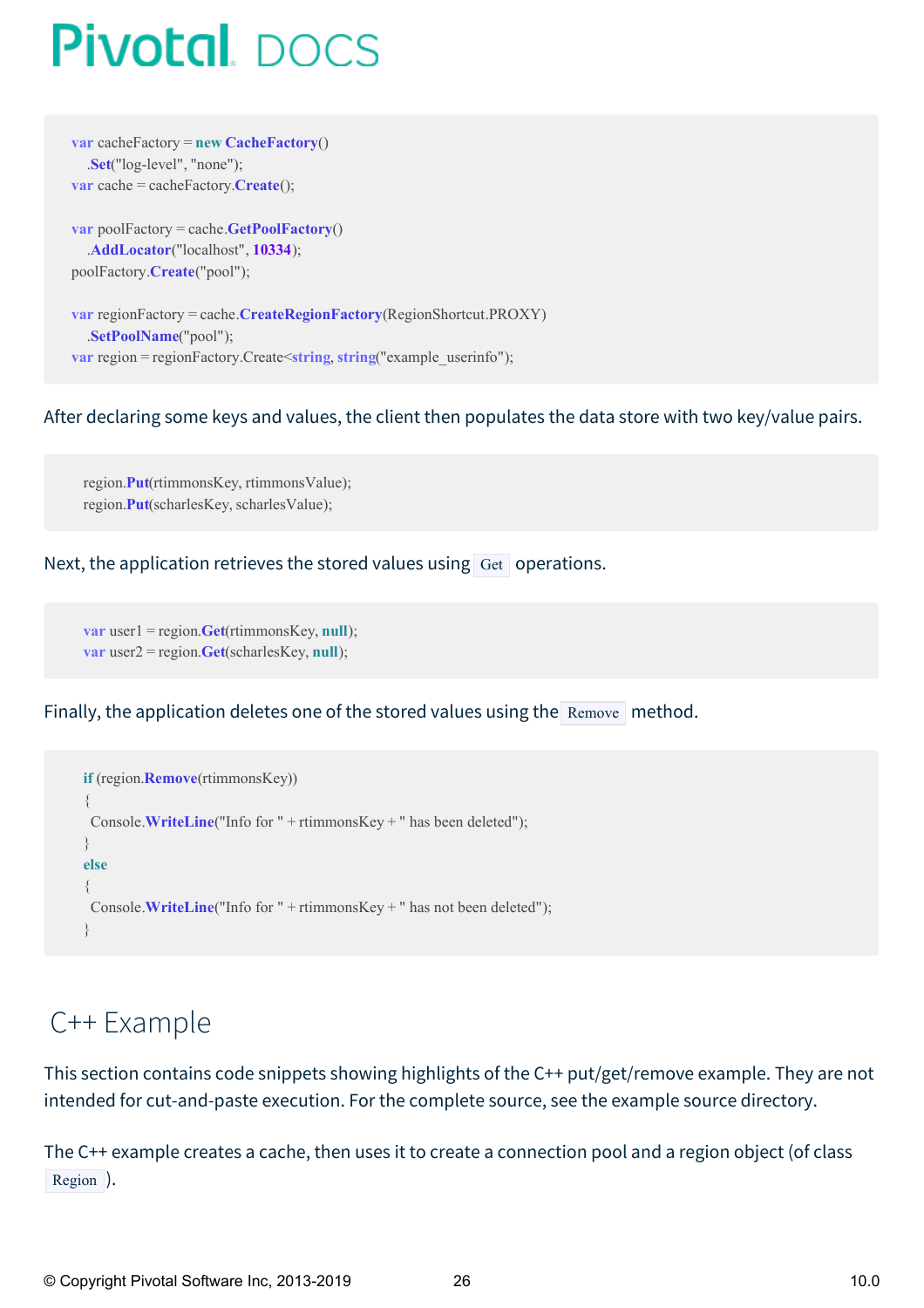**auto** cacheFactory = CacheFactory(); cacheFactory.set("log-level", "none"); **auto** cache = cacheFactory.create(); **auto** poolFactory = cache.getPoolManager().createFactory();

poolFactory.addLocator("localhost", **10334**); **auto** pool = poolFactory.create("pool"); **auto** regionFactory = cache.createRegionFactory(RegionShortcut::PROXY); auto region = regionFactory.setPoolName("pool").create("example\_userinfo");

### The client then populates the data store with two key/value pairs.

region->put("rtimmons", "Robert Timmons"); region->put("scharles", "Sylvia Charles");

### Next, the application retrieves the stored values using  $G_{\text{et}}$  operations.

**auto** user  $1 =$  region->get("rtimmons"); **auto** user2 = region->get("scharles");

### Finally, the application deletes one of the stored values using the Remove method.

**if** (region->existsValue("rtimmons")) { std::cout << "rtimmons's info not deleted" << std::endl; } **else** { std::cout << "rtimmons's info successfully deleted" << std::endl; }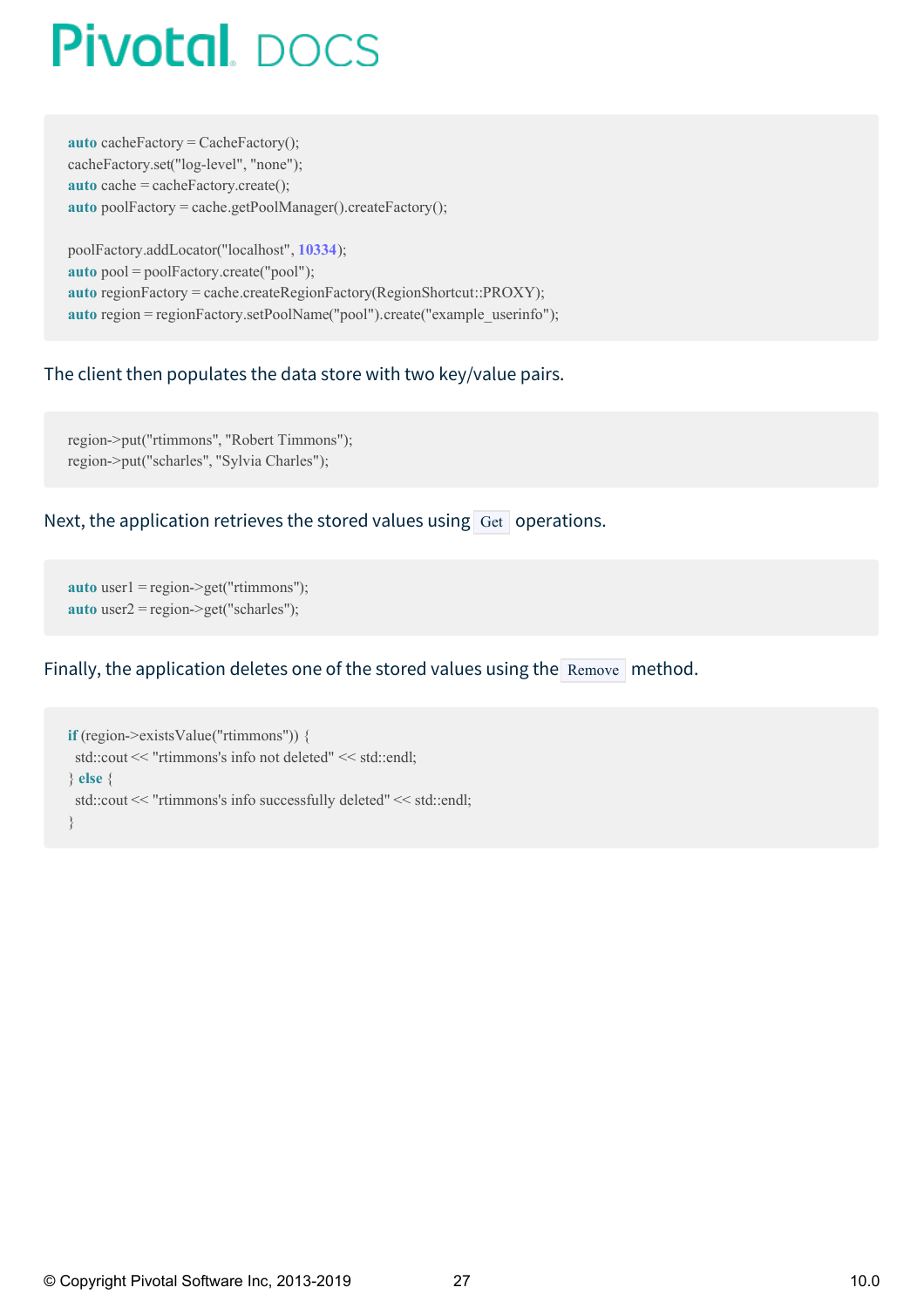# <span id="page-27-0"></span>Configuring a Client Application

### **In this topic**

[Programmatic](#page-27-1) Configuration vs XML Configuration High Availability with Server [Redundancy](#page-28-0)

You can configure your native client application:

- Programmatically in your app code
- Via XML files and properties files (see Client Cache XML [Reference](#page-94-0))
- Through a combination of programmatic and file-based approaches  $\bullet$

This section describes configuration on two levels, the system level and the cache level. System property settings describe your application's behavior, while cache configuration describes data.

## <span id="page-27-1"></span>Programmatic Configuration vs XML Configuration

Programmatic configuration enables your client application to dynamically adapt to changing runtime conditions.

In contrast, XML configuration externalizes properties, such as locator addresses and pool connection details, so they can be changed without requiring that you recompile your application.

### **C++ RegionFactory Example**

The following examples illustrate how to set a region's expiration timeout attribute programmatically and through XML.

### Setting a property programmatically:

```
auto regionFactory = cache.createRegionFactory(RegionShortcut::CACHING_PROXY);
auto region = regionFactory.setRegionTimeToLive(ExpirationAction::INVALIDATE,
        std::chrono::seconds(120))
  .create("exampleRegion0");
```
### XML equivalent: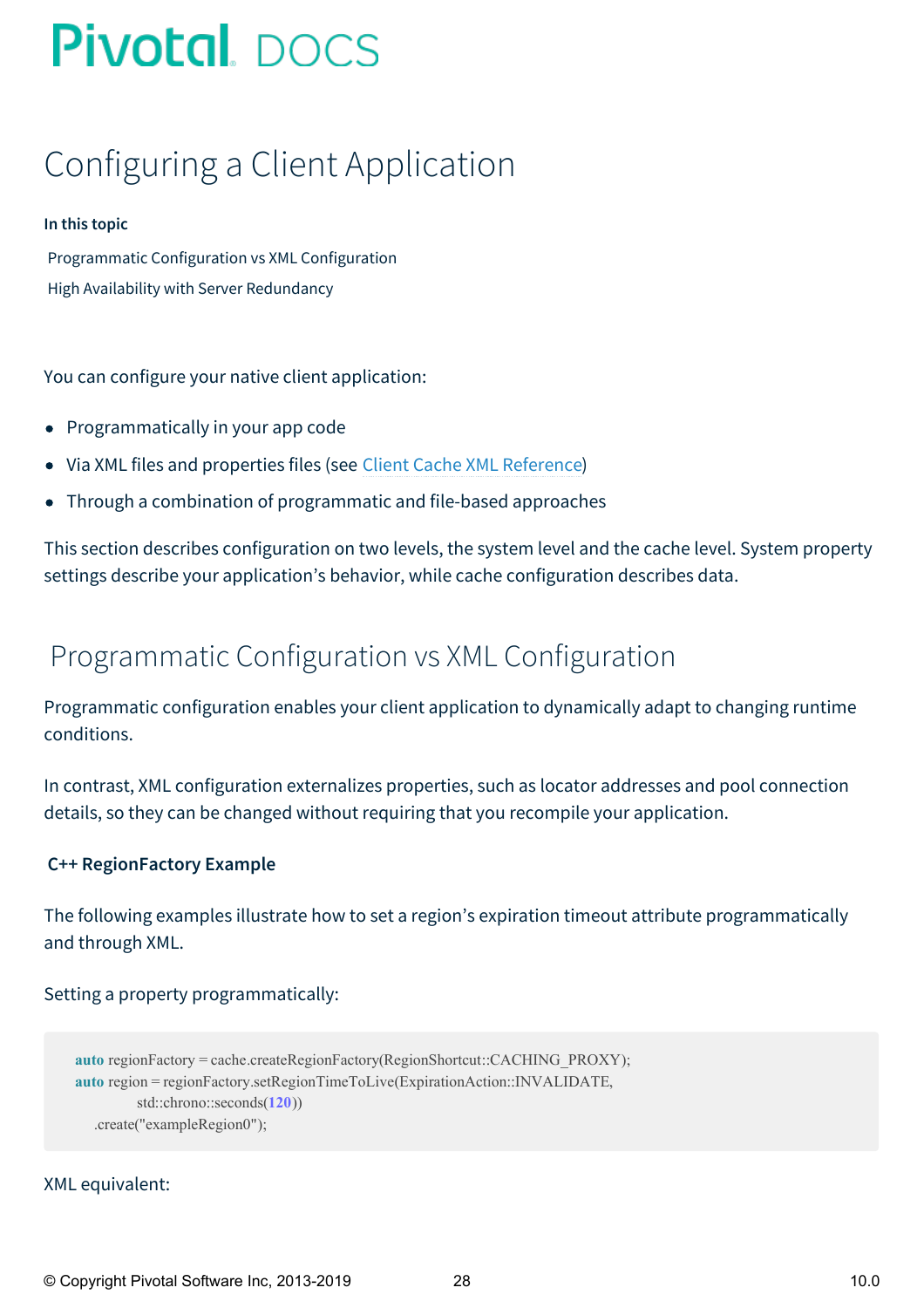<region name="exampleRegion0" refid="CACHING\_PROXY"> <region-attributes pool-name="default"> <region-time-to-live> <expiration-attributes timeout="120s" action="invalidate"/> </region-time-to-live> </region-attributes>

 $\le$ /region>

# Tables of properties

See System [Properties](#page-85-0) for a list of system properties that can be configured programmatically or in the geode.properties file.

## <span id="page-28-0"></span>High Availability with Server Redundancy

When redundancy is enabled, secondary servers maintain queue backups while the primary server pushes events to the client. If the primary server fails, one of the secondary servers steps in as primary to provide uninterrupted event messaging to the client. To configure high availability, set the subscription-redundancy in the client's pool configuration. This setting indicates the number of secondary servers to use. See the *GemFire User Guide* section [Configuring](http://docs-gemfire-nativeclient-staging.cfapps.io/100/geode-native-client/configuring/serverman/developing/events/configuring_highly_available_servers.html) Highly Available Servers  $\mathbb{Z}$  for more details.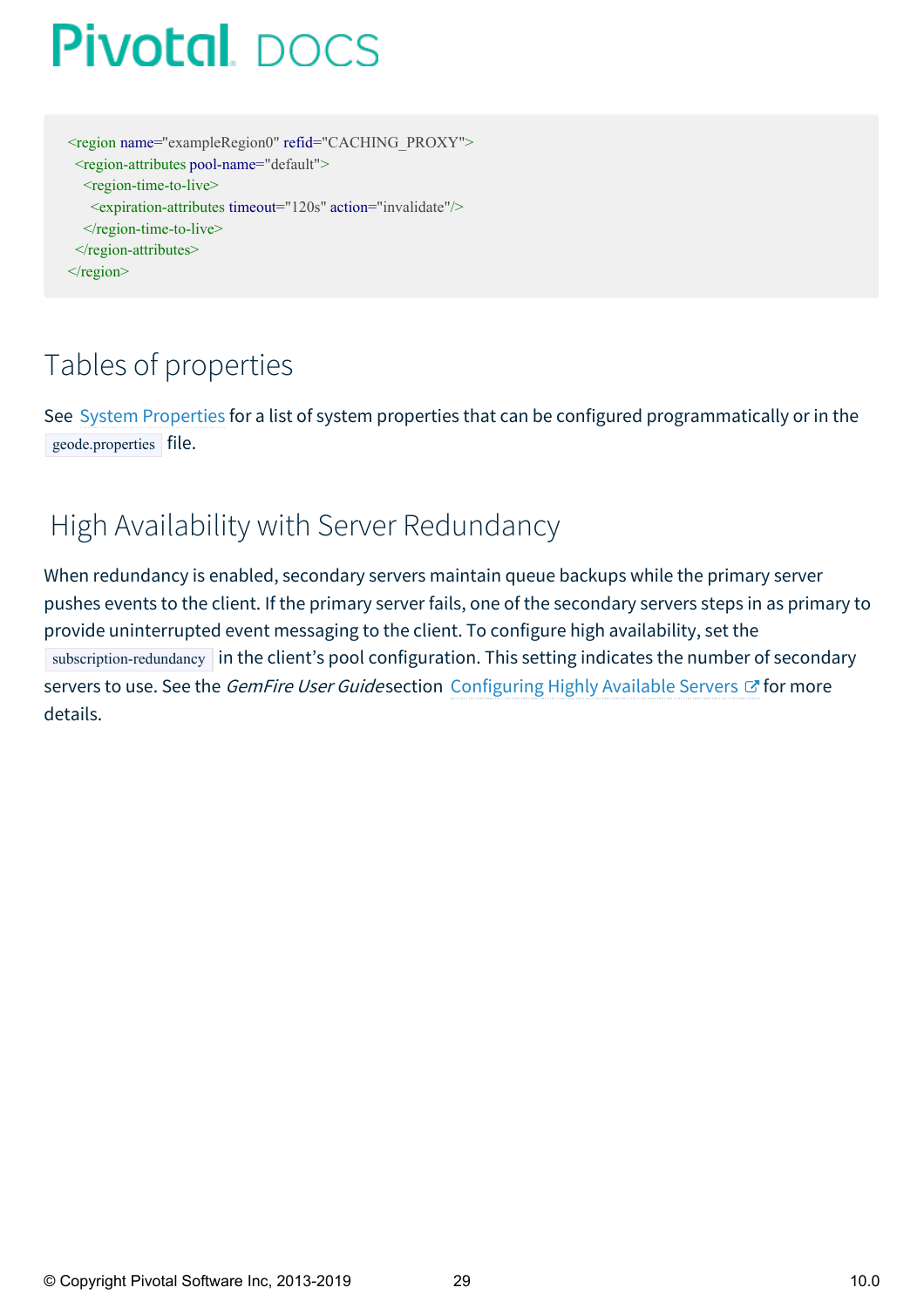# <span id="page-29-0"></span>System Level Configuration

### **In this topic**

Attribute [Definition](#page-29-1) Priority Search Path for Multiple [Properties](#page-29-2) Files Defining Properties [Programmatically](#page-30-0) About the [geode.properties](#page-30-1) Configuration File [Configuration](#page-30-2) File Locations Using the Default [Sample](#page-30-3) File [Configuring](#page-31-0) System Properties for the Client [Running](#page-32-0) a Client Out of the Box

## <span id="page-29-1"></span>Attribute Definition Priority

You can specify attributes in different ways, which can cause conflicting definitions. Applications can be configured programmatically, and that has priority over other settings.

In case an attribute is defined in more than one place, the first source in this list is used:

- Programmatic configuration
- Properties set at the command line  $\bullet$
- current-working-directory/geode.properties file
- native-client-installation-directory/defaultSystem/geode.properties file
- defaults

The geode.properties files and programmatic configuration are optional. If they are not present, no warnings or errors occur. For details on programmatic configuration through the **Properties** object, see Defining Properties [Programmatically](#page-30-0).

## <span id="page-29-2"></span>Search Path for Multiple Properties Files

The client and cache server processes first look for their properties file in the *native-client-installation-directory*/defaultSystem directory, then in the working directory.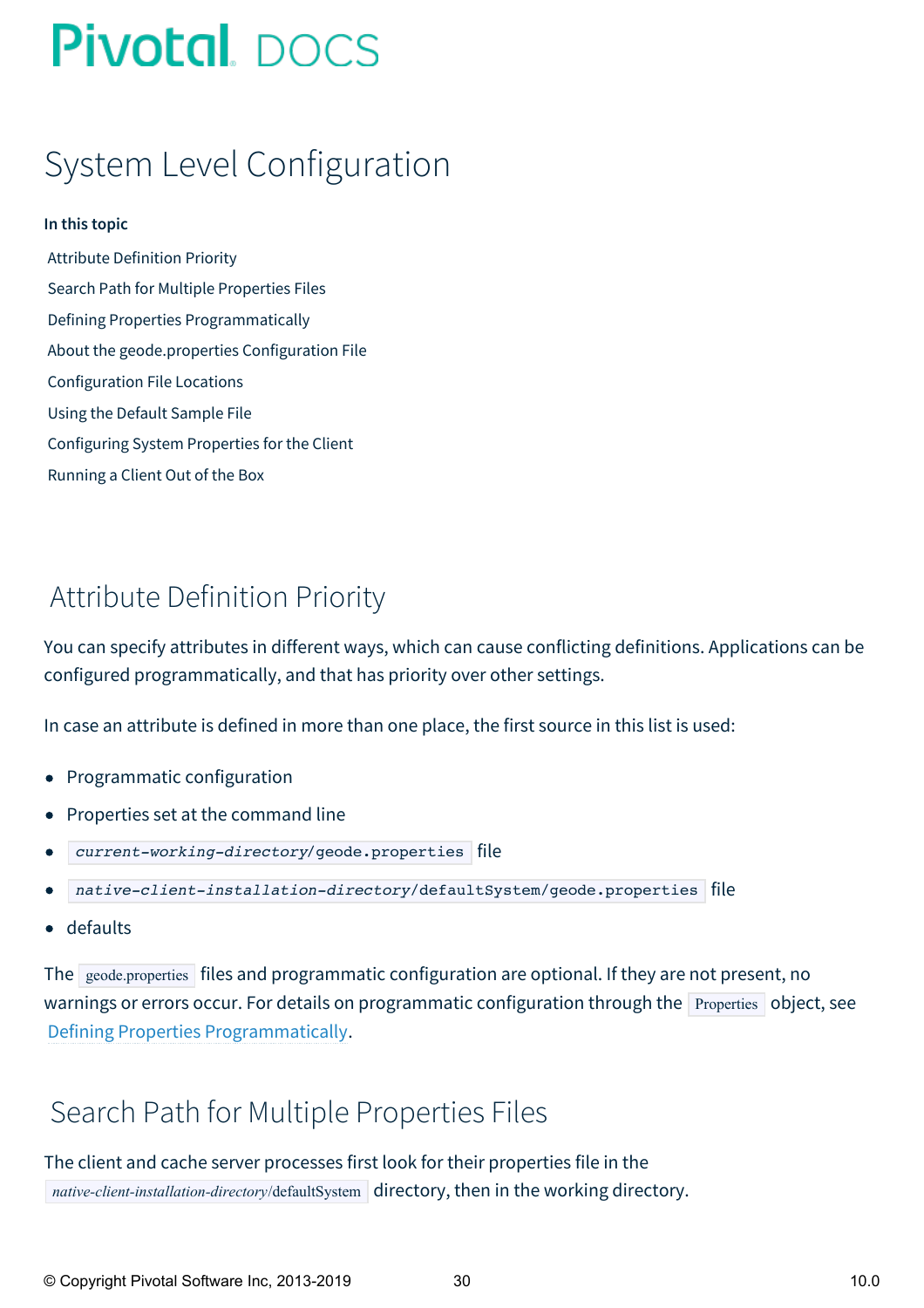Any properties set in the working directory override settings in the *native-client-installation-directory/defaultSystem/geode.properties* file.

The geode.properties file provides information to the client regarding the expected server configuration. Properties set in this file (in the client environment) do not have any effect on the server itself. Its main purpose is to inform the client application as to how to communicate with the server.

# <span id="page-30-0"></span>Defining Properties Programmatically

You can pass in specific properties programmatically by using a Properties object to define the nondefault properties.

Example:

auto systemProps = Properties::create(); systemProps->insert("statistic-archive-file", "stats.gfs"); systemProps->insert("cache-xml-file", "./myapp-cache.xml"); systemProps->insert("stacktrace-enabled", "true"); auto cache = CacheFactory(systemProps).create();

# <span id="page-30-1"></span>About the geode.properties Configuration File

The geode.properties file provides local settings required to connect a client to a distributed system, along with settings for licensing, logging, and statistics. See System [Properties](#page-85-0).

## <span id="page-30-2"></span>Configuration File Locations

A client looks for a geode.properties file first in the working directory where the process runs, then in *native-client-installation-directory/defaultSystem* . Use the defaultSystem directory to group configuration files or to share them among processes for more convenient administration. If  $\frac{1}{2}$  geode.properties is not found, the process starts up with the default settings.

For the cache.xml cache configuration file, a client looks for the path specified by the cache-xml-file attribute in geode.properties (see System Properties). If the cache.xml is not found, the process starts with an unconfigured cache.

## <span id="page-30-3"></span>Using the Default Sample File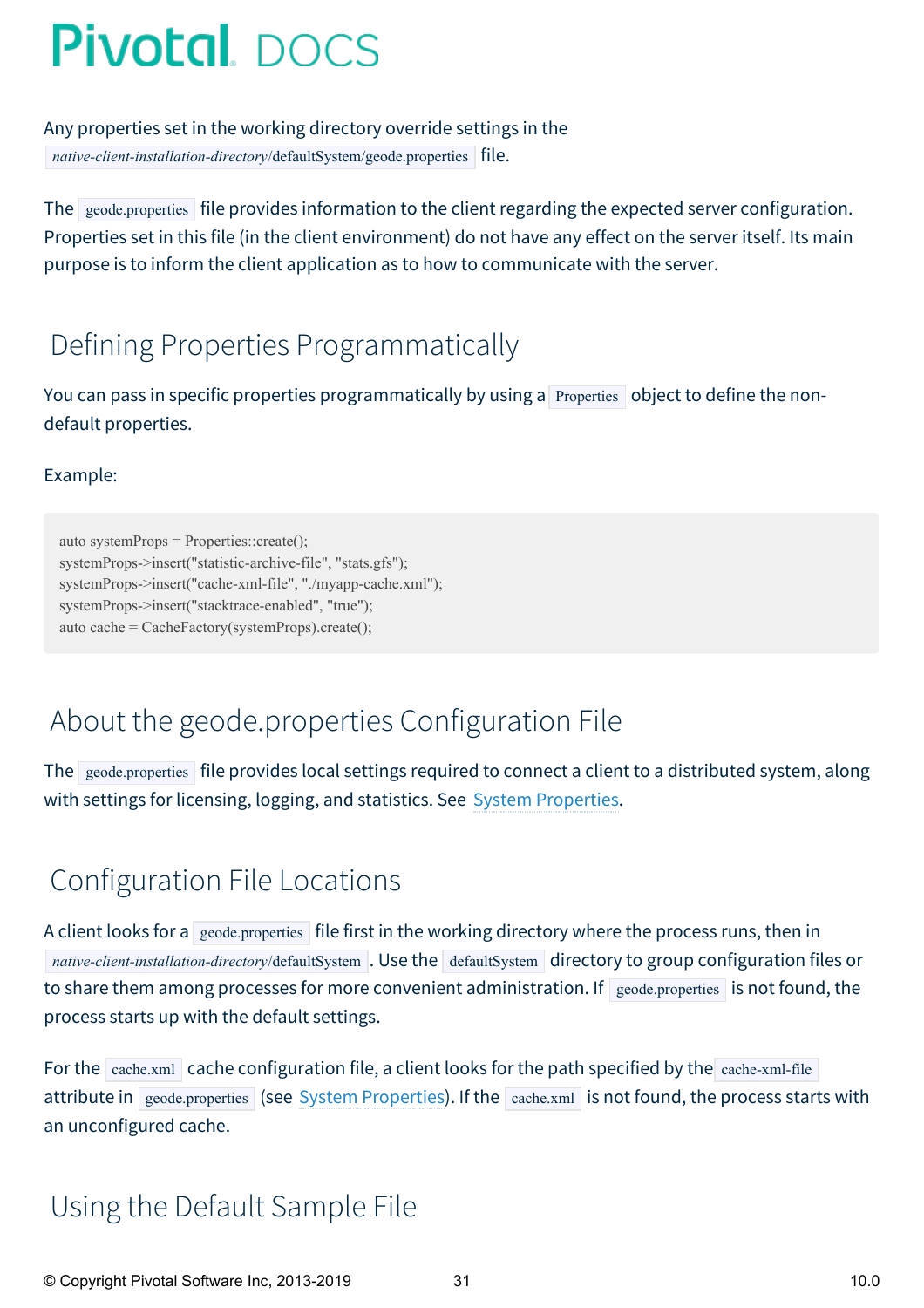A sample geode.properties file is included with the Pivotal GemFire native client installation in the *native-client-installation-directory*/defaultSystem directory.

### To use this file:

- 1. Copy the file to the directory where you start the application.
- 2. Uncomment the lines you need and edit the settings as shown in this example:

cache-xml-file=test.xml

### 3. Start the application.

### **Default geode.properties File**

```
# Default C++ distributed system properties
# Copy to current directory and uncomment to override defaults.
#
## Debugging support, enables stacktraces in apache::geode::client::Exception.
#
# The default is false, uncomment to enable stacktraces in exceptions.
#stacktrace-enabled=true
#crash-dump-enabled=true
#
#
## Cache region configuration
#
#cache-xml-file=cache.xml
#
## Log file config
#
#log-file=gemfire_cpp.log
#log-level=config
# zero indicates use no limit.
#log-file-size-limit=0
# zero indicates use no limit.
#log-disk-space-limit=0
```
...

# <span id="page-31-0"></span>Configuring System Properties for the Client

### The typical configuration procedure for a client includes the high-level steps listed below.

1. Place the geode.properties file for the application in the working directory or in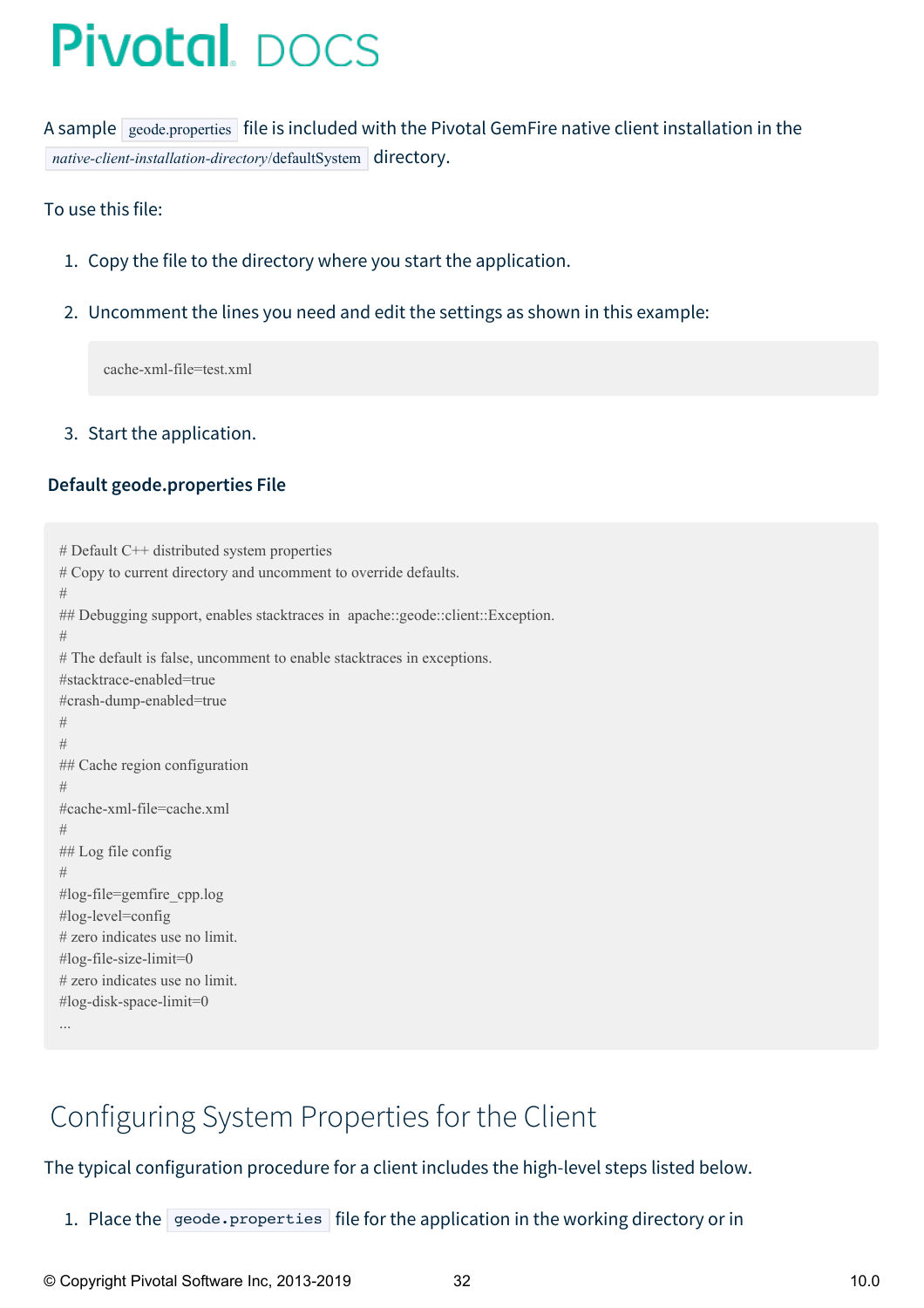native-client-installation-directory/defaultSystem .

- 2. Place the  $\sqrt{\text{cache.xml}}$  file for the application in the desired location and specify its path using the cache-xml-file property in the geode.properties file.
- 3. Add other attributes to the geode.properties file as needed for the local system architecture.

## <span id="page-32-0"></span>Running a Client Out of the Box

If you start a client without any configuration, it uses any attributes set programmatically plus any hardcoded defaults (listed in System Properties). Running with the defaults is a convenient way to learn the operation of the distributed system and to test which attributes need to be reconfigured for your environment.

Running based on defaults is not recommended for production systems, as important components, such as security, might be overlooked.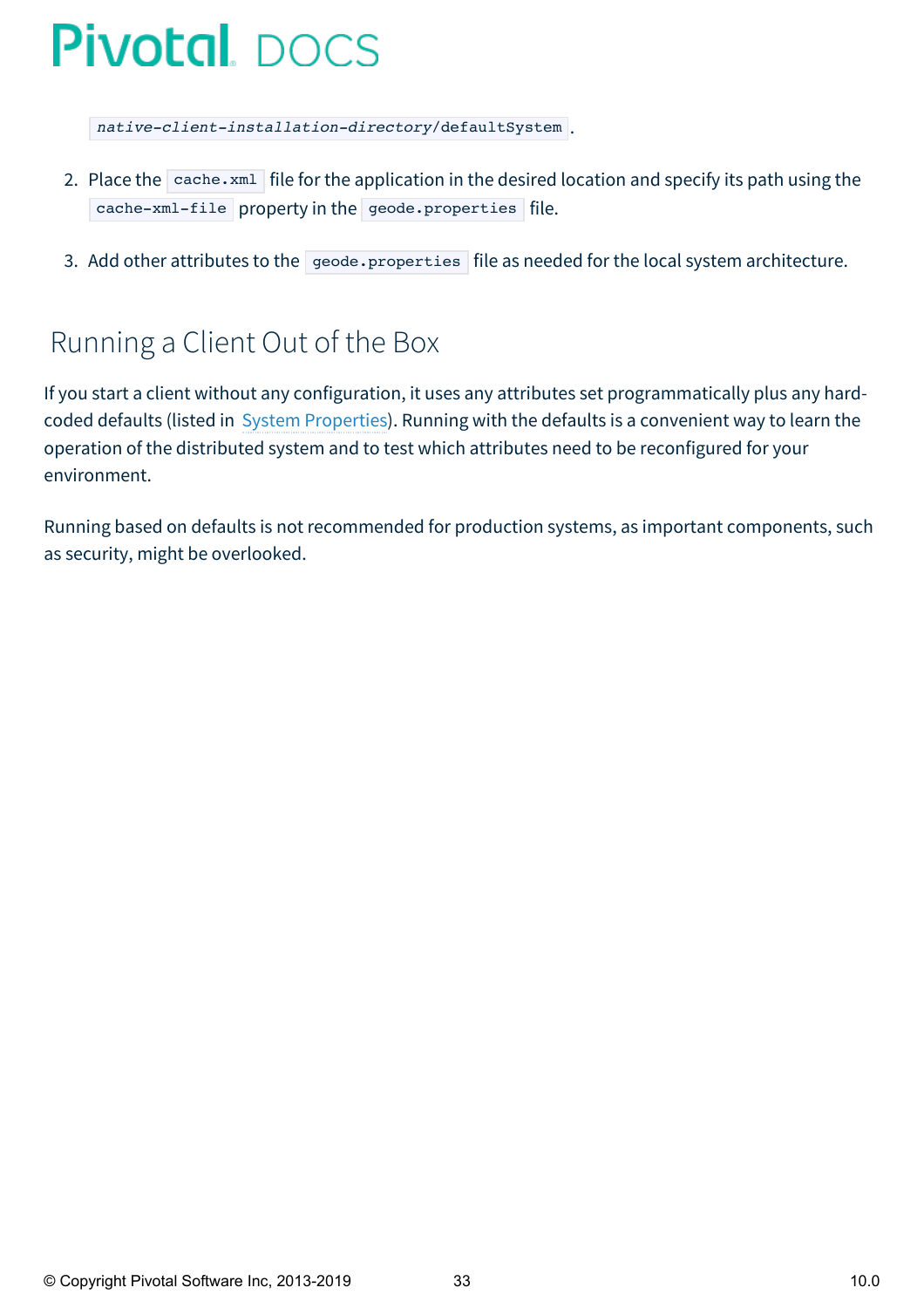# <span id="page-33-0"></span>Configuring the Client Cache

Client caches provide the framework for clients to store, manage, and distribute application data.

A cache is an entry point for access to GemFire. Through the cache, clients gain access to the GemFire caching framework for data loading, distribution, and maintenance.

A Cache instance allows your client to set general parameters for communication between a cache and other caches in the distributed system, and to create and access any region in the cache.

Regions are created from Cache instances. Regions provide the entry points to the interfaces for instances of Region and RegionEntry .

For more information specific to your client [programming](http://docs-gemfire-nativeclient-staging.cfapps.io/100/geode-native-client/configuring/dotnetdocs) language, see the  $C++$  [Client](http://docs-gemfire-nativeclient-staging.cfapps.io/100/geode-native-client/configuring/cppdocs) API  $\mathbb{Z}$  or the .NET Client API で.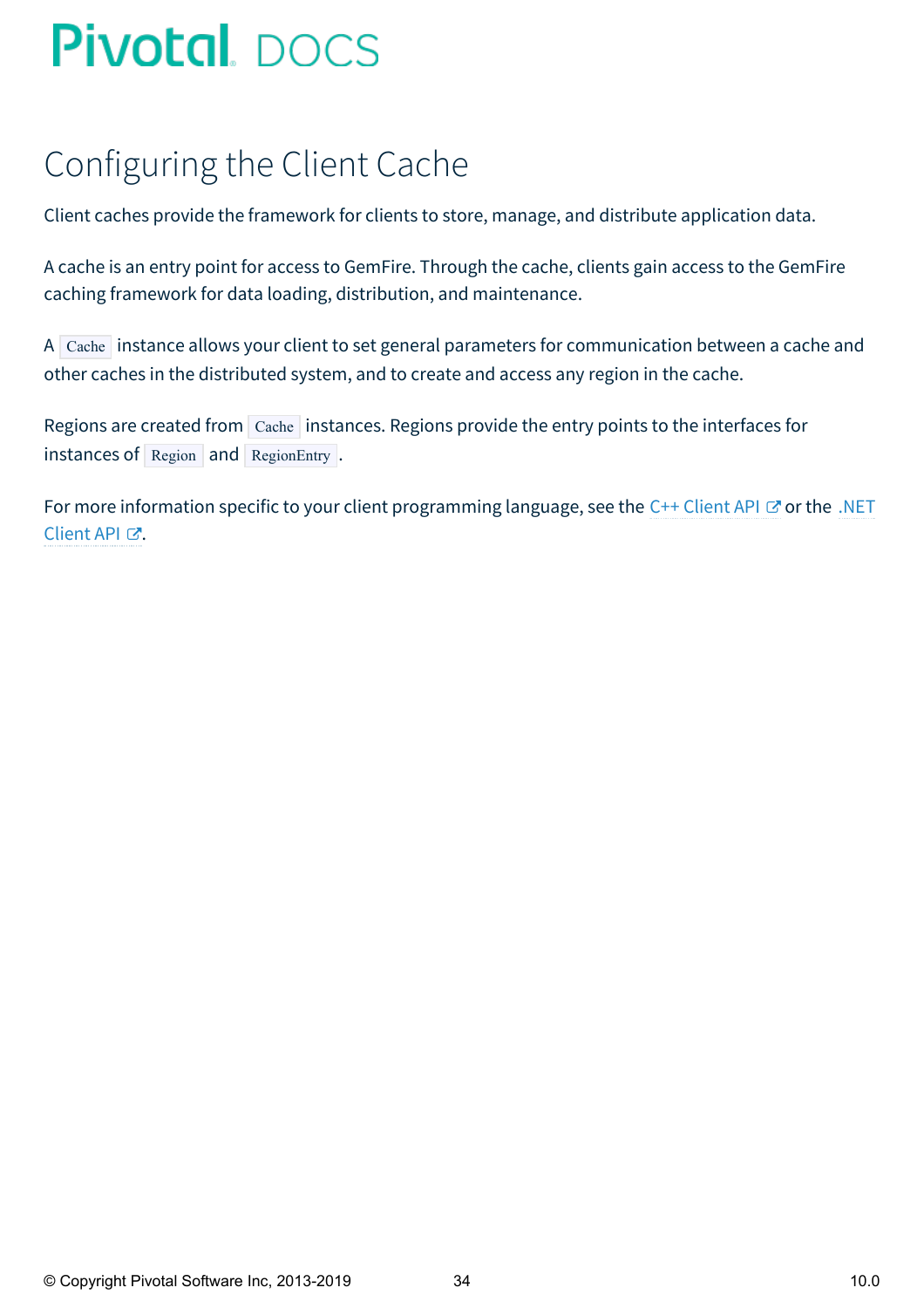# <span id="page-34-0"></span>Configuring Regions

### **In this topic**

[Programmatic](#page-34-1) Region Creation [Declarative](#page-35-0) Region Creation [Invalidating](#page-36-0) and Destroying Regions [Region](#page-37-0) Access [Getting](#page-37-1) the Region Size

The region is the core building block of the GemFire distributed system. All cached data is organized into data regions and you do all of your data puts, gets, and querying activities against them.

In order to connect to a GemFire server, a client application must define a region that corresponds to a region on the server, at least in name. See Data [Regions](http://docs-gemfire-nativeclient-staging.cfapps.io/100/geode-native-client/regions/geodeman/basic_config/data_regions/chapter_overview.html)  $G$  in the *GemFire User Guidefor details* regarding server regions, and Region [Attributes](#page-42-1) in this guide for client region configuration parameters.

You can create regions either programmatically or through declarative statements in a cache.xml file. Programmatic configuration is recommended, as it keeps the configuration close at hand and eliminates an external dependency. Region creation is subject to attribute consistency checks.

## <span id="page-34-1"></span>Programmatic Region Creation

### To create a region:

- 1. Instantiate a  $\vert$  CacheFactory  $\vert$  and use it to create a cache.
- 2. The cache includes an instance of PoolManager —use it to create a connection pool.
- 3. Use cache to instantiate a RegionFactory and use it to create a region, specifying any desired attributes and an association with the connection pool.

### C++ Region Creation Example

The following example illustrates how to create two regions using C++.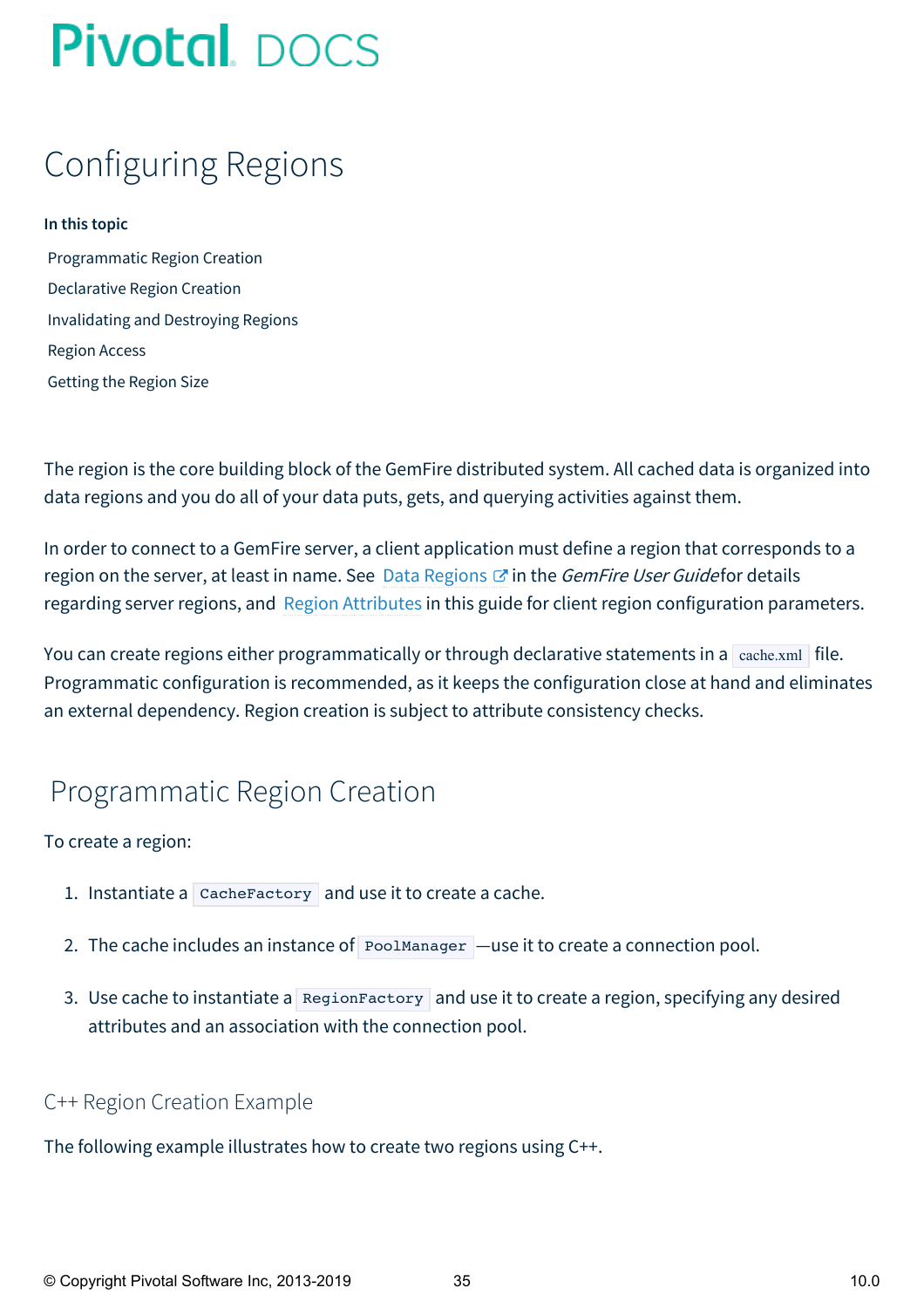**auto** cache = CacheFactory().create();

```
auto examplePool = cache.getPoolManager()
  .createFactory()
  .addLocator("localhost", 40404)
  .setSubscriptionEnabled(true)
  .create("examplePool");
```

```
auto clientRegion1 = cache.createRegionFactory(RegionShortcut::PROXY)
 .setPoolName("examplePool")
 .create("clientRegion1");
```
## .NET C# Region Creation Example

### This example illustrates how to create a pair of regions using C#:

```
var cache = new CacheFactory().Create();
var examplePool = cache.GetPoolManager()
  .CreateFactory()
  .AddLocator("localhost", 40404)
  .SetSubscriptionEnabled(true)
  .Create("examplePool");
var clientRegion1 = cache.CreateRegionFactory(RegionShortcut.PROXY)
 .SetPoolName("examplePool")
 .Create("clientRegion1");
```
# <span id="page-35-0"></span>Declarative Region Creation

Declarative region creation involves placing the region's XML declaration, with the appropriate attribute settings, in a cache.xml file that is loaded at cache creation.

Like the programmatic examples above, the following example creates two regions with attributes and a connection pool: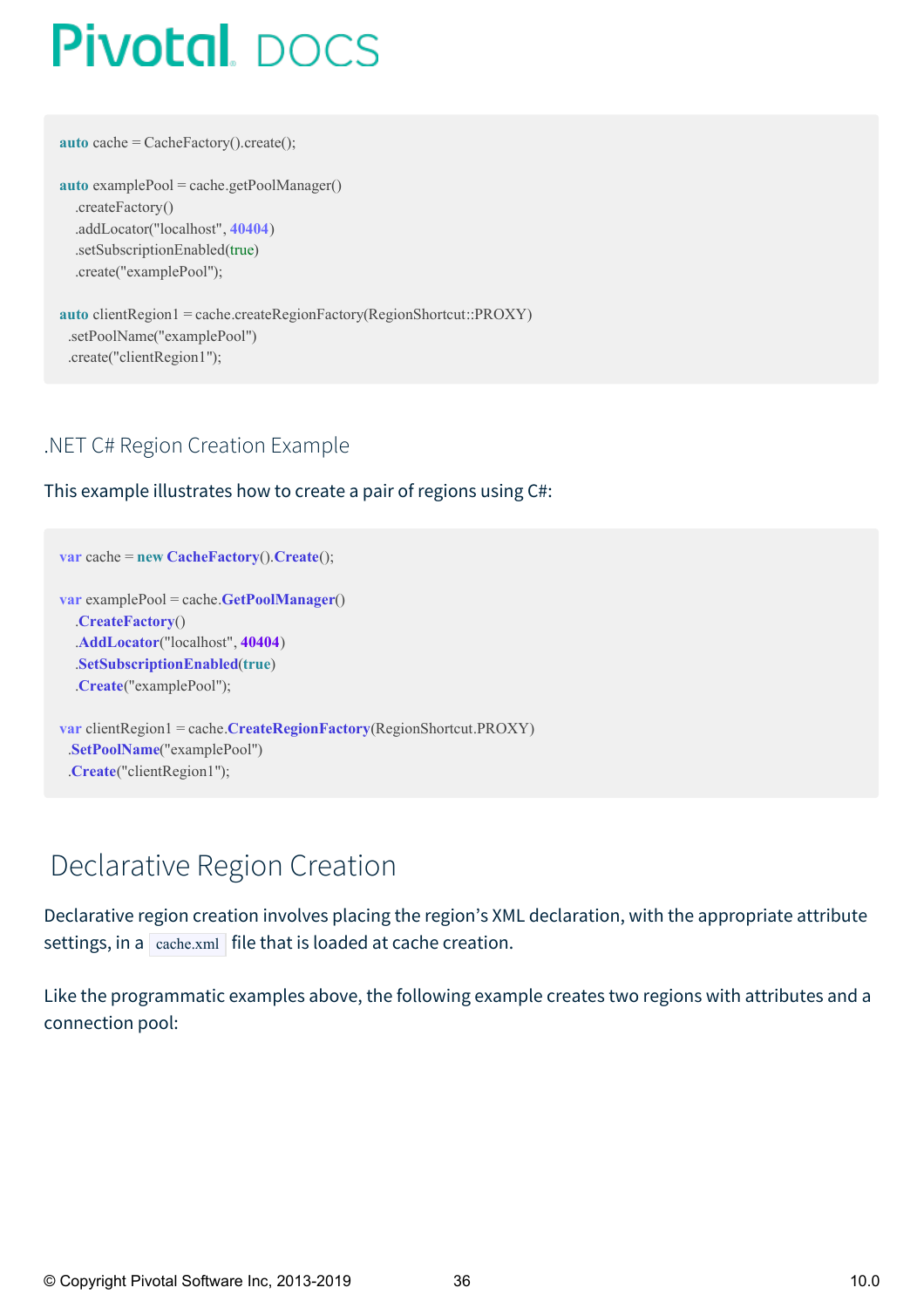```
<?xml version="1.0" encoding="UTF-8"?>
<client-cache
  xmlns="http://geode.apache.org/schema/cpp-cache"
  xmlns:xsi="http://www.w3.org/2001/XMLSchema-instance"
  xsi:schemaLocation="http://geode.apache.org/schema/cpp-cache
   http://geode.apache.org/schema/cpp-cache/cpp-cache-1.0.xsd"
  version="1.0">
  <pool name="examplePool" subscription-enabled="true">
    <server host="localhost" port="40404" />
  \langle/pool><region name="clientRegion1" refid="PROXY">
    <region-attributes pool-name="examplePool"/>
  \langleregion\rangle<region name="clientRegion2" refid="CACHING_PROXY">
    <region-attributes pool-name="examplePool">
       <region-time-to-live>
         \leqexpiration-attributes timeout="120s" action="invalidate"/>
       \le/region-time-to-live>
    </region-attributes>
  \langleregion\rangle</client-cache>
```
The cache.xml file contents must conform to the XML described in the cpp-cache-1.0.xsd file provided in your distribution's  $x_{\text{sds}}$  subdirectory and available online at [https://geode.apache.org/schema/cpp](https://geode.apache.org/schema/cpp-cache/cpp-cache-1.0.xsd)cache/cpp-cache-1.0.xsd  $\mathbb{Z}$ .

## Invalidating and Destroying Regions

Invalidation marks all entries contained in the region as invalid (with null values). Destruction removes the region and all of its contents from the cache.

You can execute these operations explicitly in the local cache in the following ways:

- Through direct API calls from the client.
	- .NET : Apache::Geode::Client::IRegion::InvalidateRegion()
	- C++ : apache::geode::client::Region:invalidateRegion()
- Through expiration activities based on the region's statistics and attribute settings.

In either case, you can perform invalidation and destruction as a local or a distributed operation.

- A local operation affects the region only in the local cache.
- A distributed operation works first on the region in the local cache and then distributes the operation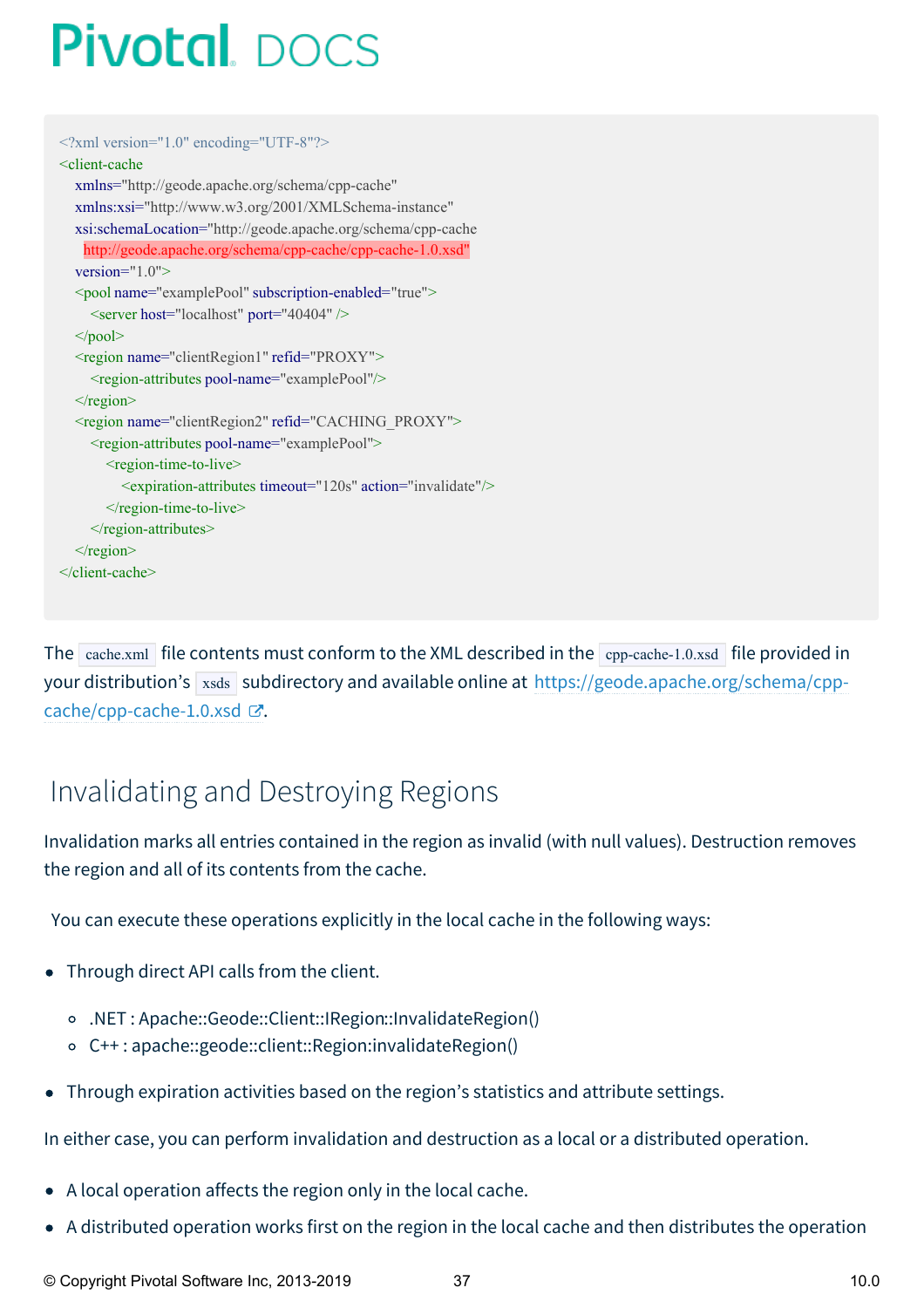to all other caches where the region is defined. This is the proper choice when the region is no longer needed, or valid, for any application in the distributed system.

• If the region on the server is configured as a partitioned region, it cannot be cleared using API calls from the client.

A user-defined cache writer can abort a region destroy operation. Cache writers are synchronous listeners with the ability to abort operations. If a cache writer is defined for the region anywhere in the distributed system, it is invoked before the region is explicitly destroyed.

Whether carried out explicitly or through expiration activities, invalidation and destruction cause event notification.

## Region Access

You can use Cache::getRegion to retrieve a reference to a specified region.

Cache::getRegion returns nullptr if the region is not already present in the application's cache. A server region must already exist.

### A region name *cannot* contain these characters:

| <b>Ineligible Character description</b> | <b>Ineligible Character</b> |
|-----------------------------------------|-----------------------------|
| whitespace                              | space or tab                |
| angle brackets                          | $\langle$ >                 |
| colon                                   | ٠<br>٠                      |
| quote                                   | $\mathbb{H}$                |
| forward slash and back slash            |                             |
| pipe (vertical bar)                     |                             |
| question mark                           | $\ddot{\cdot}$              |
| asterisk                                | $\star$                     |

## Getting the Region Size

The Region API provides a size method ( Size property for .NET) that gets the size of a region. For client regions, this gives the number of entries in the local cache, not on the servers. See the  $\frac{1}{\text{Region}}$  API documentation for details.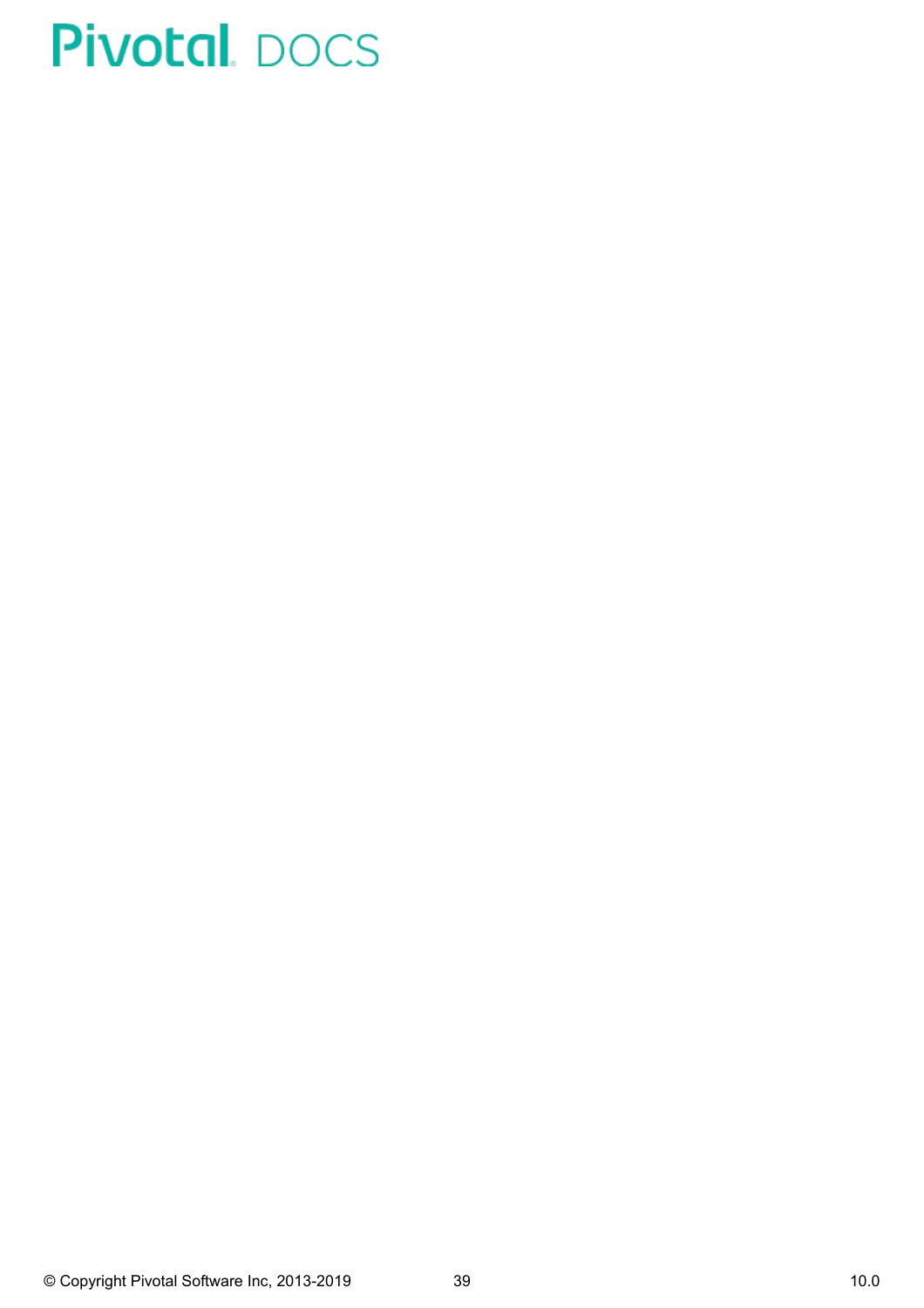## Registering Interest for Entries

For client regions, you can programmatically register interest in entry keys stored on a cache server region. A client region receives update notifications from the cache server for the keys of interest.

You can register interest for specific entry keys or for all keys. Regular expressions can be used to register interest for keys whose strings match the expression. You can also unregister interest for specific keys, groups of keys based on regular expressions, or for all keys.

**Note:** Interest registration and unregistration are symmetrical operations. Consequently, you cannot register interest in all keys and then unregister interest in a specific set of keys. Also, if you first register interest in specific keys with registerKeys, then call registerAllKeys, you must call unregisterAllKeys before specifying interest in specific keys again.

## Client API for Registering Interest

You register client interest through the C++ or NET API. The C++ API provides the registerKeys, registerAllKeys, and registerRegex methods, with corresponding unregistration accomplished using the unregisterKeys, unregisterAllKeys, and unregisterRegex methods. The .NET API provides the RegisterKeys, RegisterAllKeys, and RegisterRegex methods, with corresponding unregistration accomplished using the UnregisterKeys, UnregisterAllKeys, and UnregisterRegex methods.

The registerKeys, registerRegex and registerAllKeys methods have the option to populate the cache with the registration results from the server. The registerRegex and registerAllKeys methods can also optionally return the current list of keys registered on the server.

## Setting Up Client Notification

In addition to the programmatic function calls, to register interest for a server region and receive updated entries you need to configure the region with the PROXY or CACHING PROXY RegionShortcut setting. The region's pool should have subscription-enabled=true set either in the client XML or programmatically via a CacheFactory::setSubscriptionEnabled(true) API call. Otherwise, when you register interest, you will get an UnsupportedOperationException.

```
<region name="listenerWriterLoader" refid="CACHING_PROXY">
 ...
```
All clients that have subscriptions enabled track and drop (ignore) any duplicate notifications received.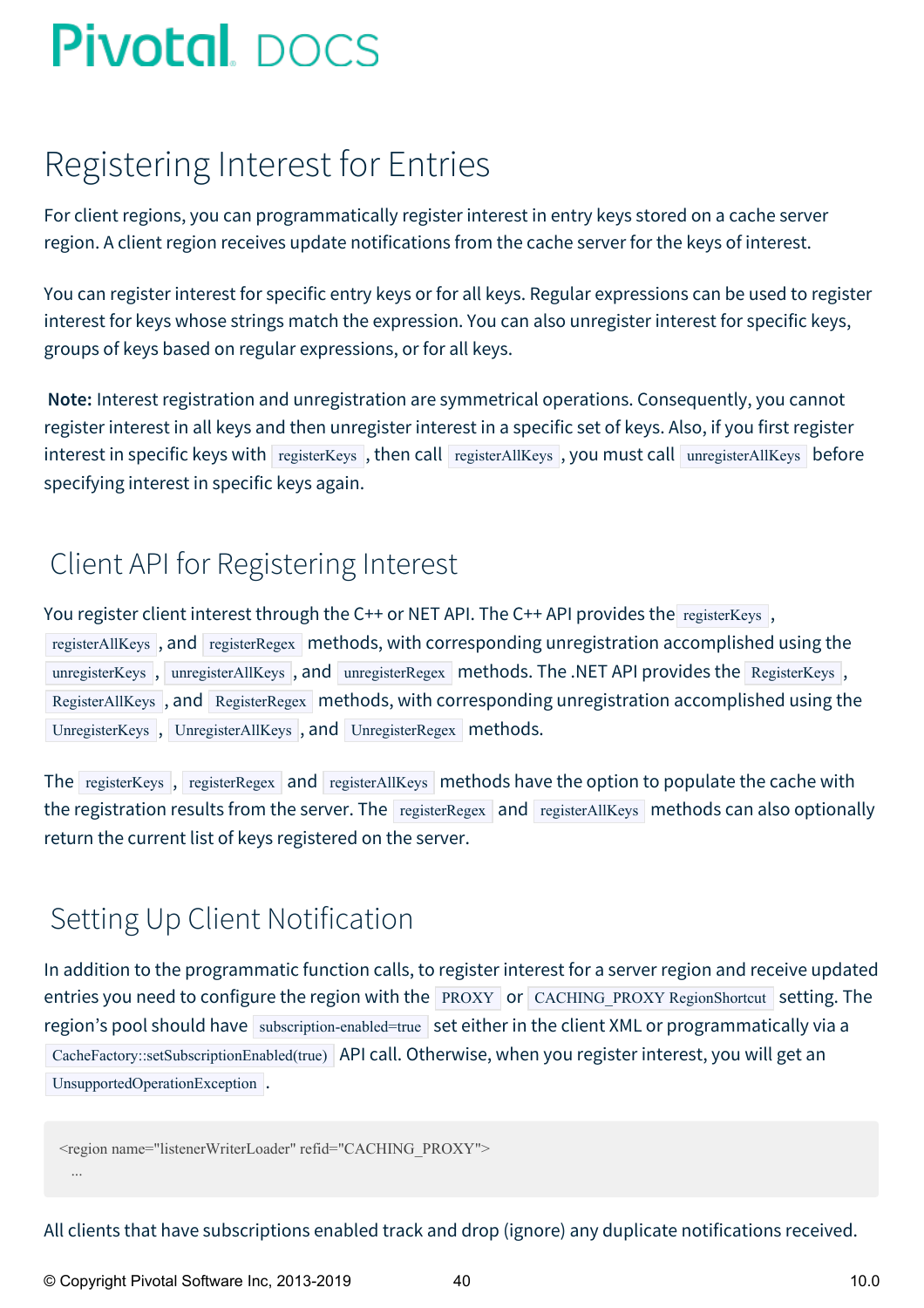<span id="page-40-0"></span>To reduce resource usage, a client expires tracked sources for which new notifications have not been received for a configurable amount of time.

### **Notification Sequence**

Notifications invoke CacheListeners of cacheless clients in all cases for keys that have been registered on the server. Similarly, invalidates received from the server invoke  $\vert$  CacheListeners of cacheless clients.

If you register to receive notifications, listener callbacks are invoked irrespective of whether the key is in the client cache when a  $\vert$  destroy or invalidate event is received.

## Registering Interest for Specific Keys

You register and unregister interest for specific keys through the registerKeys and unregisterKeys functions. You register interest in a key or set of keys by specifying the key name using the programmatic syntax shown in the following example:

keys0.push\_back(keyPtr1); keys1.push\_back(keyPtr3); regPtr0->registerKeys(keys0); regPtr1->registerKeys(keys1);

The programmatic code snippet in the next example shows how to unregister interest in specific keys:

regPtr0->unregisterKeys(keys0); regPtr1->unregisterKeys(keys1);

## Registering Interest for All Keys

If the client registers interest in all keys, the server provides notifications for all updates to all keys in the region. The next example shows how to register interest in all keys:

regPtr0->registerAllKeys(); regPtr1->registerAllKeys();

The following example shows a code sample for unregistering interest in all keys.

regPtr0->unregisterAllKeys(); regPtr1->unregisterAllKeys();

© Copyright Pivotal Software Inc, 2013-2019 41 10.0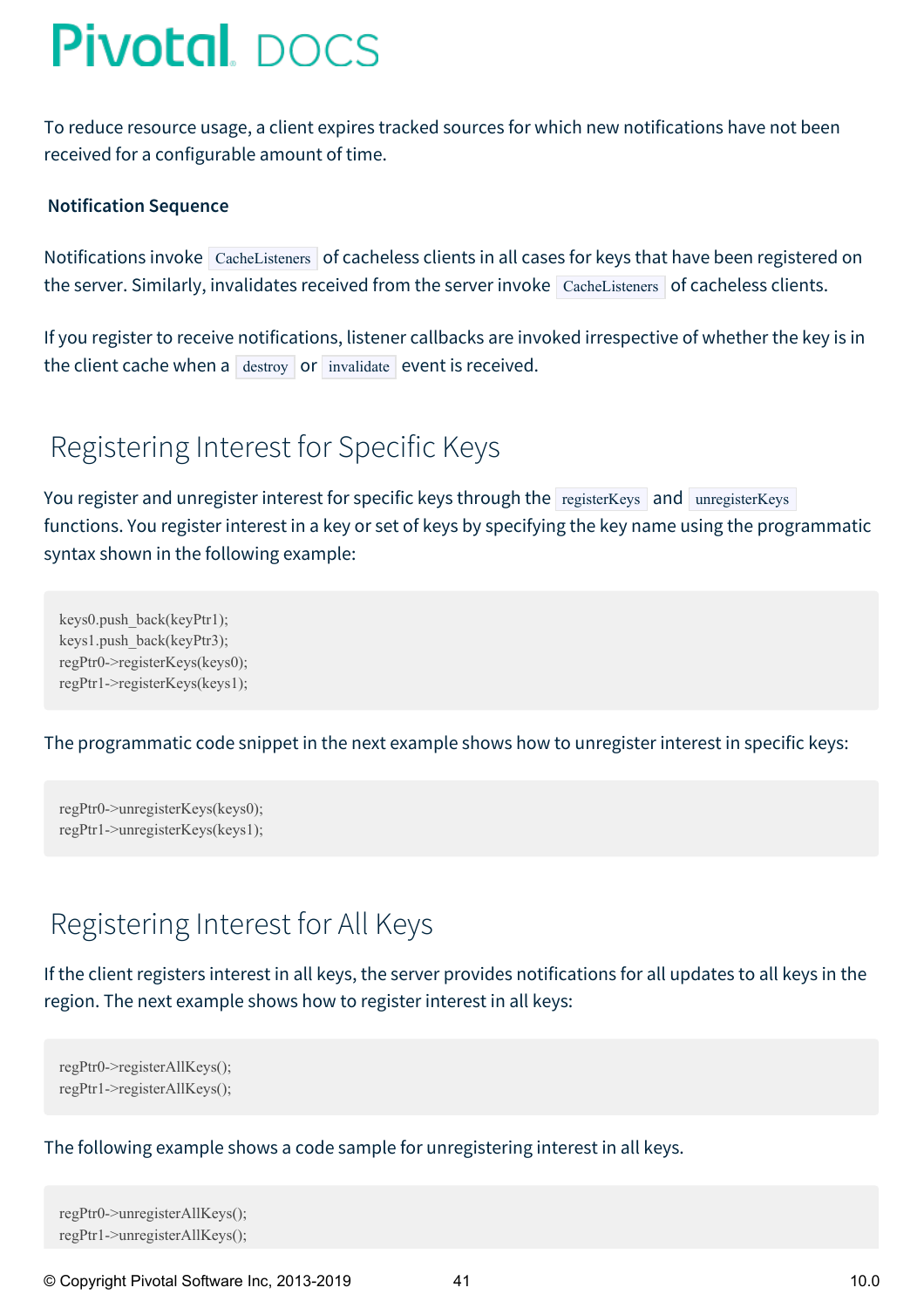## Registering Interest Using Regular Expressions

The registerRegex function registers interest in a regular expression pattern. The server automatically sends the client changes for entries whose keys match the specified pattern.

Keys must be strings in order to register interest using regular expressions.

The following example shows interest registration for all keys whose first four characters are  $Key.$ , followed by any string of characters. The characters  $\mathbb{R}$  represent a wildcard that matches any string.

regPtr1->registerRegex("Key-.\*");

To unregister interest using regular expressions, you use the unregisterRegex function. The next example shows how to unregister interest in all keys whose first four characters are  $Key-$ , followed by any string (represented by the .\* wildcard).

regPtr1->unregisterRegex("Key-.\*");

## Register Interest Scenario

In this register interest scenario, a cache listener is used with a cacheless region that has subscription-enabled set to true. The client region is configured with caching disabled; client notification is enabled; and a cache listener is established. The client has not registered interest in any keys.

When a value changes in another client, it sends the event to the server. The server will not send the event to the cacheless client, even though client-notification is set to true.

To activate the cache listener so the cacheless region receives updates, the client should explicitly register interest in some or all keys by using one of the API calls for registering interest. This way, the client receives all events for the keys to which it has registered interest. This applies to Java-based clients as well as non-Java clients.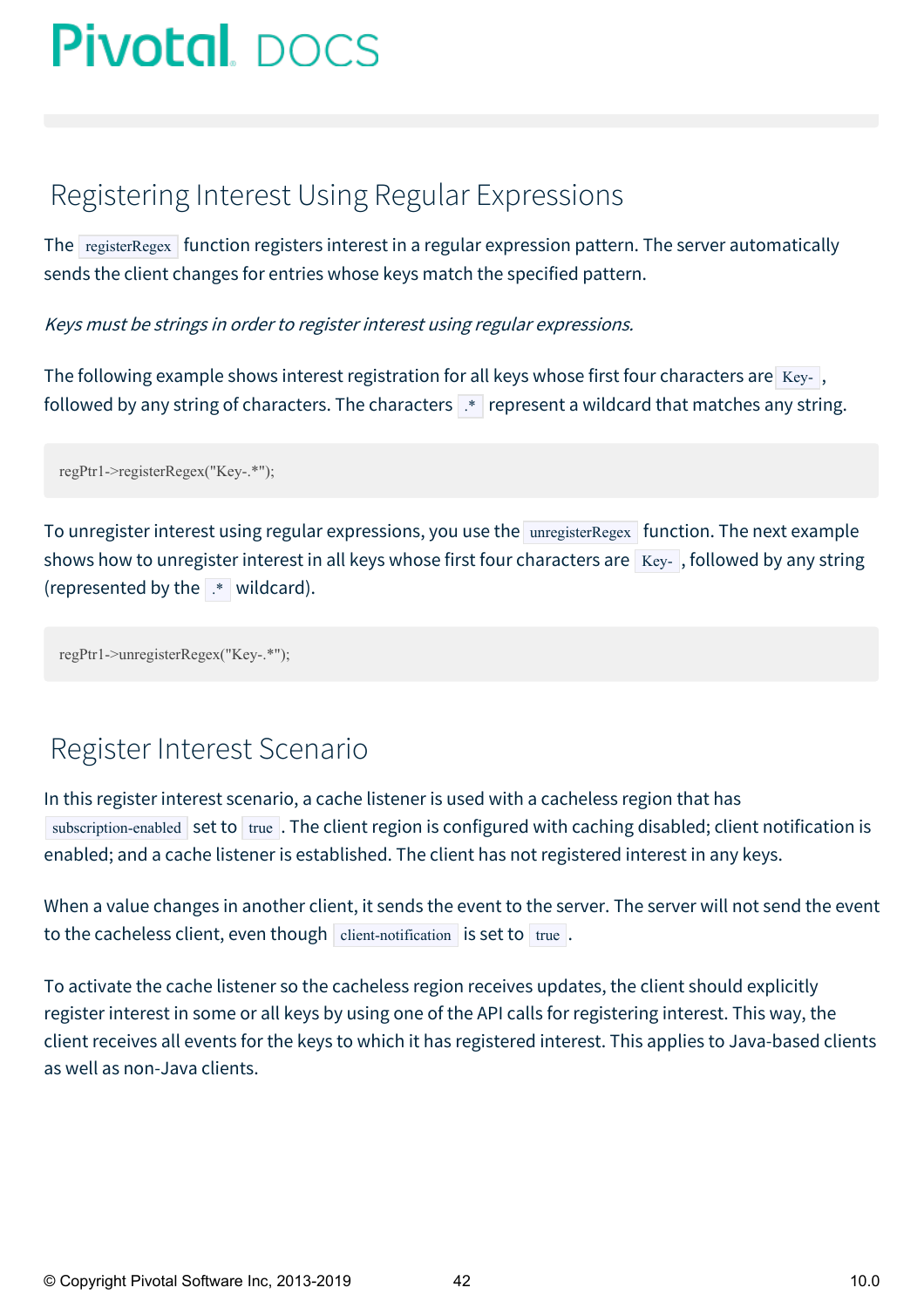## Region Attributes

Region attributes govern the automated management of a region and its entries.

Region attribute settings determine where the data resides, how the region is managed in memory, and the automatic loading, distribution, and expiration of region entries.

## Specifying Region Attributes

Specify region attributes before creating the region. You can do this either through the API or through the declarative XML file. The API includes classes for defining a region's attributes before creation and for modifying some attributes after creation. For details, see the API for RegionShortcut, RegionAttributes, RegionAttributesFactory , and AttributesMutator .

## Region Shortcuts

GemFire provides predefined, shortcut region attributes settings for your use in RegionShortcut . The shortcuts are:

### PROXY

does not store data in the client cache, but connects the region to the servers.

CACHING\_PROXY

stores data in the client cache and connects the region to the servers.

CACHING\_PROXY\_ENTRY\_LRU

stores data in the client cache and connects the region to the servers. Limits the amount of data stored locally in the client to a default limit of 100,000 entries by ejecting the least recently used (LRU) entries.

### LOCAL

stores data in the client cache and does not connect the region to the servers. This is a clientside-only region.

#### LOCAL\_ENTRY\_LRU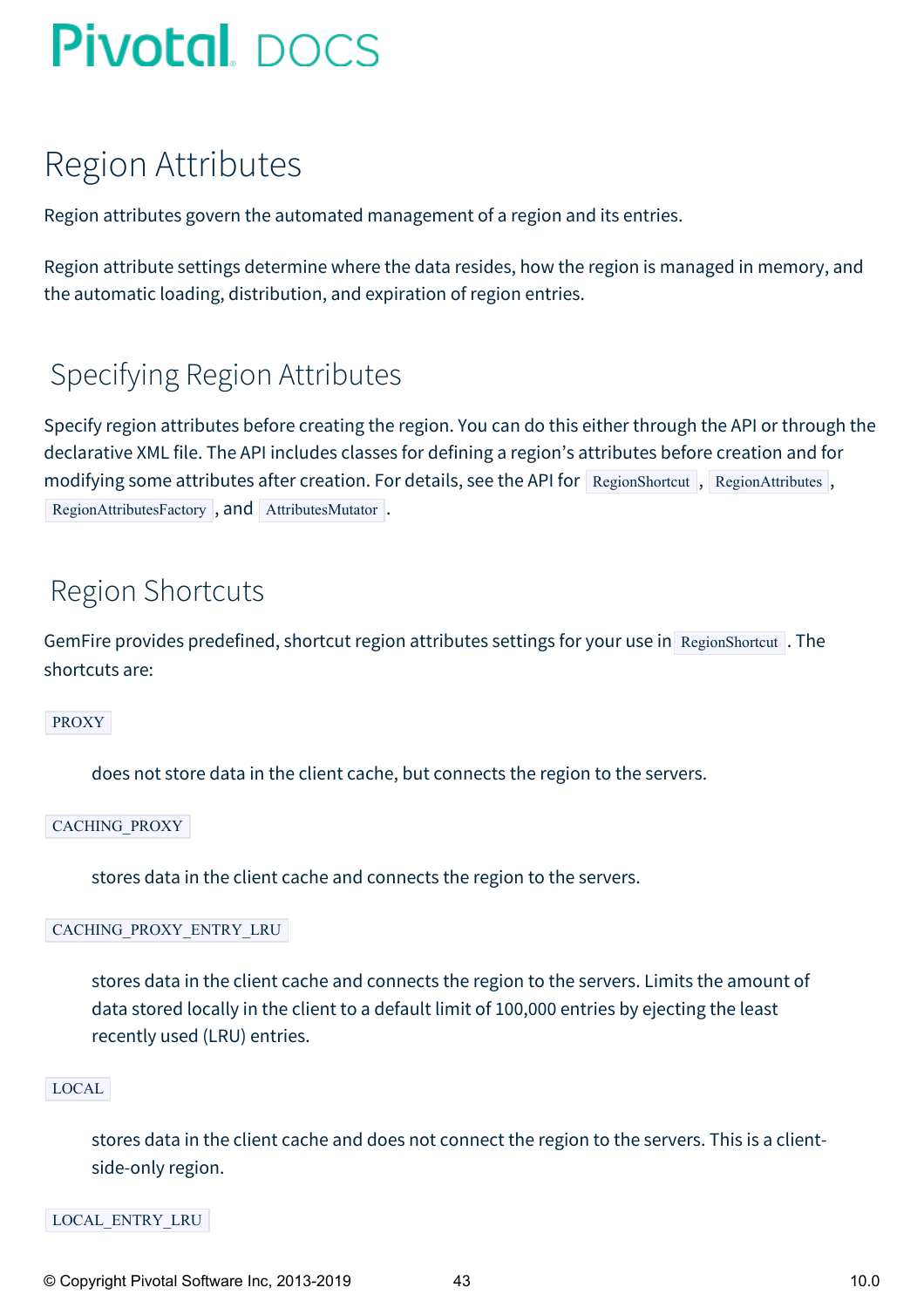stores data in the client cache and does not connect the region to the servers. This is a clientside-only region. Limits the amount of data stored locally in the client to a default limit of 100,000 entries by ejecting the least recently used (LRU) entries.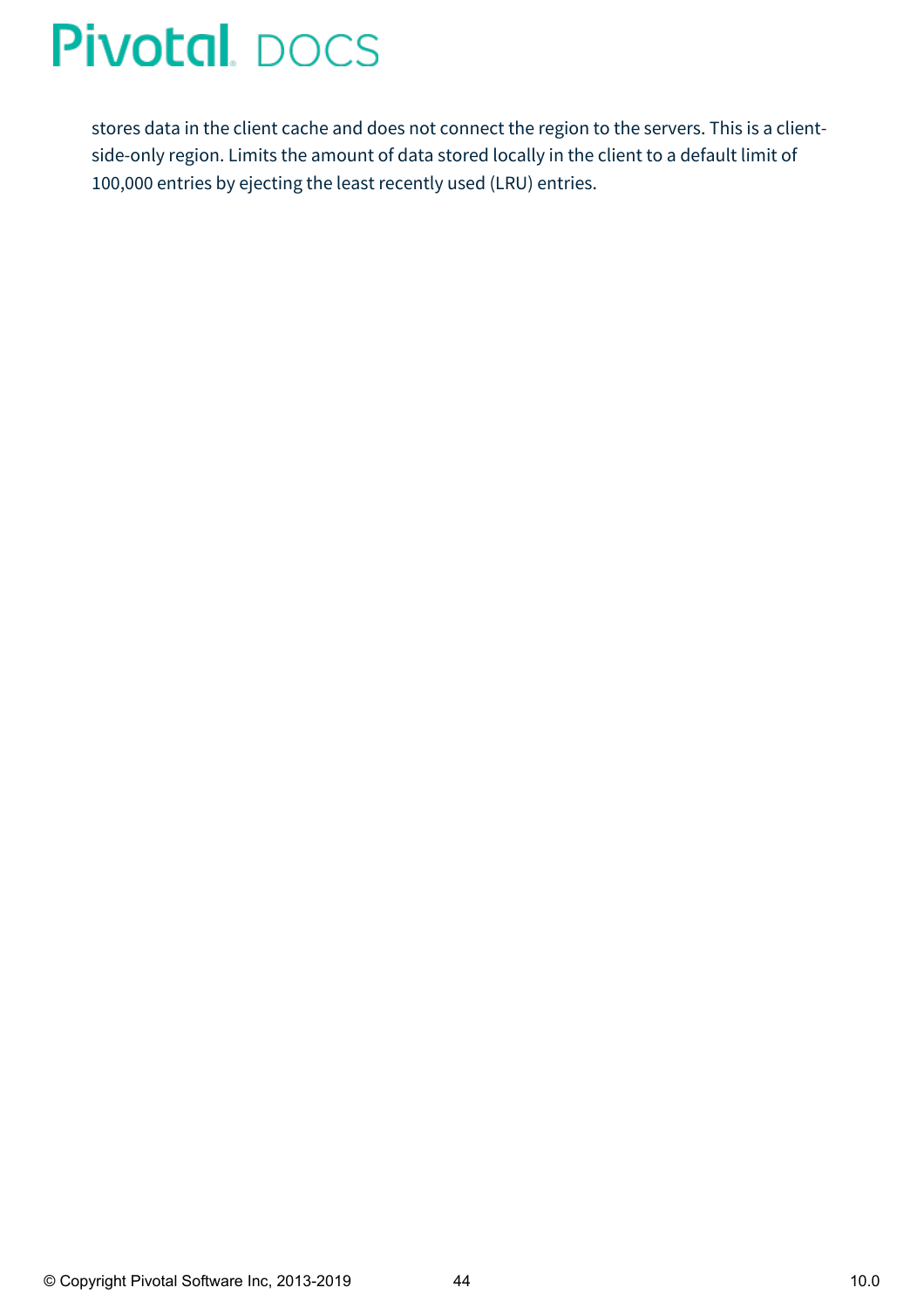## Serializing Data

Data in your client application's GemFire cache must be serializable to be shared with GemFire servers and other GemFire clients. GemFire provides multiple data serialization options for storage and transmittal between processes, of which **GemFire Portable Data eXchange (PDX) serialization**offers the best combination of versatility and ease-of-use for most applications.

To learn more about other serialization options, see the Data [Serialization](http://docs-gemfire-nativeclient-staging.cfapps.io/100/geode-native-client/serialization/serverman/developing/data_serialization/chapter_overview.html) section in the *Pivotal GemFire* User Guide &.

## Implementing a PdxSerializable Custom Class

PdxSerializable provides custom serialization to an individual class. Fields within an object can be serialized separately from the rest of the class.

The type of serialization and its implementation can be specified entirely in the client application, with no need to create corresponding code on the GemFire server.

### Setup

PdxSerializable provides custom serialization to an individual class. Fields within an object can be serialized separately from the rest of the class.

Setting up a custom class for PdxSerializable treatment requires some preparatory steps:

- The custom class must inherit from the .NET IPdxSerializable interface or the C++ PdxSerializable interface.
- You must provide serialization instructions for objects of the custom class. Specifically:
	- You must implement the ToData() and FromData() methods for .NET applications, or the  $\text{total}$  and  $\text{fromData}$  () methods in C++ applications.
	- You must provide a "factory method" that returns an instance of the custom object.
- Your application must register your custom class with the cache, which takes care of informing the server of your serialization scheme. With registration, you provide the name of the "factory method" you created for instantiating objects of the custom class.

© Copyright Pivotal Software Inc, 2013-2019 45 10.0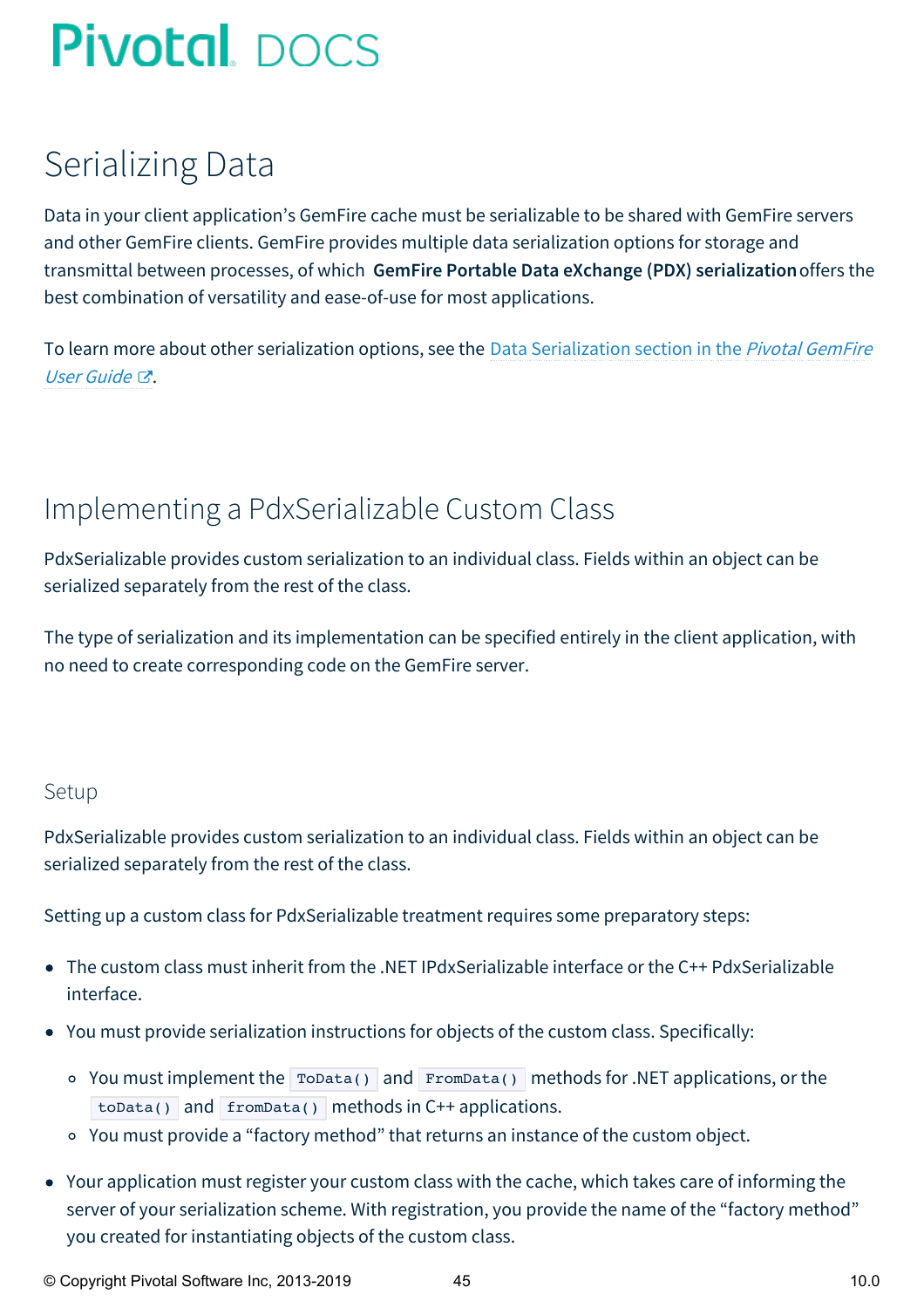## PdxSerializable Examples

The native client release contains examples, written for .NET and C++, showing how a client application can register for serialization of custom objects using the .NET IPdxSerializable interface or the C++ PdxSerializable interface.

The examples are located in examples\dotnet\pdxserializable and examples/cpp/pdxserializable, respectively.

The examples define the serializable class,  $\vert$  Orders , including its serialization and deserialization methods and its factory method. Once these pieces are in place, execution is simple: the main routine of the example registers the serializable class then performs some put and get operations.

### Execution

Both examples perform the same sequence of operations, displaying simple log entries as they run.

- To run an example, follow the instructions in the README.md file in the example directory.
- Review the source code in the example directory to see exactly how it operates.
- **Begin by running a script that sets up the server-side environment by invoking gfsh** commands to create a region, a locator, and a server.
- Run the example client application, which performs the following steps:
	- Connects to the server
	- Registers the PdxSerializable class
	- Creates orders
	- Stores orders
	- Retrieves orders

### .NET Example

This section contains code snippets showing highlights of the .NET PdxSerializable example. They are not intended for cut-and-paste execution. For the complete source, see the example source directory.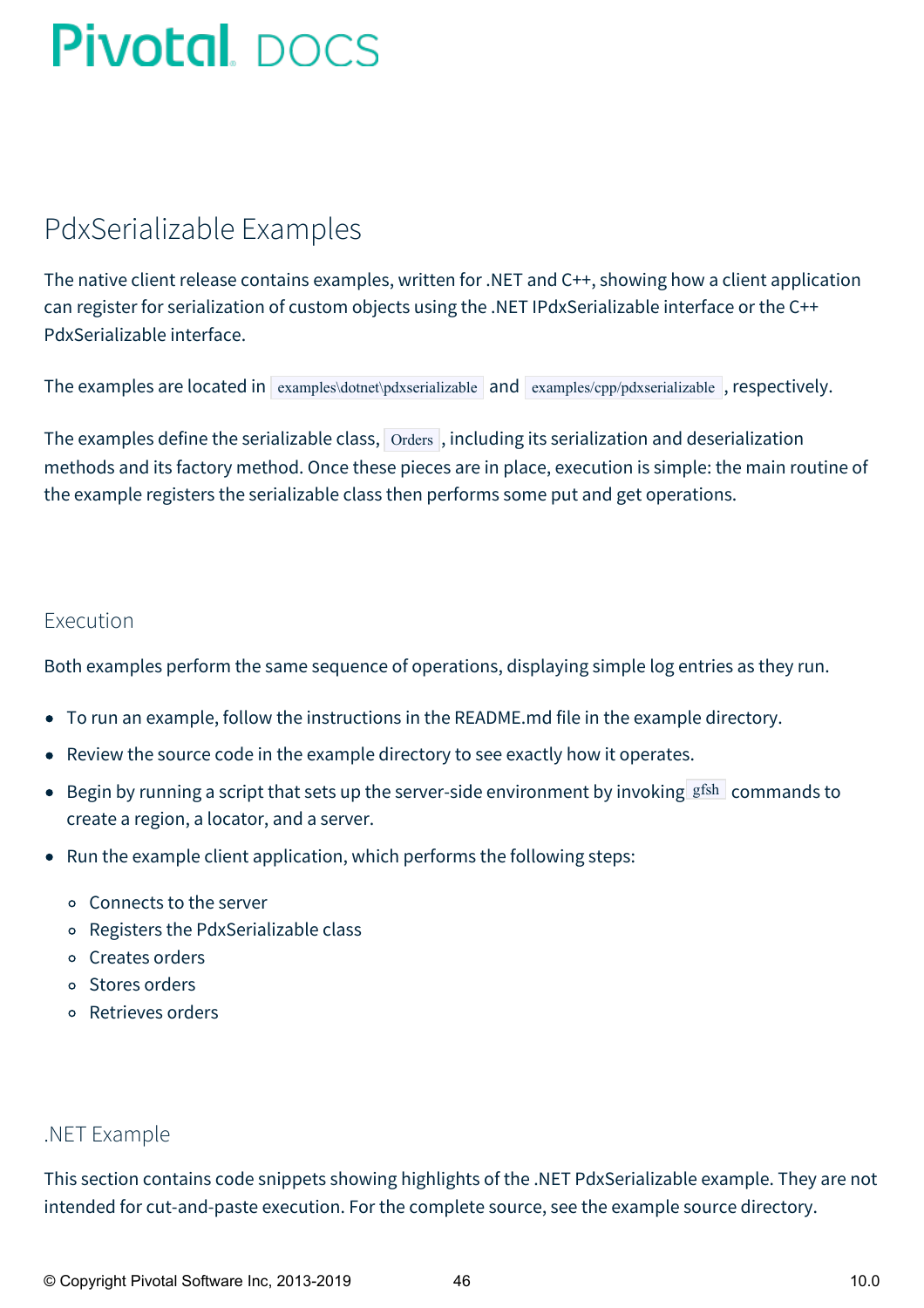The .NET example defines a PdxSerializable class called Order that inherits from the IPdxSerializable interface. An Order object contains three fields:

- $\bullet$ an integer order id
- a string name
- a short-int quantity  $\bullet$

### From Order.cs:

```
public class Order : IPdxSerializable
\{...
 public long OrderId { get; set; }
 public string Name { get; set; }
 public short Quantity { get; set; }
```
Using the IPdxSerializable read and write methods, the Order class defines ToData() and FromData() methods that perform the serialization and deserialization operations, respectively, and the CreateDeserializable() factory method:

#### From Order.cs:

```
public void ToData(IPdxWriter output)
{
 output.WriteLong(ORDER_ID_KEY_, OrderId);
 output.MarkIdentityField(ORDER_ID_KEY_);
 output.WriteString(NAME_KEY_, Name);
 output.MarkIdentityField(NAME_KEY_);
 output.WriteInt(QUANTITY_KEY_, Quantity);
 output.MarkIdentityField(QUANTITY_KEY_);
}
public void FromData(IPdxReader input)
{
 OrderId = input.ReadLong(ORDER_ID_KEY_);
 Name = input.ReadString(NAME_KEY_);
 Quantity = (short)input.ReadInt(QUANTITY_KEY_);
}
public static IPdxSerializable CreateDeserializable()
{
 return new Order();
}
```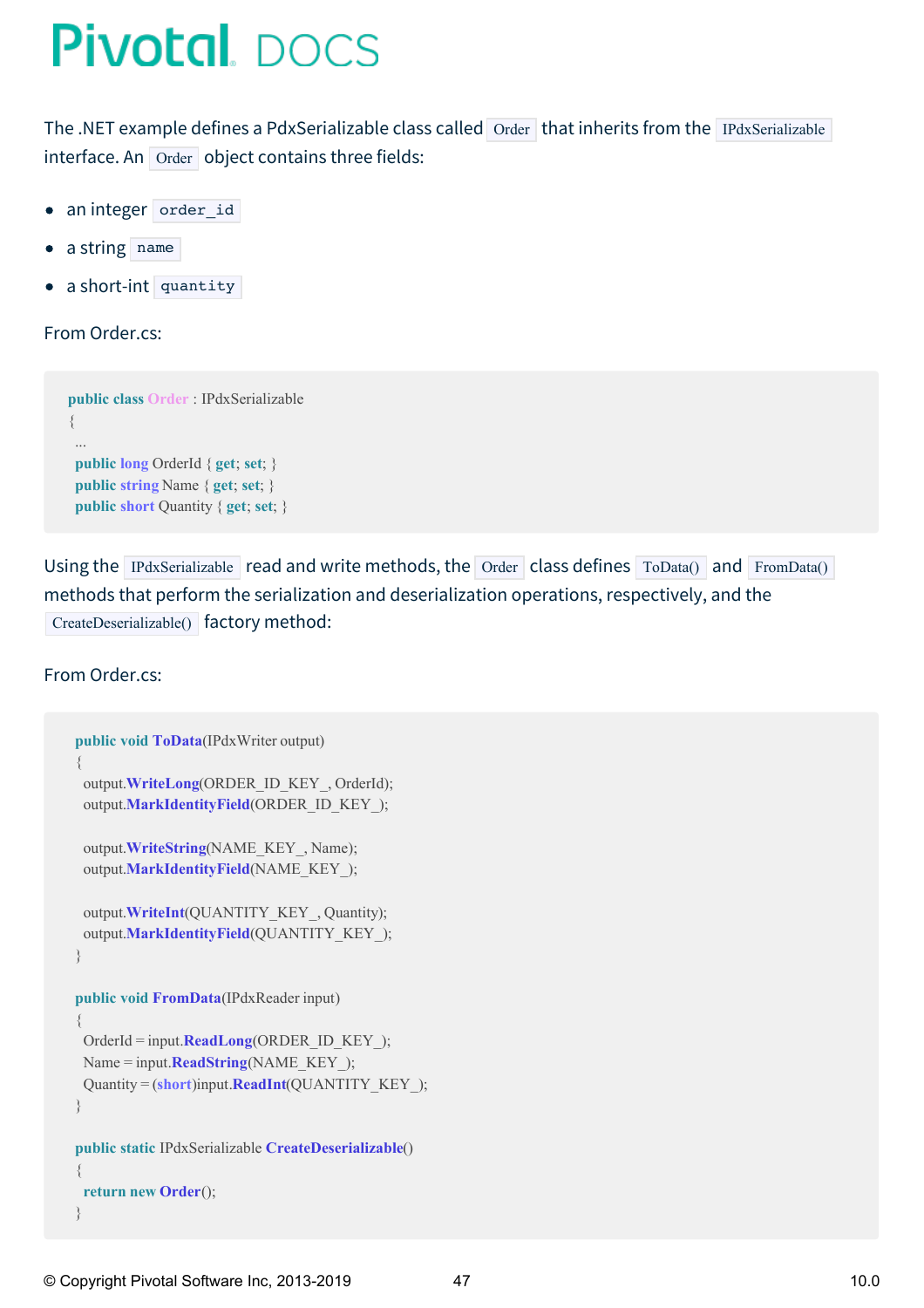The .NET example mainline creates a cache, then uses it to register the PdxSerializable class that was created in Orders.cs:

**var** cacheFactory = **new CacheFactory**() .**Set**("log-level", "none"); **var** cache = cacheFactory.**Create**();

cache.TypeRegistry.**RegisterPdxType**(Order.CreateDeserializable);

### The client creates a connection pool and a region named "example\_orderobject":

**var** poolFactory = cache.**GetPoolFactory**() .**AddLocator**("localhost", **10334**); poolFactory.**Create**("pool");

**var** regionFactory = cache.**CreateRegionFactory**(RegionShortcut.PROXY) .**SetPoolName**("pool"); **var** orderRegion = regionFactory.Create<int, Order>("example\_orderobject");

### After declaring some keys and values, the client then stores and retrieves an  $O(\sigma d)$  object:

**const int** orderKey = **65**;

**var** order = **new Order**(orderKey, "Donuts", **12**);

Console.**WriteLine**("order to put is " + order); orderRegion.**Put**(orderKey, order, **null**);

Console.**WriteLine**("Successfully put order, getting now..."); **var** orderRetrieved = orderRegion.**Get**(orderKey, **null**);

```
Console.WriteLine("Order key: " + orderKey + " = " + orderRetrieved);
```
### Finally, the application closes the cache:

cache.**Close**();

### C++ Example

This section contains code snippets showing highlights of the C++ PdxSerialiable example. They are not intended for cut-and-paste execution. For the complete source, see the example source directory.

© Copyright Pivotal Software Inc, 2013-2019 188 10.0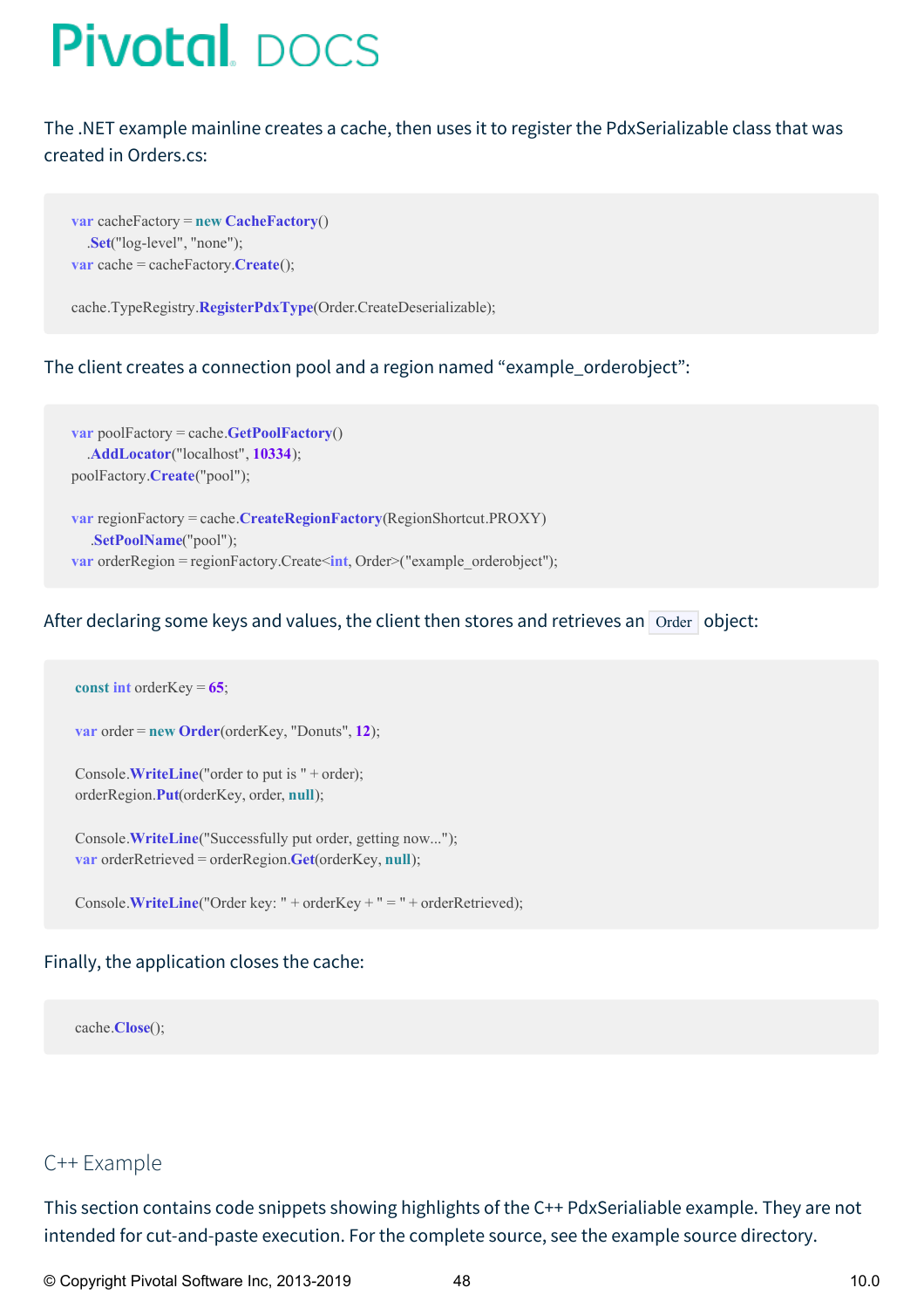The C++ example defines a PdxSerializable class called Order that inherits from the PdxSerializable interface. An Order object contains three fields:

- an integer order\_id  $\bullet$
- a string name  $\bullet$
- a short-int quantity

```
From Order.hpp:
```

```
class Order : public PdxSerializable {
public:
...
private:
int32_t order_id_;
std::string name_;
int16_t quantity_;
};
```
Using the PdxSerializable read and write methods, the  $\overline{O}$  Order class defines fromData() and toData() methods that perform the deserialization and serialization operations, respectively, and the createDeserializable() factory method:

From Order.cpp: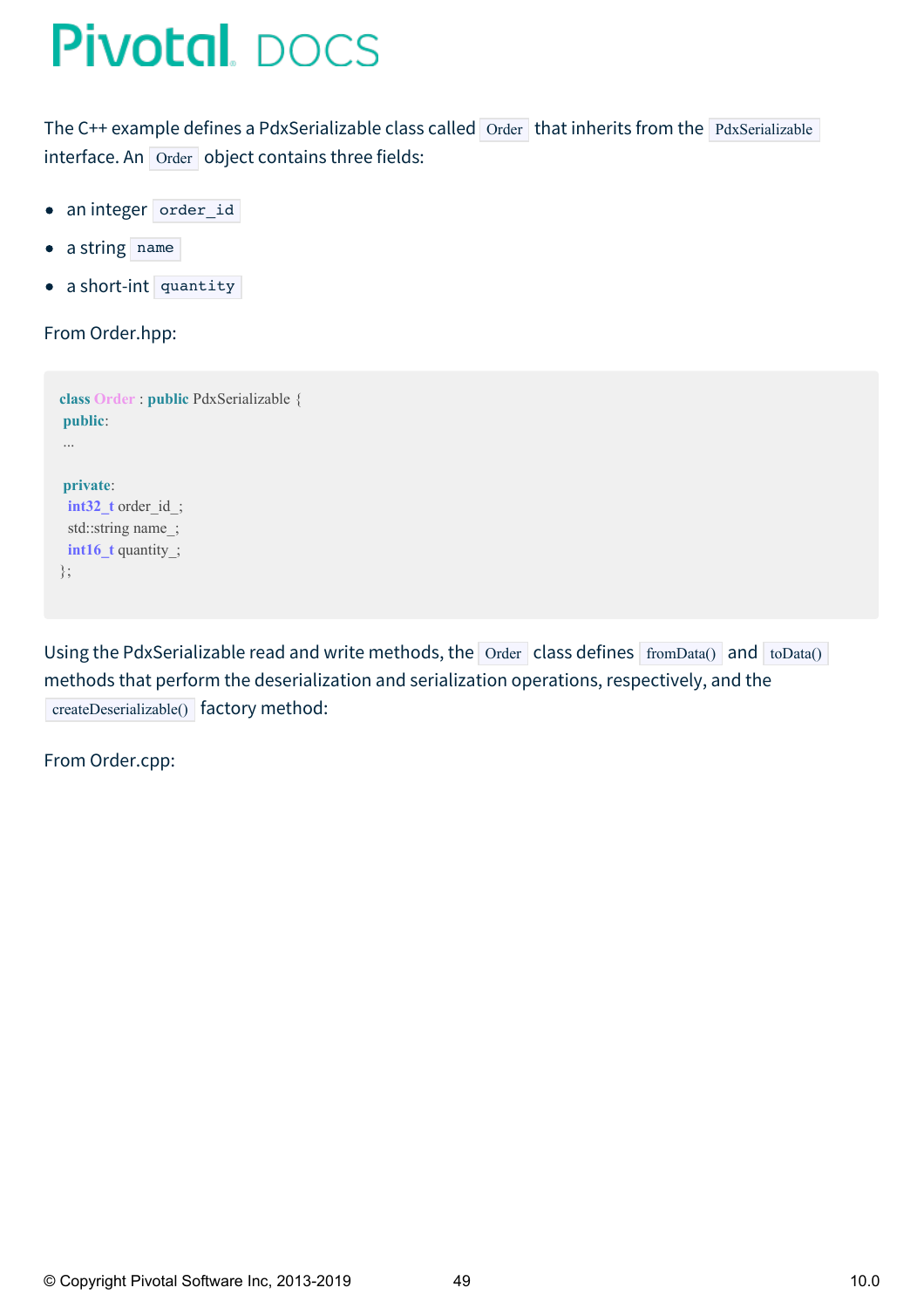```
void Order::fromData(PdxReader& pdxReader) {
order id = pdxReader.readInt(ORDER_ID_KEY_);
name = pdxReader.readString(NAME KEY);
quantity = pdxReader.readShort(QUANTITY_KEY_);
}
```

```
void Order::toData(PdxWriter& pdxWriter) const {
 pdxWriter.writeInt(ORDER_ID_KEY_, order_id_);
 pdxWriter.markIdentityField(ORDER_ID_KEY_);
```
pdxWriter.writeString(NAME\_KEY\_, name\_); pdxWriter.markIdentityField(NAME\_KEY\_);

```
pdxWriter.writeShort(QUANTITY_KEY_, quantity_);
pdxWriter.markIdentityField(QUANTITY_KEY_);
}
```

```
...
std::shared_ptr<PdxSerializable>Order::createDeserializable() {
 return std::make shared<Order>();
}
```
The C++ example mainline creates a cache, then uses it to create a connection pool and a region object (of class Region ).

**auto** cacheFactory = CacheFactory(); cacheFactory.set("log-level", "none"); **auto** cache = cacheFactory.create(); **auto** poolFactory = cache.getPoolManager().createFactory(); poolFactory.addLocator("localhost", **10334**); **auto** pool = poolFactory.create("pool"); **auto** regionFactory = cache.createRegionFactory(RegionShortcut::PROXY); **auto** region = regionFactory.setPoolName("pool").create("custom\_orders");

### The client registers the PdxSerializable class that was created in Orders.cpp:

cache.getTypeRegistry().registerPdxType(Order::createDeserializable);

The client then instantiates and stores two  $\alpha$  Order objects: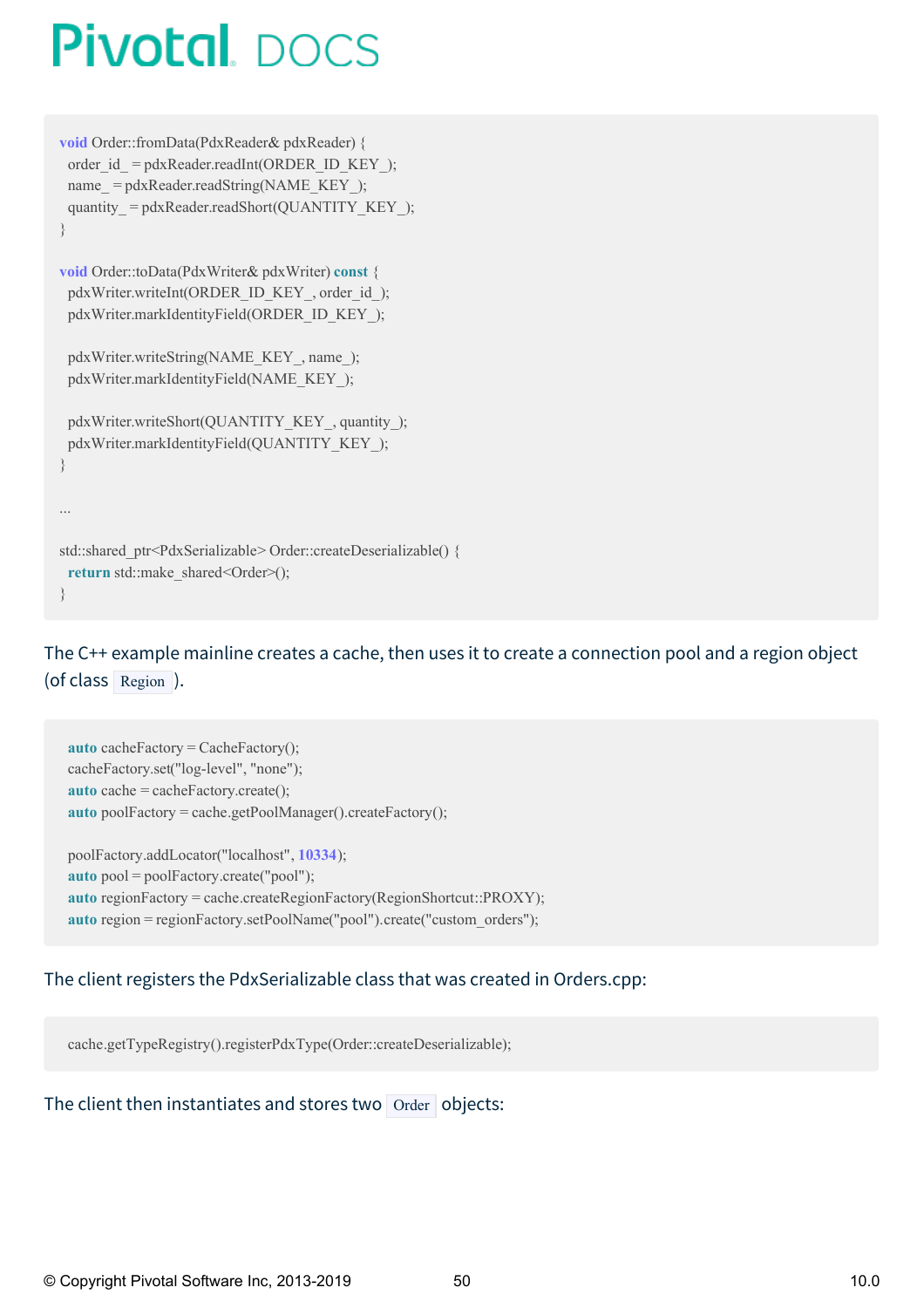**auto** order1 = std::make shared<Order> $(1, "product x", 23)$ ; **auto** order $2 = \text{std}$ ::make shared<Order> $(2, \text{ "product y", 37})$ ;

region->put("Customer1", order1); region->put("Customer2", order2);

### Next, the application retrieves the stored values, in one case extracting the fields defined in the serialization code:

```
if (auto order1retrieved =
     std::dynamic_pointer_cast<Order>(region->get("Customer1"))) {
 std::cout << "OrderID: " << order1retrieved->getOrderId() << std::endl;
 std::cout << "Product Name: " << order1retrieved->getName() << std::endl;
 std::cout << "Quantity: " << order1retrieved->getQuantity() << std::endl;
} else {
 std::cout << "Order 1 not found." << std::endl;
}
```
### The application retrieves the second object and displays it without extracting the separate fields:

```
if (region->existsValue("rtimmons")) {
 std::cout << "rtimmons's info not deleted" << std::endl;
} else {
 std::cout << "rtimmons's info successfully deleted" << std::endl;
}
```
### Finally, the application closes the cache:

cache.close();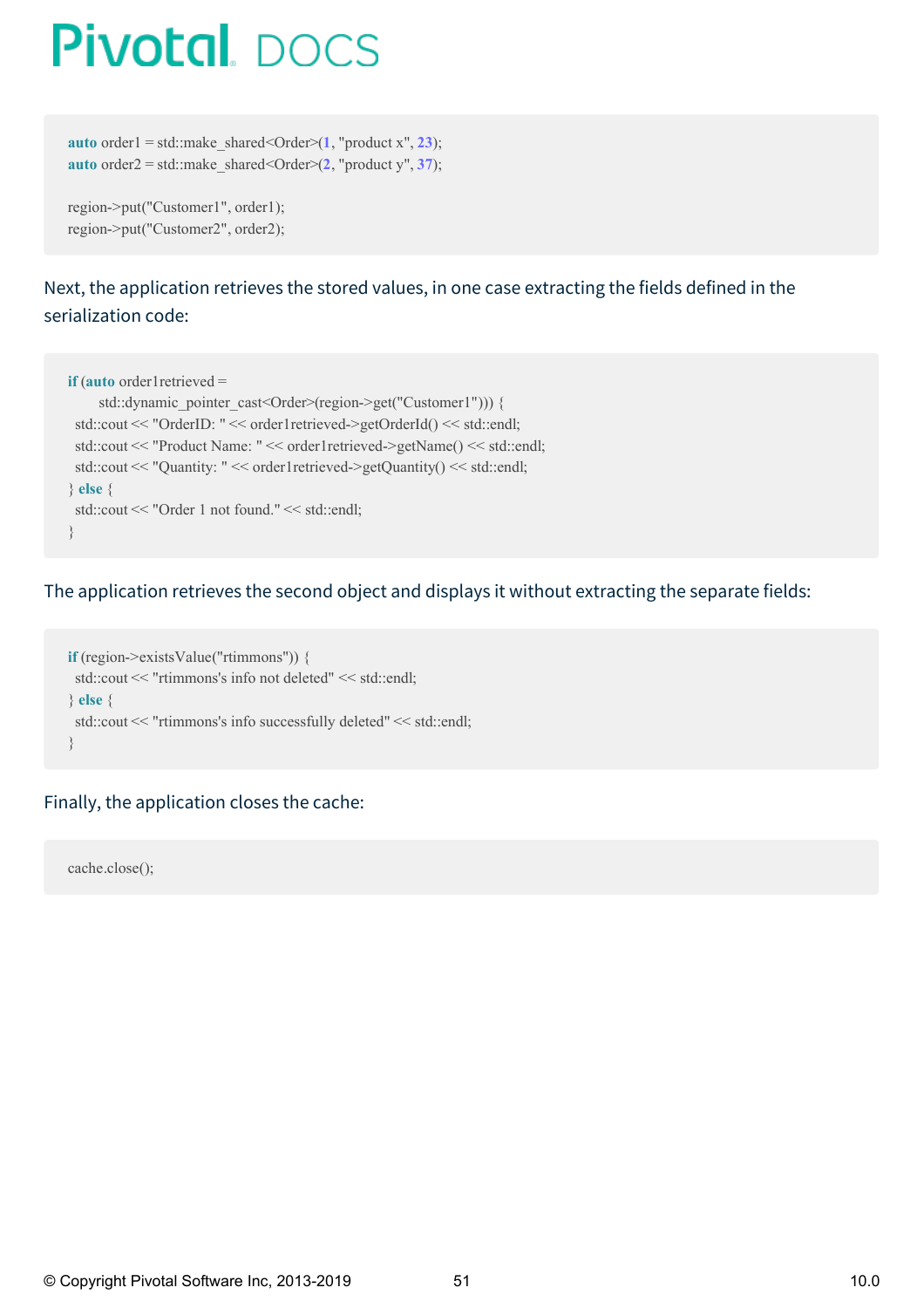## Remote Queries

**In this topic** [Remote](#page-51-0) Query Basics Query [language:](#page-51-1) OQL [Creating](#page-52-0) Indexes [Remote](#page-52-1) Query API [Query](#page-52-2) [Executing](#page-52-3) a Query from the Client .NET Query [Example](#page-53-0) C++ Query [Example](#page-53-1)

Use the remote query API to query your cached data stored on a cache server.

## <span id="page-51-0"></span>Remote Query Basics

Queries are evaluated and executed on the cache server, and the results are returned to the client. You can optimize your queries by defining indexes on the cache server.

Querying and indexing operate only on remote cache server contents.

### <span id="page-51-1"></span>Query language: OQL

GemFire provides a SQL-like querying language called OQL that allows you to access data stored in GemFire regions. OQL is very similar to SQL, but OQL allows you to query complex objects, object attributes, and methods.

In the context of a query, specify the name of a region by its full path, starting with a slash  $(7)$ .

The query language supports drilling down into nested object structures. Nested data collections can be explicitly referenced in the FROM clause of a query.

A query execution returns its results as either a ResultSet or a StructSet.

Query language features and grammar are described in the GemFire manual at [Querying](http://docs-gemfire-nativeclient-staging.cfapps.io/100/geode-native-client/geodeman/developing/querying_basics/chapter_overview.html)  $\mathbb{Z}$ .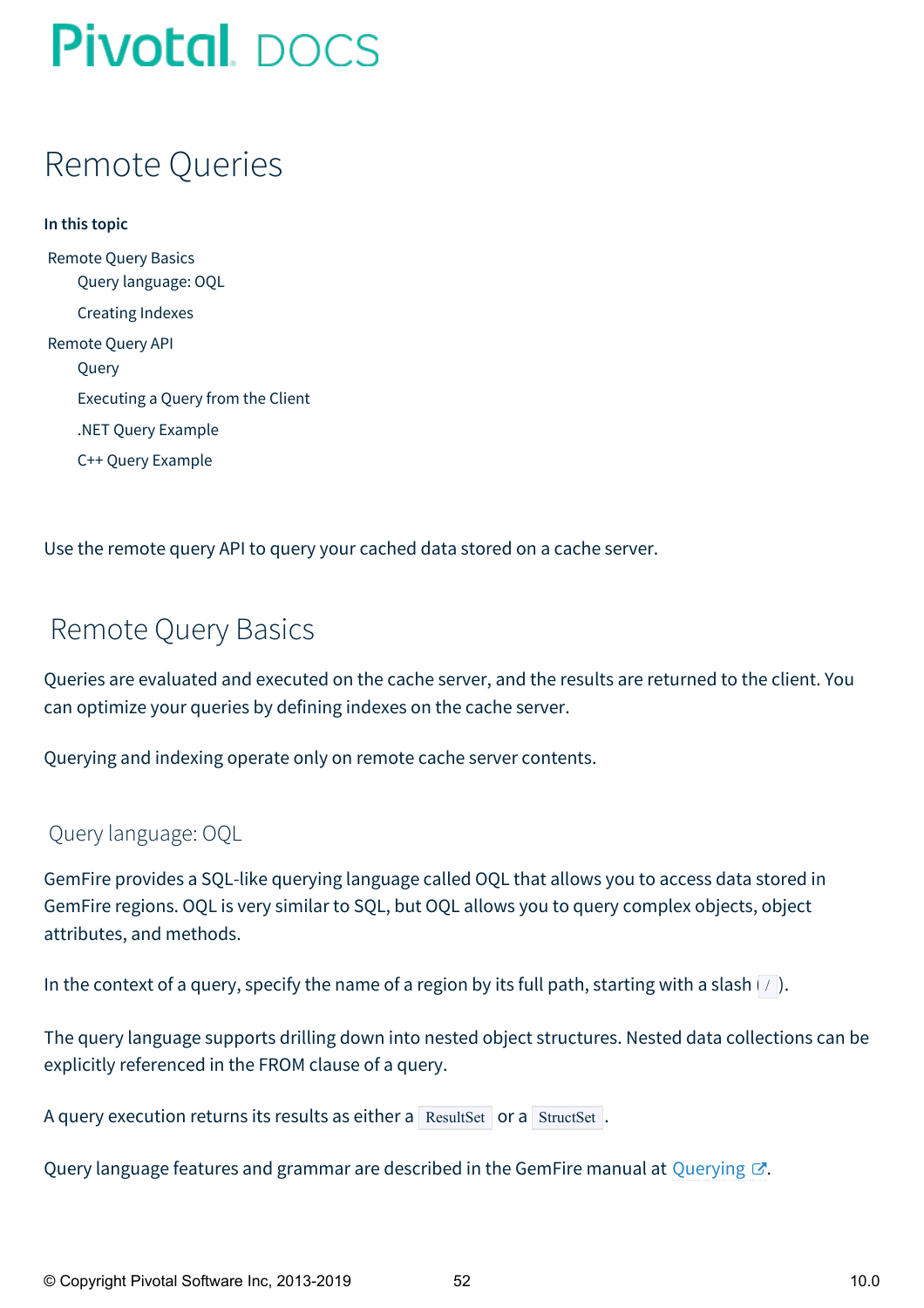### <span id="page-52-4"></span><span id="page-52-0"></span>Creating Indexes

Indexes can provide significant performance gains for query execution. You create and maintain indexes on the cache server. For detailed information about working with indexes configured on a cache server, see [Working](http://docs-gemfire-nativeclient-staging.cfapps.io/100/geode-native-client/geodeman/developing/query_index/query_index.html) with Indexes  $\mathbb{Z}^n$  in the server's documentation.

## <span id="page-52-1"></span>Remote Query API

This section gives a general overview of the interfaces and classes that are provided by the query package API.

### <span id="page-52-2"></span>Query

You must create a Query object for each new query. The Query interface provides methods for managing the compilation and execution of queries, and for retrieving an existing query string.

- A Query is obtained from a QueryService, which is obtained from one of two sources:
- $\bullet$  To create a Query that operates on the GemFire server, start with a QueryService obtained from a Pool .
	- o For.NET, use Apache::Geode::Client::Pool::GetQueryService().
	- o For C++, use apache::geode::client::Pool::getQueryService().
- To create a Query that operates on your application's local cache, start with a QueryService obtained from a Cache.
	- For .NET, use Apache::Geode::Client::Cache::GetQueryService() .
	- For C++, use apache::geode::client::Cache::getQueryService() .

### <span id="page-52-3"></span>Executing a Query from the Client

### The essential steps to create and execute a query are:

- 1. Create an instance of the QueryService class. If you are using the pool API (recommended), you should obtain the QueryService from the pool.
- 2. Create a Query instance that is compatible with the OQL specification.
- 3. Use the Query.execute() method to submit the query string to the cache server. The server remotely evaluates the query string and returns the results to the client.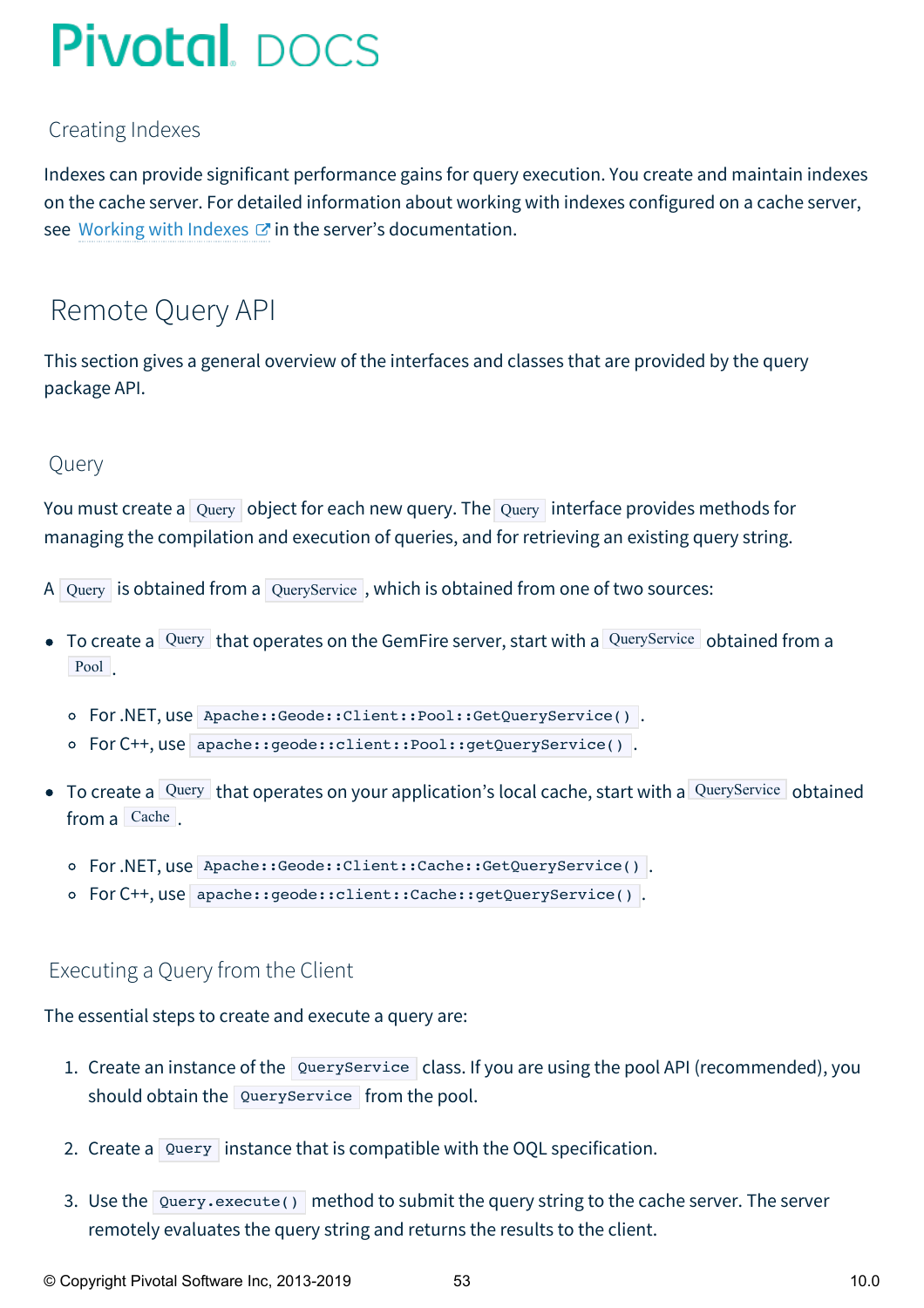4. Iterate through the returned objects.

### <span id="page-53-0"></span>.NET Query Example

These C# code excerpts are from the  $\vert$  examples\dotnet\remotequery example included in your client distribution. See the example for full context.

#### Following the steps listed above,

1. Obtain a QueryService object from the connection pool:

var queryService = pool.GetQueryService();

2. Create a Query object by calling QueryService.NewQuery(), specifying your OOL query as a string parameter:

var query = queryService.NewQuery<Order>("SELECT \* FROM /custom\_orders WHERE quantity > 30");

3. Execute the query. Collect the query output, returned as either a ResultSet or a StructSet , and iterate through the results:

```
var queryResults = query. Execute();foreach (Order value in queryResults)
{
 Console.WriteLine(value.ToString());
}
```
### <span id="page-53-1"></span>C++ Query Example

These C $++$  code excerpts are from the  $\frac{1}{2}$  examples/cpp/remotequery example included in your client distribution. See the example for full context.

Following the steps listed above,

1. Obtain a QueryService object from the connection pool:

```
std::shared_ptr<QueryService> queryService = nullptr;
queryService = pool->getQueryService();
```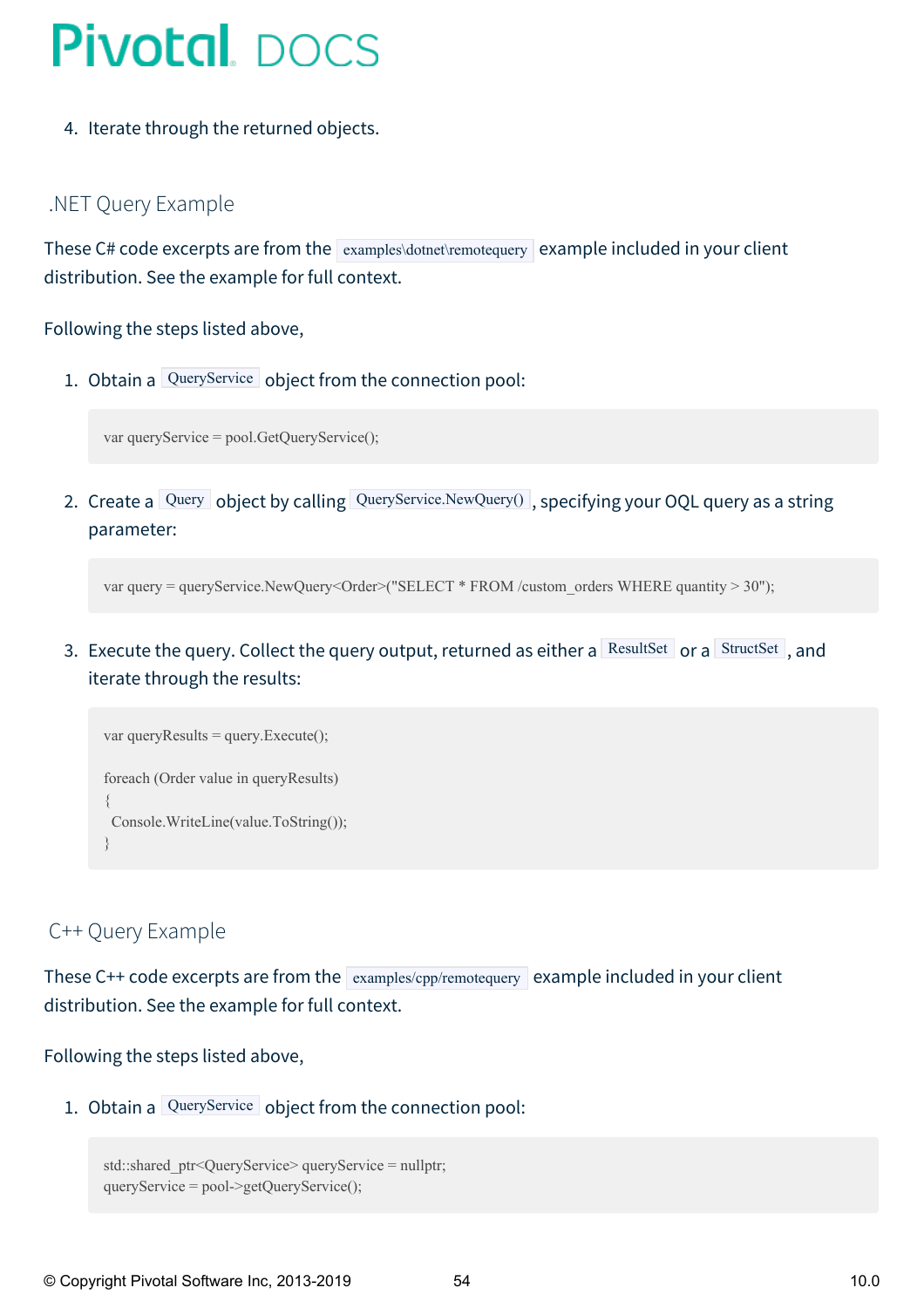2. Create a Query object by calling QueryService.newQuery(), specifying your OQL query as a string parameter:

auto query = queryService->newQuery("SELECT \* FROM /custom\_orders WHERE quantity > 30");

3. Execute the query. Collect the query output, returned as either a ResultSet or a StructSet, and iterate through the results:

```
auto queryResults = query->execute();
for (auto&& value : *queryResults) {
 auto & \& order = std::dynamic_pointer_cast<Order>(value);
 std::cout << order->toString() << std::endl;
}
```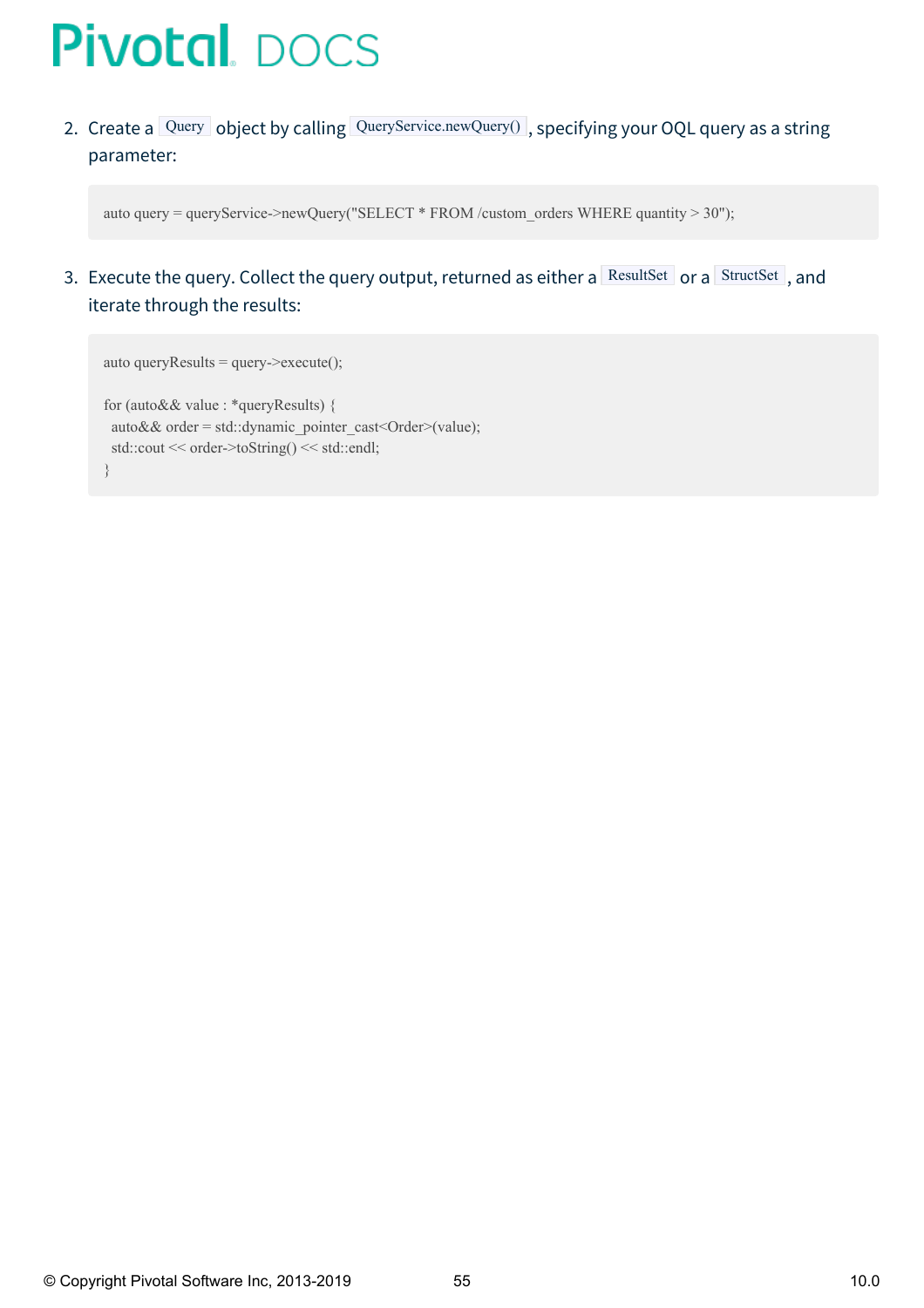## Continuous Queries

#### **In this topic**

[Continuous](#page-55-0) Query Basics Typical [Continuous](#page-55-1) Query Lifecycle Executing a [Continuous](#page-56-0) Query from the Client .NET [Continuous](#page-56-1) Query Example C++ [Continuous](#page-58-0) Query Example

The C++ and .NET clients can initiate queries that run on the GemFire cache server and notify the client when the query results have changed. For details on the server-side setup for continuous queries, see How [Continuous](http://docs-gemfire-nativeclient-staging.cfapps.io/100/geode-native-client/serverman/developing/continuous_querying/how_continuous_querying_works.html) Querying Works  $\mathbb G$  in the GemFire User Guide.

## <span id="page-55-0"></span>Continuous Query Basics

Continuous querying provides the following features:

- **Standard GemFire native client query syntax and semantics**. Continuous queries are expressed in the same language used for other native client queries. See [Remote](#page-52-4) Queries.
- **Standard GemFire events-based management of CQ events**. The event handling used to process CQ  $\bullet$ events is based on the standard GemFire event handling framework.
- **Complete integration with the client/server architecture**. CQ functionality uses existing server-to-client  $\bullet$ messaging mechanisms to send events. All tuning of your server-to-client messaging also tunes the messaging of your CQ events. If your system is configured for high availability then your CQs are highly available, with seamless failover provided in case of server failure (see High Availability for [Client-to-Server](http://docs-gemfire-nativeclient-staging.cfapps.io/100/geode-native-client/preserving-data/high-availability-client-server.html) [Communication](http://docs-gemfire-nativeclient-staging.cfapps.io/100/geode-native-client/preserving-data/durable-client-messaging.html)  $\mathbb{Z}$ ). If your clients are durable, you can also define any of your CQs as durable (see Durable Client Messaging  $\mathbb{Z}$ ).
- **Interest criteria based on data values**. Continuous queries are run against the region's entry values. Compare this to register interest by reviewing [Registering](#page-40-0) Interest for Entries.
- **Active query execution**. Once initialized, the queries operate on new events. Events that change the query result are sent to the client immediately.

## <span id="page-55-1"></span>Typical Continuous Query Lifecycle

1. The client creates the CQ. This sets up everything for running the query and provides the client with a  $CqQuery | object, but does not execute the CQ. At this point, the query is in a *STOPPED* state, ready to be$ closed or run.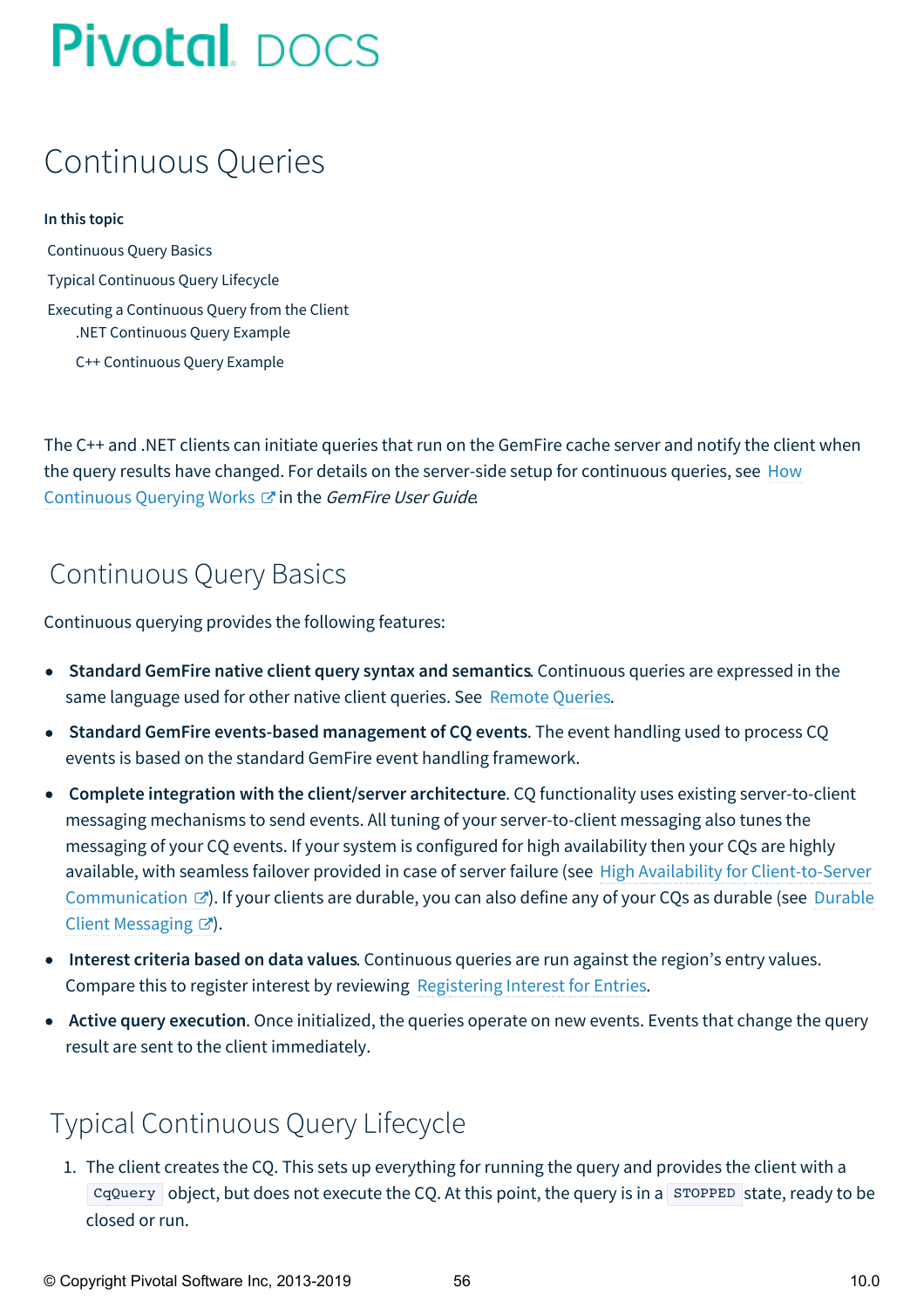- 2. The client initiates the CQ with an API call to one of the CqQuery execute\* methods. This puts the query into a RUNNING state on the client and on the server. The server remotely evaluates the query string, and optionally returns the results to the client. CqQuery execute\* methods include:
	- .NET: CqQuery.Execute() and CqQuery.ExecuteWithInitialResults()
	- C++: CqQuery.execute() and CqQuery.executeWithInitialResults()
- 3. A CQ Listener waits for events. When it receives events, it takes action accordingly with the data in the CqEvent.
- 4. The CQ is closed by a client call to CqQuery.close . This de-allocates all resources in use for the CQ on the client and server. At this point, the cycle could begin again with the creation of a new  $CqQuery$  instance.

### <span id="page-56-0"></span>Executing a Continuous Query from the Client

The essential steps to create and execute a continuous query are:

- 1. Create an instance of the QueryService class. If you are using the pool API (recommended), you should obtain the QueryService from the pool.
- 2. Define a CQ Listener (in .NET, an IcqListener, in C++, a CqListener) to field events sent from the server.
- 3. Use one of the CqQuery execute\* methods to submit the query string to the cache server.
- 4. The server remotely evaluates the query string, then monitors those results and notifies the client if they change.
- 5. The client listens for changes that match the query predicate.
- 6. Iterate through the returned objects.
- 7. When finished, close down the continuous query.

### <span id="page-56-1"></span>.NET Continuous Query Example

These C# code excerpts are from the examples\dotnet\continuousquery example included in your client distribution. See the example for full context.

Following the steps listed above,

1. Create a query service: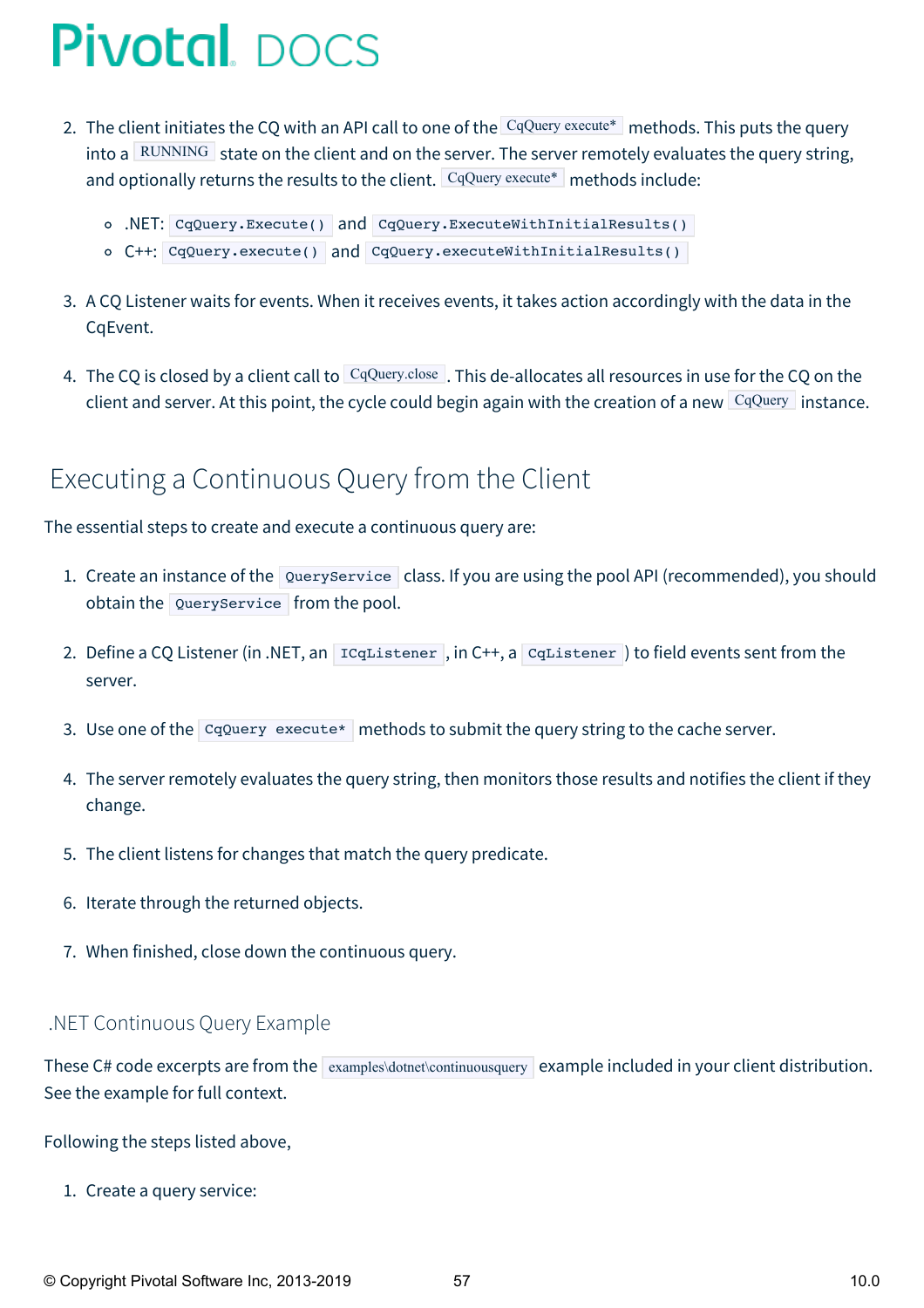var queryService = pool.GetQueryService();

#### 2. Define an ICqListener:

public class MyCqListener<TKey, TResult> : ICqListener<TKey, TResult> {

#### 3. Create an instance of your ICqListener and insert it into a CQ attributes object:

var cqListener = new MyCqListener < string, Order > (); var cqAttributesFactory = new CqAttributesFactory <string, Order > (); cqAttributesFactory.AddCqListener(cqListener); var cqAttributes = cqAttributesFactory.Create();

#### 4. Create a Continuous Query using the query service and the CQ attributes:

var query = queryService.NewCq("MyCq", "SELECT \* FROM /example\_orderobject WHERE quantity > 30", cqAttributes, false);

#### 5. Execute the query:

query.Execute();

#### 6. Wait for events and do something with them.

```
/* Excerpt from the CqListener */
/* Determine Operation Type */
    switch (ev.getQueryOperation())
    {
      case CqOperation.OP_TYPE_CREATE:
        operationType = "CREATE";
        break;
      case CqOperation.OP_TYPE_UPDATE:
        operationType = "UPDATE";
        break;
      case CqOperation.OP_TYPE_DESTROY:
        operationType = "DESTROY";
        break;
      default:
        break;
    }
...
/* Take action based on OP Type */
```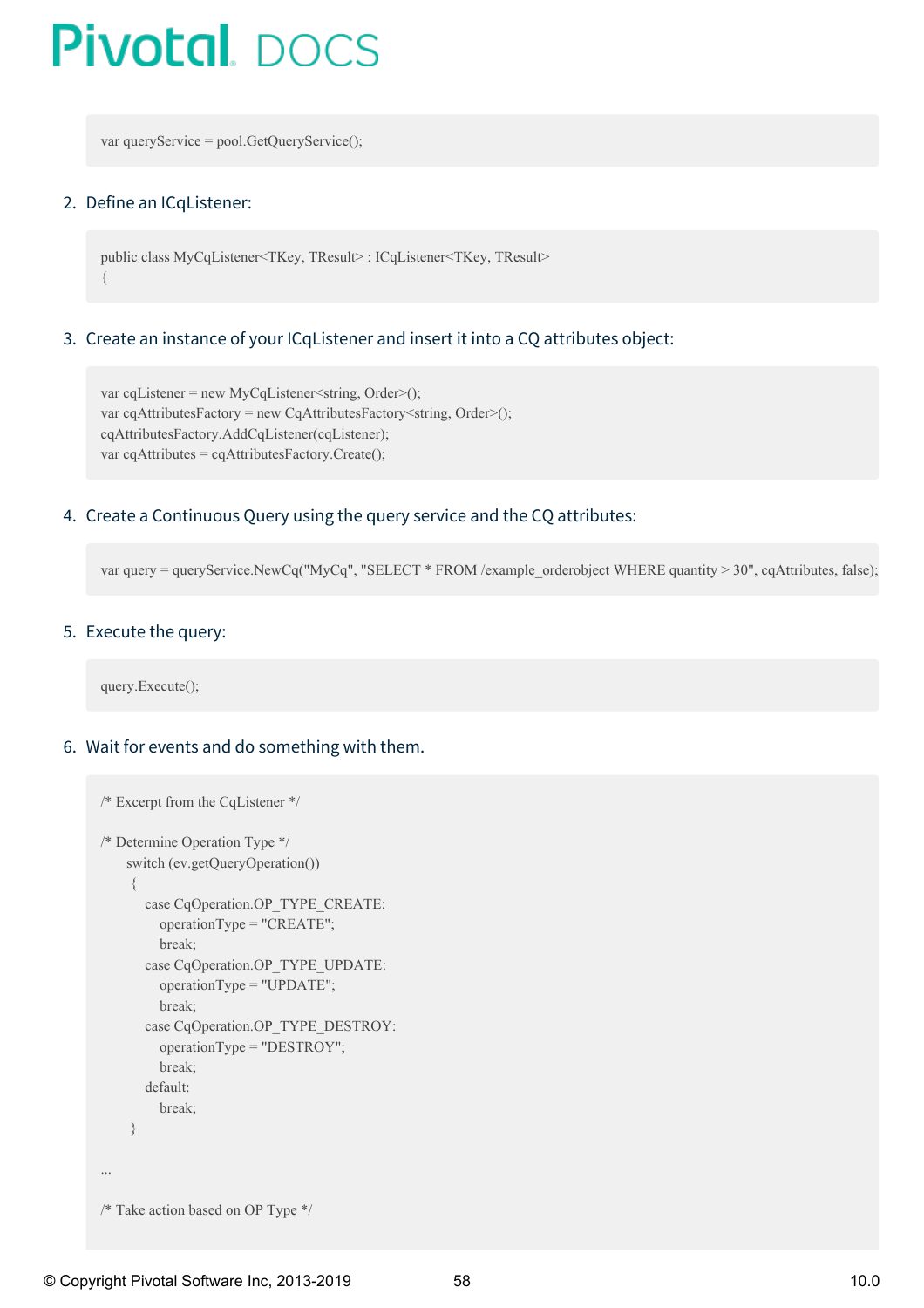#### 7. When finished, close up shop.

query.Execute(); ... (respond to events as they arrive)

query.Stop(); query.Close();

cache.Close();

### <span id="page-58-0"></span>C++ Continuous Query Example

These C++ code excerpts are from the  $\vert$  examples/cpp/continuousquery  $\vert$  example included in your client distribution. See the example for full context.

#### Following the steps listed above,

#### 1. Create a query service:

auto queryService = pool->getQueryService();

#### 2. Define a CqListener:

class MyCqListener : public CqListener {

#### 3. Create an instance of your CqListener and insert it into a CQ attributes object:

CqAttributesFactory cqFactory;

auto cqListener = std::make\_shared<MyCqListener>();

cqFactory.addCqListener(cqListener); auto cqAttributes = cqFactory.create();

#### 4. Create a Continuous Query using the query service and the CQ attributes:

```
auto query = queryService->newCq(
"MyCq", "SELECT * FROM /custom_orders c WHERE c.quantity > 30",
cqAttributes);
```
#### 5. Execute the query: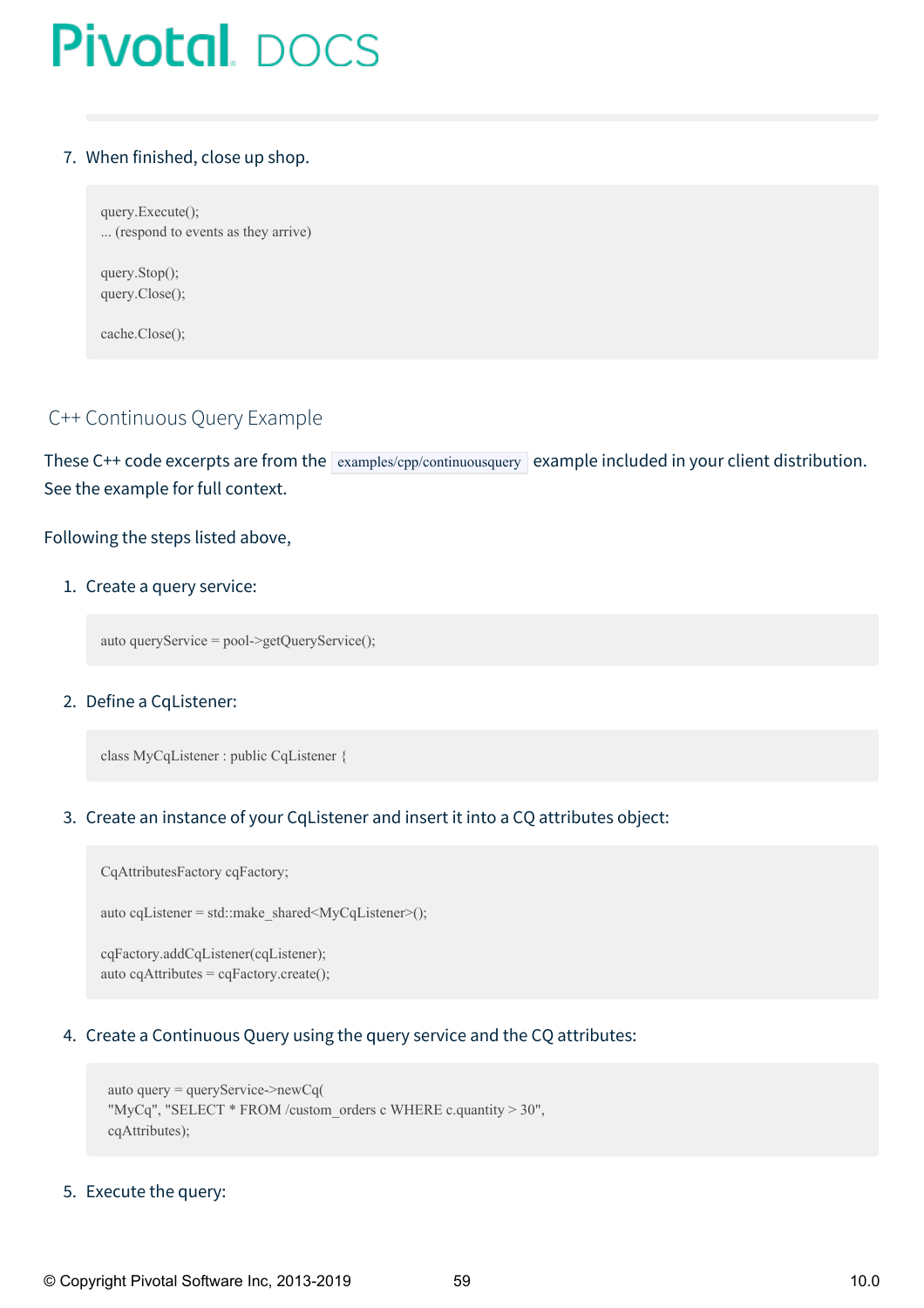query->execute();

#### 6. Wait for events and do something with them.

/\* Excerpt from the CqListener \*/

```
/* Determine Operation Type */
switch (cqEvent.getQueryOperation()) {
case CqOperation::OP_TYPE_CREATE:
opStr = "CREATE";
break;
case CqOperation::OP_TYPE_UPDATE:
 opStr = "UPDATE";break;
case CqOperation::OP_TYPE_DESTROY:
opStr = "DESTROY";
break;
default:
break;
}
...
/* Take action based on OP Type */
```
### 7. When finished, close up shop.

query->execute(); ... (respond to events as they arrive) query->stop(); query->close();

cache.close();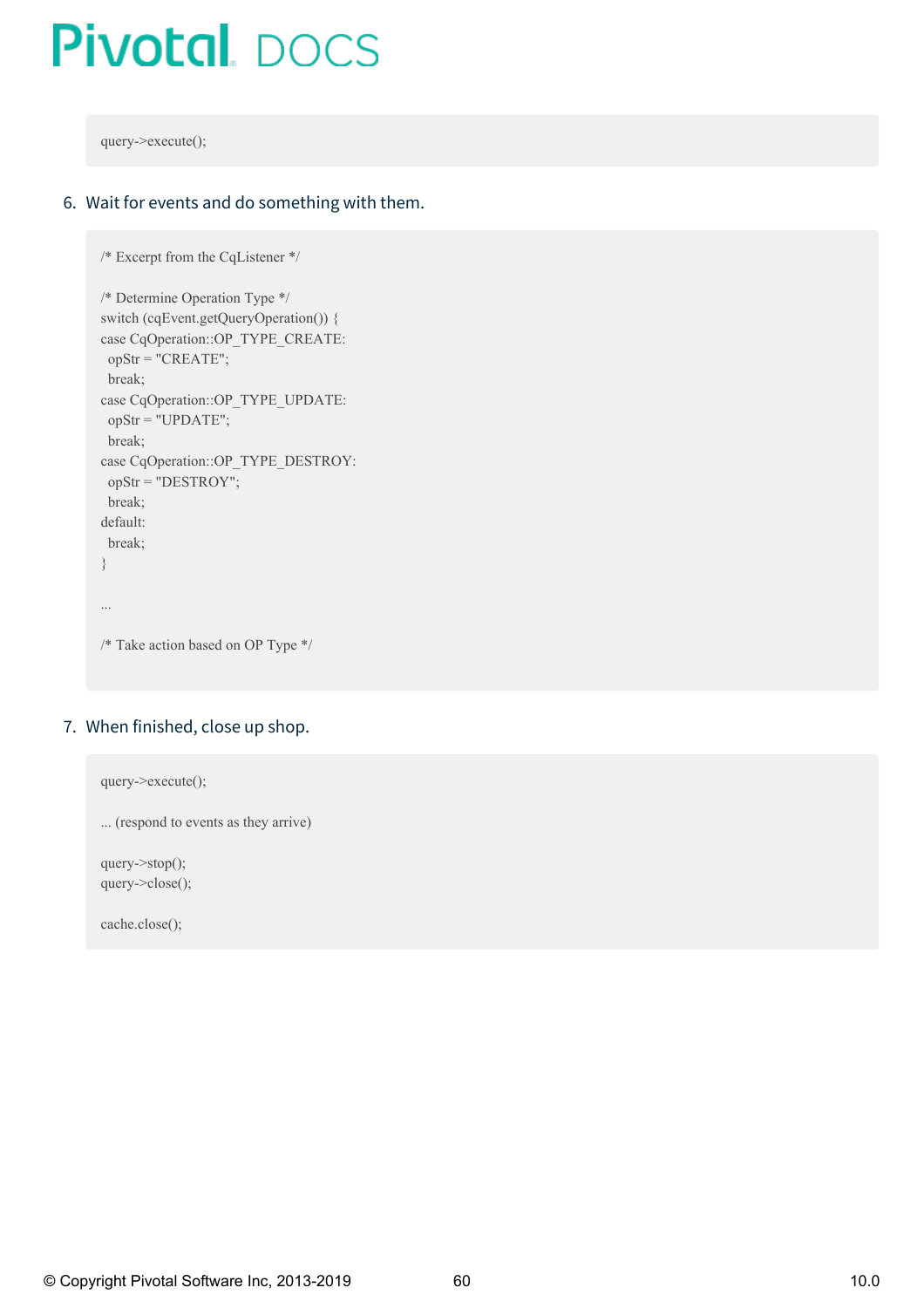## Security: Authentication and Encryption

Most security configuration takes place on the GemFire server. The server's security framework authenticates clients as they connect to a cache server and authorizes client cache operations using developer-provided implementations for authentication and authorization.

For an explanation of the server-side implementation of security features, see [Security](http://docs-gemfire-nativeclient-staging.cfapps.io/100/geode-native-client/security/geodeman/managing/security/chapter_overview.html)  $\sigma$  in the *GemFire* User Guide.

A Native Client application must address two security concerns when connecting to a GemFire server:

#### **[Authentication](#page-62-0)**  $\bullet$

The Client must submit its authentication credentials to the server using the developer-provided authentication implementation expected by the server.

#### **TLS/SSL Client/Server [Communication](#page-65-0) Encryption**  $\bullet$

Communication between client and server should be encrypted so authentication credentials and other transmissions cannot be viewed by third-parties.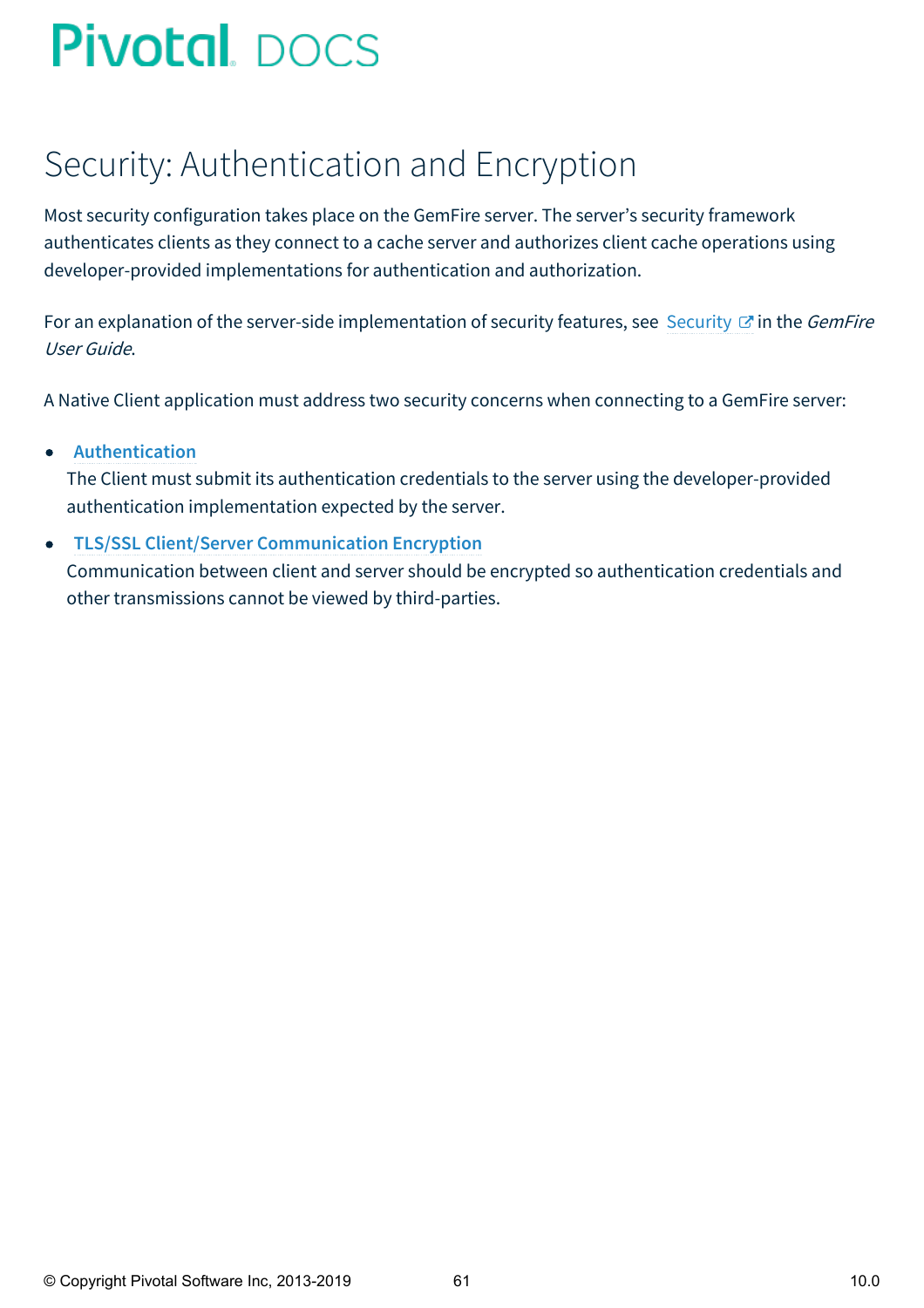## Authentication

A client is authenticated when it connects with valid credentials to a GemFire cache server that is configured with the client authentication callback. For details on the server's role in authentication and what it expects from the client, see Implementing [Authentication](http://docs-gemfire-nativeclient-staging.cfapps.io/100/geode-native-client/security/geodeman/managing/security/implementing_authentication.html)  $\mathbb{Z}$  in the *GemFire User Guide*.

In your application, authentication credentials must be set when creating the cache. In practice, this means setting the authentication credentials when you create the CacheFactory.

### .NET Authentication Example

The following excerpt is taken from the .NET example provided with your Native Client distribution in the ../examples/dotnet/authinitialize directory.

In this C# authentication example, the  $\sqrt{\frac{C_{\text{C}}}{C_{\text{C}}}}$  creation process sets the authentication callback:

**var** cacheFactory = **new CacheFactory**() .**Set**("log-level", "none") .**SetAuthInitialize**(**new ExampleAuthInitialize**());

Credentials are implemented in the GetCredentials member function of the ExampleAuthInitialize class, which implements the IAuthInitialize interface: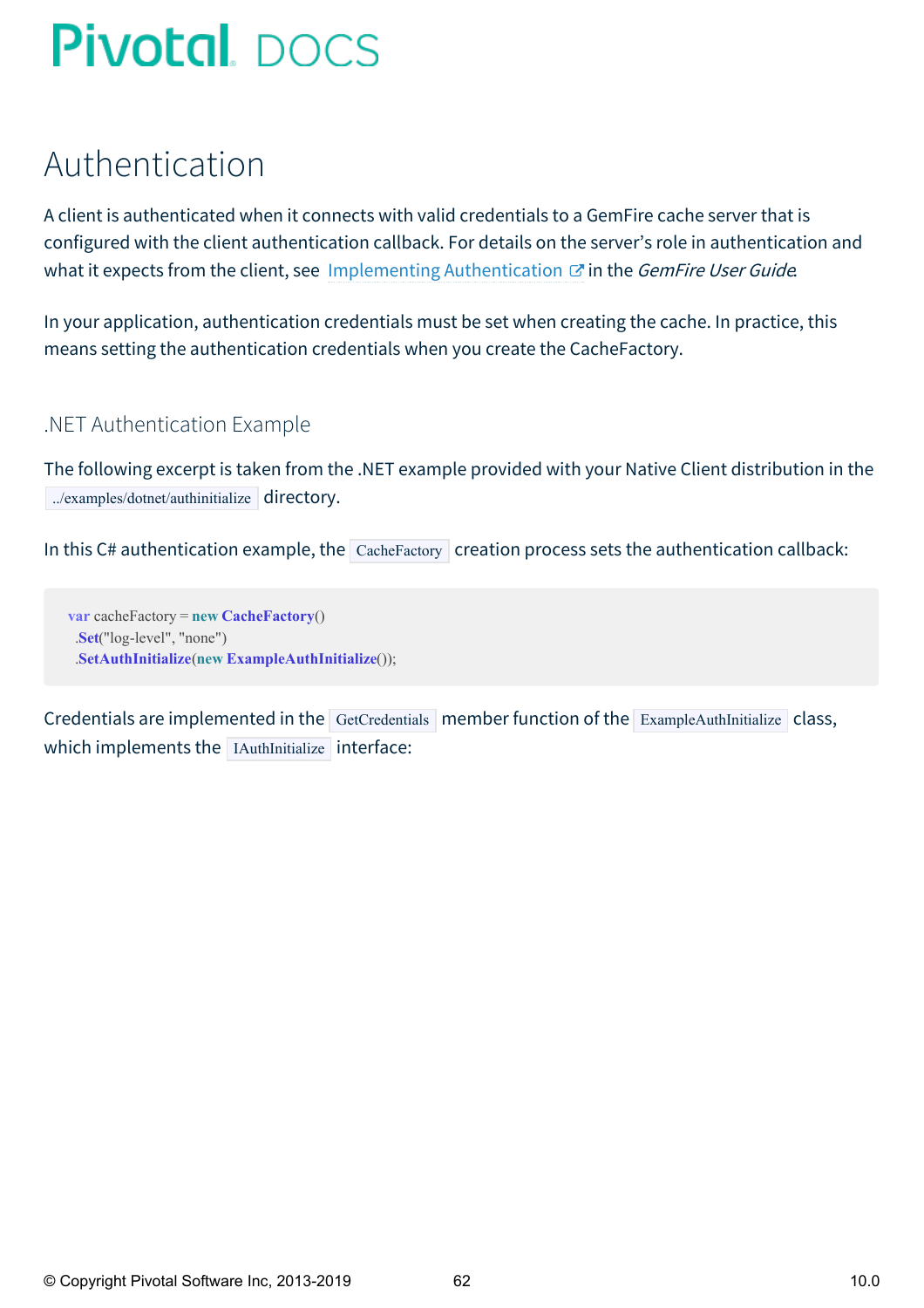```
class ExampleAuthInitialize : IAuthInitialize
{
 public ExampleAuthInitialize()
 {
  // TODO initialize your resources here
  Console.Out.WriteLine("ExampleAuthInitialize::ExampleAuthInitialize called");
 }
 public void Close()
 {
  // TODO close your resources here
  Console.Out.WriteLine("ExampleAuthInitialize::Close called");
 }
 public Properties<string, object> GetCredentials(Properties<string, string> props, string server)
 {
  // TODO get your username and password
  Console.Out.WriteLine("ExampleAuthInitialize::GetCredentials called");
  var credentials = new Properties<string, object>();
  credentials.Insert("security-username", "root");
  credentials.Insert("security-password", "root");
  return credentials;
 }
}
```
### C++ Authentication Example

In this C++ authentication example, the  $\sqrt{\frac{C_{\text{achefactory}}}{\text{C}_{\text{achector}}}}$  creation process sets the authentication callback:

**auto** cacheFactory = CacheFactory(config); **auto** authInitialize = std::make\_shared<UserPasswordAuthInit>(); cacheFactory.set("log-level", "none"); cacheFactory.setAuthInitialize(authInitialize);

Credentials are implemented in the getCredentials member function of the AuthInitialize abstract class.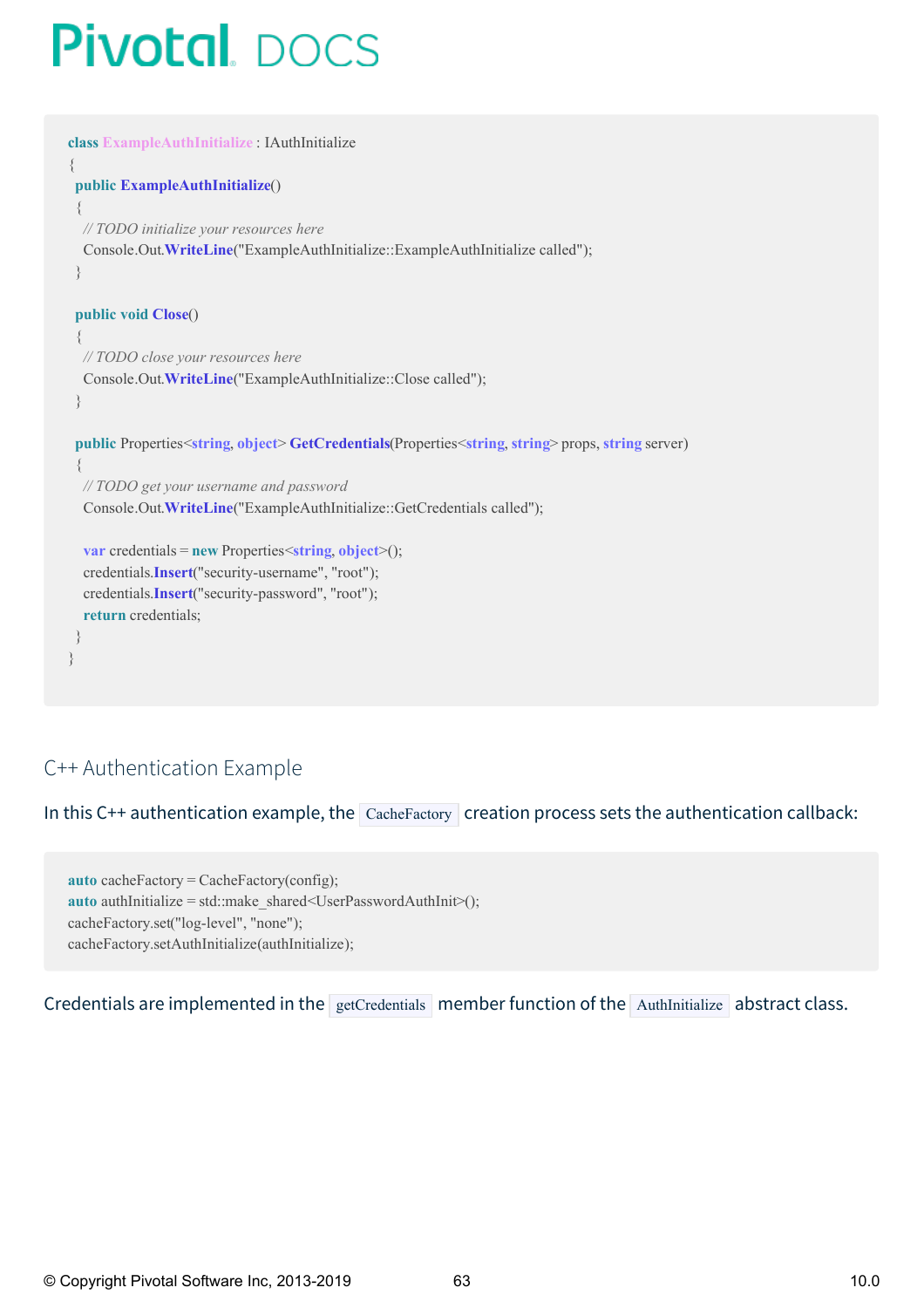```
class UserPasswordAuthInit : public AuthInitialize {
public:
 UserPasswordAuthInit() = default;
 ~UserPasswordAuthInit() noexcept override = default;
 std::shared_ptr<Properties> getCredentials(
  const std::shared_ptr<Properties> &securityprops,
  const std::string &) override {
  std::shared_ptr<Cacheable> userName;
  if (security props == nullptr ||(userName = securityprops->find(SECURITY_USERNAME)) == nullptr) {
   throw AuthenticationFailedException(
   "UserPasswordAuthInit: user name "
   "property [SECURITY_USERNAME] not set.");
  }
  auto credentials = Properties::create();
  credentials->insert(SECURITY_USERNAME, userName->toString().c_str());
  auto passwd = securityprops->find(SECURITY_PASSWORD);
  if (passwd == nullptr) {
   passwd = CacheableString::create("");
  }
  credentials->insert(SECURITY_PASSWORD, passwd->value().c_str());
  return credentials;
 }
 void close() override { return; }
};
```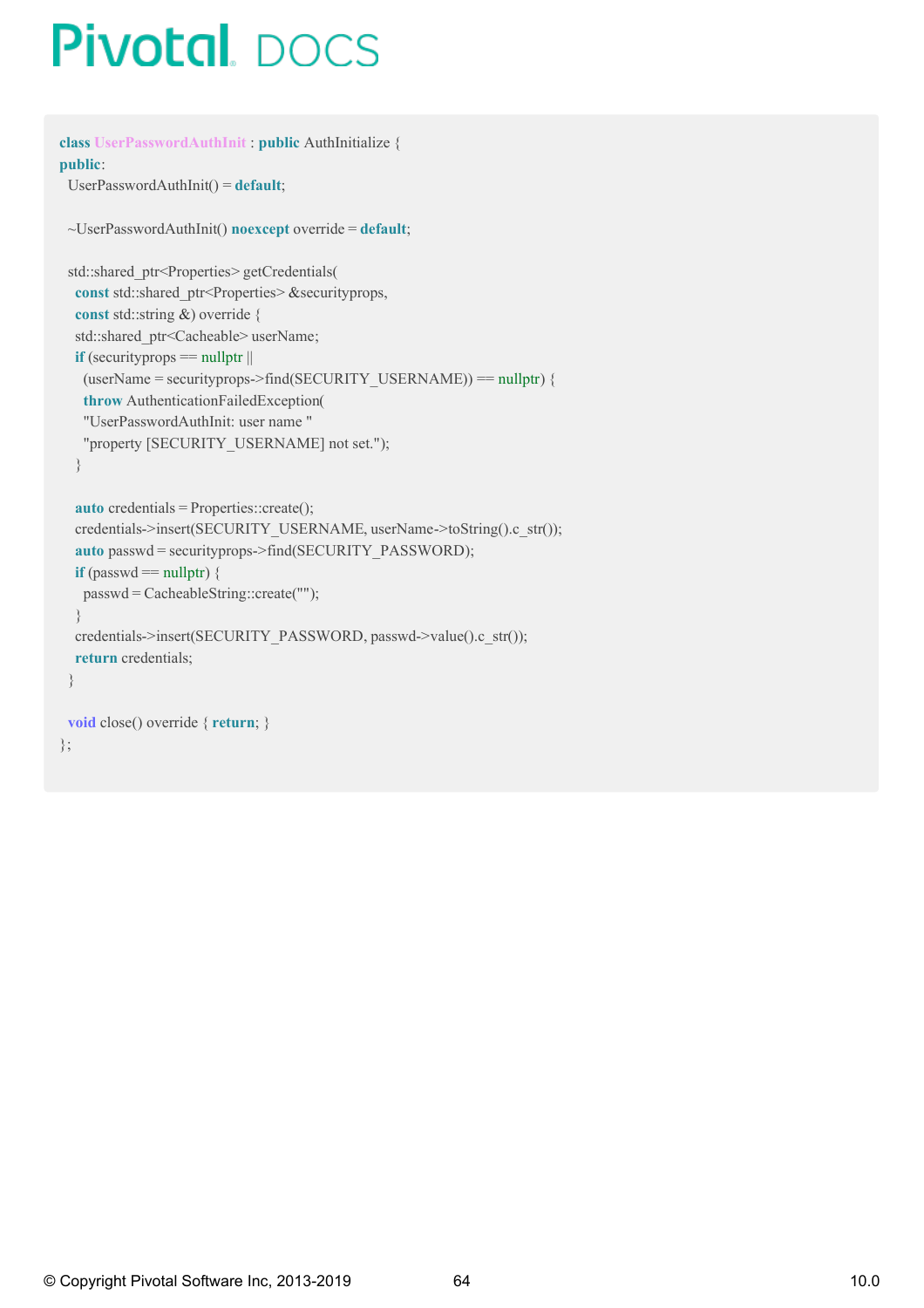## TLS/SSL Client-Server Communication Encryption

This section describes how to implement TLS-based communication between your clients and servers using the OpenSSL encryption utility. When configuring TLS/SSL security for your client, you may find it helpful to refer to The SSL section of the [GemFire](http://docs-gemfire-nativeclient-staging.cfapps.io/100/geode-native-client/security/serverman/managing/security/ssl_overview.html) User Guide  $\mathbb{Z}$ .

## Set Up OpenSSL

The open-source OpenSSL toolkit provides a full-strength general purpose cryptography library for encrypting client-server communications.

Download and install OpenSSL 1.1.1 for your specific operating system.

### **Notes for Windows users:**

- For Windows platforms, you can use either the regular or the "Light" version of SSL.
- Use a 64-bit implementation of OpenSSL.
- If you use Cygwin, do not use the OpenSSL library that comes with Cygwin, which is built with cygwin.dll as a dependency. Instead, download a fresh copy from OpenSSL.
- For many Windows applications, the most convenient way to install OpenSSL is to use  $\frac{\text{choco}}{\text{see}}$  (see [chocolatey.org](https://chocolatey.org/packages/OpenSSL.Light)  $\mathbb{Z}$ ) to install the "Light" version of OpenSSL.

## Step 1. Create keystores

The GemFire server requires keys and keystores in the Java Key Store (JKS) format while the native client requires them in the clear PEM format. Thus you need to be able to generate private/public keypairs in either format and convert between the two using the  $\vert$  keytool utility and the  $\vert$  openssl command.

### Step 2. Enable SSL on the server and on the client

- 1. On the server, enable SSL for the locator and server components, as the SSL-enabled client must be able to communicate with both locator and server components.
- 2. On the client, set  $\vert$  ssl-enabled to true.
- 3. On the client, set ssl-keystore and ssl-truststore to point to your keystore files. Paths to the keystore and truststore are local to the client. See [Security-Related](http://docs-gemfire-nativeclient-staging.cfapps.io/100/geode-native-client/security/security-systemprops.html#security) System Properties  $\mathbb{Z}^r$  for a description of these properties.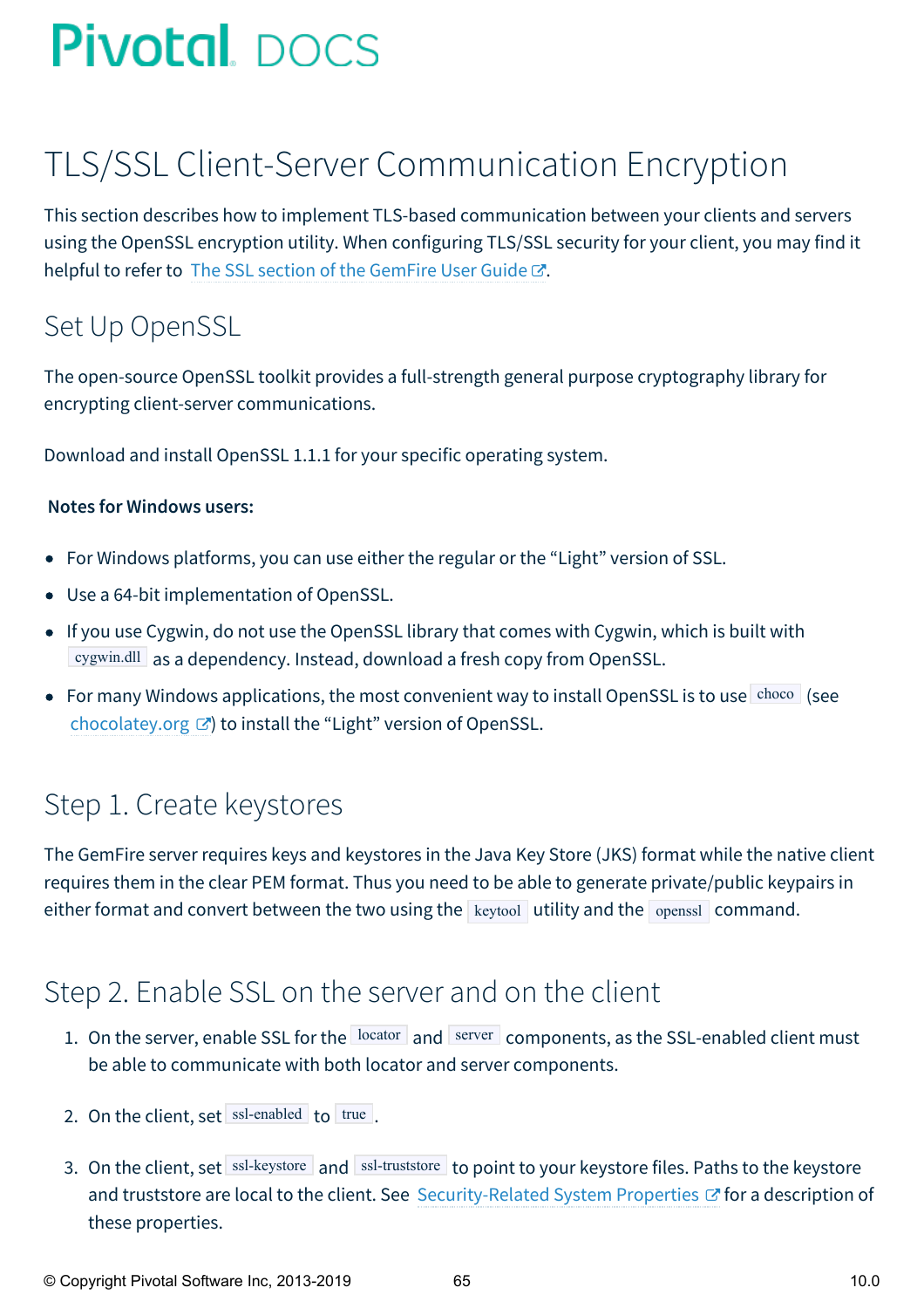## <span id="page-65-0"></span>Starting and stopping the client and server with SSL in place

Before you start and stop the client and server, make sure you configure the native client with the SSL properties as described and with the servers or locators specified as usual.

Specifically, ensure that:

- The OpenSSL and GemFire DLLs are in the right environment variables for your system: PATH for Windows, and LD\_LIBRARY\_PATH for Unix.
- You have generated the keys and keystores.
- You have set the system properties.

For details on [stopping](http://docs-gemfire-nativeclient-staging.cfapps.io/100/geode-native-client/security/geodeman/configuring/running/starting_up_shutting_down.html) and starting locators and cache servers with SSL, see Starting Up and Shutting Down Your System ぴ.

The GemFire Native's libcryptoImpl found in /lib must be linked at compile time. This binary is used to interact with OpenSSL. Link libcryptoImpl, native client, and your application code. We highly recommend using cmake.

### **Example locator start command**

Ensure that all required SSL properties are configured in your server's geode.properties file. Then start your locator as follows:

```
gfsh>start locator --name=my_locator --port=12345 --dir=. \
--security-properties-file=/path/to/your/geode.properties
```
### **Example locator stop command**

gfsh>stop locator --port=12345 \ --security-properties-file=/path/to/your/geode.properties

### **Example server start command**

Again, ensure that all required SSL properties are configured in  $g$ eode.properties . Then start the server with:

gfsh>start server --name=my\_server --locators=hostname[12345] \

```
--cache-xml-file=server.xml --log-level=fine \
```

```
--security-properties-file=/path/to/your/geode.properties
```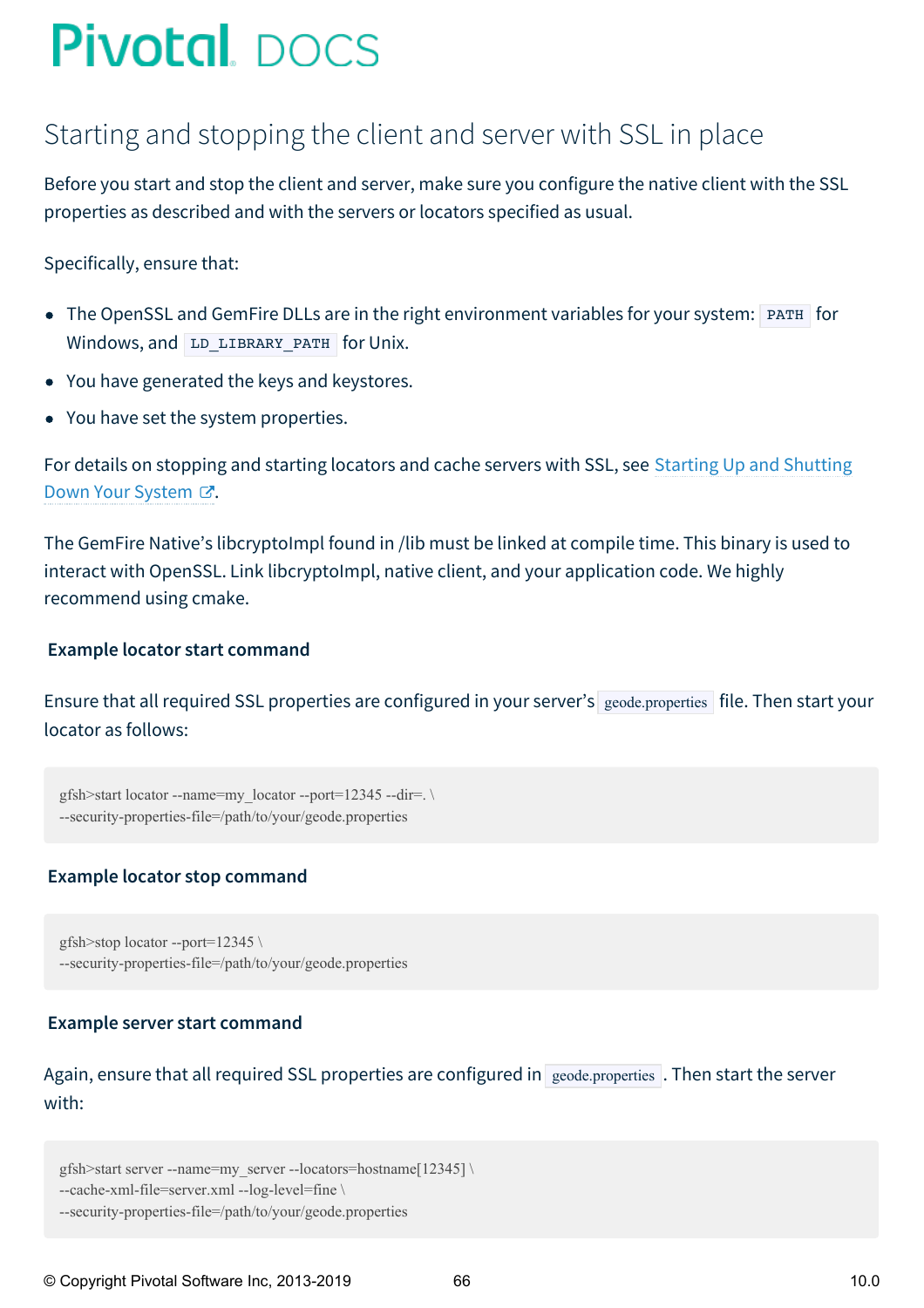### **Example server stop command**

gfsh>stop server --name=my\_server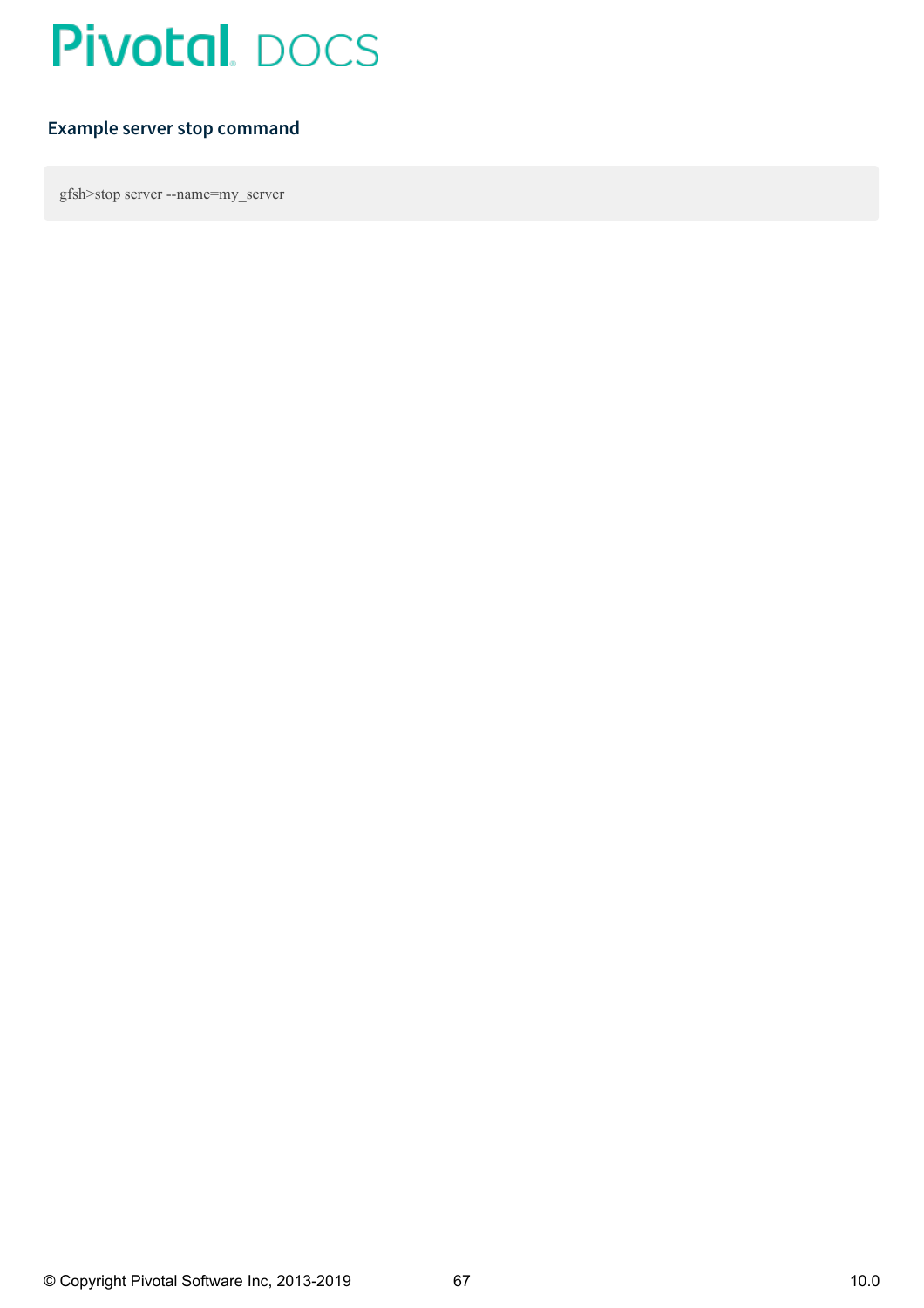## Function Execution

**In this topic** Server-side [Requirements](#page-67-0) Client-side [Requirements](#page-67-1) How [Functions](#page-67-2) Execute [Processing](#page-68-0) Function Results Function [Execution](#page-69-0) Examples .NET [Example](#page-69-1) C++ [Example](#page-71-0)

A client can invoke a server-resident function, with parameters, and can collect and operate on the returned results.

## <span id="page-67-0"></span>Server-side Requirements

To be callable from your client, a function must be

- resident on the server, and
- registered as available for client access.

See [Executing](http://docs-gemfire-nativeclient-staging.cfapps.io/100/geode-native-client/serverman/developing/function_exec/function_execution.html) a Function in Pivotal GemFire & in the GemFire User Guide for details on how to write and register server-resident functions.

## <span id="page-67-1"></span>Client-side Requirements

The client must connect to the server through a connection pool in order to invoke a server-side function.

### <span id="page-67-2"></span>How Functions Execute

- 1. The calling client application runs the execute method on the Execution object. The function must already be registered on the servers.
- 2. The function is invoked on the servers where it needs to run. The servers are determined by the FunctionService on\* method calls, region configuration, and any filters.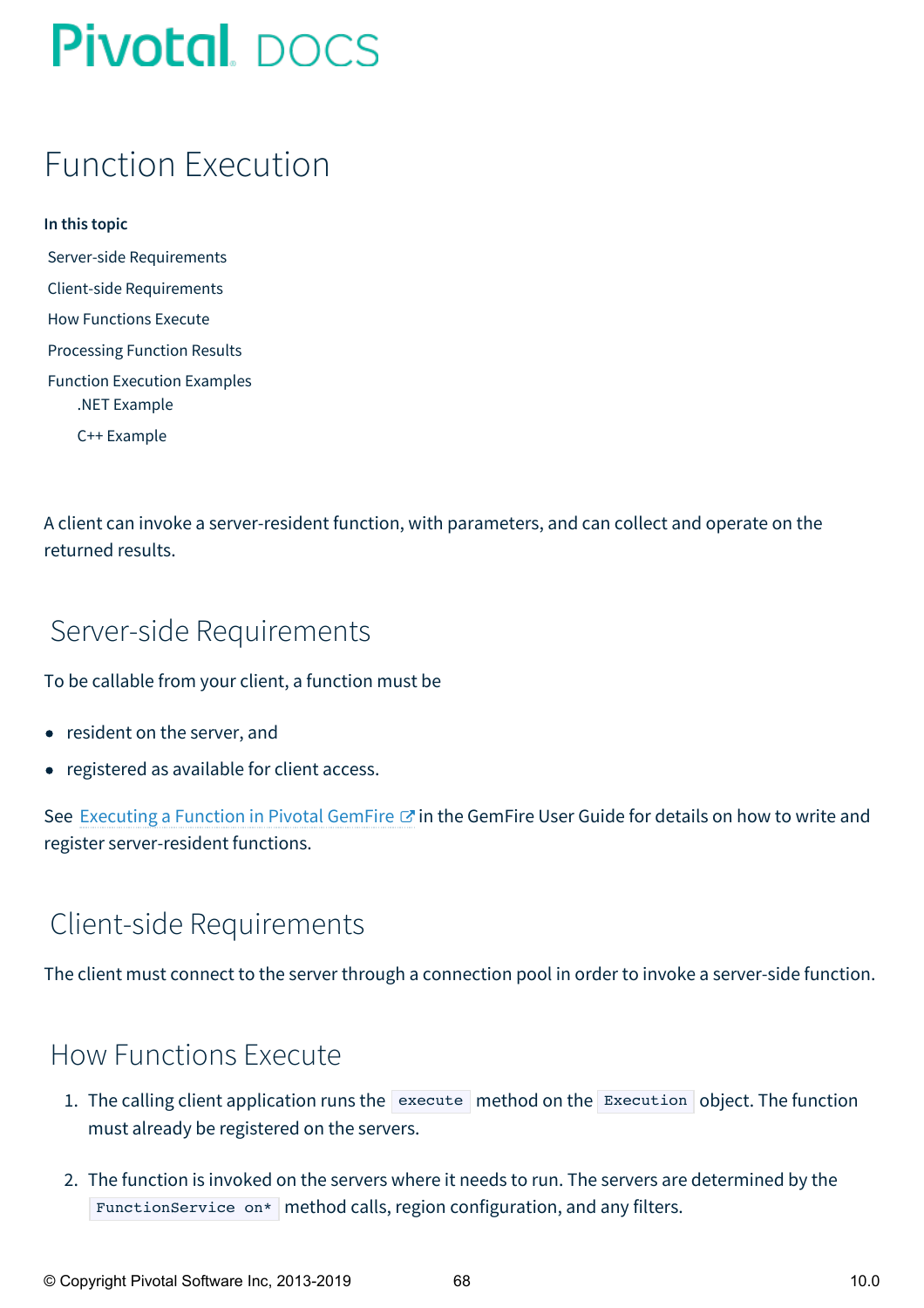- 3. If the function has results, the result is returned in a Result Collector object.
- 4. The client collects results using the ResultCollector.getResult() method.

In every client where you want to execute the function and process the results:

- Use one of the FunctionService on\* methods to create an Execution object. The on\* methods, onRegion, onServer and onServers, define the highest level where the function is run.
- If you use onRegion you can further narrow your run scope by setting key filters.
- A function run using onRegion is a *data dependent* function others are *data-independent* functions.
- You can run a data dependent function against partitioned and colocated partitioned regions. From the client, provide the appropriate key sets to the function call.
- The Execution object allows you to customize the invocation by:
	- $\circ$  Providing a set of data keys to with Filter to narrow the execution scope. This works only for onRegion Execution objects (data-dependent functions).
	- o Providing function arguments to withArgs.
	- o Defining a custom ResultCollector for withCollector.
- Call the Execution.execute() method to run the function.

## <span id="page-68-0"></span>Processing Function Results

To get the results from the function in the client app, use the result collector returned from the function execution. The getResult methods of the default result collector block until all results are received, then return the full result set.

The client can use the default result collector. If the client needs special results handling, code a custom ResultsCollector implementation to replace the default. Use the Execution::withCollector method to specify the custom collector. To handle the results in a custom manner:

- 1. Write a class that implements the ResultCollector interface to handle the results in a custom manner. The methods are of two types: one handles data and information from GemFire and populates the results set, while the other returns the compiled results to the calling application:
	- addResult is called when results arrive from the Function methods. Use addResult to add a single result to the ResultCollector.
	- endResults is called to signal the end of all results from the function execution.
	- getResult is available to your executing application (the one that calls  $\circ$ Execution.execute ) to retrieve the results. This may block until all results are available.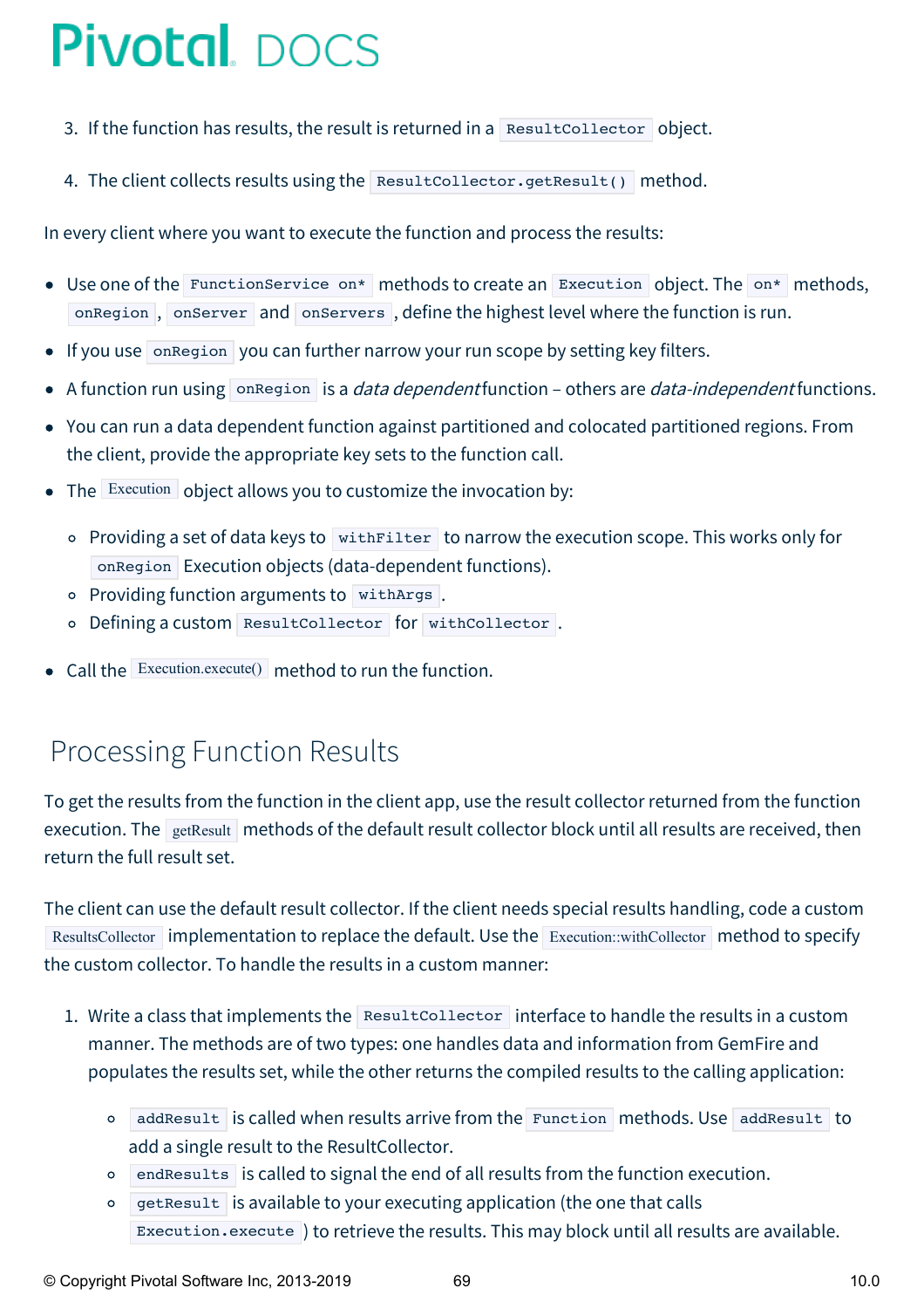- clearResults is called to clear partial results from the results collector. This is used only for  $\circ$ highly available on Region functions where the calling application waits for the results. If the call fails, before GemFire retries the execution, it calls  $|$  clearResults to ready the instance for a clean set of results.
- 2. Use the Execution object in your executing member to call withCollector, passing your custom collector.

## <span id="page-69-0"></span>Function Execution Examples

The native client release contains examples of function execution written for .NET and C++. The examples are located in ../examples/dotnet/functionexecution and ../examples/cpp/functionexecution , respectively.

The two examples share some common elements:

- They begin with a server-side script that runs  $\sqrt{gfsh}$  commands to create a region, simply called "partition\_region".
- The function is preloaded with a JAR file containing the server-side Java function code.
- The function, called "ExampleMultiGetFunction", is defined in the examples/utilities directory of your distribution. As its input parameter, the function takes an array of keys, then performs a get on each key and returns an array containing the results.
- The function does not load values into the data store. That is a separate operation, performed in these examples by the client, and does not involve the server-side function.

As prerequisites, the client code must be aware of the connection to the server, the name of the function, and the expected type/format of the input parameter and return value.

### The client:

- creates an execution object
- provides the execution object with a populated input parameter array
- invokes the object's execute method to invoke the server-side function

If the client expects results, it must create a result object. The .NET example uses a built-in result collector ( IResultCollector.getResults() ) to retrieve the function results.

The C++ example creates a result variable to hold the results from the collector.

### <span id="page-69-1"></span>.NET Example

© Copyright Pivotal Software Inc, 2013-2019 10.0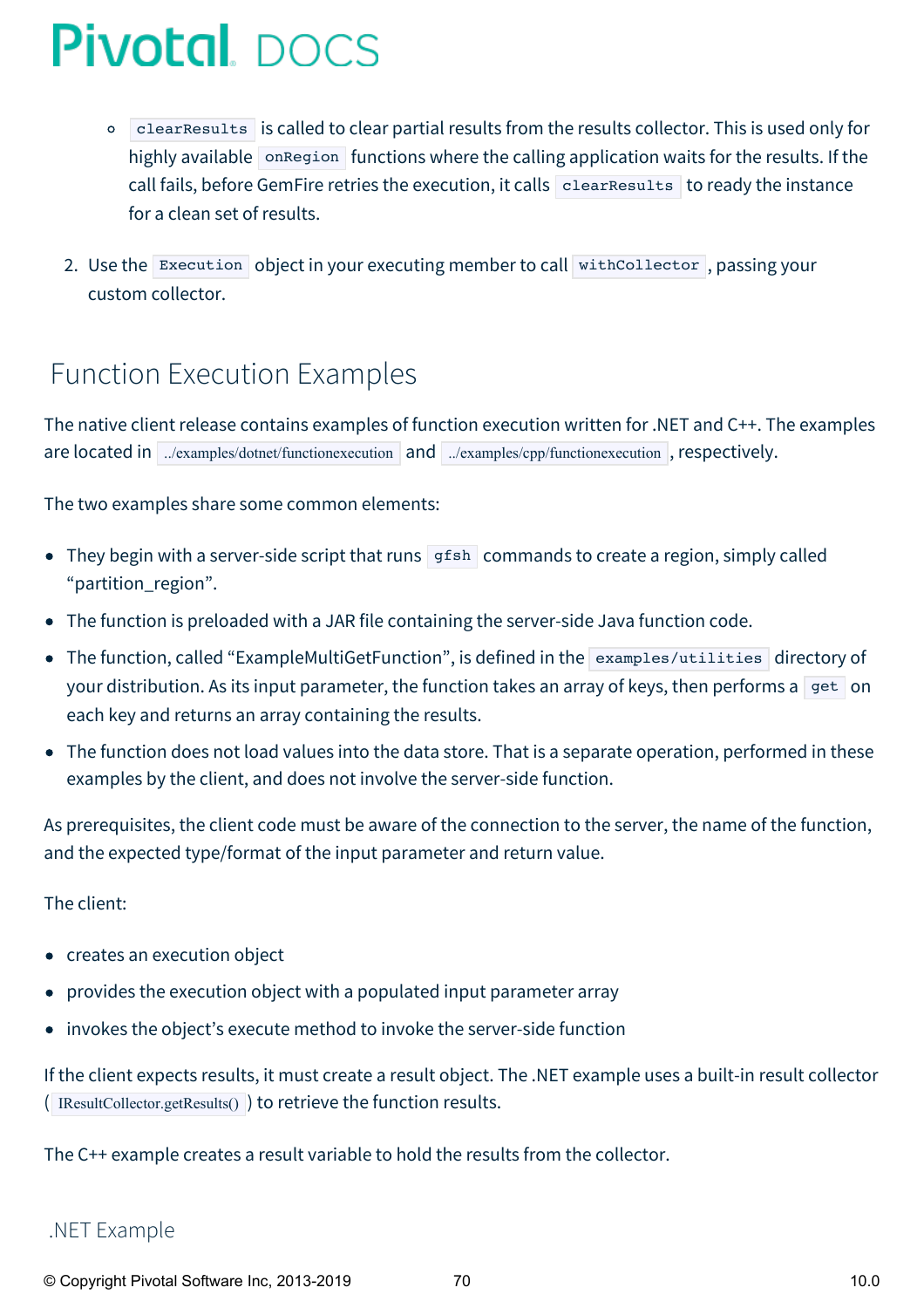This section contains code snippets showing highlights of the .NET function execution example. They are not intended for cut-and-paste execution. For the complete source, see the example source directory.

The .NET example creates a cache, then uses it to create a connection pool.

```
var cacheFactory = new CacheFactory()
  .Set("log-level", "none");
var cache = cacheFactory.Create();
```

```
var poolFactory = cache.GetPoolFactory()
  .AddLocator("localhost", 10334);
var pool = poolFactory.Create("pool");
```
The example uses the connection pool to create a region, with the same characteristics and name as the server-side region ( partition region ).

```
var regionFactory = cache.CreateRegionFactory(RegionShortcut.PROXY)
  .SetPoolName("pool");
var region = regionFactory.Create<object, object>("partition_region");
```
The sample client populates the server's datastore with values, using the API and some sample key-value pairs.

```
string rtimmonsKey = "rtimmons";
string rtimmonsValue = "Robert Timmons";
string scharlesKey = "scharles";
string scharlesValue = "Sylvia Charles";
region.Put(rtimmonsKey, rtimmonsValue, null);
region.Put(scharlesKey, scharlesValue, null);
```
To confirm that the data has been stored, the client uses the API to retrieve the values and write them to the console. This is done without reference to the server-side example function.

```
var user1 = region.Get(rtimmonsKey, null);
var user2 = region.Get(scharlesKey, null);
```
Console.**WriteLine**(rtimmonsKey +  $" = " + user1);$ Console.**WriteLine**(scharlesKey + " = " + user2);

Next, the client retrieves those same values using the server-side example function. The client code creates the input parameter, an array of keys whose values are to be retrieved.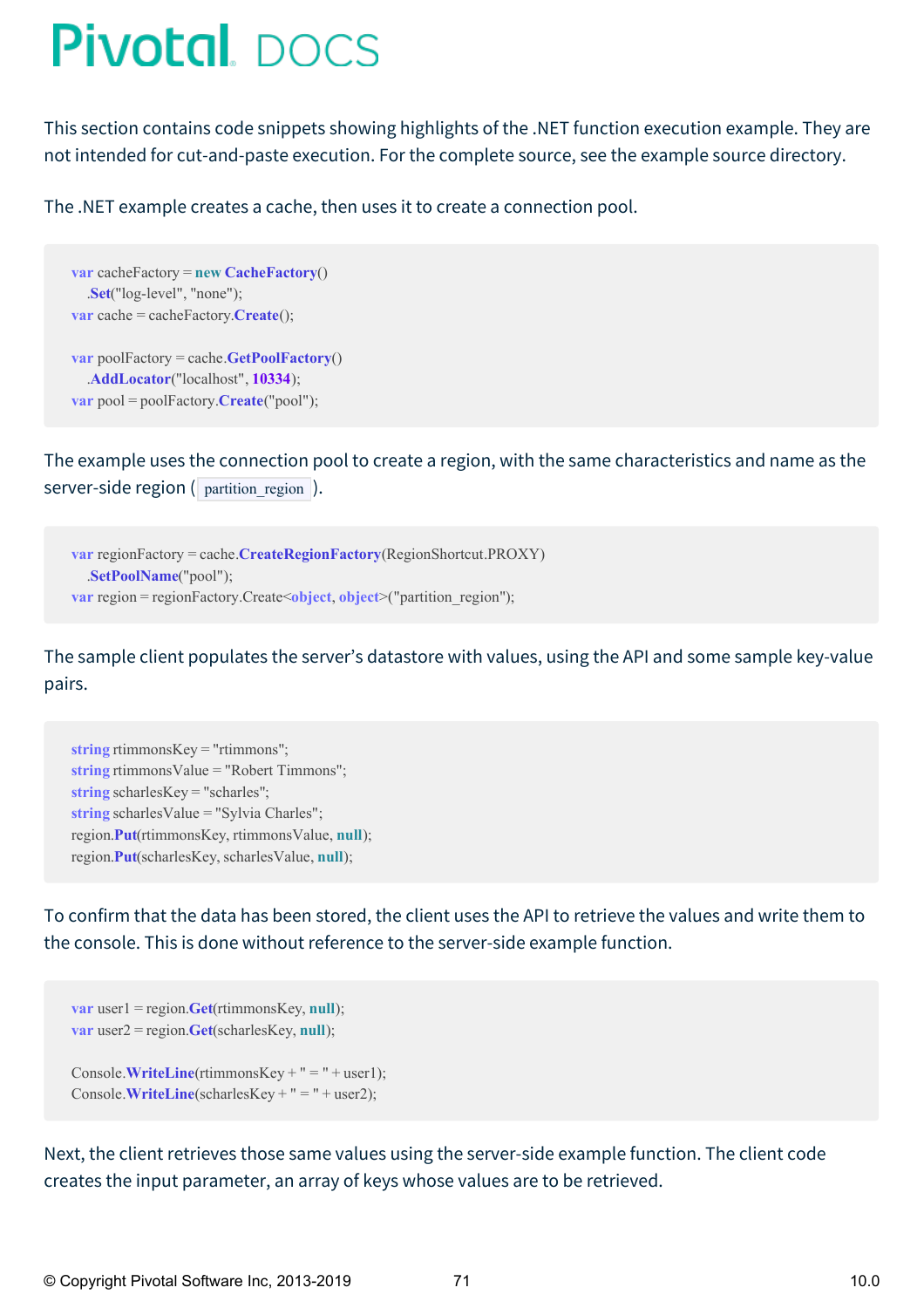ArrayList keyArgs = **new ArrayList**(); keyArgs.**Add**(rtimmonsKey); keyArgs.**Add**(scharlesKey);

The client creates an execution object using Client.FunctionService.OnRegion and specifying the region.

**var** exc = Client.FunctionService<**object**>.OnRegion<**object**, **object**>(region);

The client then calls the server side function with its input arguments and stores the results in a Client.IResultCollector.

Client.IResultCollector<**object**> rc = exc.WithArgs<**object**>(keyArgs).**Execute**("ExampleMultiGetFunction");

#### It then loops through the results and prints the retrieved values.

```
ICollection<object> res = rc.GetResult();
Console.WriteLine("Function Execution Results:");
Console.WriteLine(" Count = {0}", res.Count);
foreach (List<object> item in res)
{
 foreach (object item2 in item)
 \{Console.WriteLine(" value = \{0\}", item2.ToString());
 }
}
```
### <span id="page-71-0"></span>C++ Example

This section contains code snippets showing highlights of the C++ function execution example. They are not intended for cut-and-paste execution. For the complete source, see the example source directory.

The C++ example creates a cache.

```
Cache setupCache() {
 return CacheFactory()
   .set("log-level", "none")
   .create();
}
```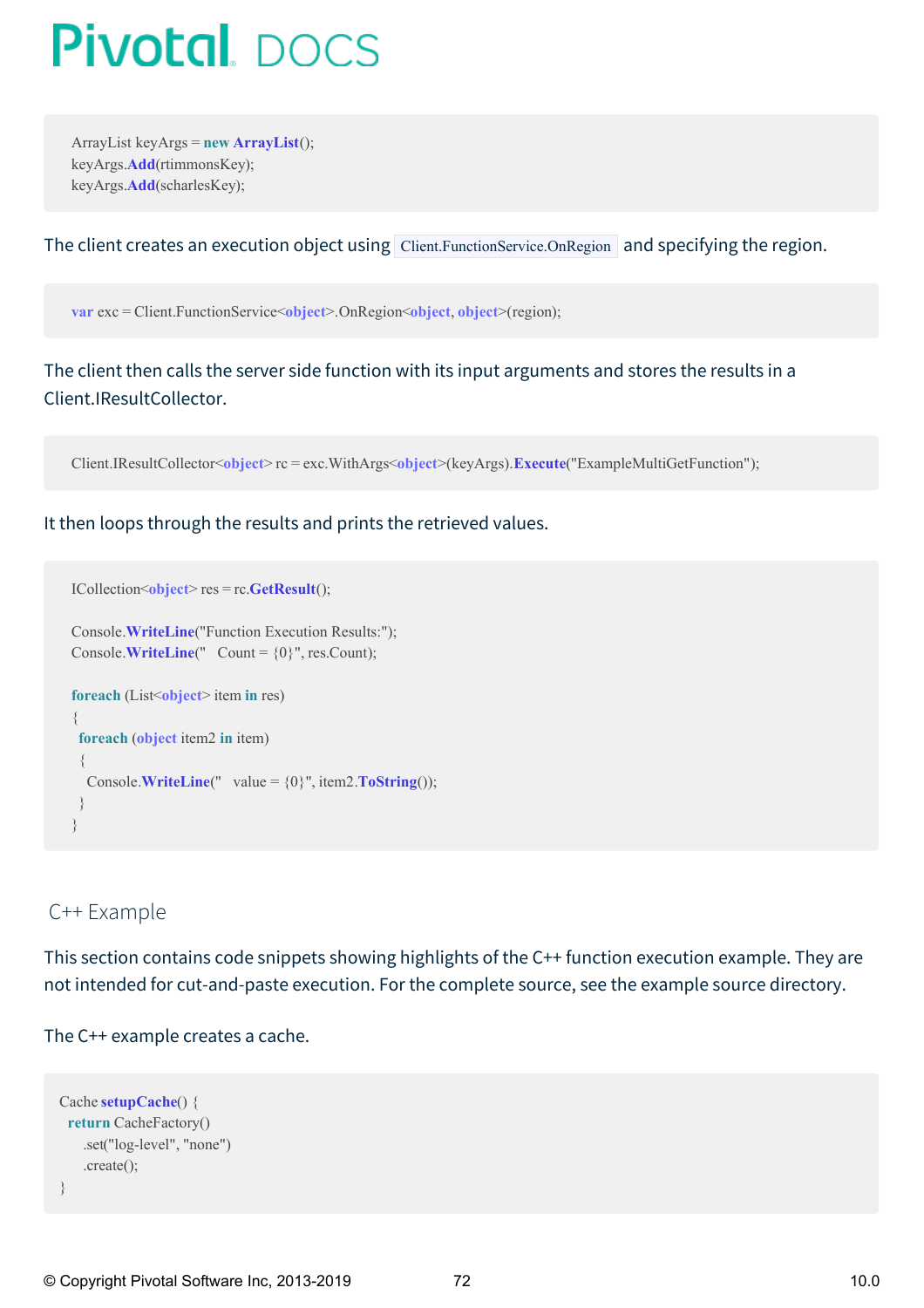#### The example client uses the cache to create a connection pool,

```
void createPool(const Cache& cache) {
 auto pool = cache.getPoolManager()
   .createFactory()
   .addServer("localhost", EXAMPLE_SERVER_PORT)
   .create("pool");
}
```
Then, using that pool, the client creates a region with the same characteristics and name as the serverside region ( partition region ).

```
std::shared_ptr<Region> createRegion(Cache& cache) {
 auto regionFactory = cache.createRegionFactory(RegionShortcut::PROXY);
 auto region = regionFactory.setPoolName("pool").create("partition region");
 return region;
}
```
The sample client populates the server's datastore with values, using the API and some sample key-value pairs.

```
void populateRegion(const std::shared ptr<Region>& region) {
 for (int i = 0; i < keys.size(); i ++) {
  region->put(keys[i], values[i]);
 }
}
```
As confirmation that the data has been stored, the sample client uses the API to retrieve the values and write them to the console. This is done without reference to the server-side example function.

```
std::shared_ptr<CacheableVector> populateArguments() {
 auto arguments = CacheableVector::create();
 for (int i = 0; i < keys.size(); i++) {
  arguments->push_back(CacheableKey::create(keys[i]));
 }
 return arguments;
}
```
Next, the client retrieves those same values using the server-side example function. The client code creates the input parameter, an array of keys whose values are to be retrieved.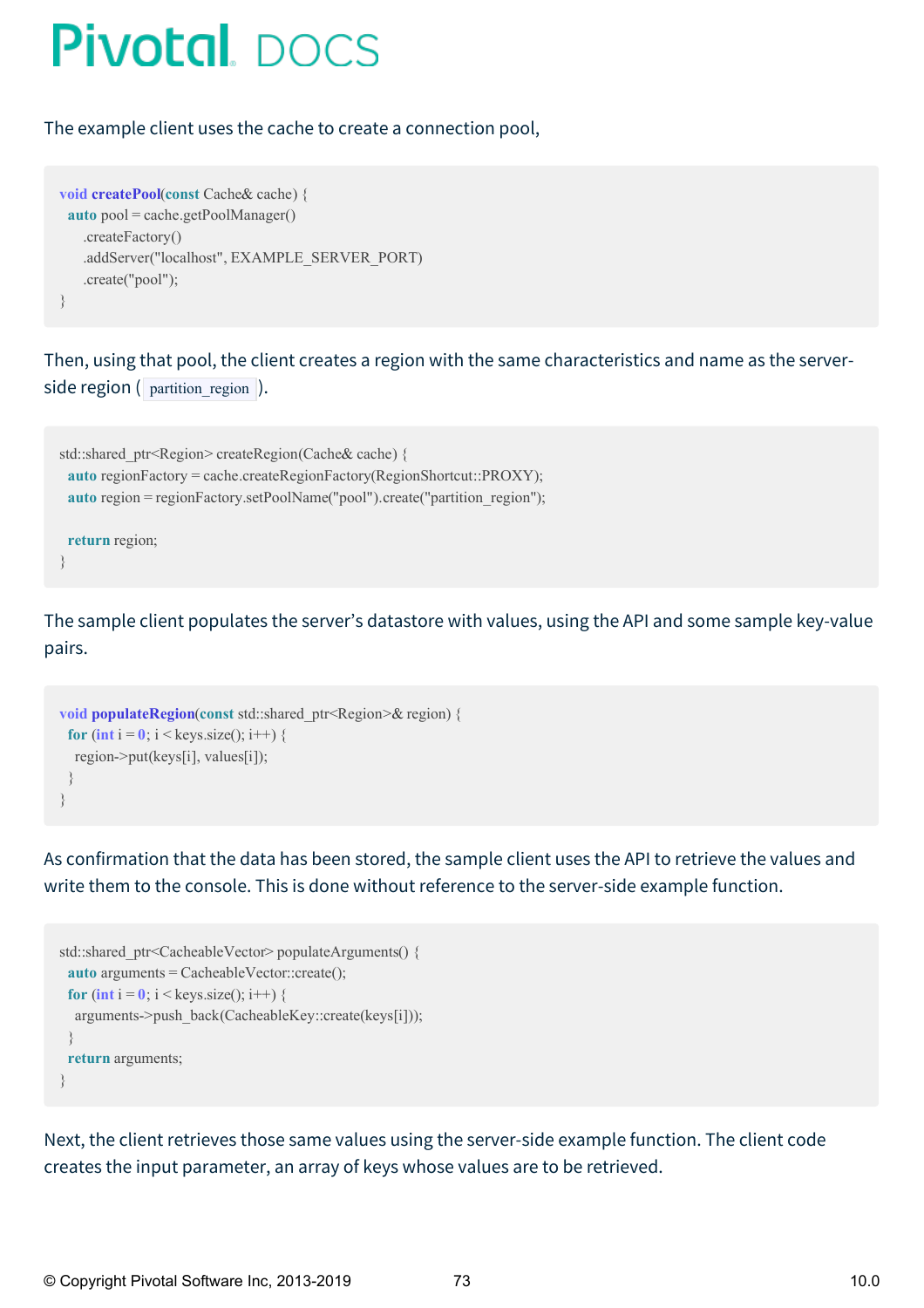std::vector<std::string> executeFunctionOnServer(**const** std::shared\_ptr<Region> region, **const** std::shared\_ptr<CacheableVector> arguments) { std::vector<std::string> resultList;

The client creates an execution object using Client.FunctionService.OnRegion and specifying the region.

**auto** functionService = FunctionService::onServer(region->getRegionService());

#### The client then calls the server side function with its input arguments and stores the results in a vector.

```
if(auto executeFunctionResult = functionService.withArgs(arguments).execute(getFuncIName)->getResult()) {
  for (auto &arrayList: *executeFunctionResult) {
   for (auto &cachedString: *std::dynamic_pointer_cast<CacheableArrayList>(arrayList)) {
    resultList.push_back(std::dynamic_pointer_cast<CacheableString>(cachedString)->value());
   }
  }
} else {
  std::cout << "get executeFunctionResult is NULL\n";
 }
return resultList;
}
```
#### It then loops through the results vector and prints the retrieved values.

```
void printResults(const std::vector<std::string>& resultList) {
 std::cout << "Result count = " << resultList.size() << std::endl << std::endl;
 int i = 0;
 for (auto &cachedString: resultList) {
  std::cout << "\tResult[" << i << "]=" << cachedString << std::endl;
  ++i;}
```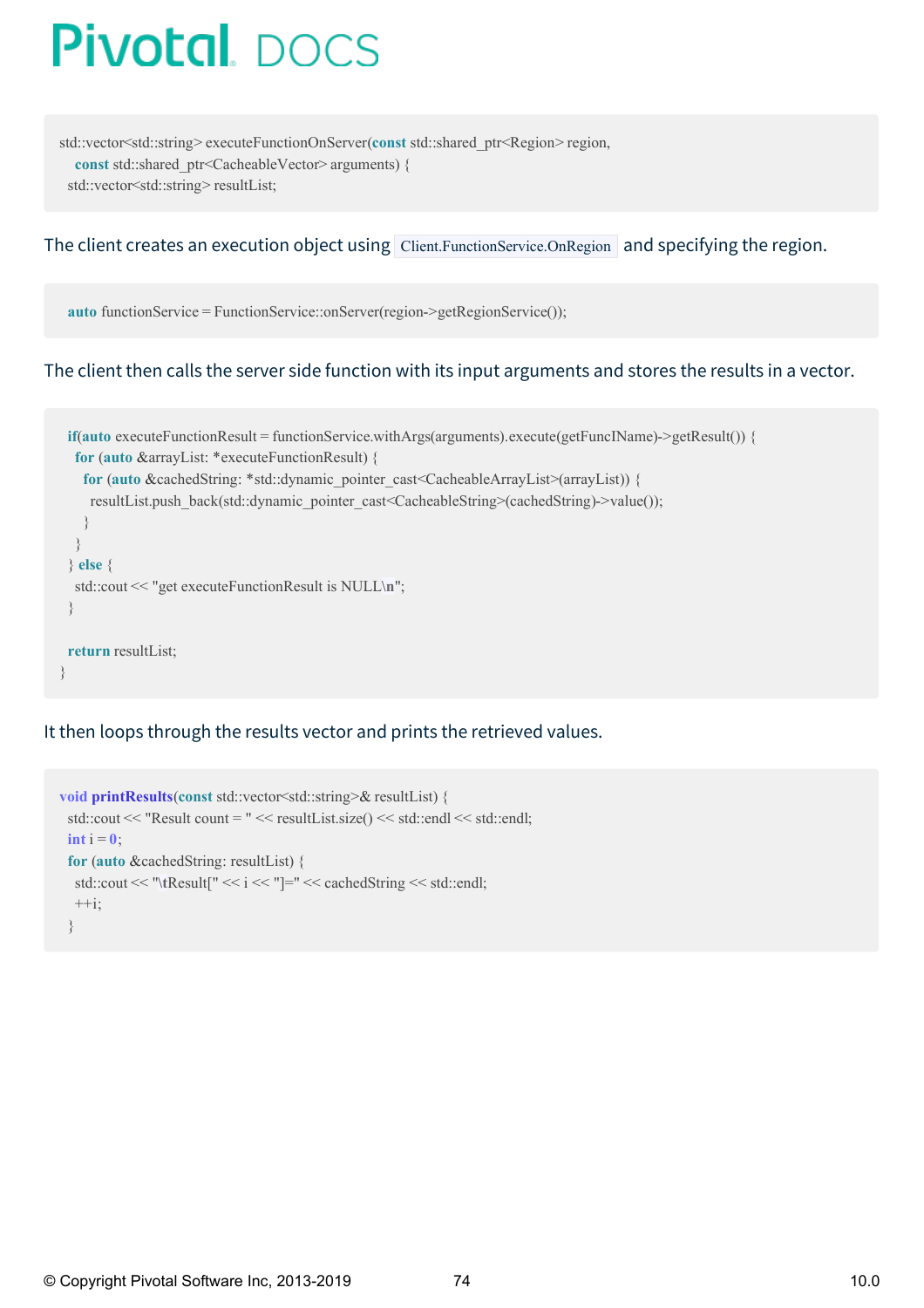## Transactions

**In this topic** Native Client [Transaction](#page-74-0) APIs Running Native Client [Transactions](#page-74-1) Client [Transaction](#page-75-0) Examples .NET [Example](#page-75-1) C++ [Example](#page-77-0)

The Native Client API runs transactions on the server as if they were local to the client application. Thus, the key to running client transactions lies in making sure the server is properly configured and programmed. For complete information about how transactions are conducted on the GemFire server, see the [Transactions](http://docs-gemfire-nativeclient-staging.cfapps.io/100/geode-native-client/geodeman/developing/transactions/chapter_overview.html) section of the GemFire User Guide  $\mathbb{Z}$ .

## <span id="page-74-0"></span>Native Client Transaction APIs

The API for distributed transactions has the familiar relational database methods, begin , commit , and rollback . There are also APIs available to suspend and resume transactions.

The .NET classes for executing transactions are:

- Apache.Geode.Client.CacheTransactionManager
- Apache.Geode.Client.TransactionId

The C++ classes for executing transactions are:

- apache.geode.client.CacheTransactionManager
- apache.geode.client.TransactionId

## <span id="page-74-1"></span>Running Native Client Transactions

The syntax for writing client transactions is the same as with server or peer transactions, but when a client performs a transaction, the transaction is delegated to a server that brokers the transaction.

Start each transaction with a begin operation, and end the transaction with a commit or a rollback.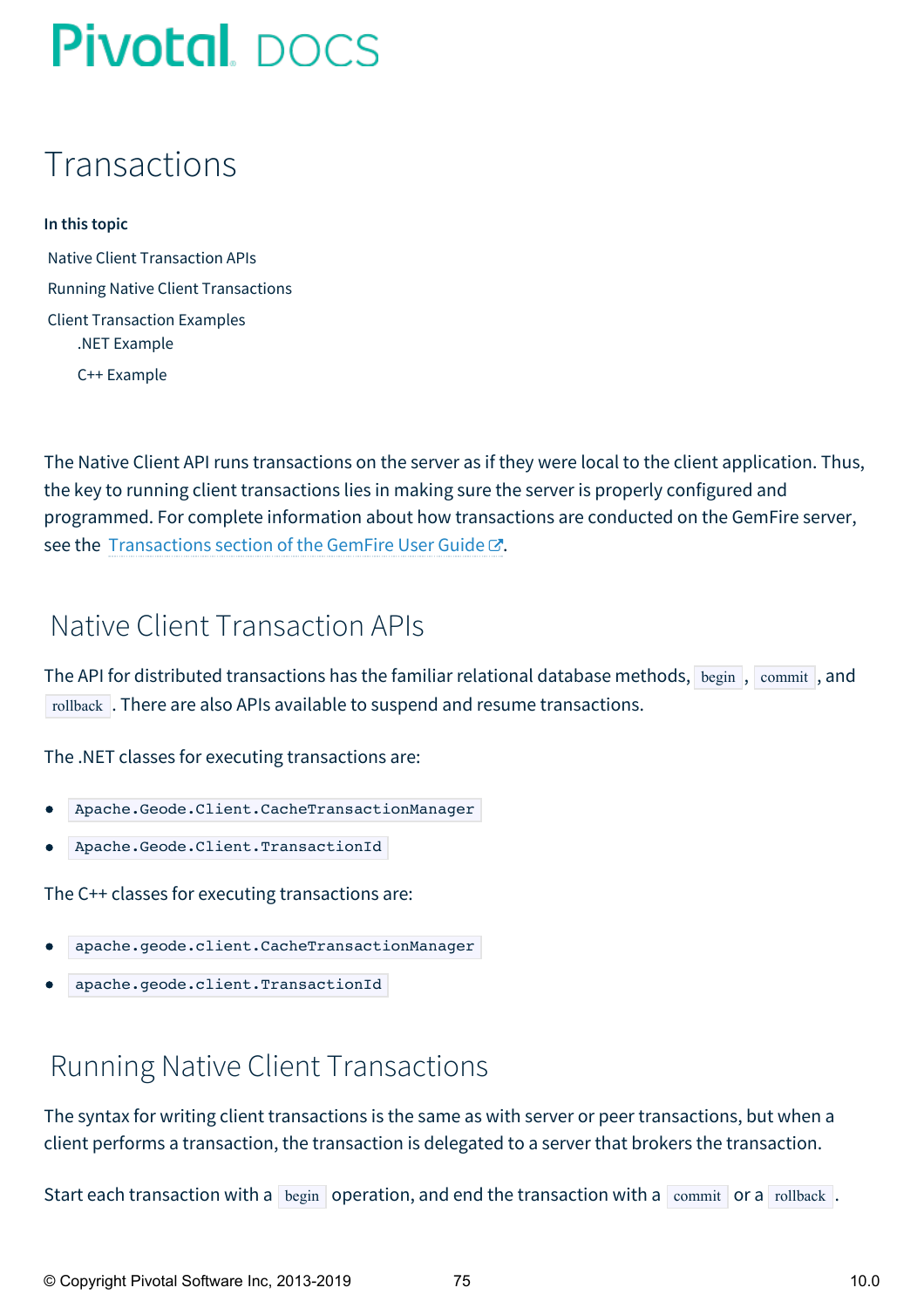To maintain cache consistency, the local client cache is not used during a transaction. When the transaction completes or is suspended, local cache usage is reinstated.

If the transaction runs on server regions that are a mix of partitioned and replicated regions, perform the first transaction operation on a partitioned region. This sets the server data host for the entire transaction. If you are using PR single-hop, single-hop will be applied as usual to this first operation.

In addition to the failure conditions common to all transactions, client transactions can also fail if the transaction delegate fails. If the delegate performing the transaction fails, the transaction code throws a TransactionException .

## <span id="page-75-0"></span>Client Transaction Examples

The native client release contains transaction examples written for .NET and C++. The examples are located in ../examples/dotnet/transaction and ../examples/cpp/transaction, respectively.

Both examples perform the same sequence of operations, displaying simple log entries as they run.

- To run an example, follow the instructions in the  $R$  README. and file in the example directory.
- Review the source code in the example directory to see exactly how it operates.
- You begin by running a script that sets up the server-side environment by invoking  $gfsh$  commands to create a region, simply called "exampleRegion."
- You run the example client application, which performs the following steps:
	- Connects to the server
	- Begins a transaction
	- o Performs some put operations
	- Commits the transaction
- For this example, the transaction code has these characteristics:
	- To introduce the possibility of failure, values are randomized from 0 to 9, and the 0 values are treated as unsuccessful. The transaction is retried until it succeeds.
	- In case the transaction repeatedly fails, the retry loop uses a counter to set a limit of 5 retries.

### <span id="page-75-1"></span>.NET Example

This section contains code snippets showing highlights of the .NET transaction example. They are not intended for cut-and-paste execution. For the complete source, see the example source directory.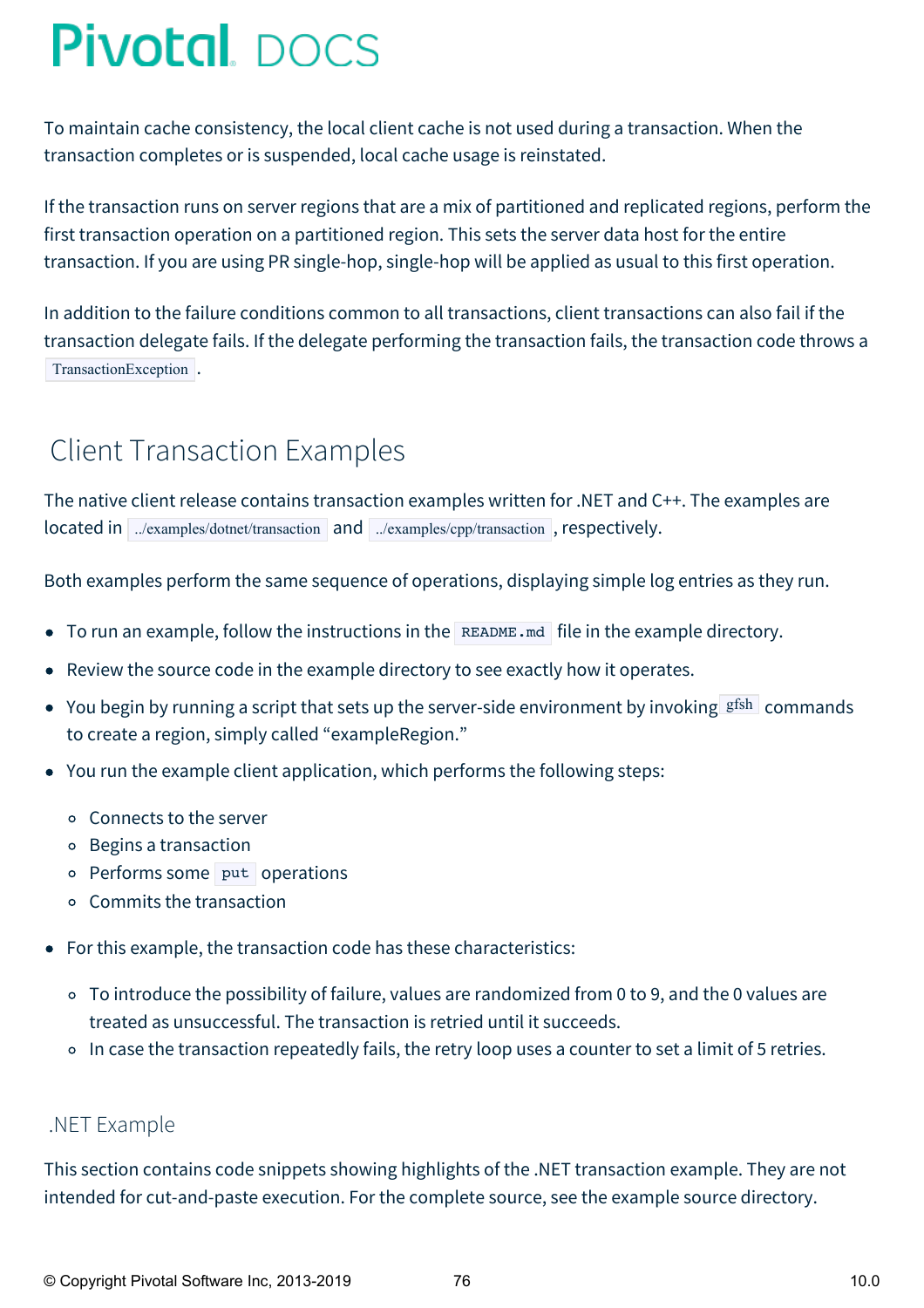The .NET example creates a cache, then uses it to create a connection pool.

```
var cache = new CacheFactory()
  .Set("log-level", "none").Create();
var poolFactory = cache.GetPoolFactory()
  .AddLocator("localhost", 10334);
poolFactory.Create("pool");
var regionFactory = cache.CreateRegionFactory(RegionShortcut.PROXY)
  .SetPoolName("pool");
var region = regionFactory.Create<string, int>("exampleRegion");
```
The example application gets a transaction manager from the cache and begins a transaction.

cache.CacheTransactionManager.**Begin**();

Within the transaction, the client populates data store with 10 values associated with Key1 - Key10.

```
foreach(var key in keys)
{
var value = getValueFromExternalSystem();
region.Put(key, value);
}
```
If all  $\lceil$  put operations succeed, the application commits the transaction. Otherwise, it retries up to 5 times if necessary.

```
var retries = 5;
while(retries-- 0){
try
 {
 ... // PUT OPERATIONS ...
  cache.CacheTransactionManager.Commit();
  Console.WriteLine("Committed transaction - exiting");
  break;
 } catch
 {
  cache.CacheTransactionManager.Rollback();
  Console.WriteLine("Rolled back transaction - retrying({0})", retries);
 }
}
```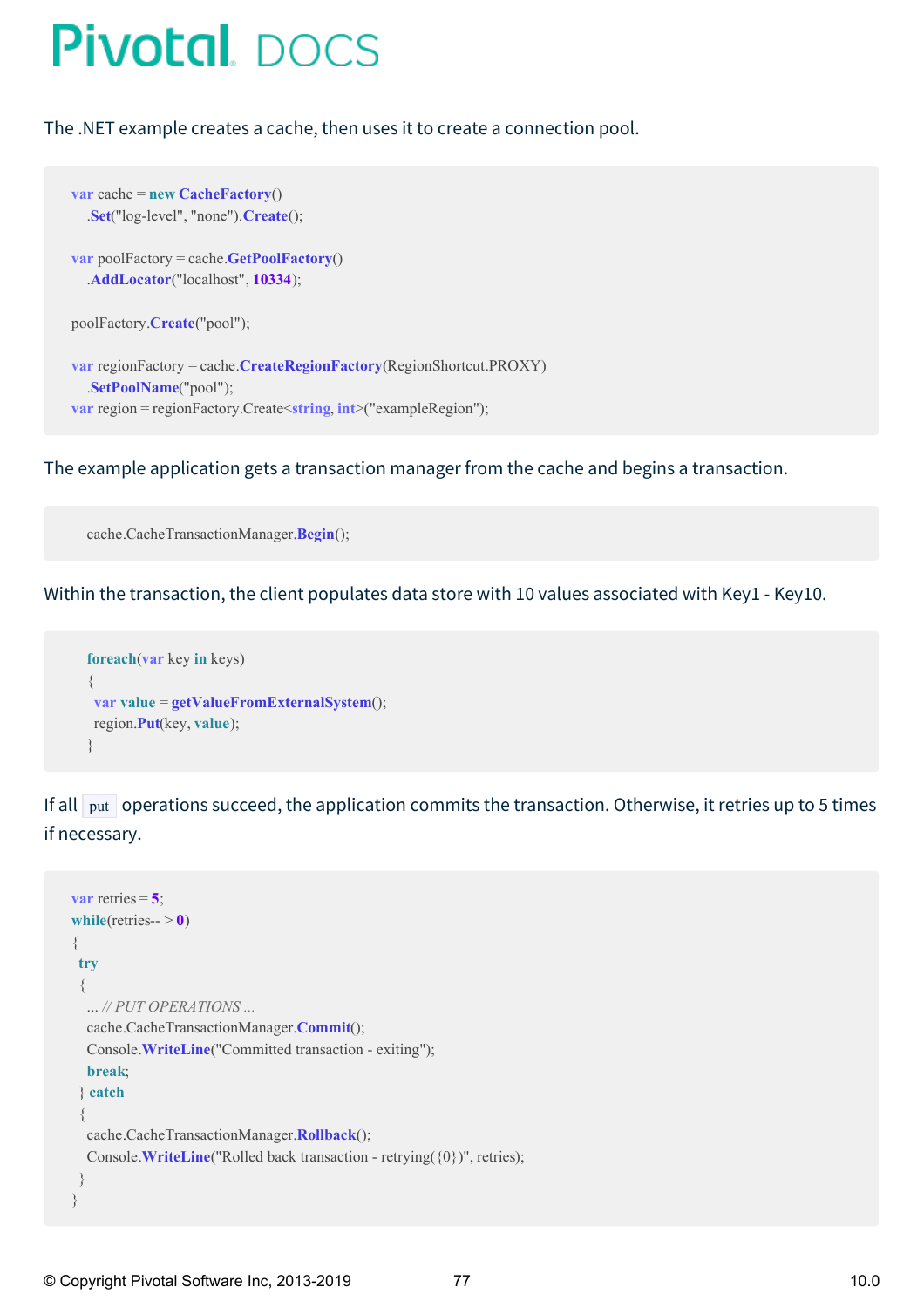### <span id="page-77-0"></span>C++ Example

This section contains code snippets showing highlights of the C++ transaction example. They are not intended for cut-and-paste execution. For the complete source, see the example source directory.

The C++ example creates a cache, then uses it to create a connection pool.

```
auto cache = CacheFactory().set("log-level", "none").create();
auto poolFactory = cache.getPoolManager().createFactory();
poolFactory.addLocator("localhost", 10334);
auto pool = poolFactory.create("pool");
auto regionFactory = cache.createRegionFactory(RegionShortcut::PROXY);
auto region = regionFactory.setPoolName("pool").create("exampleRegion");
```
#### The example application gets a transaction manager from the cache and begins a transaction.

**auto** transactionManager = cache.getCacheTransactionManager();

```
transactionManager->begin();
```
#### Within the transaction, the client populates data store with 10 values associated with Key1 - Key10.

```
for (auto& key : keys) {
auto value = getValueFromExternalSystem();
region->put(key, value);
}
```
If all  $\lceil$  put operations succeed, the application commits the transaction. Otherwise, it retries up to 5 times if necessary.

```
auto retries = 5;
while (retries--) {
 try {
  transactionManager->begin();
   ... // PUT OPERATIONS ...
  transactionManager->commit();
  std::cout << "Committed transaction - exiting" << std::endl;
  break;
 } catch ( ... ) {
  transactionManager->rollback();
  std::cout << "Rolled back transaction - retrying(" << retries << ")" << std::endl;
 }
}
```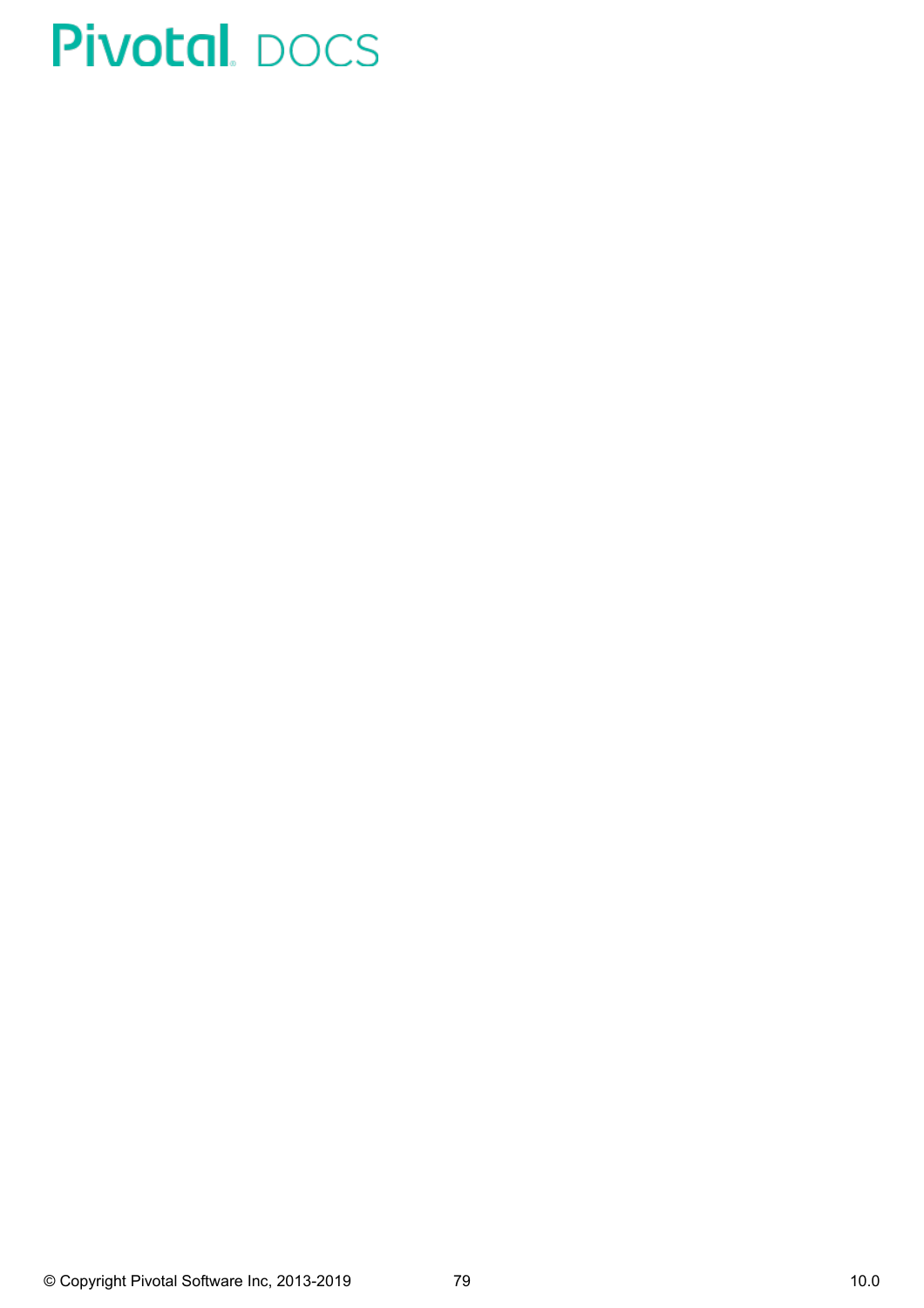## Session State Provider

The Pivotal GemFire Session library implements Microsoft's [SessionStateStoreProviderBase](https://msdn.microsoft.com/en-us/library/system.web.sessionstate.sessionstatestoreproviderbase(v=vs.110).aspx) API & The session state provider stores session state data in a region on the GemFire server.

To incorporate the GemFire session state provider into your web application:

- Provide a configuration file for your application.
- Set up the application's development environment.  $\bullet$
- Configure the GemFire server.  $\bullet$
- Provide for authentication, if your server requires it.

### Creating or Changing Configuration Files

Create or modify your client-side configuration files to specify the region in which session state will be stored. Your Native Client distribution includes  $Web.Config$ , which you can modify as needed.

#### **Web.Config Example**

The native client release for Windows contains a Web.Config file similar to the following. The configuration file:

- Specifies a sessionState element that references the GemFire session state provider.  $\bullet$
- Sets the region variable to sessionStateRegion, the region dedicated for use by the session state provider.  $\bullet$
- In this example, the config file specifies one locator using the parameter pair
	- locator-host="localhost" and locator-port="10334" .
	- o To specify multiple locators, instead, use a single locators parameter with the form locators="locator1[port1], locator2[port2]". The two forms are mutually exclusive.
- Assuming that the server requires secure connections, sets four SSL-related parameters:
	- ssl-enabled
	- ssl-keystore
	- ssl-keystore-password
	- ssl-truststore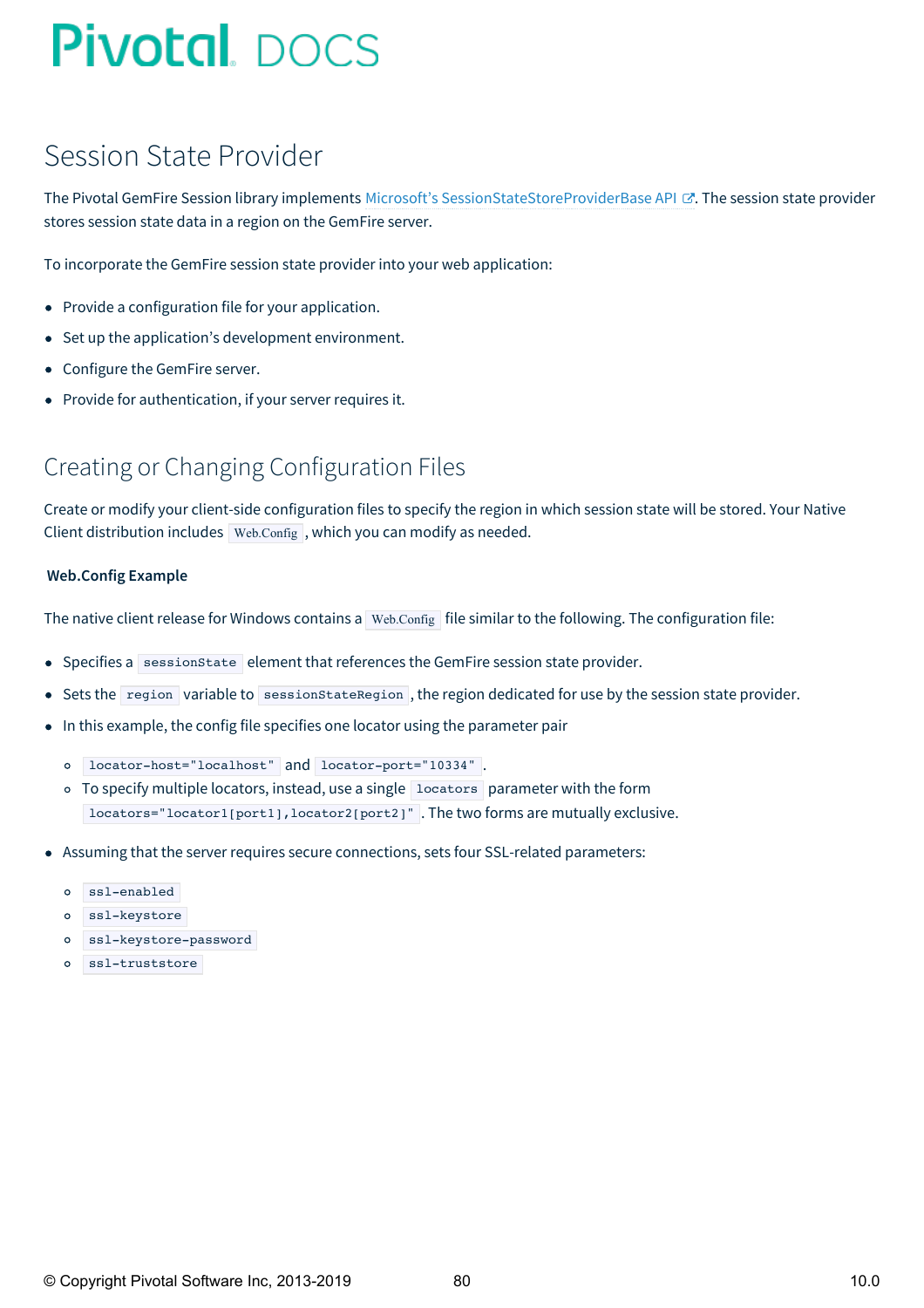```
<system.web>
<compilation debug="true" targetFramework="4.5.2"/>
<httpRuntime targetFramework="4.5"/>
<pages><namespaces>
  <add namespace="System.Web.Optimization"/>
  </namespaces>
  <controls>
  <add assembly="Microsoft.AspNet.Web.Optimization.WebForms" namespace="Microsoft.AspNet.Web.Optimization.WebForms" tagPrefix="webopt"/>
  </controls>
<\langlepages><sessionState mode="Custom" cookieless="false" timeout="1" customProvider="GemFireSessionProvider">
  <providers>
   <add name="GemFireSessionProvider" type="Pivotal.GemFire.Session.SessionStateStore"
   region="sessionStateRegion"
   locator-host="localhost"
   locator-port="10334"
   pool-name="default"
   ssl-enabled="true"
   ssl-keystore="C:/gemfire-dotnetsession/SampleWebApp/Security/client_keystore.password.pem"
   ssl-keystore-password="gemstone"
   ssl-truststore="C:/gemfire-dotnetsession/SampleWebApp/Security/client_truststore.pem"
   log-file="C:/gemfire-dotnetsession/SampleWebApp/SampleWebApp.log"
   log-level="fine"
   />
  </providers>
</sessionState>
</system.web>
```
### Modifying the Application's Development Environment

#### In your development environment:

- $\bullet$ Add a reference to the included Pivotal.GemFire.Session library to your application's project.
- Add a reference to the included Pivotal.GemFire library to your application's project.  $\bullet$

**Note:** You must use the matched pair of Pivotal.GemFire.Session and Pivotal.GemFire libraries from the same distribution of the GemFire Native Client. Do not mix two different versions.

#### For developers testing in Visual Studio

- Under **Tools->Options->Projects And Solutions->Web Projects**, enable the property " **Use 64-bit version of IIS Express**".
- You must use a 64-bit target.

### Configuring the GemFire Server

To use the GemFire session state provider, the server-based region name and the region name you have specified in Web.config must match. For example, the following gfsh create region command uses the --name parameter to create a region named sessionStateRegion.

```
gfsh> create region --name="sessionStateRegion" --type=PARTITION`
```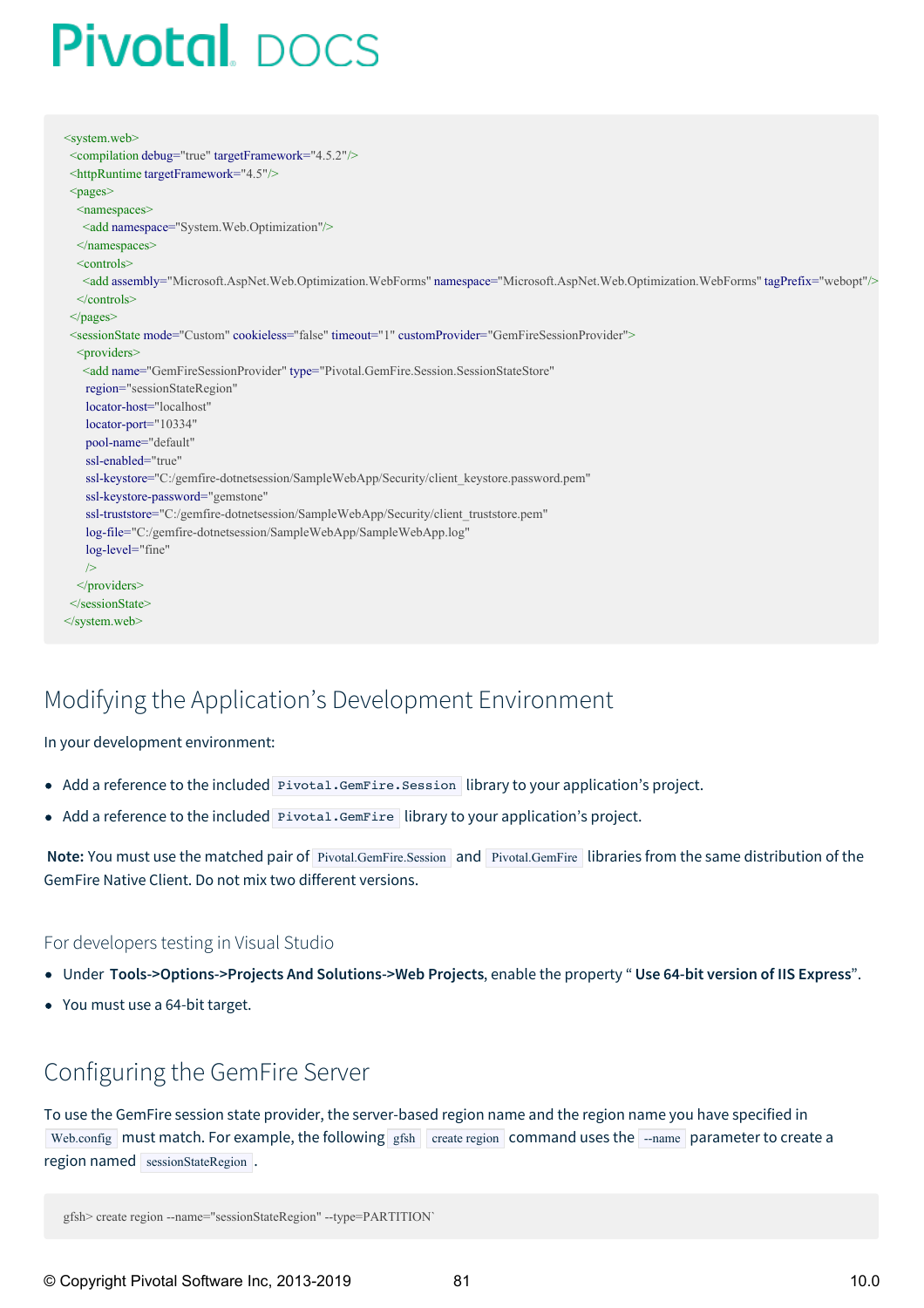The Microsoft [SessionStateStoreProviderBase](https://msdn.microsoft.com/en-us/library/system.web.sessionstate.sessionstatestoreproviderbase(v=vs.110).aspx) API & relies on the app developer to provide server-side functions to save and restore session state. This distribution of the Native Client provides implementations of the expected functions, packaged as a JAR file in INSTALL\_DIR/lib/SessionStateStoreFunctions.jar .

Copy the JAR file to your server then, after the server is started, use gfsh to deploy the session state functions on the server:

gfsh> deploy --jar=YOURPATH/lib/SessionStateStoreFunctions.jar

#### Configure Server-Side Logging

The GemFire server-side session functions provide tracing-level logging in case you need such details during app development. Trace-level logging can be enabled by setting log-level=finest or log-level=all in the server properties. (These log-level settings generate a log of very detailed log entries. Remember to restore logging to a higher, less verbose level (such as  $\log$ -level=info, when the detail is no longer needed.) Refer to [Logging](http://docs-gemfire-nativeclient-staging.cfapps.io/100/gemfire-native-client-ssp/serverman/managing/logging/logging.html)  $\mathbb{Z}$  in the *GemFire User Guidefor* more information on server-side logging.

### Providing Authentication (optional)

If expected by the server, your client application must provide authentication. Implement the IAuthInitialize interface to specify credentials. For example:

```
protected void Application_Start(object sender, EventArgs e)
{
  SessionStateStore.AuthInitialize = new BasicAuthInitialize("john", "secret");
  RouteConfig.RegisterRoutes(RouteTable.Routes);
  BundleConfig.RegisterBundles(BundleTable.Bundles);
}
public class BasicAuthInitialize : IAuthInitialize
{
  private string _username;
  private string password;
  public BasicAuthInitialize(string username, string password)
  {
     _username = username;
     _password = password;
  }
  public void Close()
  {
  }
  public Properties<string, object> GetCredentials(Properties<string, string> props, string server)
  {
     var credentials = new Properties<string, object>();
     credentials.Insert("security-username", username);
     credentials.Insert("security-password", _password);
     return credentials;
  }
}
```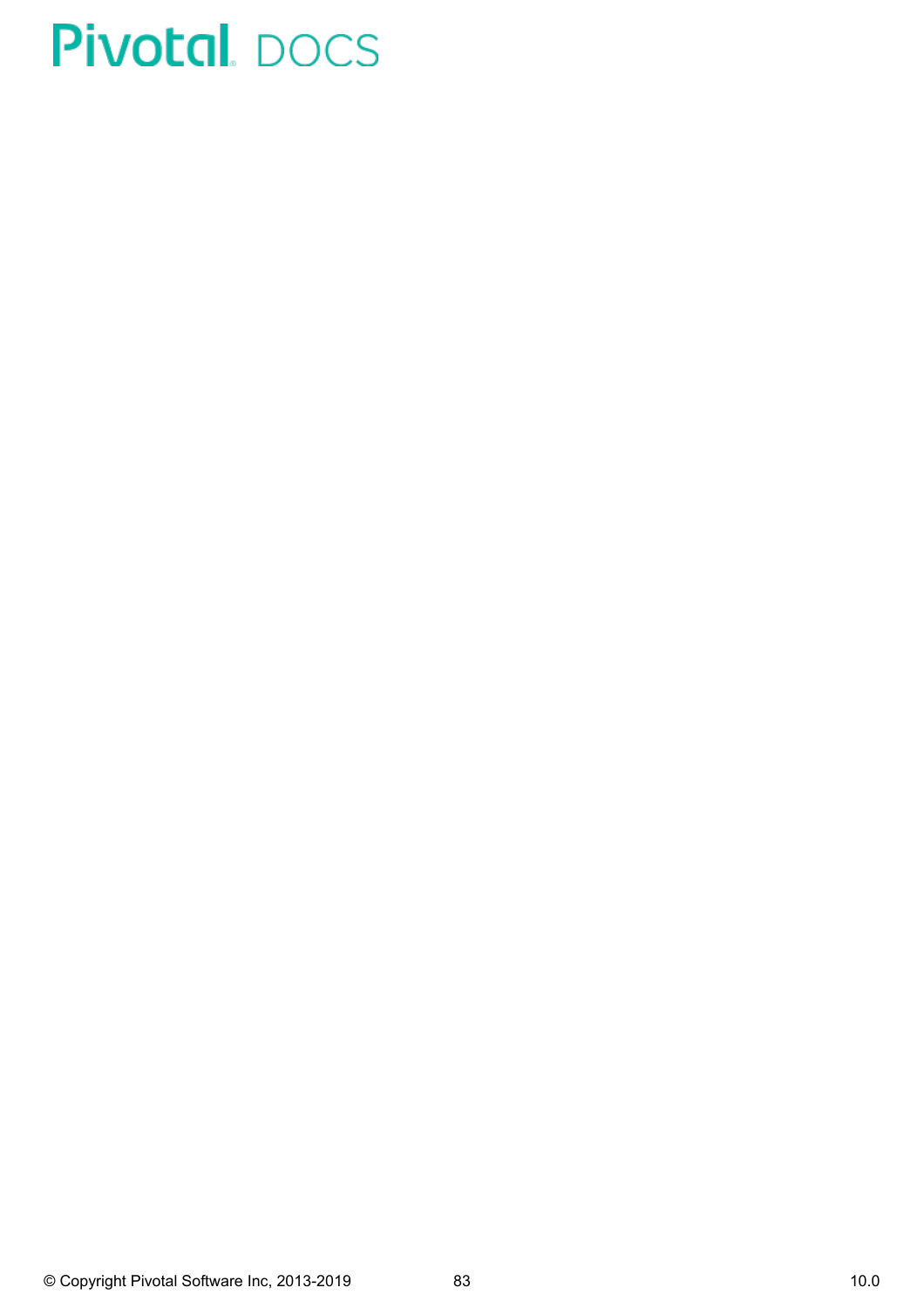## System Properties

A variety of system properties can be specified when a client connects to a distributed system, either programmatically or in a geode.properties file.

- In the .NET API [docs](http://docs-gemfire-nativeclient-staging.cfapps.io/100/geode-native-client/configuring/dotnetdocs)  $C$ , see Apache::Geode::Client::SystemProperties
- $\bullet$  In the C++ API [docs](http://docs-gemfire-nativeclient-staging.cfapps.io/100/geode-native-client/configuring/cppdocs)  $\mathbb{Z}$ , see apache:: geode:: client:: SystemProperties.

The following settings can be configured:

- **General [Properties](#page-83-0)**  $\bullet$ Basic information for the process, such as cache creation parameters.
- **Logging [Properties](#page-85-0)**  $\bullet$ How and where to log system messages.
- **Statistics Archiving [Properties](#page-85-1)** How to collect and archive statistics information.
- **Durable Client [Properties](#page-86-0)**  $\bullet$ Information about the durable clients connected to the system.
- **System Properties for Client [Authentication](#page-86-1) and Authorization**  $\bullet$ Information about various security parameters.
- **System Properties for High [Availability](#page-87-0)**  $\bullet$ System properties to configure periodic acknowledgment (ack).

The following tables list attributes that can be specified programmatically or stored in the geode.properties file to be read by a client.

| cache-xml-<br>file | Name and path of the file whose contents are used by default to<br>configure a cache if one is created. If not specified, the client starts with<br>an empty cache, which is populated at run time.                             | no default |
|--------------------|---------------------------------------------------------------------------------------------------------------------------------------------------------------------------------------------------------------------------------|------------|
| heap-lru-<br>delta | The percentage of entries the system will evict each time it detects that it<br>has exceeded the heap-lru-limit. This property is used only if<br>heap-lru-limit is greater than 0.                                             |            |
| heap-lru-<br>limit | Maximum amount of memory, in megabytes, used by the cache for all<br>regions. If this limit is exceeded by heap-lru-delta percent, LRU<br>$\Omega$<br>reduces the memory footprint as necessary. If not specified, or set to 0, |            |

### <span id="page-83-0"></span>General Properties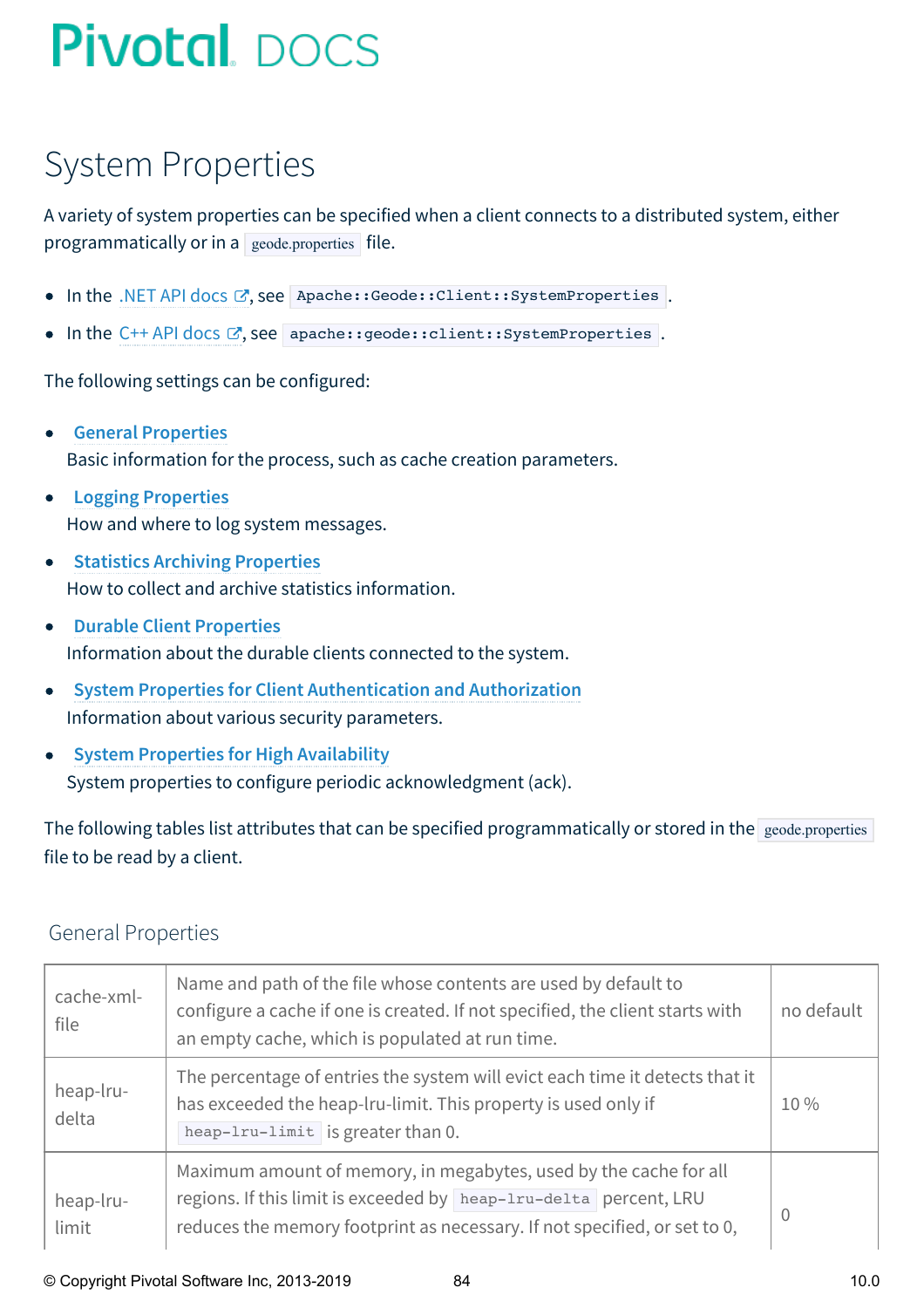|                                         | memory usage is governed by each region's LRU entries limit, if any.                                                                                                                                                                                                     |                                             |
|-----------------------------------------|--------------------------------------------------------------------------------------------------------------------------------------------------------------------------------------------------------------------------------------------------------------------------|---------------------------------------------|
| conflate-<br>events                     | Client side conflation setting, which is sent to the server.                                                                                                                                                                                                             |                                             |
| connect-<br>timeout                     | Amount of time (in seconds) to wait for a response after a socket<br>connection attempt.                                                                                                                                                                                 | 59                                          |
| connection-<br>pool-size                | Number of connections per endpoint                                                                                                                                                                                                                                       | 5                                           |
| enable-<br>chunk-<br>handler-<br>thread | If the chunk-handler-thread is operative (enable-chunk-handler=true), it<br>processes the response for each application thread. When the chunk<br>false<br>handler is not operative (enable-chunk-handler=false), each application<br>thread processes its own response. |                                             |
| disable-<br>shuffling-of-<br>endpoints  | If true, prevents server endpoints that are configured in pools from being<br>shuffled before use.                                                                                                                                                                       |                                             |
| max-fe-<br>threads                      | Thread pool size for parallel function execution. An example of this is the<br>GetAll operations.                                                                                                                                                                        | $2^*$<br>number of<br>logical<br>processors |
| max-socket-<br>buffer-size              | Maximum size of the socket buffers, in bytes, that the client will try to set<br>for client-server connections.                                                                                                                                                          | 65 * 1024                                   |
| notify-ack-<br>interval                 | Interval, in seconds, in which client sends acknowledgments for<br>subscription notifications.                                                                                                                                                                           | 1                                           |
| notify-<br>dupcheck-<br>life            | Amount of time, in seconds, the client tracks subscription notifications<br>before dropping the duplicates.                                                                                                                                                              | 300                                         |
| ping-<br>interval                       | Interval, in seconds, between communication attempts with the server to<br>show the client is alive. Pings are only sent when the ping-interval<br>elapses between normal client messages. This must be set lower than the<br>server's maximum-time-between-pings.       | 10                                          |
| redundancy-<br>monitor-<br>interval     | Interval, in seconds, at which the subscription HA maintenance thread<br>checks for the configured redundancy of subscription servers.                                                                                                                                   | 10                                          |
| tombstone-<br>timeout                   | Time in milliseconds used to timeout tombstone entries when region<br>consistency checking is enabled.                                                                                                                                                                   | 480000                                      |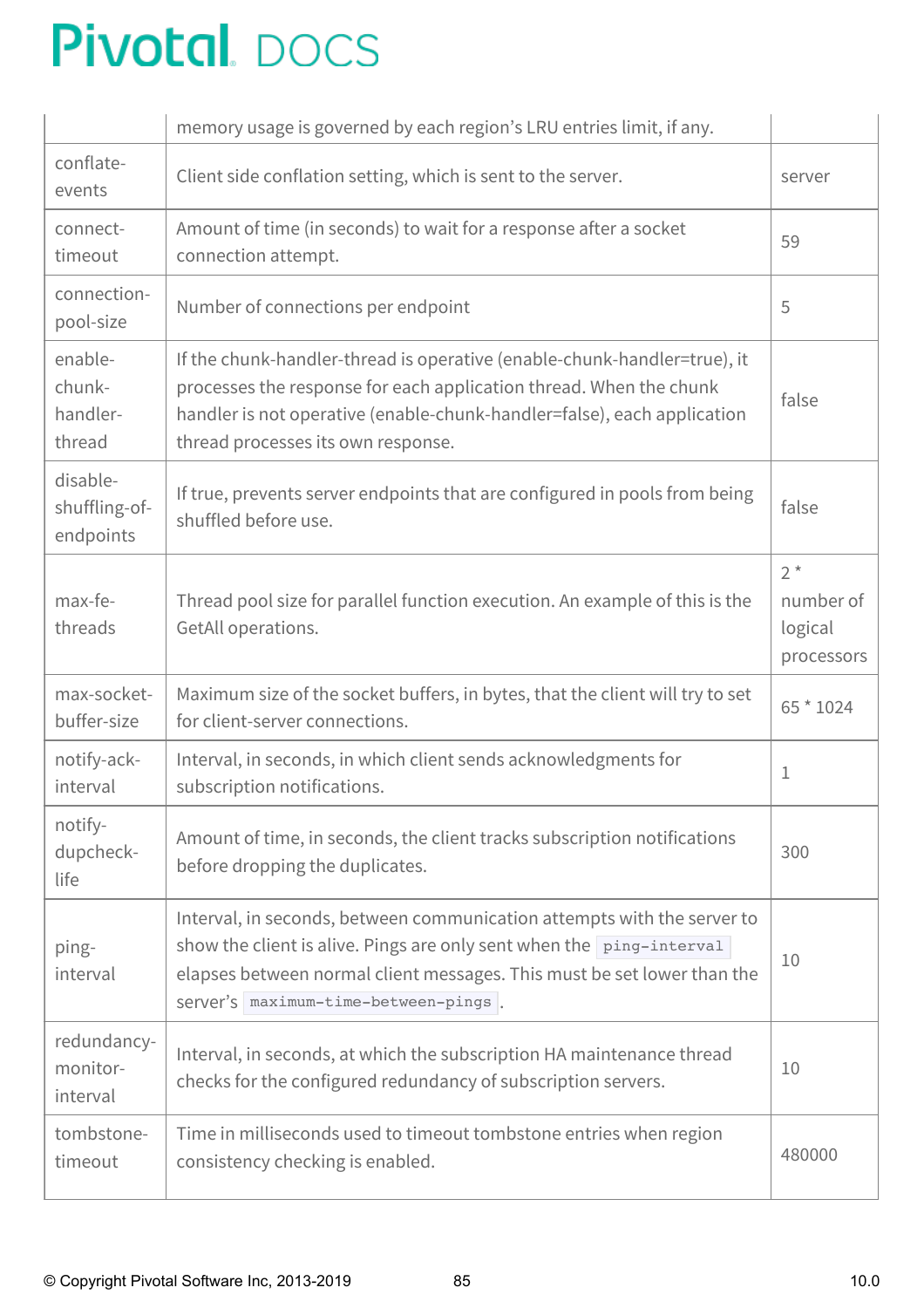### <span id="page-85-0"></span>Logging Properties

| $log-$<br>disk-<br>space-<br>limit | Maximum amount of disk space, in megabytes, allowed for all log files, current,<br>and rolled. If set to 0, the space is unlimited.                                                                                                                                                | $\overline{0}$        |
|------------------------------------|------------------------------------------------------------------------------------------------------------------------------------------------------------------------------------------------------------------------------------------------------------------------------------|-----------------------|
| log-file                           | Name and full path of the file where a running client writes log messages. If not<br>specified, logging goes to stdout.                                                                                                                                                            | no<br>default<br>file |
| log-file-<br>size-<br>limit        | Maximum size, in megabytes, of a single log file. Once this limit is exceeded, a new<br>log file is created and the current log file becomes inactive. If set to 0, the file size<br>is unlimited.                                                                                 | $\overline{0}$        |
|                                    | Controls the types of messages that are written to the application's log. These are<br>the levels, in descending order of severity and the types of message they provide:<br><b>Error</b> (highest severity) is a serious failure that will probably prevent program<br>execution. |                       |
|                                    | Warning is a potential problem in the system.                                                                                                                                                                                                                                      |                       |
| log-<br>level                      | Info is an informational message of interest to the end user and system<br>administrator.                                                                                                                                                                                          | config                |
|                                    | Config is a static configuration message, often used to debug problems with<br>$\bullet$<br>particular configurations.                                                                                                                                                             |                       |
|                                    | Fine, Finer, Finest, and Debug provide tracing information. Only use these<br>$\bullet$<br>with guidance from technical support.                                                                                                                                                   |                       |
|                                    | Enabling logging at any level enables logging for all higher levels.                                                                                                                                                                                                               |                       |

### <span id="page-85-1"></span>Statistics Archiving Properties

| statistic-<br>sampling-<br>enabled | Controls whether the process creates a statistic archive file.                                                                                                                                                                                                                                                                                                                                            | true              |
|------------------------------------|-----------------------------------------------------------------------------------------------------------------------------------------------------------------------------------------------------------------------------------------------------------------------------------------------------------------------------------------------------------------------------------------------------------|-------------------|
| statistic-<br>archive-<br>file     | Name and full path of the file where a running system member writes<br>archives statistics. If archive-disk-space-limit is not set, the client<br>appends the process ID to the configured file name, like<br>statArchive-PID.gfs. If the space limit is set, the process ID is not<br>appended but each rolled file name is renamed to statArchive-ID.gfs,<br>where ID is the rolled number of the file. | ./statArchive.gfs |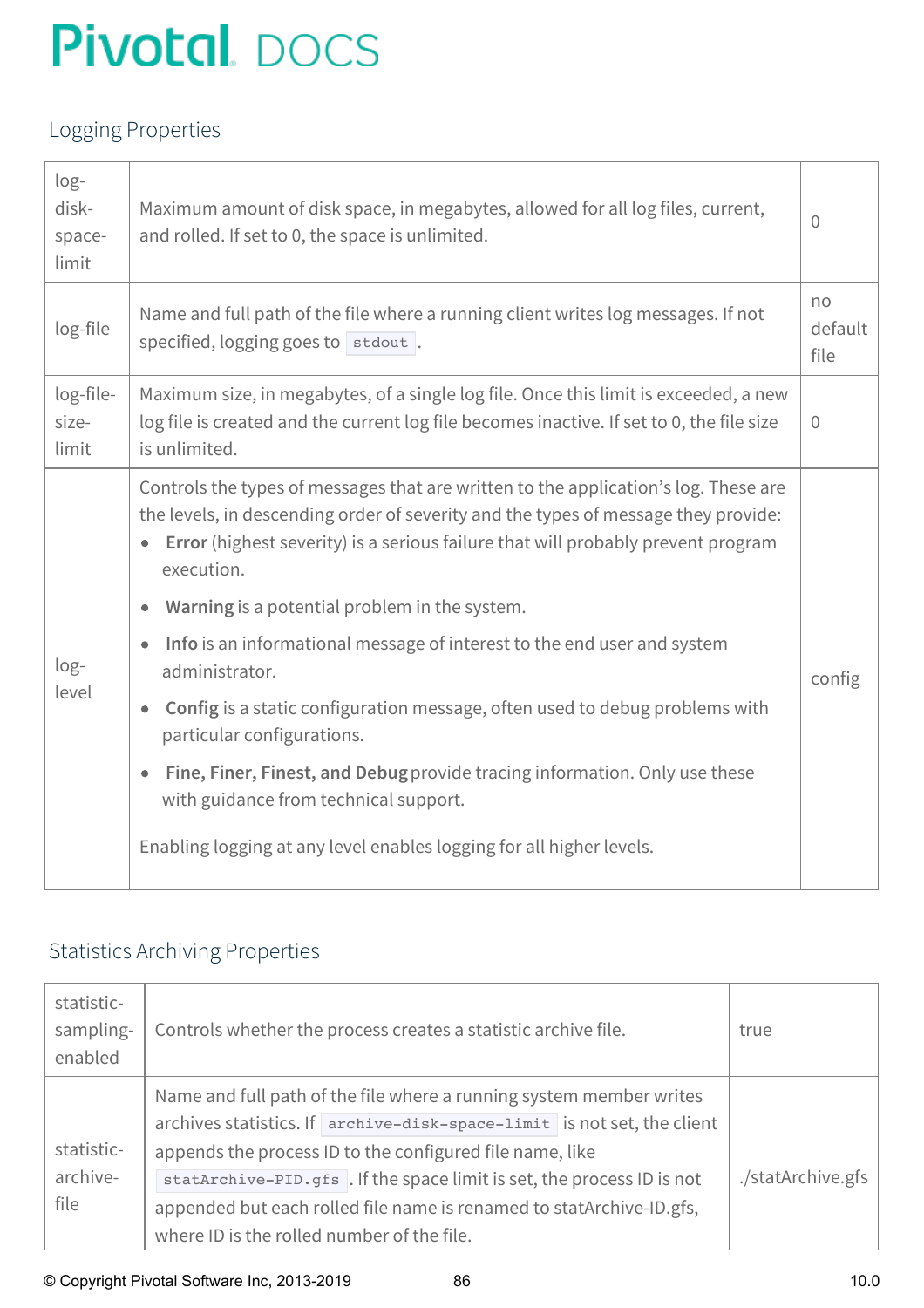| archive-<br>disk-<br>space-<br>limit | Maximum amount of disk space, in gigabytes, allowed for all archive<br>files, current, and rolled. If set to 0, the space is unlimited.                                                                                                                                                                                                                               | $\Omega$ |
|--------------------------------------|-----------------------------------------------------------------------------------------------------------------------------------------------------------------------------------------------------------------------------------------------------------------------------------------------------------------------------------------------------------------------|----------|
| archive-<br>file-size-<br>limit      | Maximum size, in megabytes, of a single statistic archive file. Once this<br>limit is exceeded, a new statistic archive file is created and the current<br>archive file becomes inactive. If set to 0, the file size is unlimited.                                                                                                                                    | $\Omega$ |
| statistic-<br>sample-<br>rate        | Rate, in seconds, that statistics are sampled. Operating system<br>statistics are updated only when a sample is taken. If statistic archival<br>is enabled, then these samples are written to the archive.<br>Lowering the sample rate for statistics reduces system resource use<br>while still providing some statistics for system tuning and failure<br>analysis. | 1        |
| enable-<br>time-<br>statistics       | Enables time-based statistics for the distributed system and caching.<br>For performance reasons, time-based statistics are disabled by<br>default. See System Statistics C.                                                                                                                                                                                          | false    |

### <span id="page-86-0"></span>Durable Client Properties

| <b>Attribute</b>                    | <b>Description</b>                                                                                                                                                                                                                                                                   | <b>Default</b> |
|-------------------------------------|--------------------------------------------------------------------------------------------------------------------------------------------------------------------------------------------------------------------------------------------------------------------------------------|----------------|
| auto-<br>ready-<br>$for-$<br>events | Whether client subscriptions automatically receive events when declaratively<br>configured via XML. If set to Ealse, event startup is not automatic and you<br>need to call the Cache. ReadyForEvents() method API after subscriptions for<br>the server to start delivering events. | true           |
| durable-                            | Identifier to specify if you want the client to be durable.                                                                                                                                                                                                                          |                |
| client-id                           | empty                                                                                                                                                                                                                                                                                |                |
| durable-                            | Time, in seconds, a durable client's subscription is maintained when it is not                                                                                                                                                                                                       |                |
| timeout                             | connected to the server before being dropped.                                                                                                                                                                                                                                        |                |

#### <span id="page-86-1"></span>Security Properties

The table describes the security-related system properties for native client authentication and authorization.

#### See SSL Client/Server [Communication](#page-65-0).

© Copyright Pivotal Software Inc, 2013-2019 87 10.0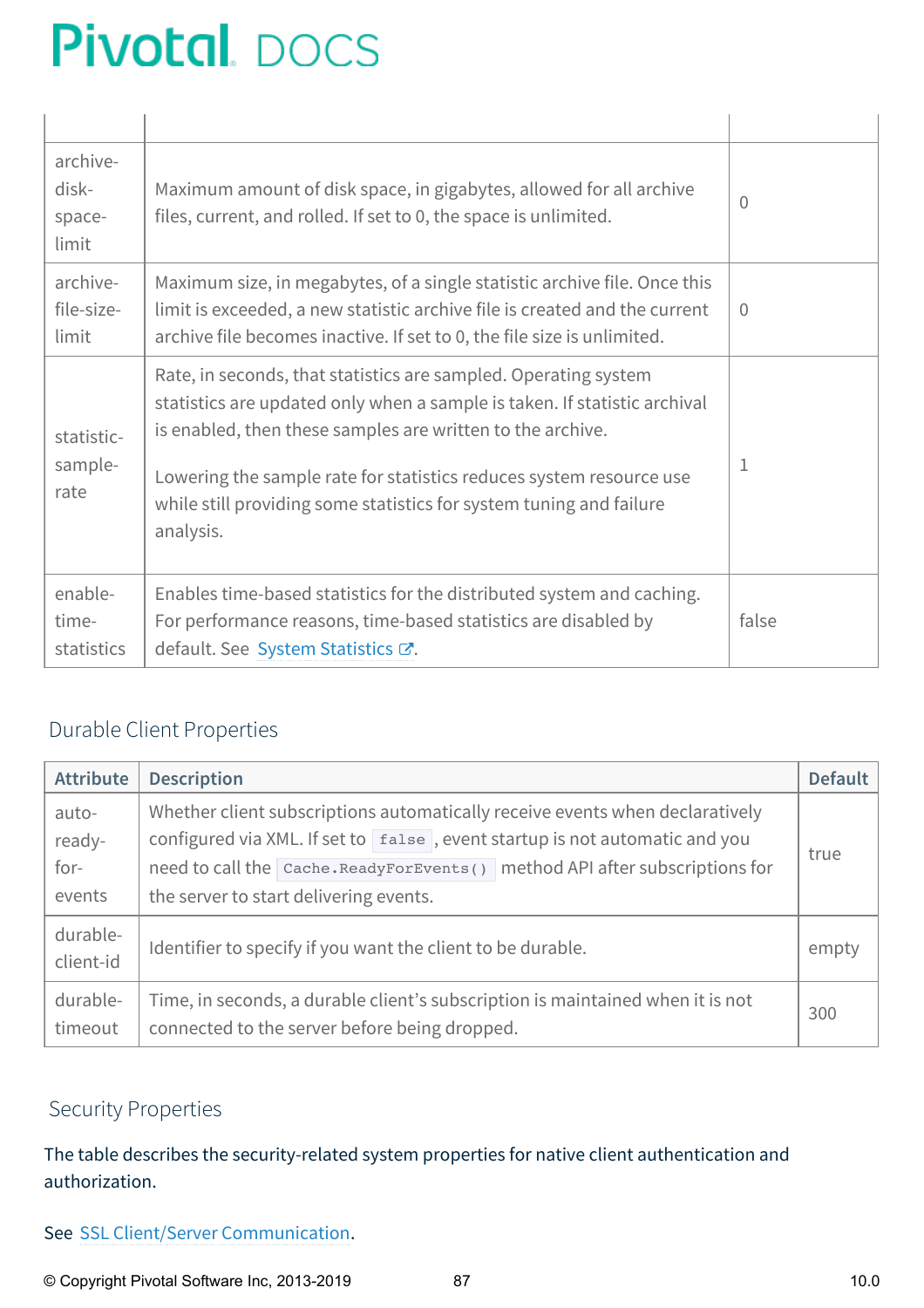### System Properties for Client Authentication and Authorization

| security-<br>client-auth-<br>factory | Sets the key for the AuthInitialize factory function.                                                                                                      | empty |
|--------------------------------------|------------------------------------------------------------------------------------------------------------------------------------------------------------|-------|
| security-<br>client-auth-<br>library | Registers the path to the security Impl.dll library.                                                                                                       | empty |
| security-<br>client-<br>dhalgo       | Returns the Diffie-Hellman secret key cipher algorithm.                                                                                                    | null  |
| security-<br>client-<br>kspath       | Path to a .PEM file, which contains the public certificates for all Geode<br>cache servers to which the client can connect through specified<br>endpoints. | null  |
| ssl-enabled                          | True if SSL connection support is enabled.                                                                                                                 | empty |
| ssl-keystore                         | Name of the .PEM keystore file, containing the client's private key. Not set<br>by default. Required if $ $ ss1-enabled is true.                           |       |
| $ss1-$<br>keystore-<br>password      | Sets the password for the private key .PEM file for SSL.                                                                                                   | null  |
| $ss1-$<br>truststore                 | Name of the .PEM truststore file, containing the servers' public certificate.<br>Not set by default. Required if ssl-enabled is true.                      |       |

## <span id="page-87-0"></span>High Availability Properties

| notify-<br>$ack-$<br>interval | Minimum period, in seconds, between two consecutive acknowledgment<br>messages sent from the client to the server.                                 | 10  |
|-------------------------------|----------------------------------------------------------------------------------------------------------------------------------------------------|-----|
| notify-<br>dupcheck-<br>life  | Minimum time, in seconds, a client continues to track a notification source for<br>duplicates when no new notifications arrive before expiring it. | 300 |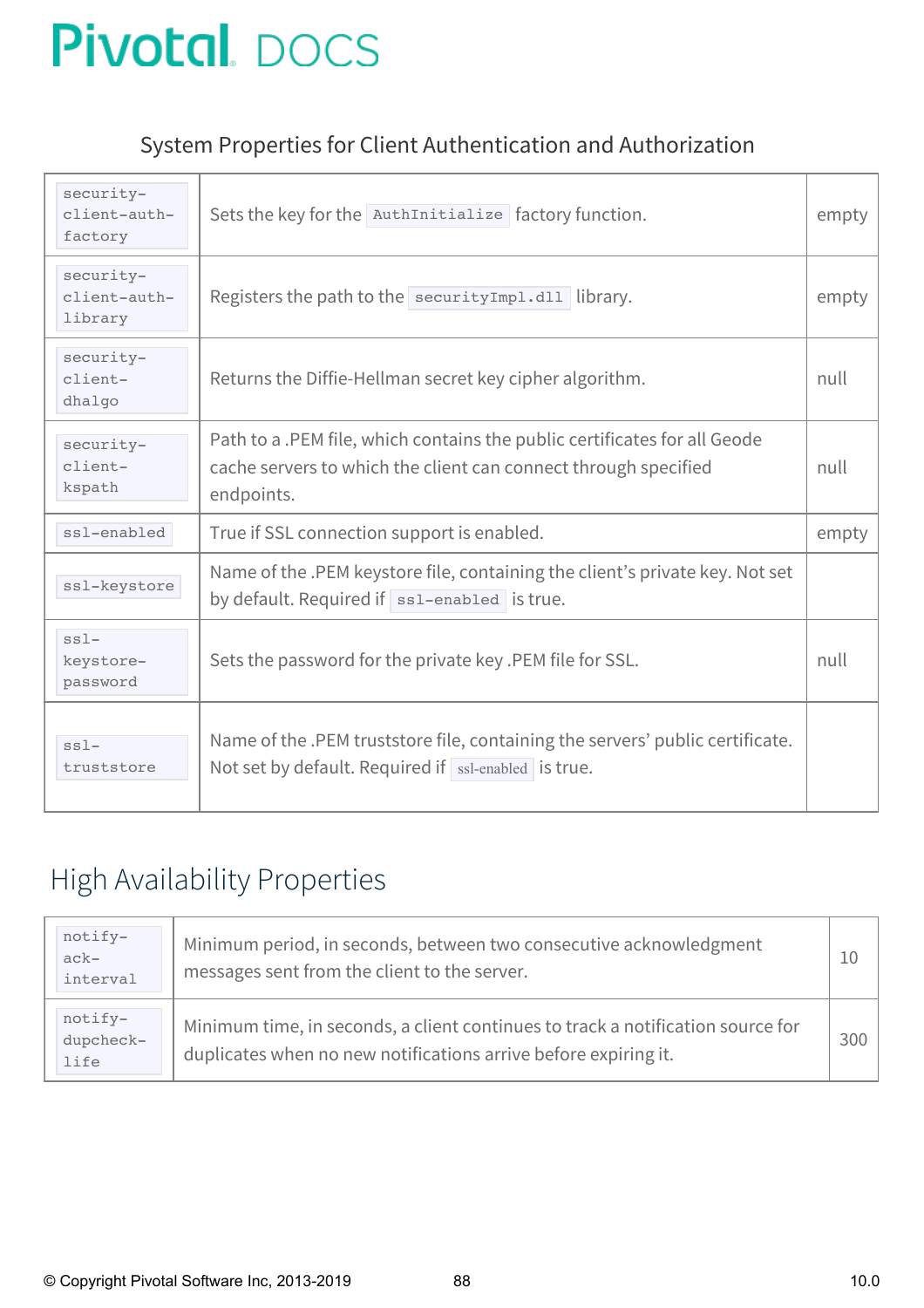## Client Cache XML Reference

#### **In this topic**

- Cache [Initialization](#page-89-0) File: XML Essentials
- Cache [Initialization](#page-90-0) File Element Descriptions
- [Element](#page-90-1)
- [Element](#page-91-0)

This section documents the XML elements you can use to configure your GemFire native client application.

To define a configuration using XML:

- 1. Set cache configuration parameters in a declarative XML file. By convention, this user guide refers to the file as  $\sqrt{\frac{c \cdot \text{c}}{n}}$ , but you can choose any name.
- 2. Specify the filename and path to your XML configuration file by setting the cache-xml-file property in the geode.properties file. If you do not specify path, the application will search for the file in its runtime startup directory.

For example: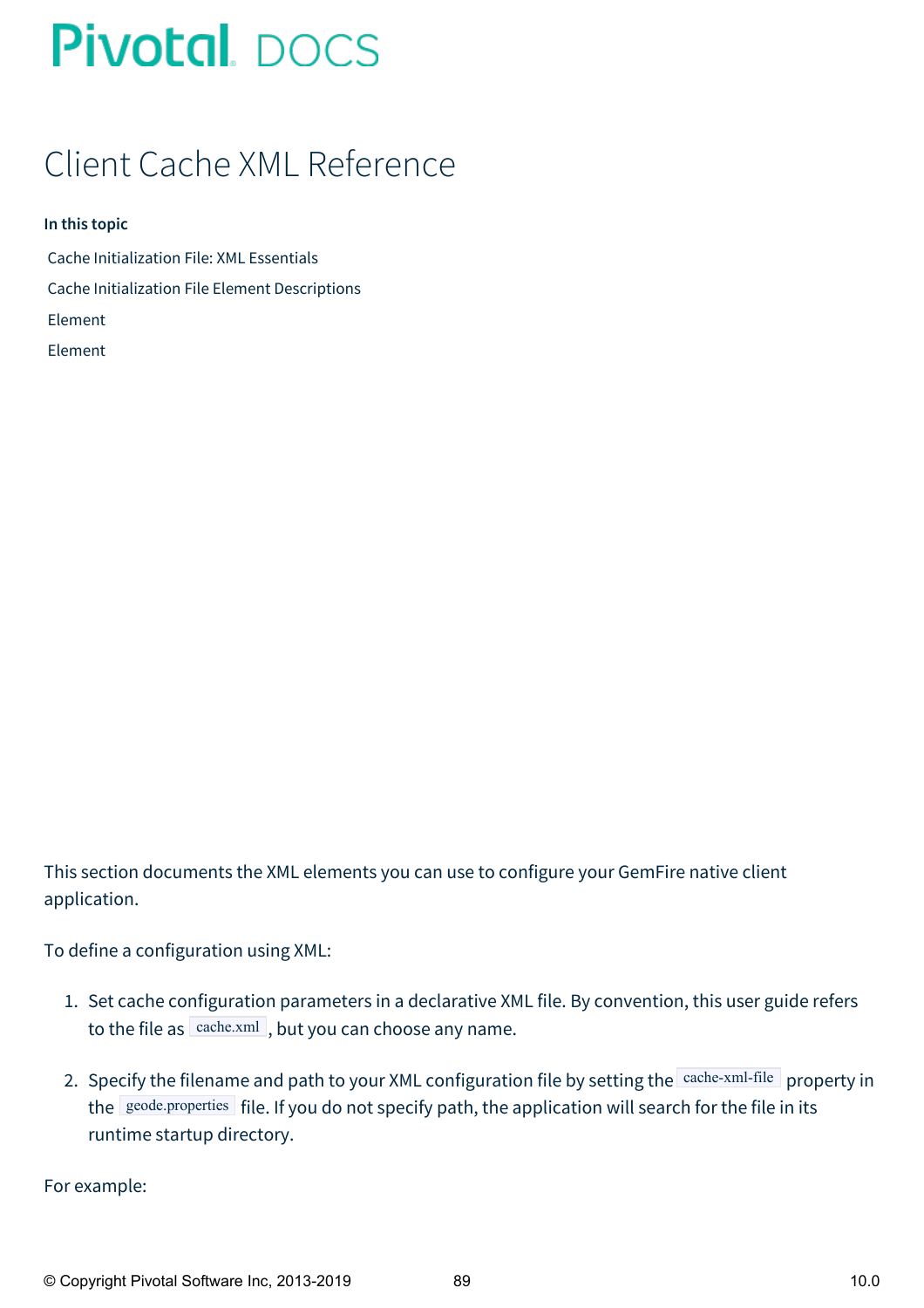cache-xml-file=cache.xml

When you run your application, the native client runtime library reads and applies the configuration specified in the XML file.

The declarative XML file is used to externalize the configuration of the client cache. The contents of the XML file correspond to APIs found in the apache::geode::client package for C++ applications, and the Apache::Geode::Client package for .NET applications.

Elements are defined in the Client Cache XSD file, named  $|$  cpp-cache-1.0.xsd , which you can find in your native client distribution in the  $x_{\text{sds}}$  directory, and online at https://geode.apache.org/schema/cpp-cache/cpp-cache-1.0.xsd .

### <span id="page-89-0"></span>Cache Initialization File: XML Essentials

This section assumes you are familiar with XML. When creating a cache initialization file for your native client application, keep these basics in mind:

Place an XML prolog at the top of the file. For example:

<?xml version="1.0" encoding="UTF-8"?>

Quote all parameter values, including numbers and booleans. For example:

concurrency-level="10" caching-enabled="true"

#### Some types are specific to the GemFire cache initialization file:

 $\bullet$ **Duration:** Time specified as a non-negative integer and a unit, with no intervening space. The recognized units are  $\lfloor h \rfloor$ ,  $\lfloor min \rfloor$ ,  $\lfloor s \rfloor$ ,  $\lfloor ms \rfloor$ , and  $\lfloor ns \rfloor$ . For example:

idle-timeout = "5555ms" statistic-interval = "10s" update-locator-list-interval="5min"

**Expiration:** Complex type consisting of a duration (integer + unit) and an action, where the action is one of invalidate, destroy, local-invalidate, or local-destroy. For example: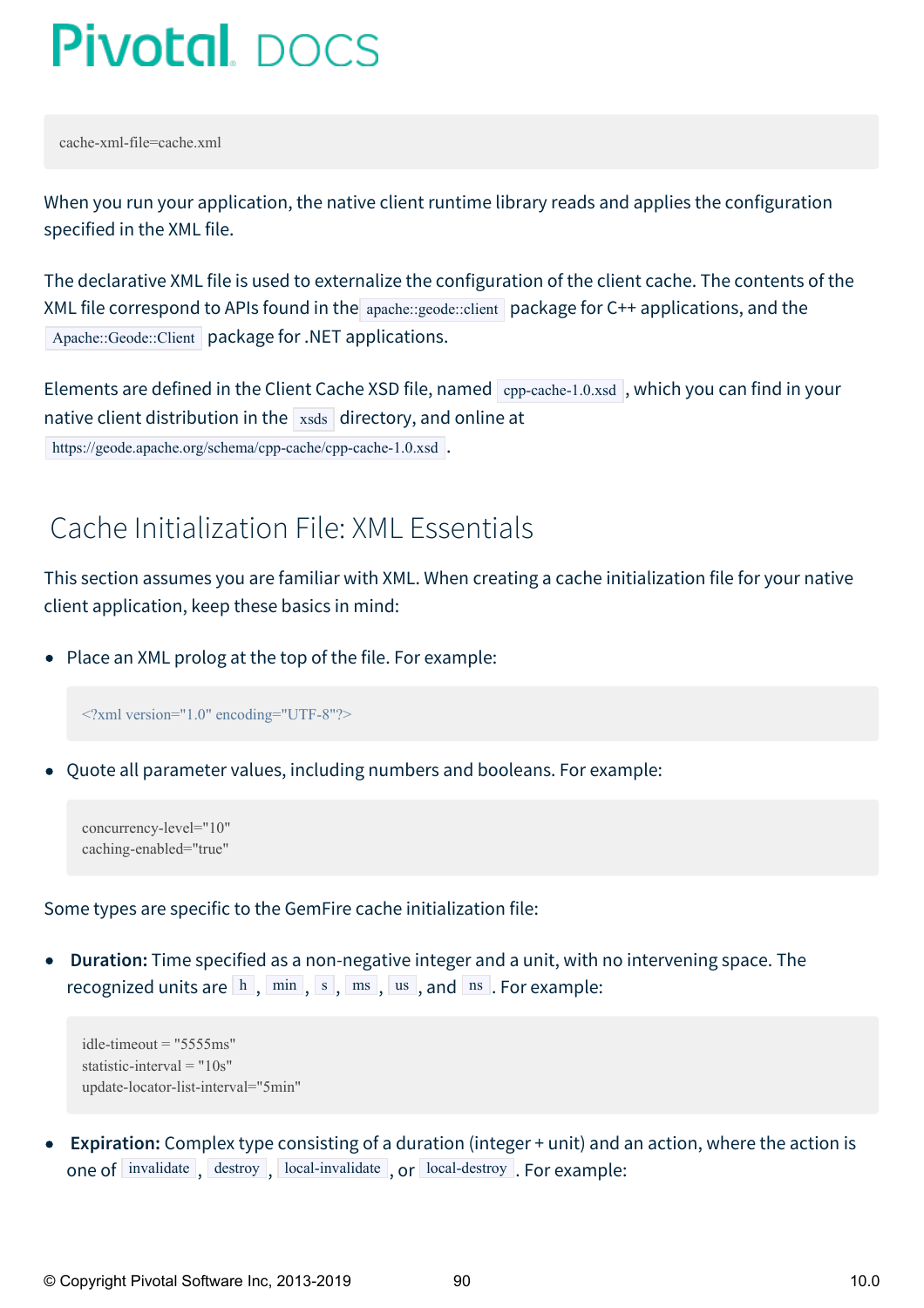<expiration-attributes timeout="20s" action="destroy"/>  $\leq$ expiration-attributes timeout="10s" action="invalidate"/>

**Library:** Complex type consisting of a library name and a function name. Used by the client to invoke  $\bullet$ functions. For example:

<persistence-manager library-name="SqLiteImpl" library-function-name="createSqLiteInstance">

## <span id="page-90-0"></span>Cache Initialization File Element Descriptions

This section shows the hierarchy of  $\leq$  client-cache> sub-elements that you use to configure GemFire caches and clients. The top-level element in this syntax is  $\vert$  <client-cache>.

| <client-cache></client-cache>               |  |
|---------------------------------------------|--|
| $<$ pool $>$                                |  |
| $<$ locator $>$                             |  |
| $<$ server $>$                              |  |
| <region></region>                           |  |
| <region-attributes></region-attributes>     |  |
| <region-time-to-live></region-time-to-live> |  |
| <region-idle-time></region-idle-time>       |  |
| <entry-time-to-live></entry-time-to-live>   |  |
| <entry-idle-time></entry-idle-time>         |  |
| <partition-resolver></partition-resolver>   |  |
| <cache-loader></cache-loader>               |  |
| <cache-listener></cache-listener>           |  |
| <cache-writer></cache-writer>               |  |
| <persistence-manager></persistence-manager> |  |
| $>$ $\leq$ $\frac{dy}{dx}$                  |  |

In the descriptions, elements and attributes not designated "required" are optional.

### <span id="page-90-1"></span><client-cache> Element

The <client-cache> element is the top-level element of the XSD file.

Your declarative cache file must include a schema of the following form: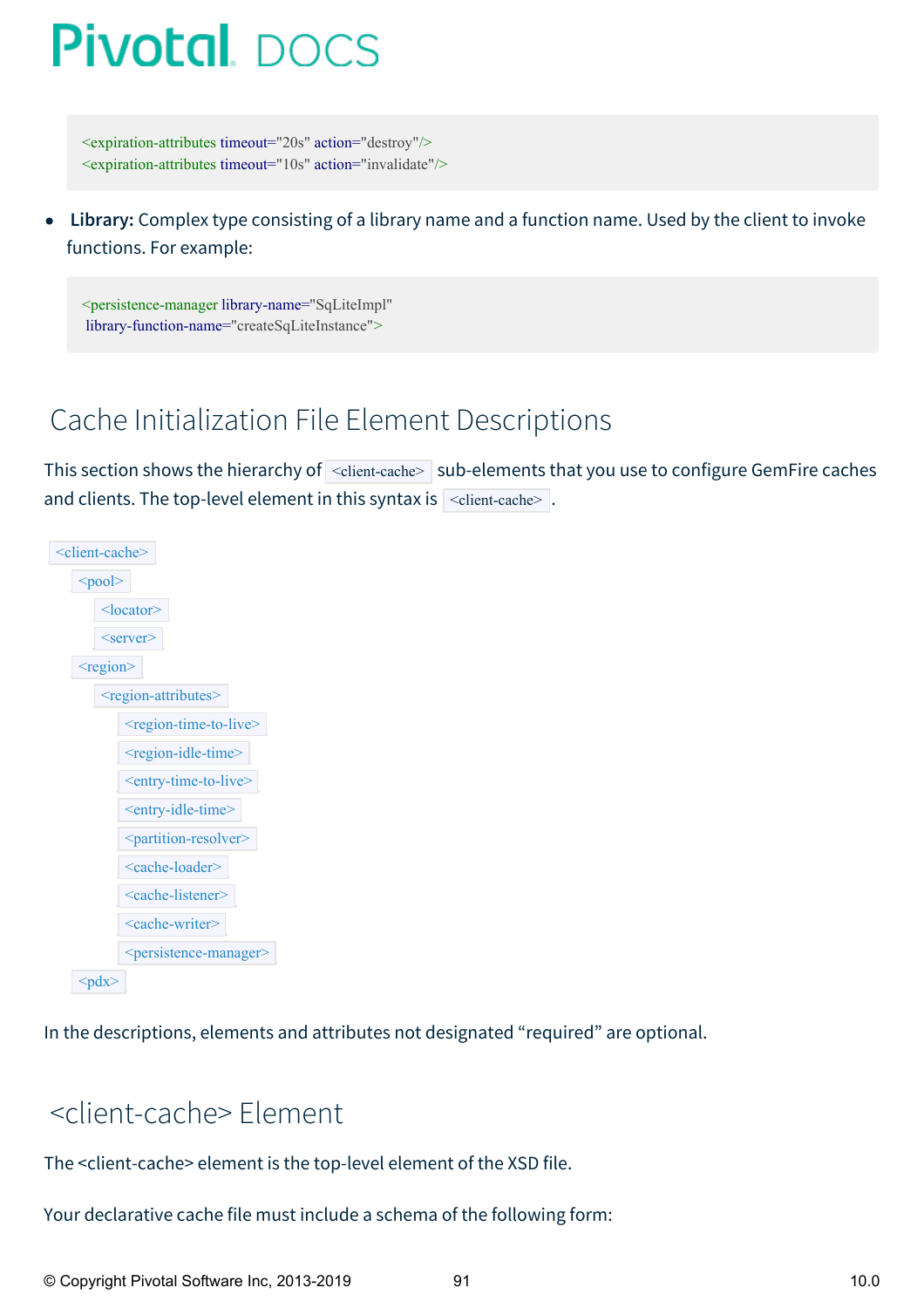<client-cache

xmlns="http://geode.apache.org/schema/cpp-cache" xmlns:xsi="http://www.w3.org/2001/XMLSchema-instance" xsi:schemaLocation="http://geode.apache.org/schema/cpp-cache http://geode.apache.org/schema/cpp-cache/cpp-cache-1.0.xsd" version="1.0"> ...

</client-cache>

### Attributes of <client-cache>

| <b>Attribute</b> | <b>Description</b>      |
|------------------|-------------------------|
| 'version         | Required. Must be "1.0" |

#### Sub-elements of <client-cache>

#### $\leq$ client-cache> must contain at least one of these sub-elements:

| <b>Element</b>    | <b>Minimum Occurrences</b> | <b>Maximum Occurrences</b> |
|-------------------|----------------------------|----------------------------|
| snool><br><b></b> | U                          | unbounded                  |
| <region></region> |                            | unbounded                  |
| :ndx>             |                            |                            |

### <span id="page-91-0"></span><pool> Element

The <pool> element is a collection of the connections by which your client application communicates with the GemFire server.

- A connection can specify either a locator or a server.
- A  $\sim$   $\mu$   $\sim$   $\mu$  must contain at least one connection, locator or server, and can contain multiples of either or both.

#### Sub-elements of <pool>

A  $\sim$   $p_{\text{cool}}$  must contain at least one sub-element that specifies a connection, which can be either a server or a locator. Multiples of either or both types are permitted.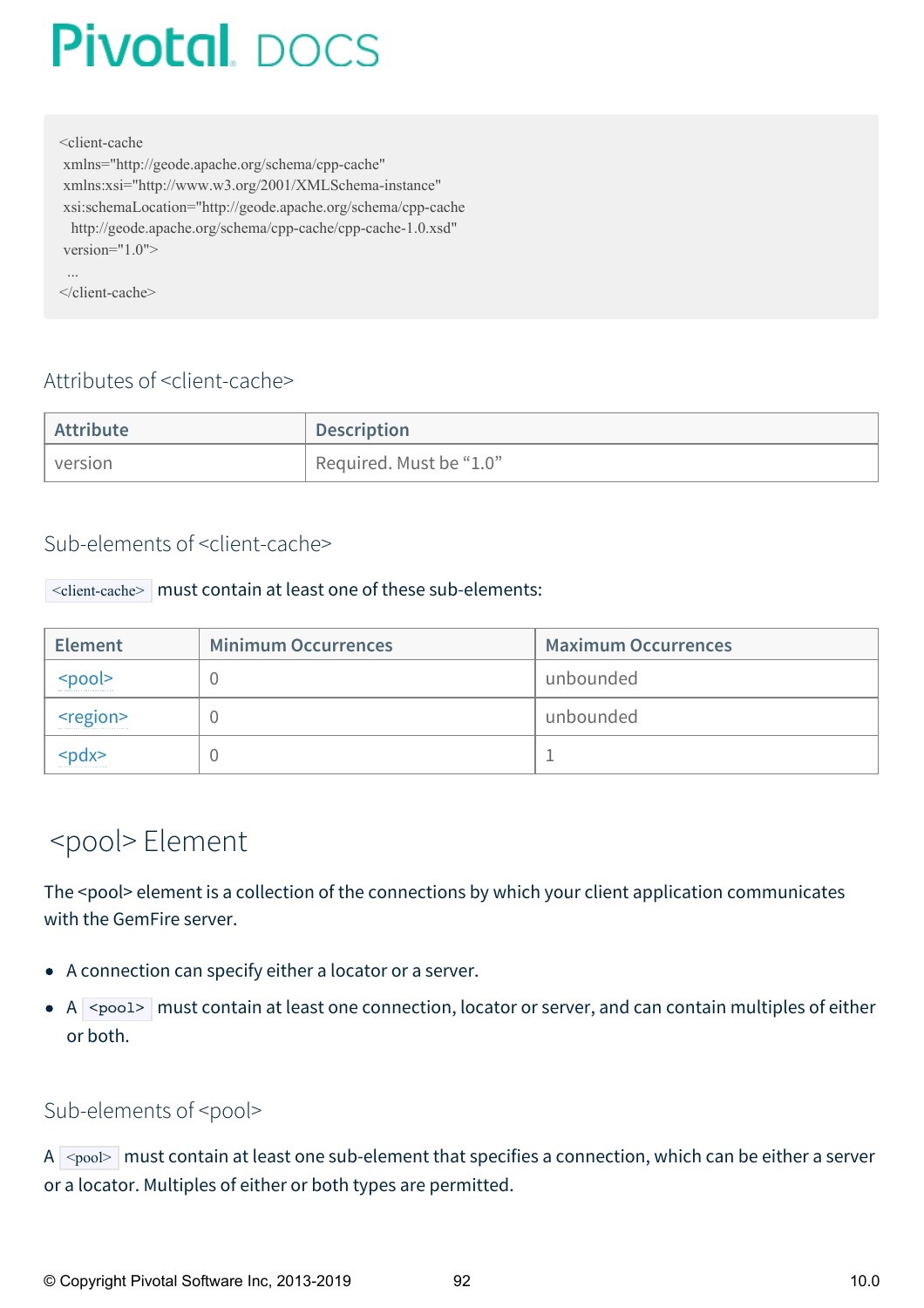| <b>Element</b>                                             | <b>Minimum Occurrences</b> | <b>Maximum Occurrences</b> |
|------------------------------------------------------------|----------------------------|----------------------------|
| $\alpha$ cator $\geq$<br>--------------------------------- |                            | unbounded                  |
| <server><br/>-----------------------------</server>        |                            | unbounded                  |

### Attributes of <pool>

| <b>Attribute</b>                   | <b>Description</b>                                                                                                                                                                                                                                                                        | <b>Default</b>   |
|------------------------------------|-------------------------------------------------------------------------------------------------------------------------------------------------------------------------------------------------------------------------------------------------------------------------------------------|------------------|
| name                               | String. Required. Name of the pool, used when connecting regions to<br>this pool.                                                                                                                                                                                                         |                  |
| free-<br>connection-<br>timeout    | Duration. The amount of time to wait for a free connection if max-<br>connections is set and all of the connections are in use.                                                                                                                                                           | 10 <sub>S</sub>  |
| load-<br>conditioning-<br>interval | Duration. The interval at which the pool checks to see if a connection to<br>a given server should be moved to a different server to improve the load<br>balance.                                                                                                                         | 5 <sub>min</sub> |
| min-<br>connections                | Non-negative integer. The minimum number of connections to keep<br>available at all times. When the pool is created, it will create this many<br>connections. If 0 (zero), then connections are not made until an<br>operation is performed that requires client-to-server communication. | $\mathbf{1}$     |
| max-<br>connections                | Integer >= -1. The maximum number of connections to be created. If all<br>of the connections are in use, an operation requiring a client to server<br>connection blocks until a connection is available. A value of -1 means no<br>maximum.                                               | $-1$             |
| retry-attempts                     | Integer >= -1. The number of times to retry an operation after a timeout<br>or exception. A value of -1 indicates that a request should be tried<br>against every available server before failing.                                                                                        | $-1$             |
| idle-timeout                       | Duration. Sets the amount of time a connection can be idle before it<br>expires. A value of 0 (zero) indicates that connections should never<br>expire.                                                                                                                                   | 5s               |
| ping-interval                      | Duration. The interval at which the pool pings servers.                                                                                                                                                                                                                                   | 10 <sub>S</sub>  |
| read-timeout                       | Duration. The amount of time to wait for a response from a server before<br>timing out and trying the operation on another server (if any are<br>available).                                                                                                                              | 10 <sub>S</sub>  |
| server-group                       | String. Specifies the name of the server group to which this pool should<br>connect. If the value is null or "" then the pool connects to all servers.                                                                                                                                    | 1111             |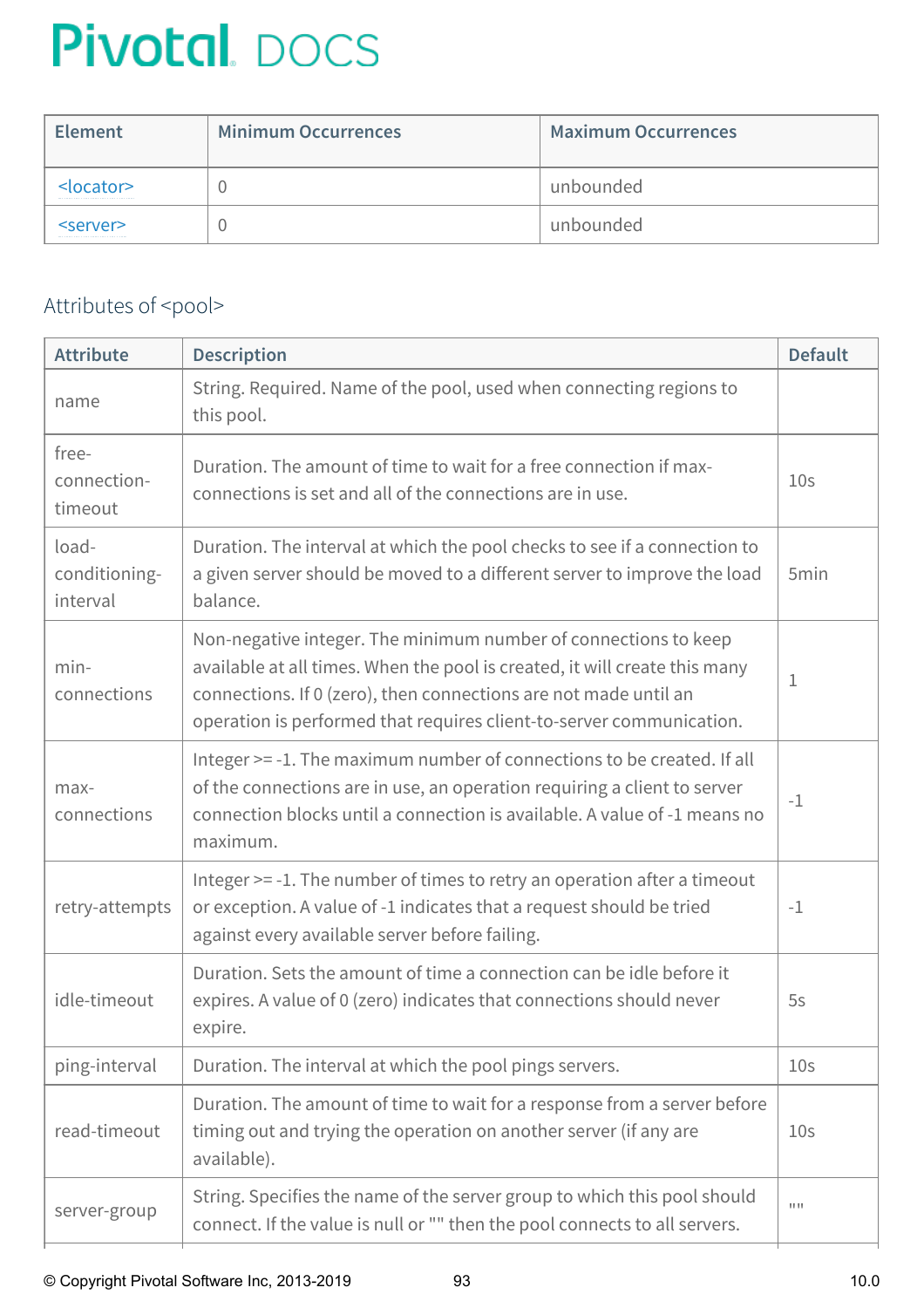| AlthButauffer-                                    | <b>Disse Epthonalieus</b> in bytes of the socket buffer on each connection                                                                                                                                                                                                                                                                                                                                                                                                                                                                                                                                                                                                                      |                               |
|---------------------------------------------------|-------------------------------------------------------------------------------------------------------------------------------------------------------------------------------------------------------------------------------------------------------------------------------------------------------------------------------------------------------------------------------------------------------------------------------------------------------------------------------------------------------------------------------------------------------------------------------------------------------------------------------------------------------------------------------------------------|-------------------------------|
| size                                              | established.                                                                                                                                                                                                                                                                                                                                                                                                                                                                                                                                                                                                                                                                                    |                               |
| subscription-<br>enabled                          | Boolean. When true, establish a server to client subscription.                                                                                                                                                                                                                                                                                                                                                                                                                                                                                                                                                                                                                                  |                               |
| subscription-<br>message-<br>tracking-<br>timeout | String. The amount of time that messages sent from a server to a client<br>will be tracked. The tracking is done to minimize duplicate events.<br>Entries that have not been modified for this amount of time are expired<br>from the list.                                                                                                                                                                                                                                                                                                                                                                                                                                                     |                               |
| subscription-<br>ack-interval                     | String. The amount of time to wait before sending an acknowledgement<br>to the server for events received from server subscriptions.                                                                                                                                                                                                                                                                                                                                                                                                                                                                                                                                                            | 100ms                         |
| subscription-<br>redundancy                       | String. Sets the redundancy level for this pool's server-to-client<br>subscriptions. An effort is made to maintain the requested number of<br>copies (one copy per server) of the server-to-client subscriptions. At<br>most, one copy per server is made up to the requested level. If 0 then no<br>redundant copies are kept on the servers.                                                                                                                                                                                                                                                                                                                                                  | $\overline{0}$                |
| statistic-<br>interval                            | Duration. The interval at which client statistics are sent to the server. A<br>value of 0 (zero) means do not send statistics.                                                                                                                                                                                                                                                                                                                                                                                                                                                                                                                                                                  | 0 <sub>ms</sub><br>(disabled) |
| pr-single-hop-<br>enabled                         | String. When true, enable single hop optimizations for partitioned<br>regions.                                                                                                                                                                                                                                                                                                                                                                                                                                                                                                                                                                                                                  | true                          |
| thread-local-<br>connections                      | Boolean. Sets the thread local connections policy for this pool. When<br>true then any time a thread goes to use a connection from this pool it<br>will check a thread local cache and see if it already has a connection in<br>it. If so it will use it. If not it will get one from this pool and cache it in the<br>thread local. This gets rid of thread contention for the connections but<br>increases the number of connections the servers see. When false then<br>connections are returned to the pool as soon as the operation being<br>done with the connection completes. This allows connections to be<br>shared among multiple threads keeping the number of connections<br>down. | false                         |
| multiuser-<br>authentication                      | Boolean. Sets the pool to use multi-user secure mode. If in multiuser<br>mode, then app needs to get RegionService instance of Cache.                                                                                                                                                                                                                                                                                                                                                                                                                                                                                                                                                           | false                         |
| update-<br>locator-list-<br>interval              | Duration. The frequency with which client updates the locator list. To<br>disable this set its value to std:: chrono:: milliseconds:: zero().                                                                                                                                                                                                                                                                                                                                                                                                                                                                                                                                                   |                               |

## <span id="page-93-0"></span><locator>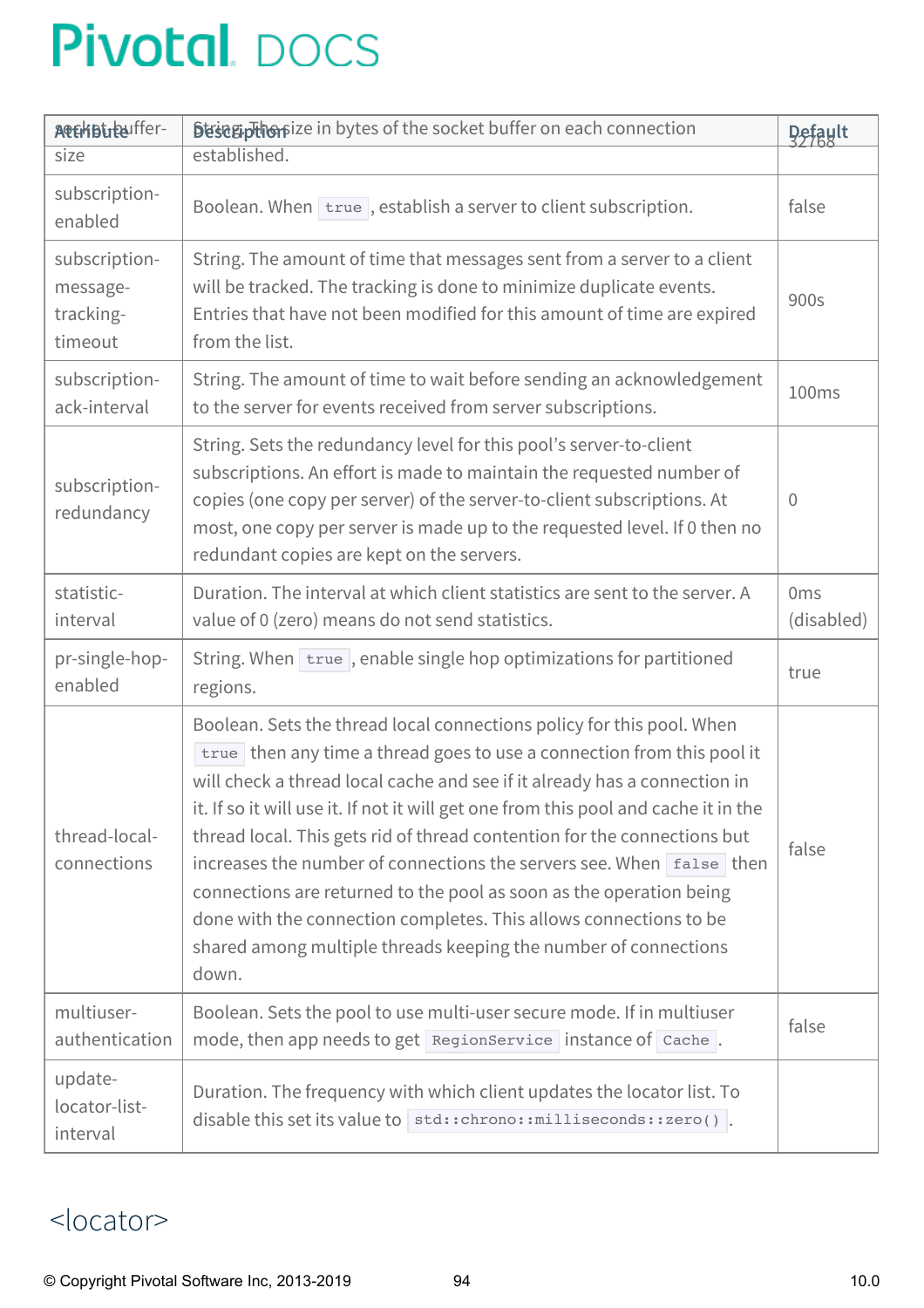$\le$ locator> is a sub-element of  $\le$ pool> that defines a connection to a GemFire locator, specified by a host and port combination.

#### Attributes of <locator>

| Attribute | <b>Description</b>                                              |
|-----------|-----------------------------------------------------------------|
| host      | String. Locator host name.                                      |
| port      | Integer in the range 0 - 65535, inclusive. Locator port number. |

#### For example:

 $\leq$ locator host="stax01" port="1001" />

### <span id="page-94-0"></span><server>

 $\leq$ server> is a sub-element of  $\leq$ pool> that defines a connection to a GemFire server, specified by a host and port combination.

#### Attributes of <server>

| Attribute | <b>Description</b>                                             |
|-----------|----------------------------------------------------------------|
| , host    | String. Server host name.                                      |
| port      | Integer in the range 0 - 65535, inclusive. Server port number. |

#### For example:

<server host="motown01" port="2001" />

### <span id="page-94-1"></span><region>

You can specify 0 or more regions per < client-cache>. There is no maximum limit on the number of regions a <client-cache> can contain.

In order to connect to a GemFire server, a client application must define at least one region whose name corresponds to that of a region on the server.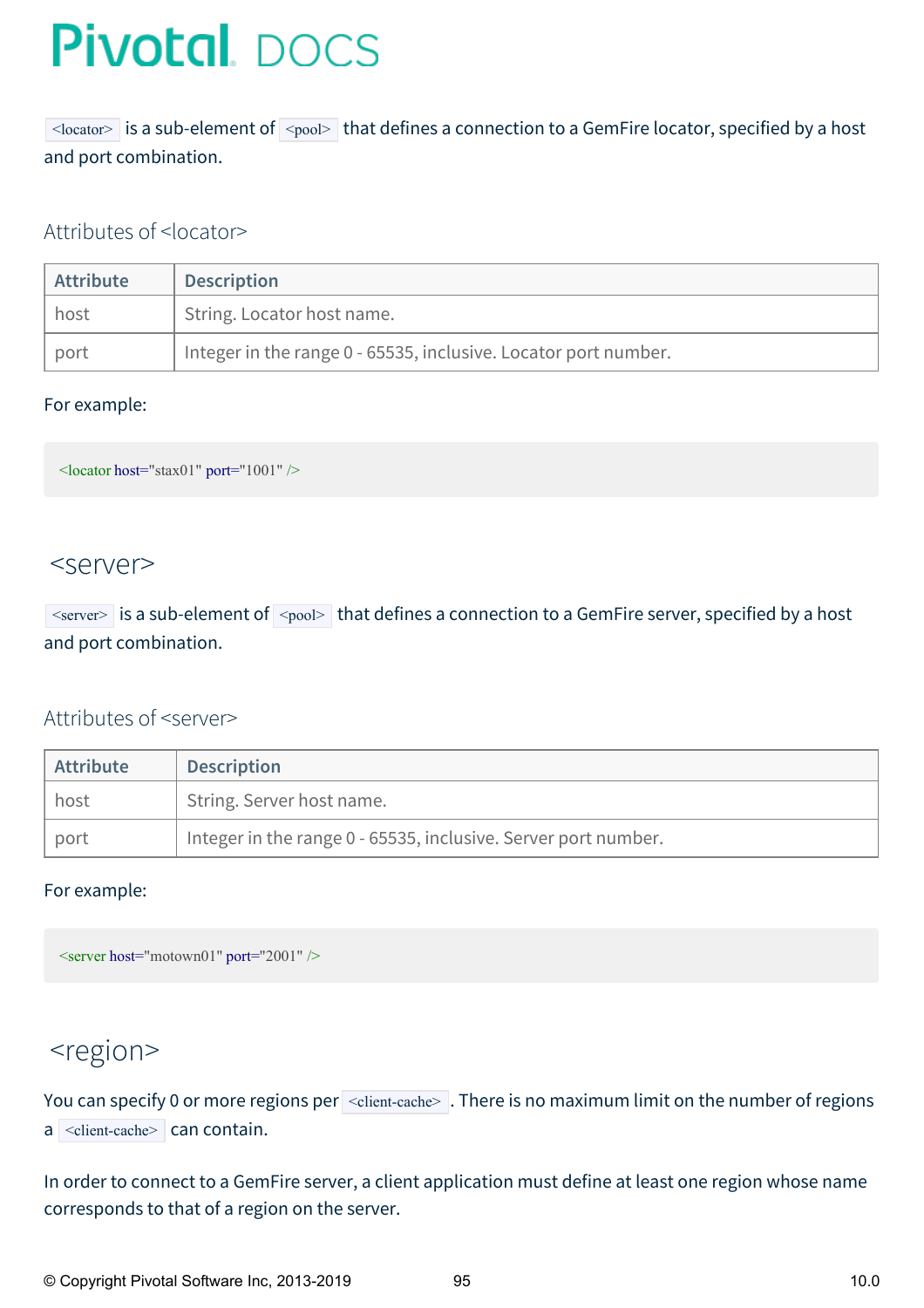#### Regions can be nested.

### Sub-elements of <region>

Use the  $\leq$   $\leq$   $\leq$   $\leq$   $\leq$   $\leq$   $\leq$   $\leq$   $\leq$   $\leq$   $\leq$   $\leq$   $\leq$   $\leq$   $\leq$   $\leq$   $\leq$   $\leq$   $\leq$   $\leq$   $\leq$   $\leq$   $\leq$   $\leq$   $\leq$   $\leq$   $\leq$   $\leq$   $\leq$   $\leq$   $\leq$   $\leq$   $\leq$   $\leq$   $\leq$   $\le$ nested.

| Element                                 | <b>Minimum Occurrences</b> | <b>Maximum Occurrences</b> |  |
|-----------------------------------------|----------------------------|----------------------------|--|
| <region-attributes></region-attributes> |                            |                            |  |
| region>                                 |                            | unbounded                  |  |

#### Attributes of <region>

You can specify many attributes to configure a region, but most of these attributes are encapsulated in the  $\leq$   $\epsilon$ <sub>region-attributes</sub> sub-element. The  $\leq$   $\epsilon$   $\epsilon$ <sub>region</sub> element itself has only two attributes: a required name and an optional reference identifier.

| <b>Attribute</b> | <b>Description</b> |
|------------------|--------------------|
| name             | String. Required.  |
| refid            | String.            |

### <span id="page-95-0"></span><region-attributes>

Specify 0 or  $1$  <region-attributes> element for each  $\leq$   $\leq$   $\leq$  you define.

If you specify a  $\leq$  region-attributes> element, you must specify at least one of these sub-elements. When more than one sub-element is specified, they must be defined in this order:

| <b>Element</b>                              | <b>Type</b> | <b>Minimum Occurrences</b> | <b>Maximum Occurrences</b> |
|---------------------------------------------|-------------|----------------------------|----------------------------|
| <region-time-to-live></region-time-to-live> | expiration  | 0                          |                            |
| <region-idle-time></region-idle-time>       | expiration  | 0                          |                            |
| <entry-time-to-live></entry-time-to-live>   | expiration  | U                          |                            |
| <entry-idle-time></entry-idle-time>         | expiration  | 0                          |                            |
| <partition-resolver></partition-resolver>   | library     | U                          |                            |
| <cache-loader></cache-loader>               | library     | U                          |                            |
|                                             |             |                            |                            |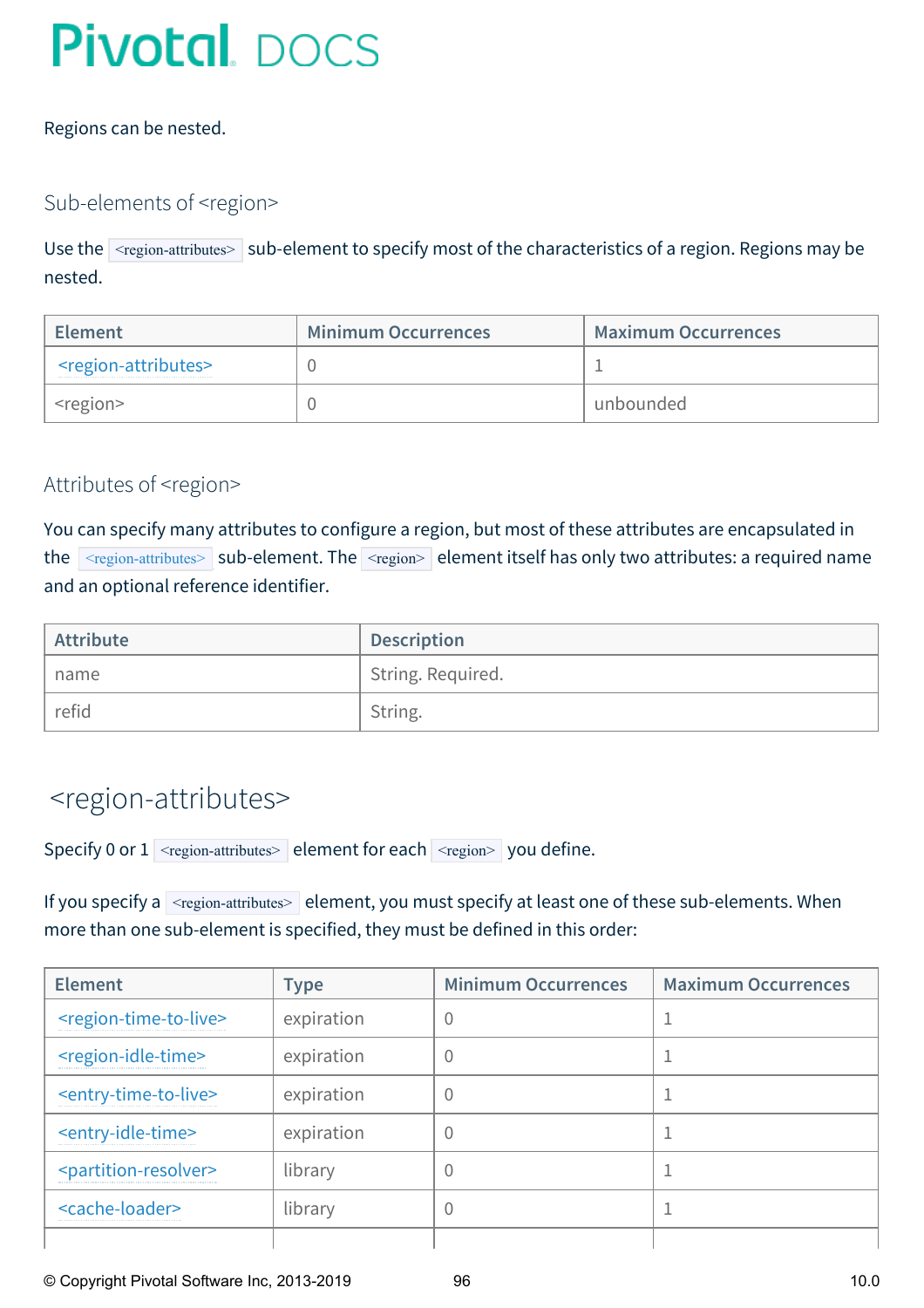| FGGGabatistener>                            | 969                | <b>Minimum Occurrences</b> | <b>Maximum Occurrences</b> |
|---------------------------------------------|--------------------|----------------------------|----------------------------|
| <cache-writer></cache-writer>               | lıbrarv            |                            |                            |
| <persistence-manager></persistence-manager> | list of properties |                            |                            |

### Attributes of <region-attributes>

| <b>Attribute</b>                   | <b>Description</b>                                                                                                                                                                                                                 | <b>Default</b> |
|------------------------------------|------------------------------------------------------------------------------------------------------------------------------------------------------------------------------------------------------------------------------------|----------------|
| caching-<br>enabled                | Boolean. If true, cache data for this region in this process. If false, then no<br>data is stored in the local process, but events and distributions will still<br>occur, and the region can still be used to put and remove, etc. | true           |
| cloning-<br>enabled                | Boolean. Sets cloning on region.                                                                                                                                                                                                   | false          |
| scope                              | Enumeration: local, distributed-no-ack, distributed-ack                                                                                                                                                                            |                |
| initial-<br>capacity               | String. Sets the initial entry capacity for the region.                                                                                                                                                                            | 10000          |
| load-factor                        | String. Sets the entry load factor for the next RegionAttributes to be<br>created.                                                                                                                                                 | 0.75           |
| concurrency-<br>level              | String. Sets the concurrency level of the next RegionAttributes to be<br>created.                                                                                                                                                  | 16             |
| Iru-entries-<br>limit              | String. Sets the maximum number of entries this cache will hold before using<br>LRU eviction. A return value of zero, 0, indicates no limit. If disk-policy is<br>overflows, must be greater than zero.                            |                |
| disk-policy                        | Enumeration: none, overflows, persist, Sets the disk policy for this<br>region.                                                                                                                                                    | none           |
| endpoints                          | String. A list of servername: port-number pairs separated by commas.                                                                                                                                                               |                |
| client-<br>notification            | Boolean true/false (on/off)                                                                                                                                                                                                        | false          |
| pool-name                          | String. The name of the pool to attach to this region. The pool with the<br>specified name must already exist.                                                                                                                     |                |
| concurrency-<br>checks-<br>enabled | Boolean: true/false. Enables concurrent modification checks.                                                                                                                                                                       | true           |
| id                                 | String.                                                                                                                                                                                                                            |                |
| refid                              | String.                                                                                                                                                                                                                            |                |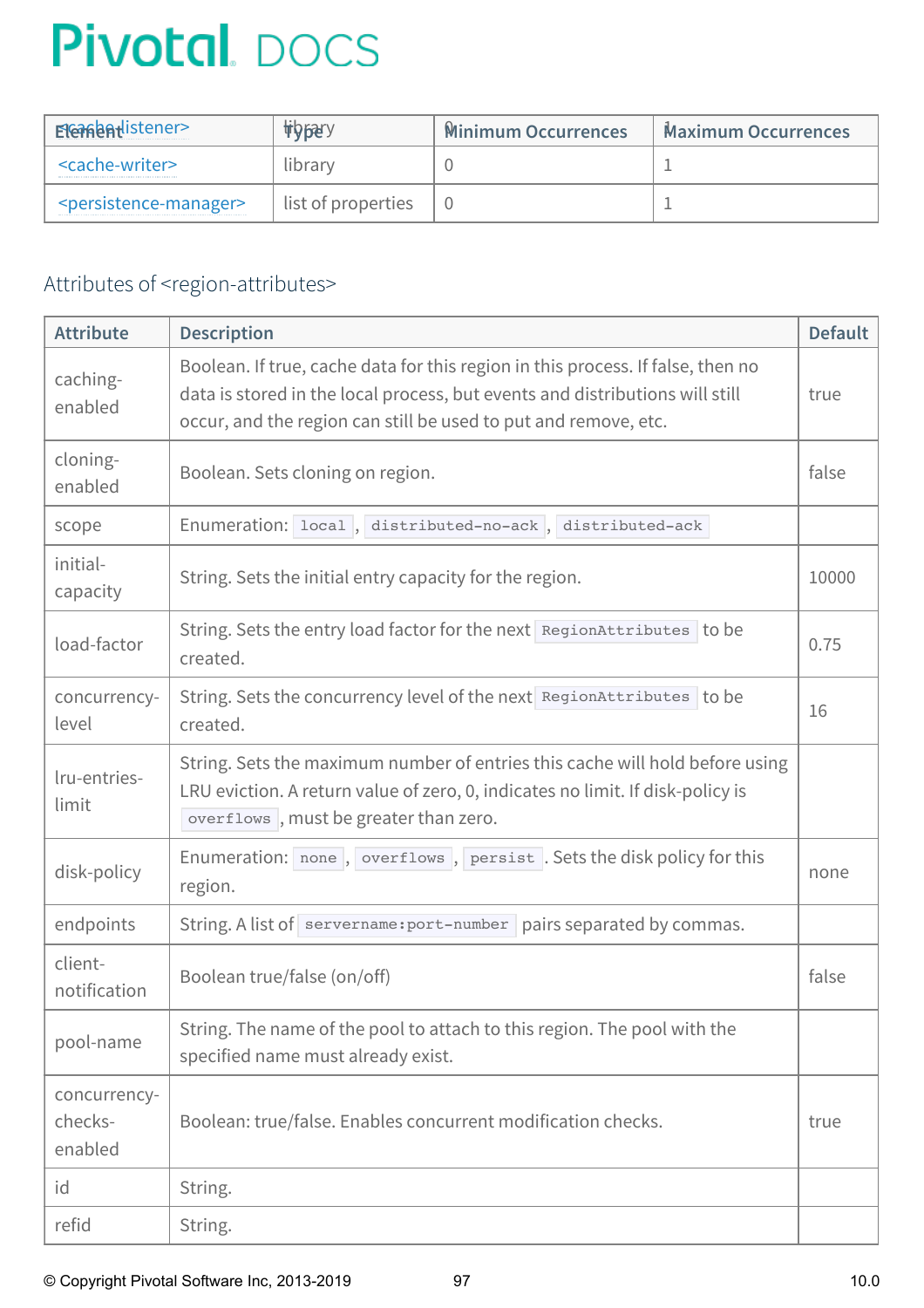## <span id="page-97-0"></span><region-time-to-live>

<region-time-to-live> specifies how long this region remains in the cache after the last create or update, and the expiration action to invoke when time runs out. A create or update operation on any entry in the region resets the region's counter, as well. Get (read) operations do not reset the counter.

Use the  $\vert$  <expiration-attributes> sub-element to specify duration and expiration action. The attributes of <expiration-attributes> must be defined in this order:

|        | Attribute Description                                                          |
|--------|--------------------------------------------------------------------------------|
|        | $\vert$ timeout $\vert$ Duration, specified as an integer and units. Required. |
| action | Enumeration. One of: invalidate, destroy, local-invalidate, local-destroy      |

## <span id="page-97-1"></span><region-idle-time>

<region-idle-time> specifies how long this region remains in the cache after the last access, and the expiration action to invoke when time runs out. The counter is reset after any access, including create, put, and get operations. Access to any entry in the region resets the region's counter, as well.

Use the  $\leq$   $\leq$   $\leq$   $\leq$   $\leq$   $\leq$   $\leq$   $\leq$   $\leq$   $\leq$   $\leq$   $\leq$   $\leq$   $\leq$   $\leq$   $\leq$   $\leq$   $\leq$   $\leq$   $\leq$   $\leq$   $\leq$   $\leq$   $\leq$   $\leq$   $\leq$   $\leq$   $\leq$   $\leq$   $\leq$   $\leq$   $\leq$   $\leq$   $\leq$   $\leq$   $\le$ <expiration-attributes> must be defined in this order:

|        | Attribute   Description                                                        |
|--------|--------------------------------------------------------------------------------|
|        | $\vert$ timeout $\vert$ Duration, specified as an integer and units. Required. |
| action | Enumeration. One of: invalidate, destroy, local-invalidate, local-destroy      |

### <span id="page-97-2"></span><entry-time-to-live>

<entry-time-to-live> specifies how long this entry remains in the cache after the last create or update, and the expiration action to invoke when time runs out. Get (read) operations do not reset the counter.

Use the  $\leq$   $\leq$   $\leq$   $\leq$   $\leq$   $\leq$   $\leq$   $\leq$   $\leq$   $\leq$   $\leq$   $\leq$   $\leq$   $\leq$   $\leq$   $\leq$   $\leq$   $\leq$   $\leq$   $\leq$   $\leq$   $\leq$   $\leq$   $\leq$   $\leq$   $\leq$   $\leq$   $\leq$   $\leq$   $\leq$   $\leq$   $\leq$   $\leq$   $\leq$   $\leq$   $\le$ <expiration-attributes> must be defined in this order:

|        | Attribute   Description                                                        |
|--------|--------------------------------------------------------------------------------|
|        | $\vert$ timeout $\vert$ Duration, specified as an integer and units. Required. |
| action | Enumeration. One of: invalidate, destroy, local-invalidate, local-destroy      |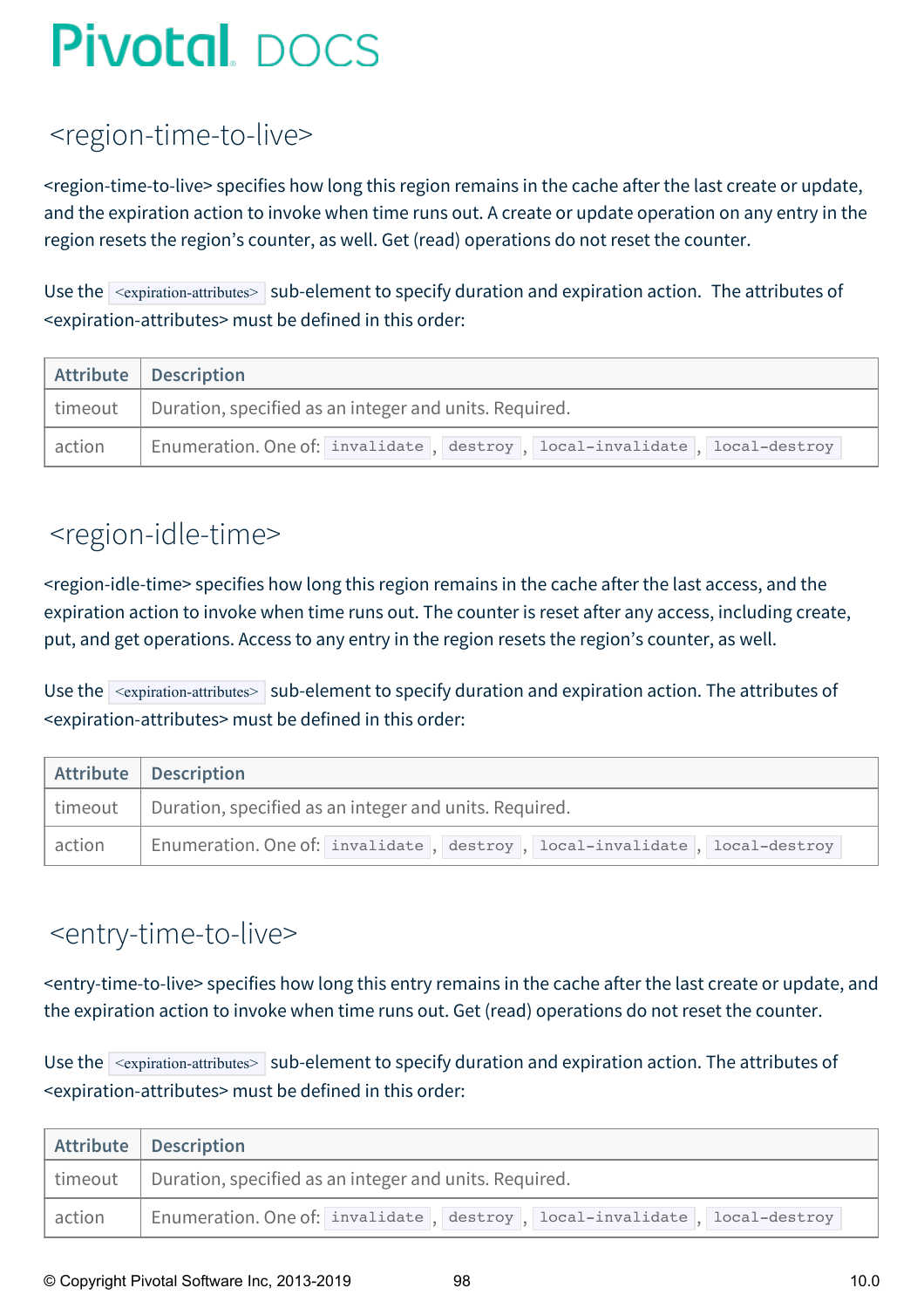## <span id="page-98-0"></span><entry-idle-time>

<entry-idle-time> specifies how long this entry remains in the cache after the last access, and the expiration action to invoke when time runs out. The counter is reset after any access, including create, put, and get operations.

Use the  $\leq$   $\leq$   $\leq$   $\leq$   $\leq$   $\leq$   $\leq$   $\leq$   $\leq$   $\leq$   $\leq$   $\leq$   $\leq$   $\leq$   $\leq$   $\leq$   $\leq$   $\leq$   $\leq$   $\leq$   $\leq$   $\leq$   $\leq$   $\leq$   $\leq$   $\leq$   $\leq$   $\leq$   $\leq$   $\leq$   $\leq$   $\leq$   $\leq$   $\leq$   $\leq$   $\le$ <expiration-attributes> must be defined in this order:

|        | Attribute   Description                                                        |
|--------|--------------------------------------------------------------------------------|
|        | $\vert$ timeout $\vert$ Duration, specified as an integer and units. Required. |
| action | Enumeration. One of: invalidate, destroy, local-invalidate, local-destroy      |

### <span id="page-98-1"></span><partition-resolver>

<partition-resolver> identifies a function by specifying library-name and library-function-name .

A partition resolver is used for single-hop access to partitioned region entries on the server side. This resolver implementation must match that of the **PartitionResolver** on the server side. See the API Class Reference for the **[PartitionResolver](http://docs-gemfire-nativeclient-staging.cfapps.io/cppdocs/hierarchy.html)** class.

For example:

<partition-resolver library-name="appl-lib" library-function-name="createTradeKeyResolver"/>

### <span id="page-98-2"></span><cache-loader>

<cache-loader> identifies a cache loader function by specifying library-name and library-function-name . See the API Class [Reference](http://docs-gemfire-nativeclient-staging.cfapps.io/cppdocs/hierarchy.html) *F* for the **CacheLoader** class.

### <span id="page-98-3"></span><cache-listener>

<cache-listener> identifies a cache listener function by specifying library-name and library-function-name . See the API Class [Reference](http://docs-gemfire-nativeclient-staging.cfapps.io/cppdocs/hierarchy.html)  $C$  for the **CacheListener** class.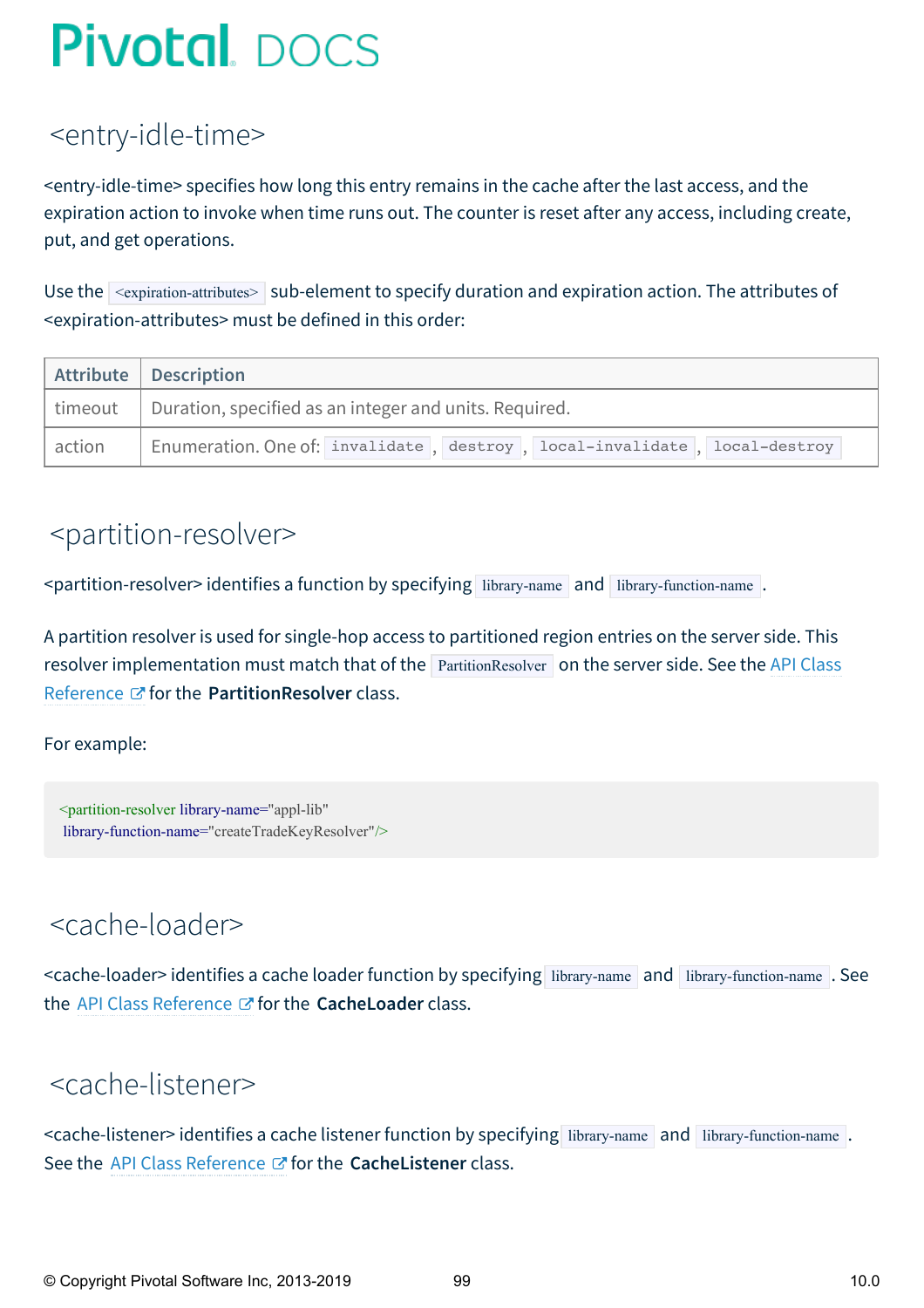### <span id="page-99-0"></span><cache-writer>

<cache-writer> identifies a cache writer function by specifying library-name and library-function-name . See the API Class [Reference](http://docs-gemfire-nativeclient-staging.cfapps.io/cppdocs/hierarchy.html) *M* for the **CacheWriter** class.

### <span id="page-99-1"></span><persistence-manager>

For each region, if the disk-policy attribute is set to overflows , a persistence-manager plug-in must perform cache-to-disk and disk-to-cache operations. See the API Class [Reference](http://docs-gemfire-nativeclient-staging.cfapps.io/cppdocs/hierarchy.html)  $\mathbb{Z}^r$  for the **PersistenceManager** class.

<persistence-manager> identifies a persistence manager function by specifying library-name and library-function-name . You can also specify a set of properties to be passed to the function as parameters.

The sub-element  $\langle$   $\gamma$   $\rangle$   $\langle$   $\rangle$  is a sequence of 0 or more  $\langle$   $\gamma$   $\rangle$   $\gamma$   $\rangle$  elements.

Each  $\langle$   $\rangle$   $\rangle$  is a name-value pair. Where the attributes must be specified in this order:

- name
- value

#### For example:

```
<region-attributes>
 <persistence-manager library-name="libSqLiteImpl.so" library-function-name="createSqLiteInstance">
   <properties>
     <property name="PersistenceDirectory" value="/xyz"/>
     <property name="PageSize" value="65536"/>
     <property name="MaxPageCount" value="1073741823"/>
   </properties>
 </persistence-manager>
\le/region-attributes>
```
### <span id="page-99-2"></span><pdx>

#### Specifies the configuration for the Portable Data eXchange (PDX) method of serialization.

#### Attributes of <pdx>

| Attribute   Description |
|-------------------------|
|                         |